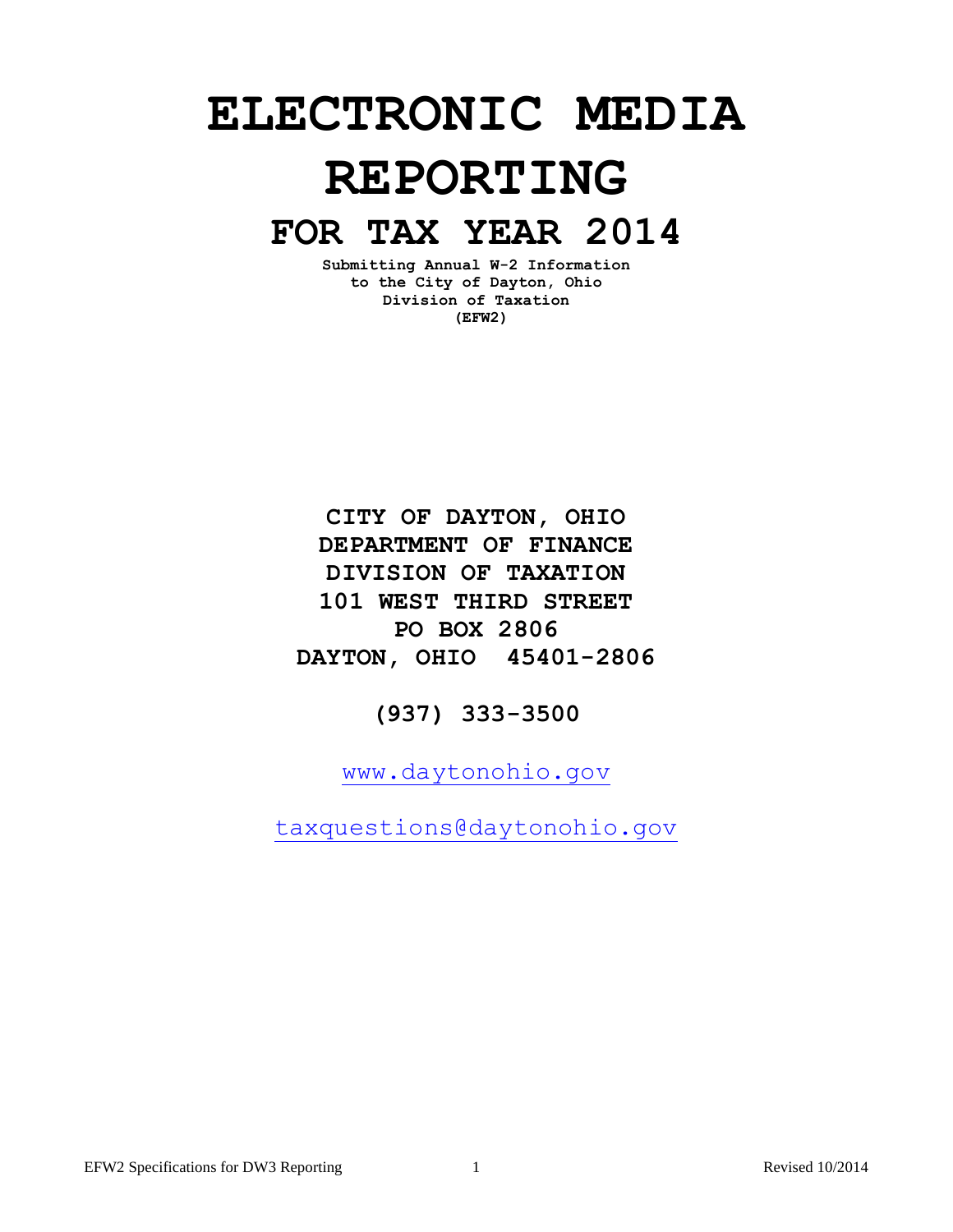# **ELECTRONIC MEDIA REPORTING FOR TAX YEAR 2014 Submitting Annual W-2 Information to the City of Dayton, Ohio Division of Taxation**

City Of Dayton, Ohio Department Of Finance Division of Taxation (EFW2)

The following specifications conform to the Social Security Administration Specifications for Filing Forms W-2 Electronically (EFW2) with some minor changes.

Enclosed are copies of these changes to the file specifications. The main changes we are concerned with are:

- 1) Records Layout Sheets 'RS'
- 2) Record 'RS' is required by the City of Dayton, which will include local taxable wages, local income tax withheld, and taxing entity code. (Appendix G).

#### **3) Wage information will not be accepted on Magnetic Tapes and or cartridges.**

# **If the information received does not meet the specification in this document, it may be returned unprocessed and a fine will be assessed.**

It is advised that you obtain a copy of the Social Security Administration Notice mentioned above to use as a reference for those areas not covered in this document. To obtain the Social Security Administration Specifications for Filing Forms W-2 Electronically, call 1-800-772-6270 Monday through Friday 7 a.m. to 7 p.m. Eastern Standard Time or access the internet at <http://www.socialsecurity.gov/employer/> and select "Forms and Publications".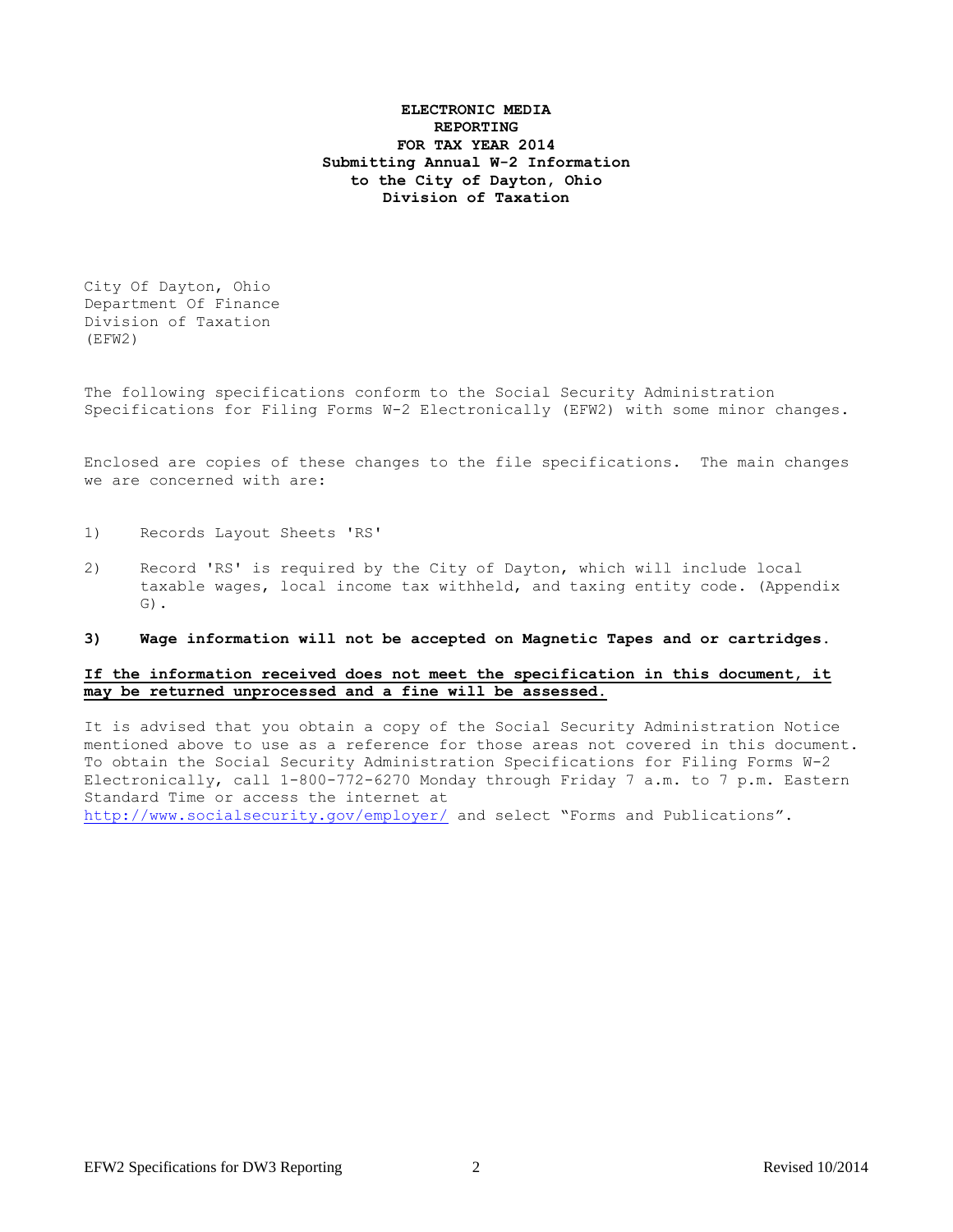#### **FILING REMINDERS and APPENDIX DESCRIPTIONS**

#### FILING REMINDERS

- We collect local income tax for the City of Dayton, the Miami Township-Dayton JEDD, and the Butler Township-Dayton JEDD only.
- W**e do not accept 8", 5 1/4" or 3 1/2" Diskettes, 9 track tapes or 4490 Cartridges (See Chart page 5).**
- **We do not accept compressed or zipped data.**
- Do not create a file that contains any data recorded after the CODE RF record.
- Be sure to enter the correct tax year in the employer record(s).
- 1. EFW2 format, as amended by the City of Dayton, is required. TIB-4 format is no longer accepted. Any submission that does not meet these specifications will be returned and a penalty will be assessed for each incorrect record.
- 2. RO records are not required and will be ignored if included.
- 3. RS records must include Alpha city codes from Appendix G in positions 5-9. FIPS numeric city codes are not acceptable. The RS record must give the taxable income for the city in positions 309-319, and it must have the city tax withheld in positions 320-330. A separate RS record must be generated for each Ohio city (listed in Appendix G) for which city income tax was withheld. No RS record should be generated for a non-Ohio city.
- 4. RU records are not required and will be ignored if included.
- 5. There must only be one file per media item, i.e., one file per CD or DVD. The entire file must fit on the media chosen. If the submission will not fit uncompressed on a CD or DVD, then the employer may not choose that medium for his submission. Multi volume submission files will not be accepted.
- 6. Email attachments subject to a maximum of 5MB may be sent to [YEARENDW2REPORTING@CITYOFDAYTON.ORG.](mailto:YEARENDW2REPORTING@CITYOFDAYTON.ORG) Any filing over 5 MB should be sent on a CD or DVD. A DW-3 reconciliation must accompany every email submission and can be obtained from our web site at [www.daytonohio.gov.](http://www.cityofdatyon.org/)
- 7. Each electronic submission must be accompanied by one or more City of Dayton DW-3 forms, one for each RE record in the submission file. Electronic copy of DW-3 can be downloaded from our web site at [www.daytonohio.gov.](http://www.cityofdatyon.org/)
- 8. No electronic submission may be accompanied by paper W-2 or RW-2 forms.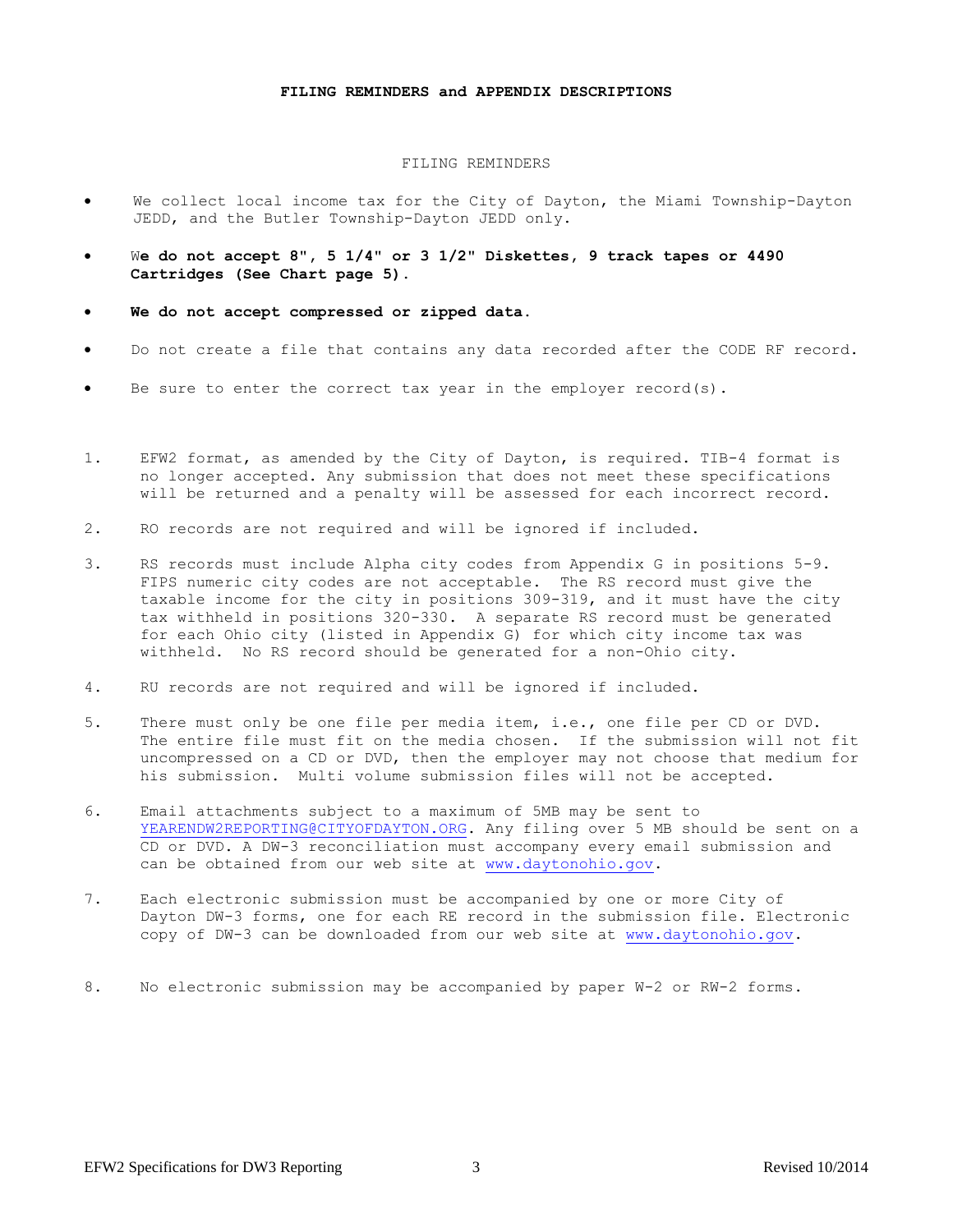Below is the mailing address for electronic media:

City Of Dayton Division Of Taxation Electronic Media Reporting 101 West Third Street PO Box 2806 Dayton, Ohio 45401-2806

# **Instructions for filing via Email**

# *What are the data requirements for email filing?*

→ Same as Electronic media.

# *Email Address where the data is to be filed?*

→ YEARENDW2REPORTING@CITYOFDAYTON.ORG

# APPENDIX DESCRIPTIONS

- APPENDIX A: EXAMPLES OF RECORD SEQUENCE
- APPENDIX B: CROSS-REFERENCE BETWEEN THE TIB-4 MAGNETIC TAPE FORMAT AND THE EFW2 FORMAT
- APPENDIX C: ACCEPTABLE CHARACTER SETS
- APPENDIX D: CROSS-REFERENCE BETWEEN THE W-2 BOXES AND THE EFW2 FIELDS
- APPENDIX E: POSTAL ABBREVIATIONS AND NUMERIC CODES
- APPENDIX F: COUNTRY CODES
- APPENDIX G: LOCAL INCOME TAX ENTITY IDENTIFIER CODE
- APPENDIX H: GLOSSARY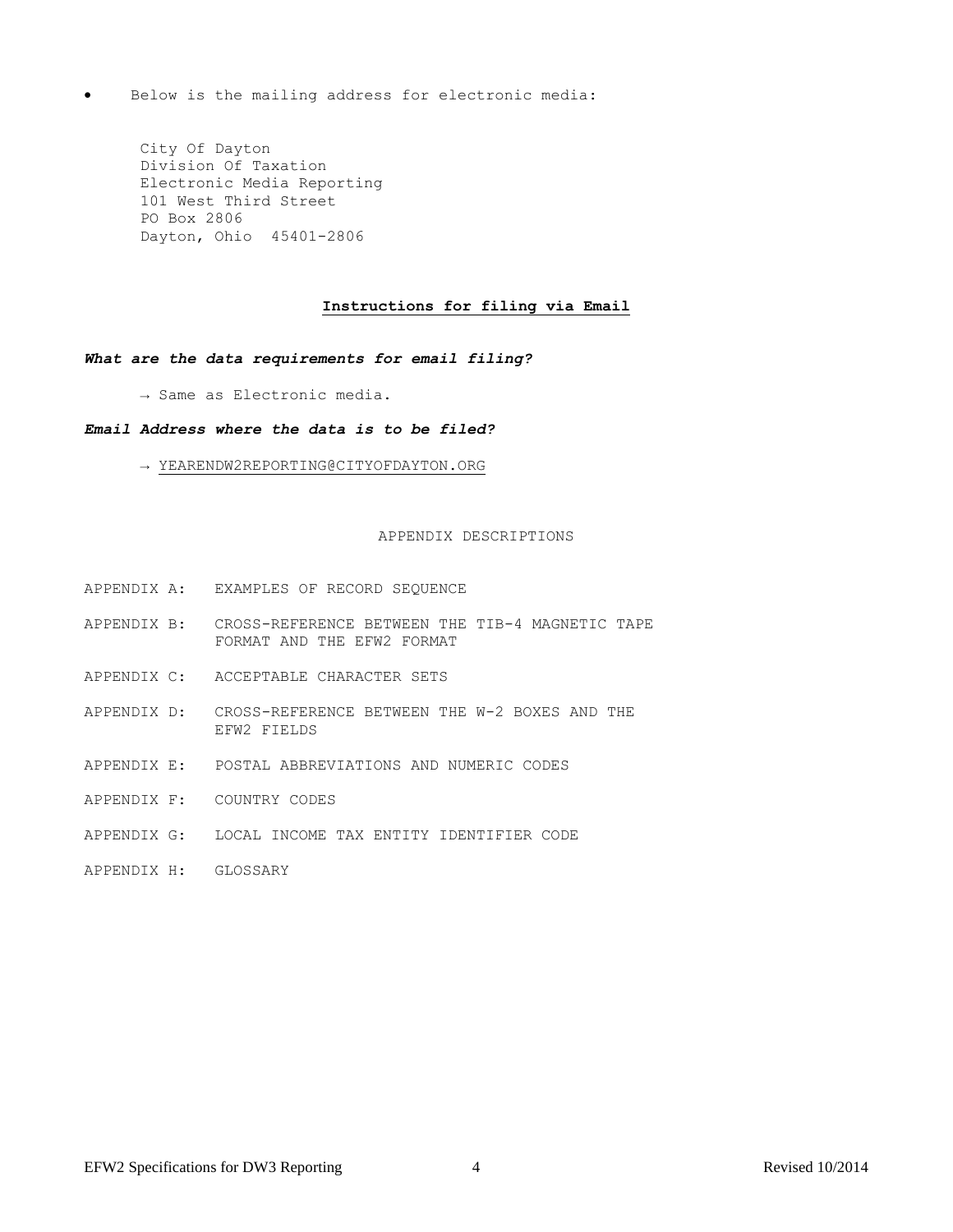#### **GENERAL INFORMATION**

# *What's in this booklet?*

Instructions for filing form W-2 to the City of Dayton (COD) on magnetic media using the EFW2 format (formerly known as MMREF-1).

#### *Who must use these instructions?*

Employers with 100 employees or more W-2 forms to submit.

*May I use these instructions if I have fewer than 100 employees or W-2 forms?*

Yes, and we encourage you to use these instructions.

# *What if I have 100 or more W-2s and I send you paper W-2s?*

You may be penalized by COD.

#### *What if I have 100 employees, or more W-2s, but I have a hardship and can not file electronically?*

COD may waive the filing requirement if you can show hardship in a request for waiver.

To request a WAIVER you should apply 45 days before the due date of the report.

Send the request to:

City of Dayton Division of Taxation Electronic Media Reporting Waiver 101 West Third Street PO Box 2806 Dayton, Ohio 45401-2806

ATTN: Tax Administrator

or

VIA FAX to (937) 333-4280

#### *What if I do not follow the instructions in this booklet?*

You may be subject to a financial penalty by COD.

Your submission may be returned to you as unprocessable.

Your totals of all W-2 reports may not match the Form DW-3 totals for the year.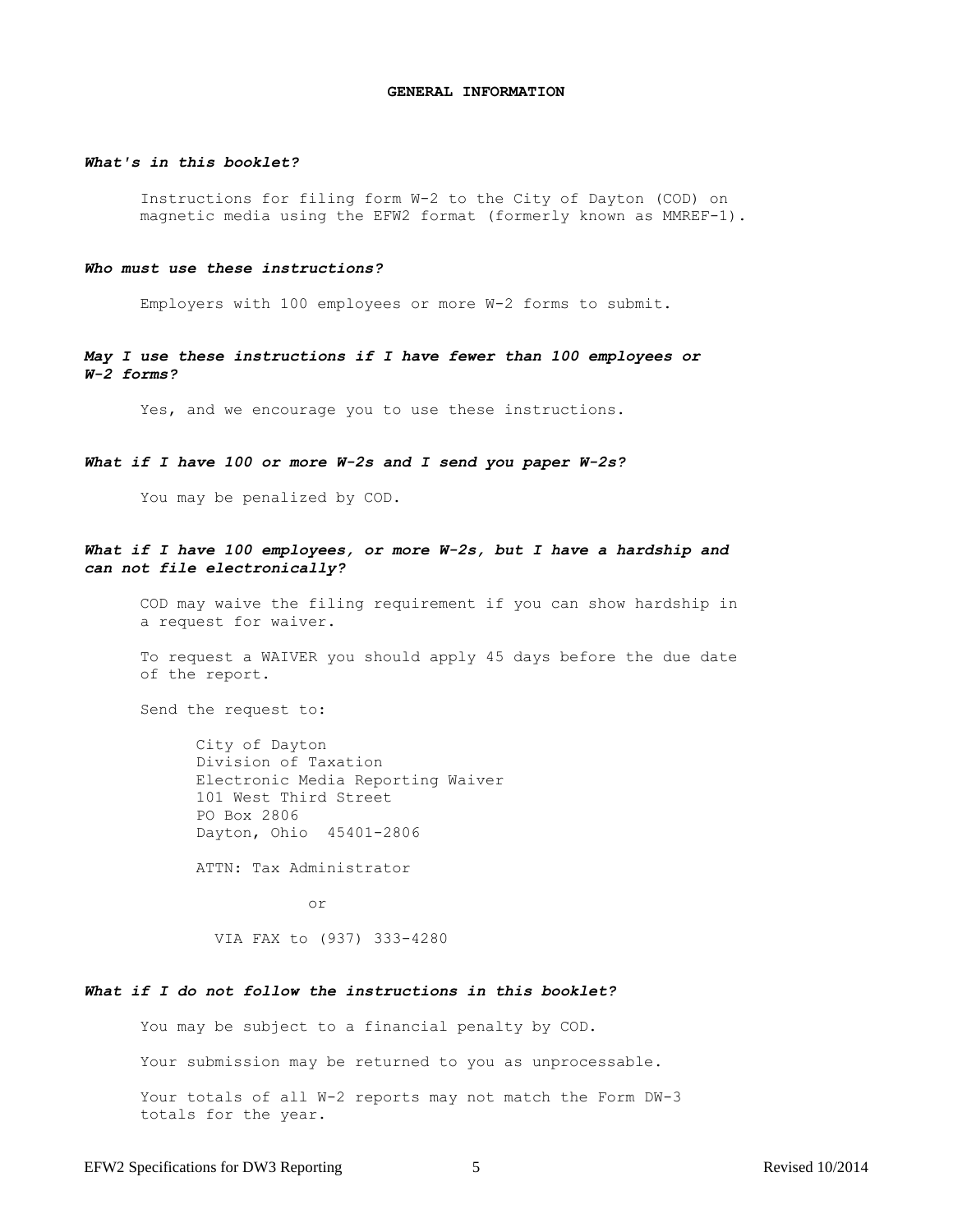Your employees' wages may not be properly credited.

# *What clarifications do I need before I read this booklet?*

The term "W-2" refers to the following, unless otherwise indicated: W-2, W-2CM, W-2VI, W-2GU, W-2AS, 499R-2/W-2PR.

The term "W-3" refers to W-3, W-3SS, and W-3PR.

#### *May I send a paper W-3 or W-2 along with my electronic media?*

No, do not include any paper W-2 forms with any electronic media.

But include a paper DW-3 form with any CD/DVD file media.

# *How may I send you my W-2 information using the EFW2 format?*

| WILL ACCEPT IN 2014                 | WILL NOT ACCEPT IN 2014                       |
|-------------------------------------|-----------------------------------------------|
| $CD-ROM$                            | Compressed Zip Files                          |
| $2$ .<br>DVD-ROM                    | Compressed Magnetic Tapes/Cartridges<br>$2$ . |
| 3. E-Mail Attachment up to 5 MB.    | 5 1/4" Diskettes<br>3.                        |
| YEARENDW2REPORTING@CITYOFDAYTON.ORG | 4. 8" Diskettes                               |
|                                     | Magnetic Tapes<br>5.                          |
|                                     | 6. 3480/3480E Cartridge                       |
|                                     | 7. 3490/3490E Cartridges                      |
|                                     | 8. 4490 Cartridges                            |
|                                     | 9. DLX Cartridges                             |
|                                     | 10. 3 1/2" Diskettes                          |
|                                     | 11. Zip Diskettes                             |
|                                     |                                               |

# **\*\* All of your information must fit on ONE diskette.\*\***

#### *When is my file due to you?*

For magnetic media, February 28, 2015.

#### *What if I file late?*

COD may impose a financial penalty. A description of these penalty provisions can be found in the City of Dayton, Ohio Income Tax Ordinance Number 30519-06 and Income Tax Rules and Regulations Section 36.105(I), (J) and (K).

# *Will you return the electronic media to me if the file is processed?*

No.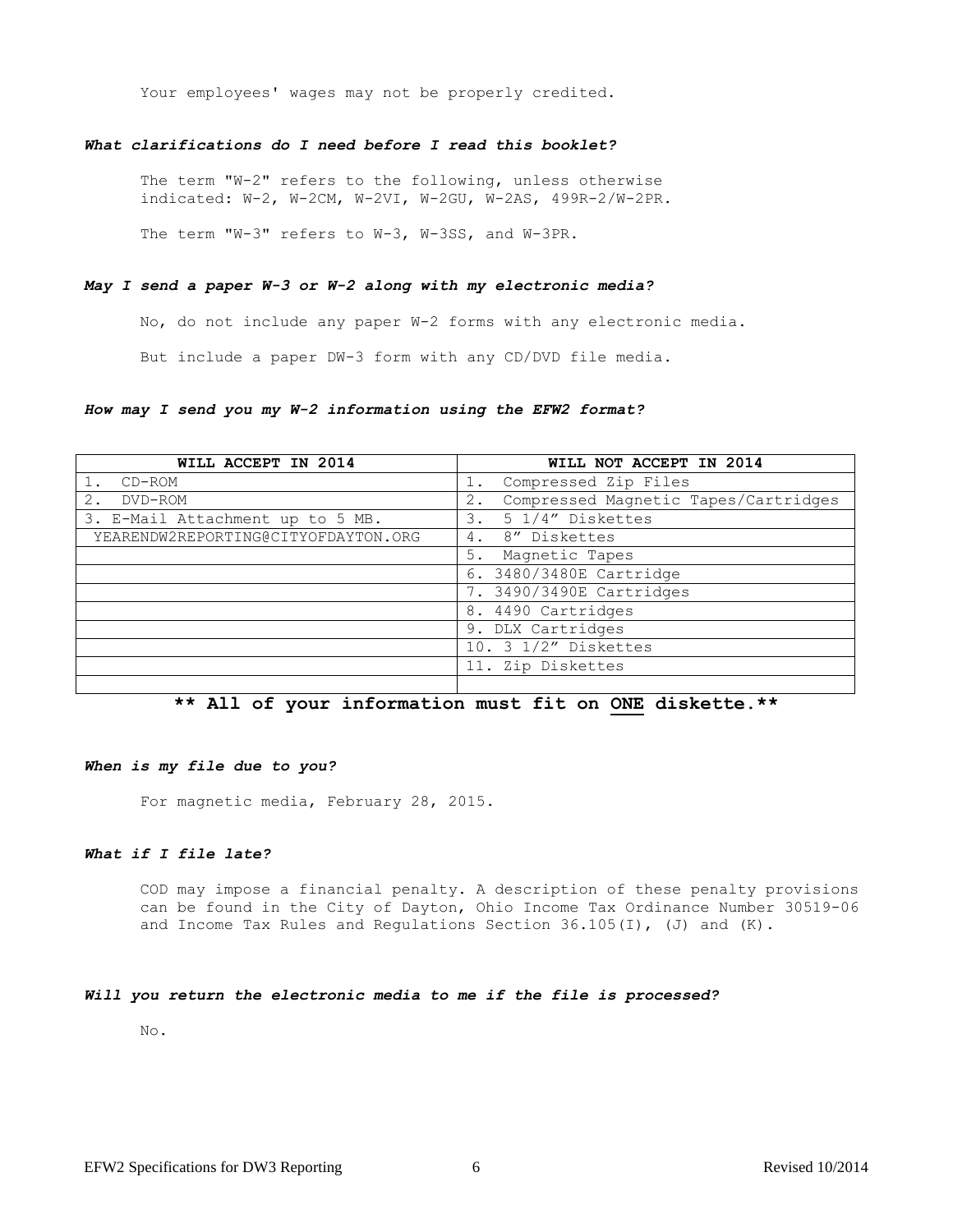# *Who should I contact if I have general questions or need assistance about information in this booklet?*

Write to:

City of Dayton Department of Finance Division of Taxation Electronic Media Reporting 101 West Third Street PO Box 2806 Dayton, Ohio 45401-2806

Attn: Tax Administrator

or

Call between 1-937-333-3500, Monday thru Friday, 9 a.m. to 3 p.m. Eastern Standard Time. Request the Tax Administrator.

or

E-Mail questions to: taxquestions@daytonohio.gov Attn: Tax Administrator Subject: Electronic Media Reporting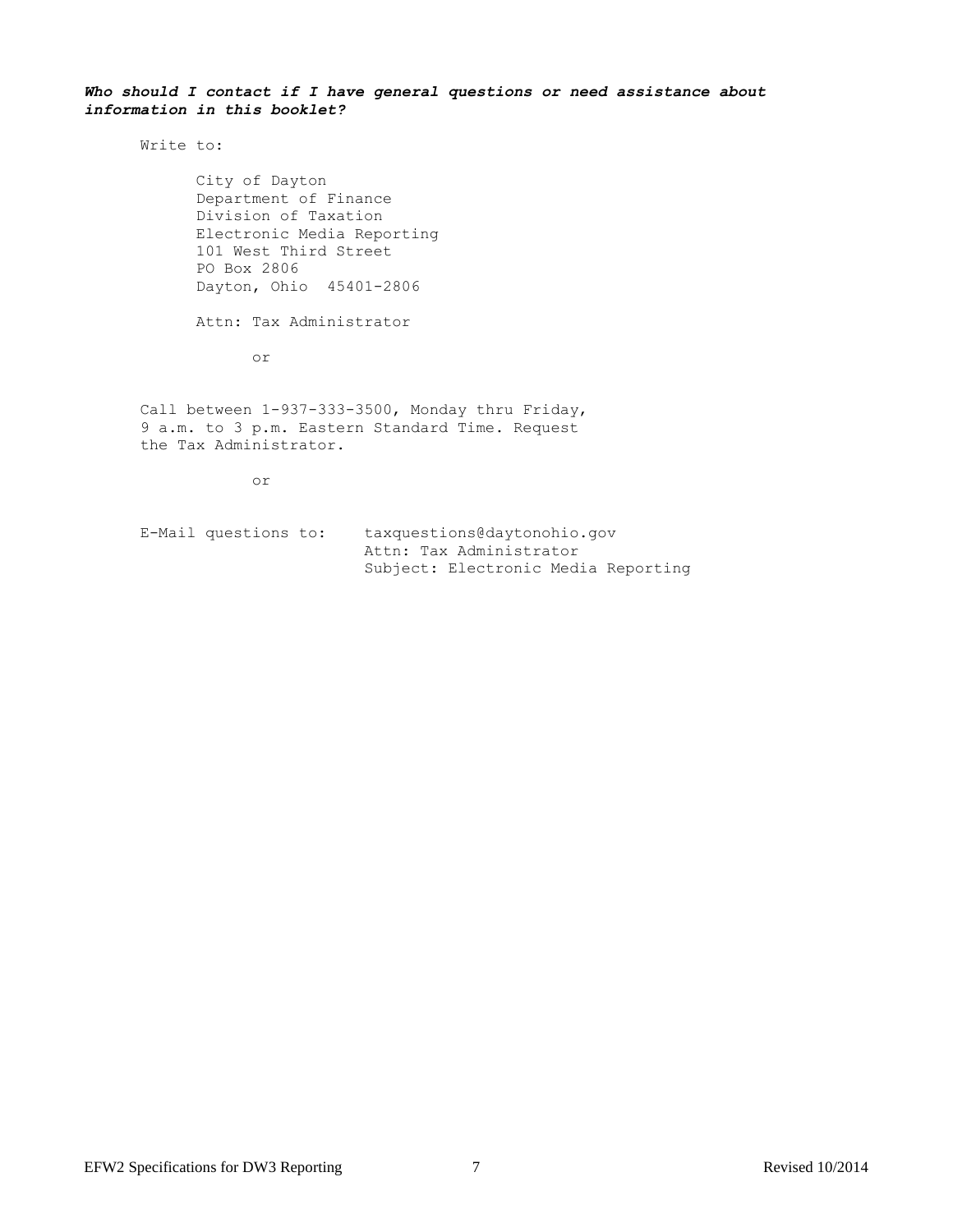#### **FILE DESCRIPTION**

#### General

#### *What do I name my file?*

W2REPORT.TXT or W2REPORT.DAT

#### *What if my company has multiple locations or payroll systems using the same EIN?*

If multiple locations are being reported under an EIN using a single payroll system, you may submit using the acceptable method for multiple reports in one file shown in Appendix A.

If multiple payroll systems are used to create several files, you may submit more than one report with the same EIN.

#### *What records are required?*

|  | Code RE Employer Record |                              | Required |
|--|-------------------------|------------------------------|----------|
|  |                         | Code RW Employee Waqe Record | Required |
|  | Code RS State Record    |                              | Required |

#### *Where can I find examples of the file layouts?*

See Appendix A.

# *I have always used the TIB-4 format for submitting my W-2 information. Do you have a cross-reference between the TIB-4 format and the EFW2 format?*

Yes. There is a cross-reference for the TIB-4 magnetic tape format. See Appendix B.

# *If I use the cross-reference between the TIB-4 format and the EFW2 format will I complete an EFW2 file?*

No. In order to produce an EFW2 file, there are fields to complete in addition to those addressed in the cross-reference.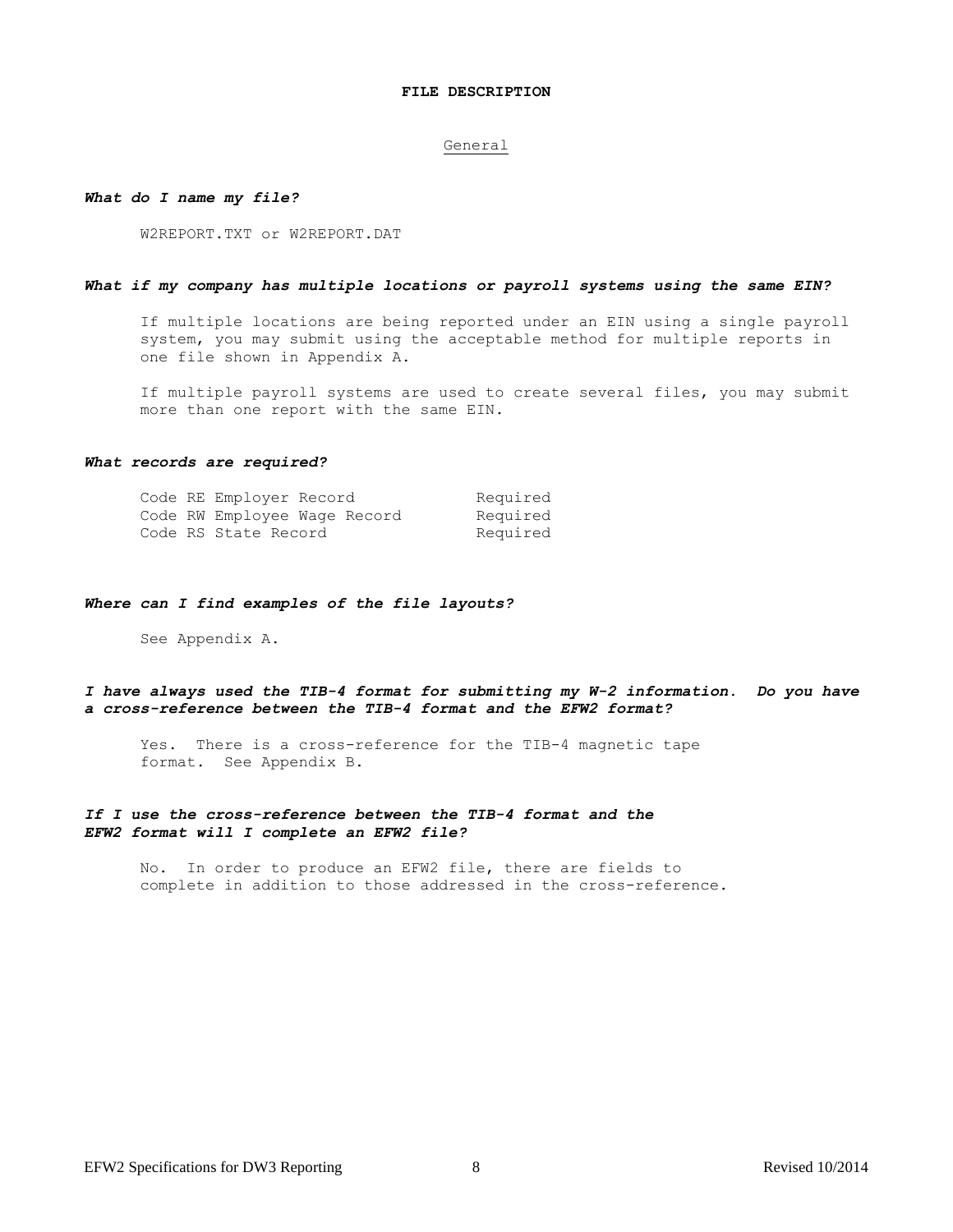EMPLOYER RECORD:(RE)

Generate a new record each time you change information in any field on this record.

EMPLOYEE WAGE RECORDS:(RW and RO)

Following each CODE RE record include the CODE RW record(s) for that Code RE record immediately followed by the RO record(s).

Do NOT complete a CODE RO record if only blanks and zeros would be entered in positions 3-512.

RW records may be intermixed with RW-RO combinations if some employees have information for an RO record and some do not.

STATE RECORD:(RS)

Is Required.

Should follow its related CODE RW record only.

If there are multiple State records for an employee, include all of the State records for the employee immediately after the related RW or RO record.

Do not generate this record if only blanks would be entered after the record identifier.

TOTAL RECORDS:(RT and RU)

The CODE RT Record must be generated for each Code RE record. The Code RU record is OPTIONAL, but is REQUIRED if an RO record is prepared. If just one field applies, the entire record must be completed. Do NOT complete a CODE RU record if only zeros would be entered in positions 3-512.

FINAL RECORD:(RF)

Must be the last record on the file.

Must appear only once on each file.

Do Not create a file that contains any data recorded after the CODE RF record.

EFW2 Specifications for DW3 Reporting 9 9 Revised 10/2014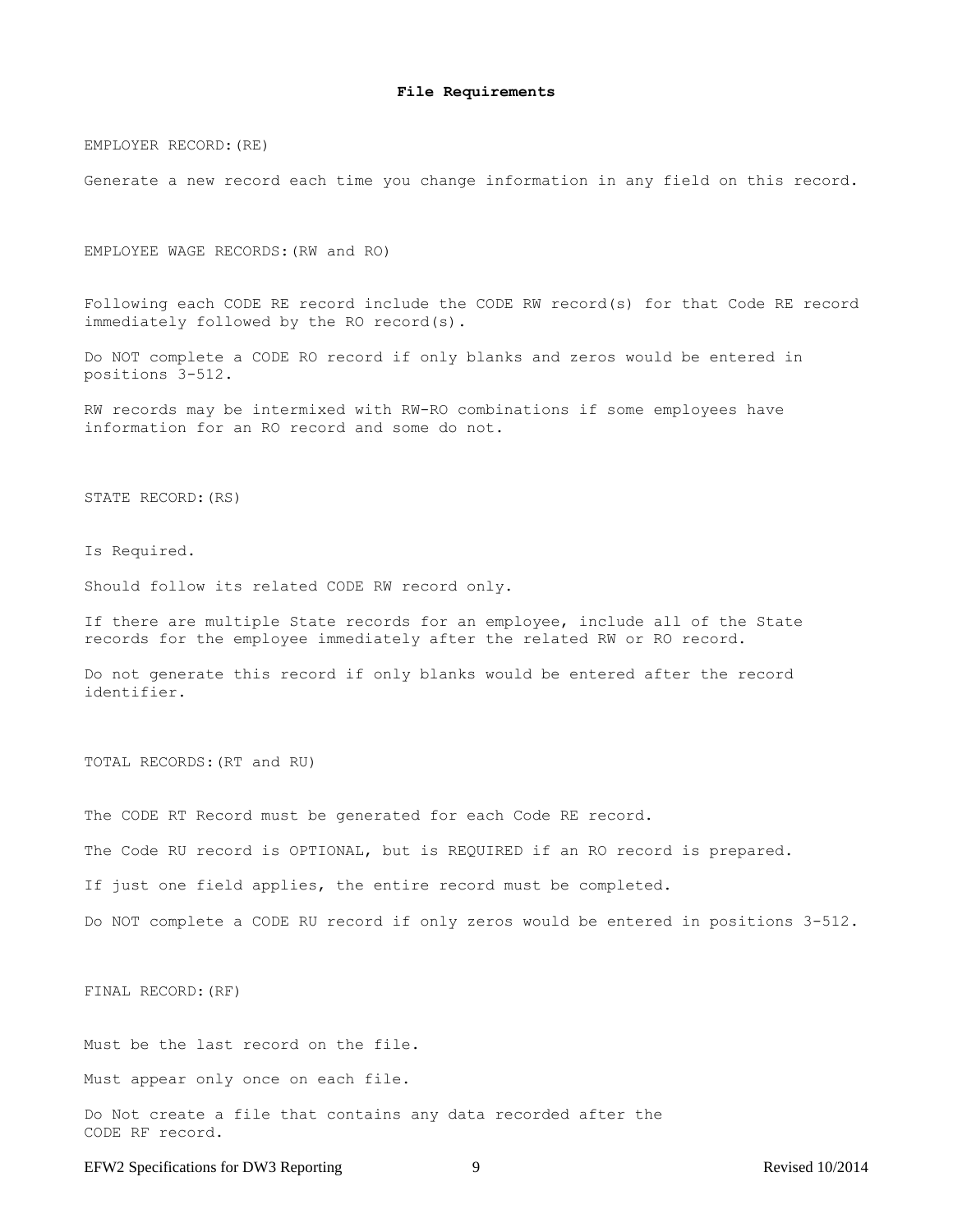# *Who should I call if I have questions or need assistance about the file description?*

Call 1-937-333-3500 Monday through Friday, 9:00 a.m. to 3:00 p.m. Eastern Standard Time. Request the Tax Administrator for Electronic Media Reporting.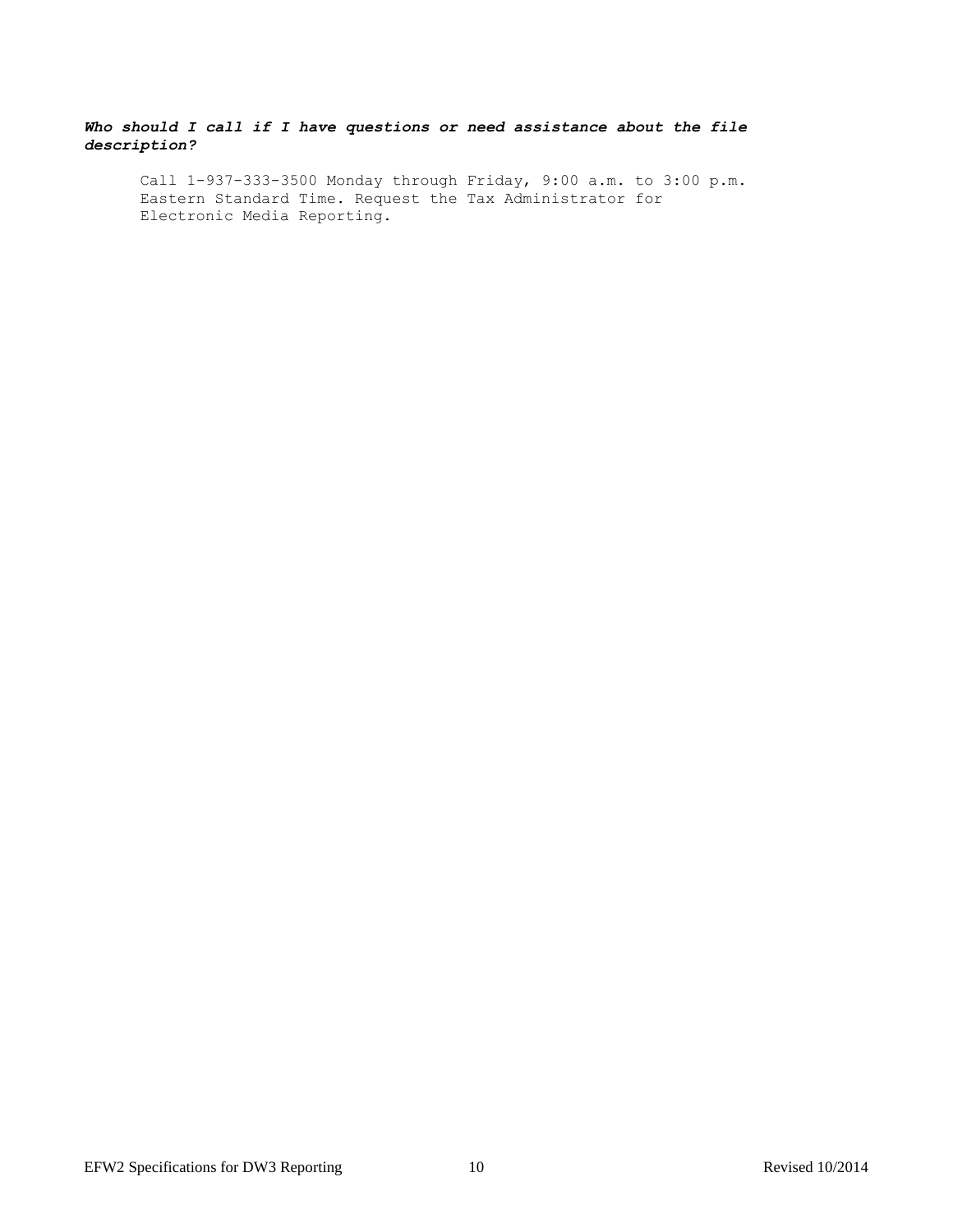#### **Records Specifications**

#### General

#### *What character sets may I use?*

See Appendix C for character sets.

#### *What is the length of each record?*

512 Bytes.

#### *What is the recommended maximum number of records for an EFW2 file?*

500,000 records.

#### *What case letters must I use?*

For the "Contact E-Mail" field in the RA Record (positions 446-485), use upper and lower case to show the exact electronic mail address. For all other fields, use UPPER CASE letters throughout.

# *Your instructions address the format for the fields in the records I have to create, but how do I know exactly what should be in each field?*

If you need help completing the various fields, see the IRS publication, "General Instructions for Forms W-2 and W-3" (Cat. No. 25979S).

This publication is available on the SSA Internet site at http://www.ssa.gov/employer Select "Publications & Forms" Select "Forms W-2/W-3 Instructions"

*The IRS publication "General Instructions for Forms W-2 and W-3" addresses boxes on the forms. Do you have a cross-reference from the boxes to the EFW2 fields?*

Yes. See Appendix D.

# *If I use the cross-reference for paper Forms W-3/W-2 to the EFW2 fields, will I complete an EFW2 file?*

No. In order to produce an EFW2 file, there are fields to complete in addition to those addressed in the cross-reference.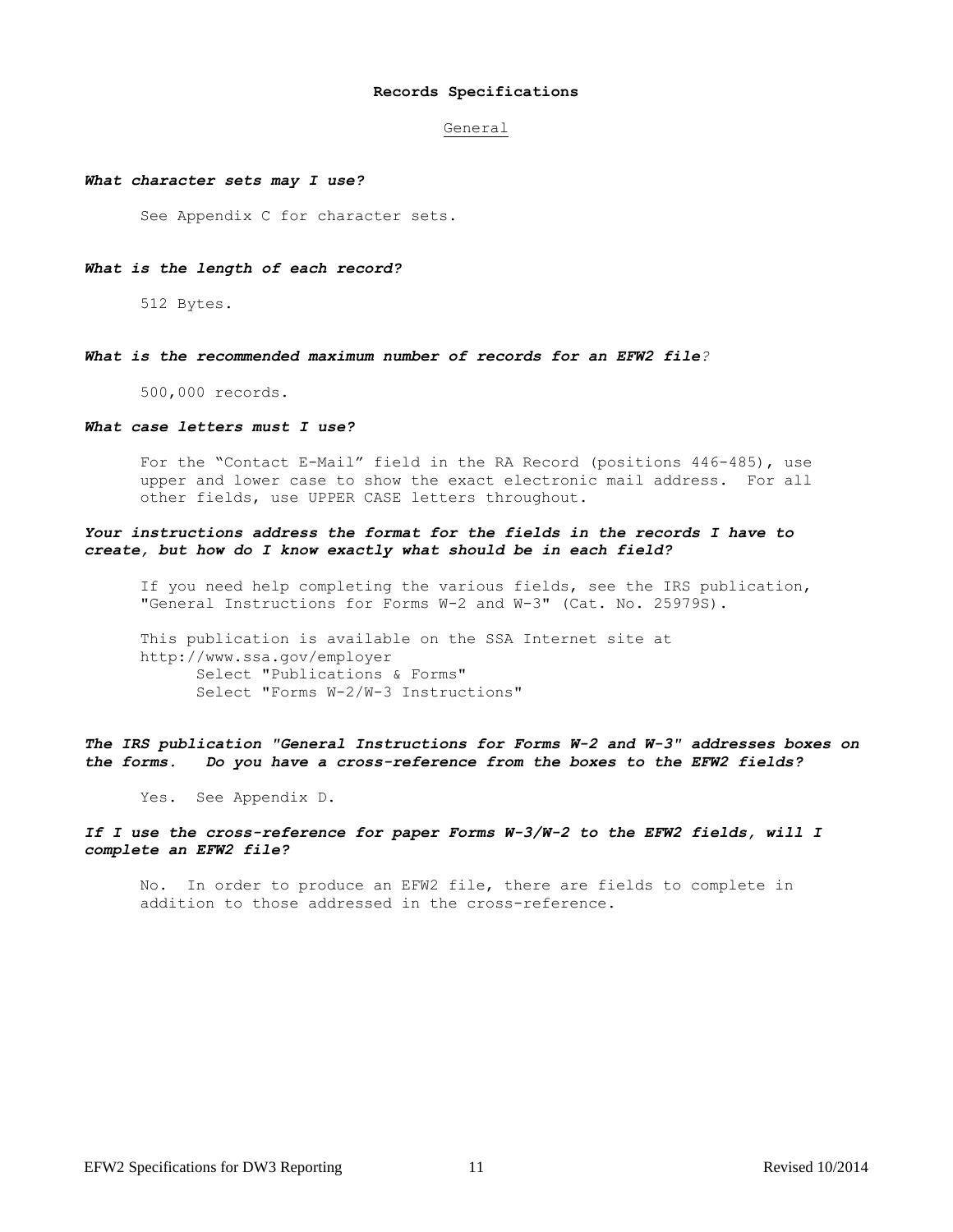#### **Rules**

# *What rules do you have for alpha/numeric fields?*

Left justify and fill with blanks.

Where the "Field" shows "Blank," all positions must be blank, not zeros.

#### *What rules do you have for money fields?*

Numeric only.

No punctuation.

No signed amounts (high order signed or low order signed).

Include both dollars and cents with the decimal point assumed.

DO NOT round to the nearest dollar (Example: \$5,500.99 = 00000550099).

Right justify and zero fill to the left.

MUST contain zeros if NOT applicable.

#### *What rules do you have for the address fields***?**

Fields equate to lines of address printed on correspondence.

Must conform with United States Postal Service (USPS) rules.

- See USPS Publication 28;
- View the USPS website at: http://pe.usps.com/businessmail101/welcome.htm?from=home\_bizresources&page =businessmail10
- $\bullet$  ;
- Call USPS at (800) 275-8777.

For State Abbreviations use only the two letter abbreviation in Appendix E.

For Country Codes use only the two letter abbreviations in Appendix F. (A Country Code is not required for a US address.)

For Local Entities Identifier Codes use only the five letter abbreviations in Appendix G.

#### *What rules do you have for the submitter EIN?*

Only numeric characters.

Omit hyphens, prefixes and suffixes.

Do NOT begin with 07, 08, 09, 17, 18, 19, 28, 29, 49, 69, 70, 78, 79, or 89.

Should match the EIN on the external label.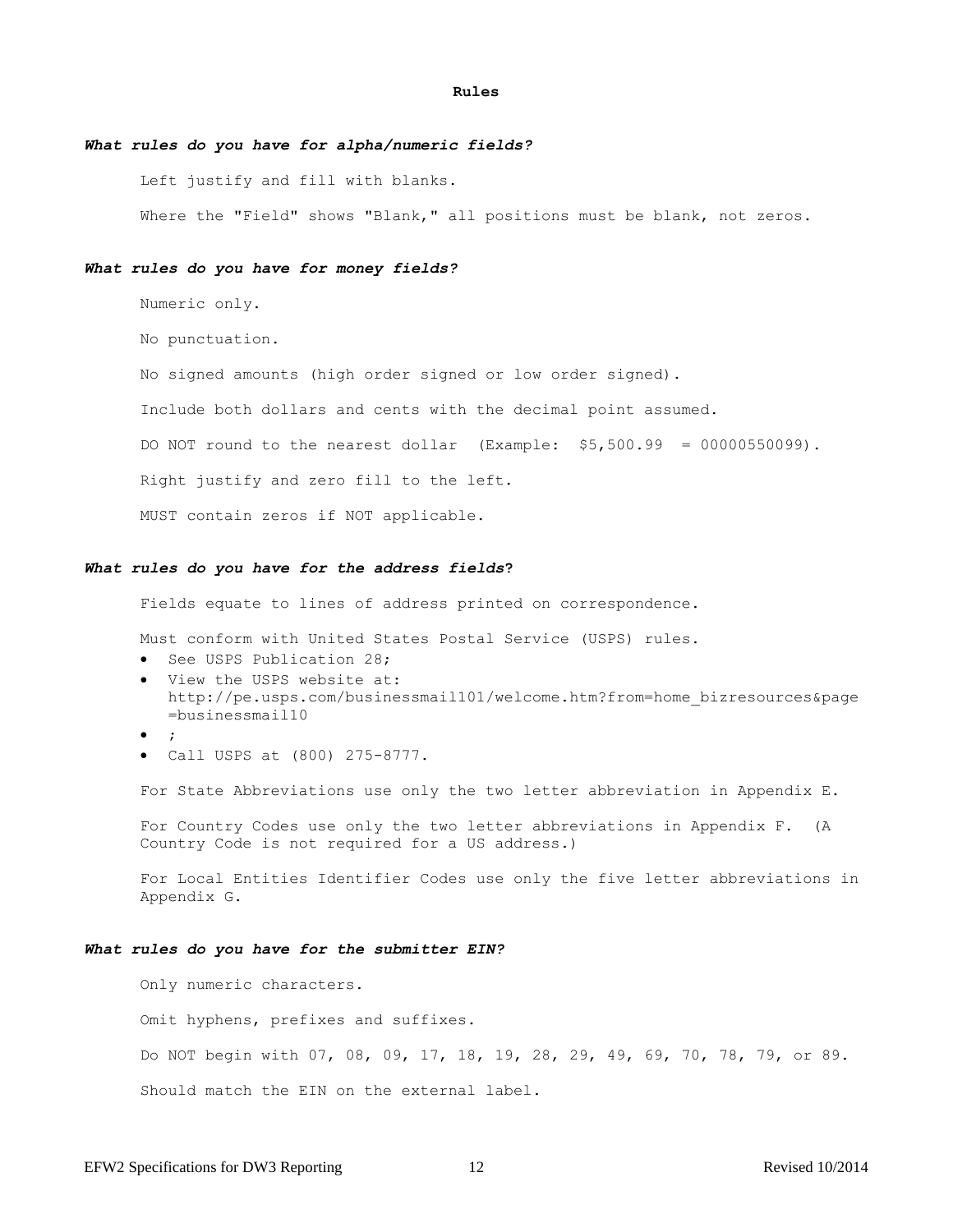#### *What rules do you have for the employer EIN?*

Only numeric characters.

Omit hyphens, prefixes and suffixes.

Do NOT begin with 00, 07, 08, 09, 17, 18, 19, 28, 29, 49, 69, 70, 78, 79, or 89.

Must match the EIN on the Forms 941, 943, 944, CT-1 or Schedule H submitted to IRS.

See RE Record – Employer Record for "Other EIN" (positions 31-39) if taxes were deposited under more than one EIN during the year.

#### *What rules do you have for the format of the employee name?*

Must be the same name shown on the individual's social security card.

Must be submitted in the individual name fields: Employee First Name Employee Middle Name or Initial Employee Last Name Suffix

DO NOT include any titles.

#### *What rules do you have for the SSN?*

Use the number shown on the original/replacement SSN card.

Only numeric characters.

Omit hyphens, prefixes and suffixes.

May NOT begin with a 666 or 9.

May NOT be 111111111, 333333333 or 123456789.

For valid range numbers check the latest list of newly issued Social Security number ranges by accessing the Internet at http://www.socialsecurity.gov/employer/ssnvhighgroup.htm.

If the SSN is not available, enter zeros (0) in locations 3-11 of the RW record and have your employee call 1-800-772-1213 or visit their local Social Security office to obtain an SSN.

When the SSN is provided, submit an W-2c on paper or in EFW2C format.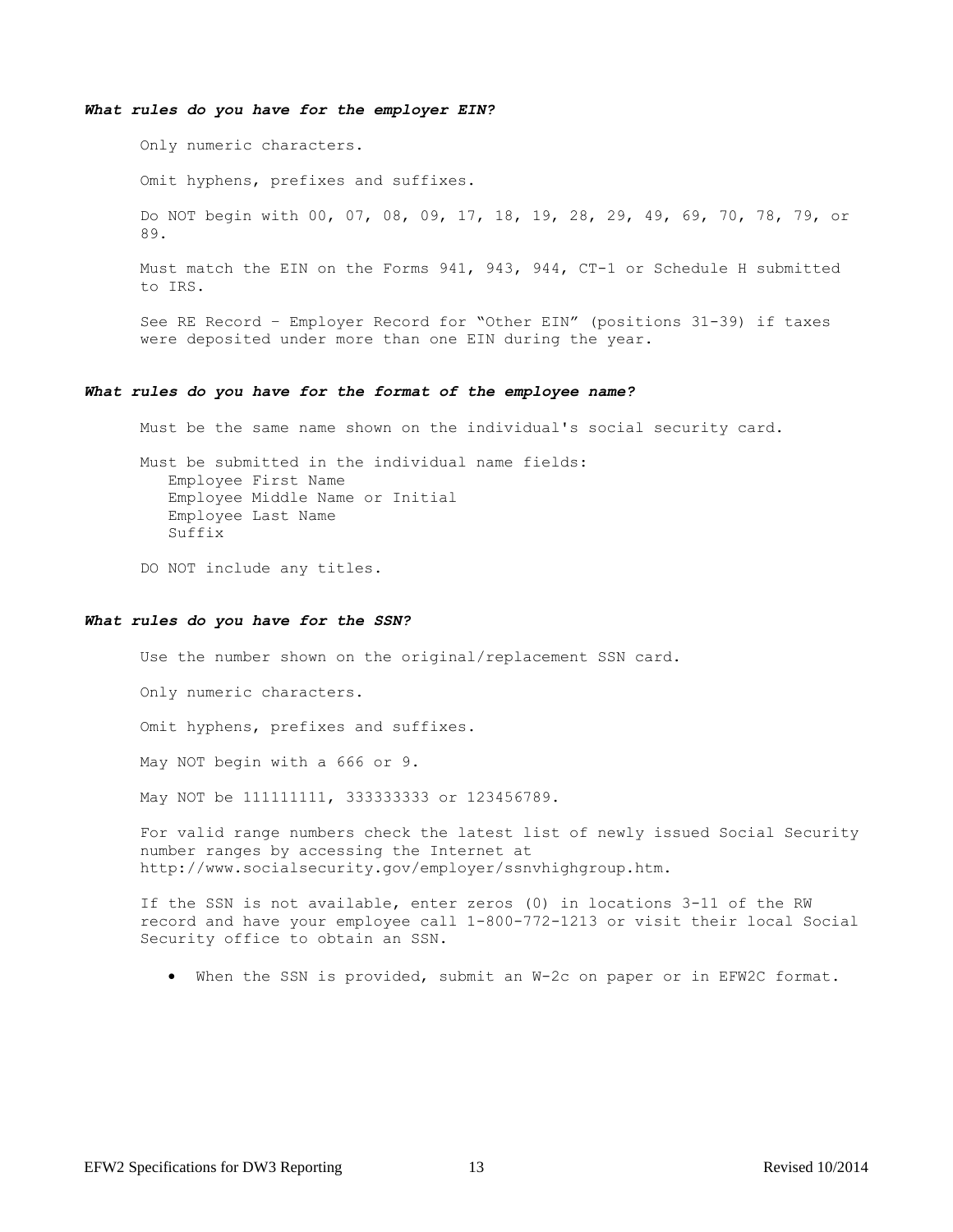If submitting in EFW2C format:

| Employee's Originally         | Fill with zeros.                   |
|-------------------------------|------------------------------------|
| Reported Social Security      |                                    |
| Number (SSN)                  |                                    |
| Employee's Correct Social     | Correct SSN, as shown on their     |
| Security Number (SSN)         | Social Security Card.              |
| Employee's Originally         | Employee name as reported in the   |
| Reported First Name, Middle   | "Employee First Name", "Employee   |
| Name or Initial and Last Name | Middle Name or Initial" and        |
|                               | "Employee Last Name" fields in the |
|                               | EFW2.                              |
| Employee's Correct First      | Correct Employee Name, as shown on |
| Name, Middle Name or Initial  | their Social Security card.        |
| and Last Name                 |                                    |
| Money Fields                  | Blanks in all money fields unless  |
|                               | you also need to correct a         |
|                               | previously reported money field.   |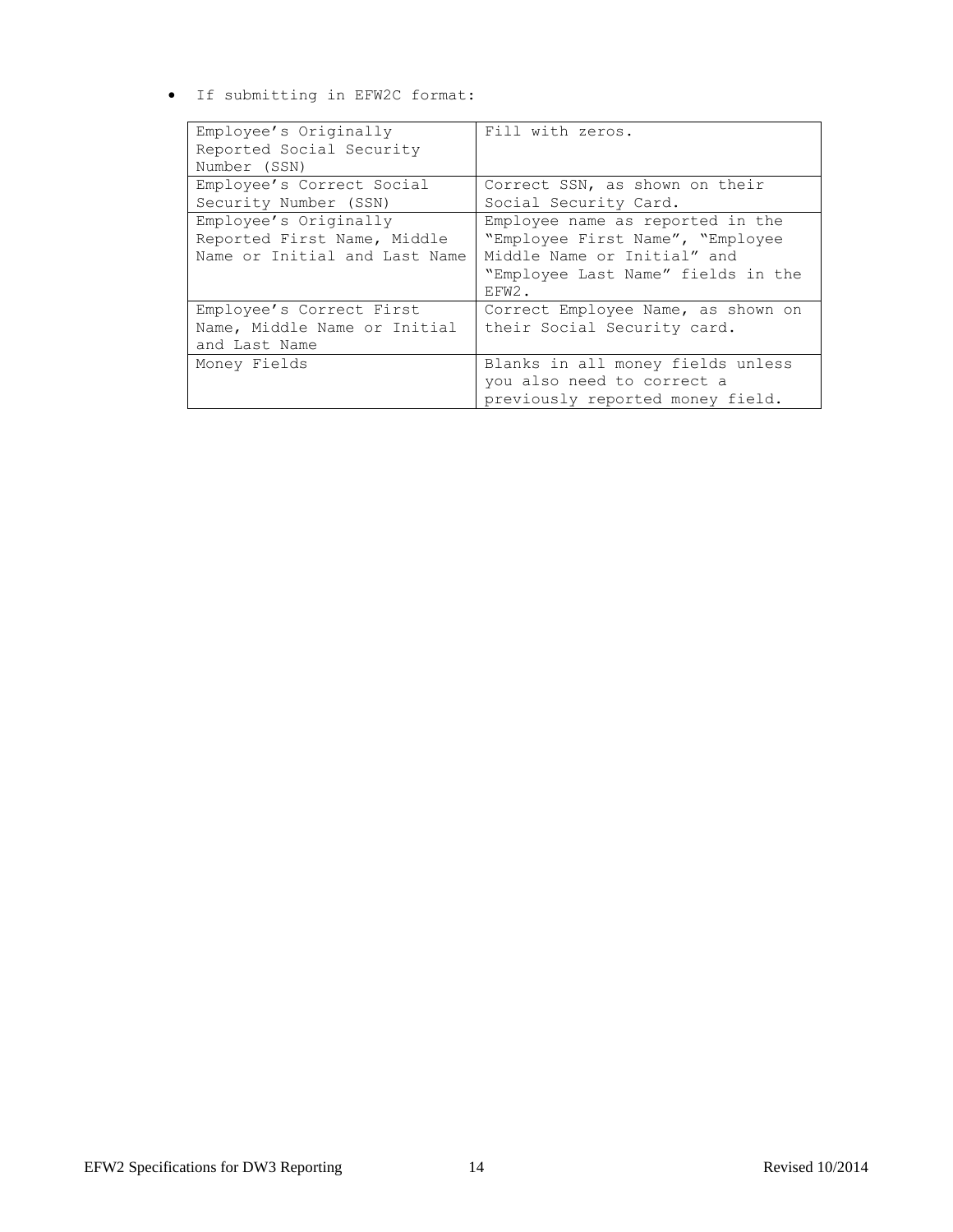#### **Purpose**

# *What is the purpose of the RA, Submitter Record?*

Identifies the organization submitting the file.

Describes the file.

Identifies the organization to receive the next EFW2 publication.

Identifies the organization to be contacted by SSA.

Identifies the means of contact.

#### *What is the purpose of the RE, Employer Record?*

Identifies the employer whose employee wage and tax information is being reported.

#### *What is the purpose of the RW and RO, Employee Wage Records?*

Report income and tax data for employees.

#### *What is the purpose of the RS, State Record?*

Report revenue/taxation and quarterly unemployment compensation data for state and local municipalities filing.

#### *What is the purpose of the RT and RU, Total Records?*

Report totals for all Code RW and Code RO Records reported since the last Code RE Record.

# *What is the purpose of the RV, State Total Record?*

It summarizes totals for all RS Records reported since the last RE Record.

#### *What is the purpose of the RF, Final Record?*

Indicates the end of the file.

# *Who should I call if I have questions or assistance about the records specifications?*

Call 1-937-333-3500 Monday through Friday, 9:00 a.m. to 3:00 p.m. Eastern Standard Time and request Manager of Revenue and Taxation.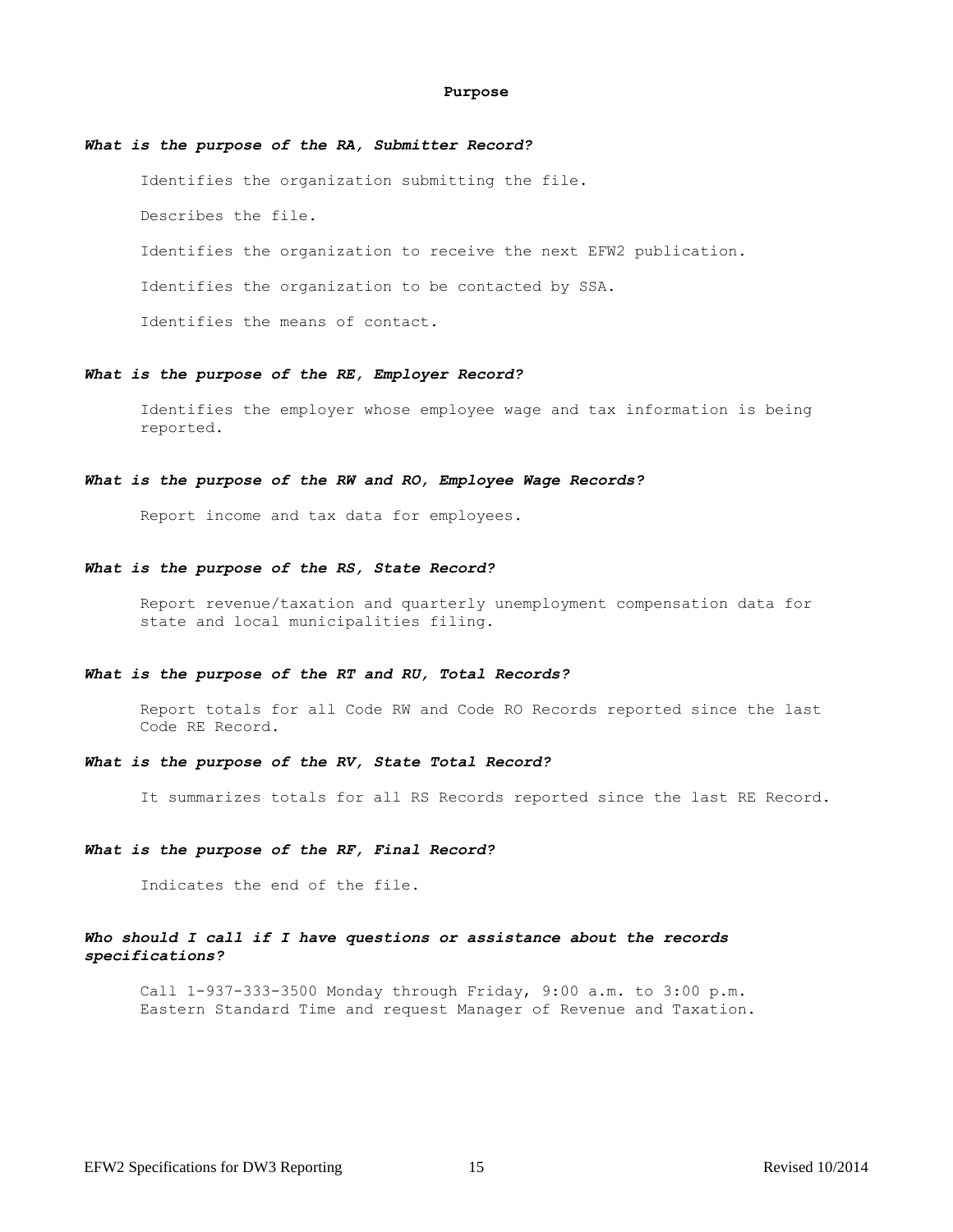# **CODE RA - Submitter Record**

| RA.<br>POSITION | FIELD NAME                                             | LENGTH       | FIELD SPECIFICATIONS                                                                                                                                                                                                                                                                                                                                                                                                                                                                                                     |
|-----------------|--------------------------------------------------------|--------------|--------------------------------------------------------------------------------------------------------------------------------------------------------------------------------------------------------------------------------------------------------------------------------------------------------------------------------------------------------------------------------------------------------------------------------------------------------------------------------------------------------------------------|
| $1 - 2$         | Record Identifier                                      | $\mathbf{2}$ | Constant "RA".                                                                                                                                                                                                                                                                                                                                                                                                                                                                                                           |
| $3 - 11$        | Submitter's Employer<br>Identification Number<br>(EIN) | 9            | Enter the submitter's EIN. This EIN<br>should match the EIN on the external<br>label.<br>Only numeric characters<br>$\bullet$<br>Omit hyphens<br>$\bullet$<br>• Do NOT begin with 07, 08, 09, 17,<br>18, 19, 28, 29, 49, 69, 70, 78, 79<br>or 89.                                                                                                                                                                                                                                                                        |
| $12 - 19$       | User Identification<br>(User ID)                       | 8            | Enter the eight-character User ID<br>assigned to the employee who is<br>attesting to the accuracy of this<br>file.                                                                                                                                                                                                                                                                                                                                                                                                       |
| $20 - 23$       | Software Vendor code                                   | 4            | Enter the <b>NUMERIC</b> four-digit Software<br>Vendor Identification Code assigned by<br>the National Associated of<br>Computerized Tax Processors (NACTP).<br>To request a Vendor Identification<br>code, visit their website at<br>http://www.nactp.org. The NACTP code<br>is only needed for companies that sell<br>their software to others<br>If you entered "99 (Off-the-Shelf<br>Software)" in the Software Code field<br>in positions 36-37, enter the Software<br>Vendor Code. Otherwise, fill with<br>blanks. |
| $24 - 28$       | Blanks                                                 | 5            | Fill with blanks. Reserved for SSA<br>use.                                                                                                                                                                                                                                                                                                                                                                                                                                                                               |
| 29              | Resub Indicator                                        | $\mathbf{1}$ | Enter "1" if this file is being<br>resubmitted.<br>Otherwise, enter "0" (zero).                                                                                                                                                                                                                                                                                                                                                                                                                                          |
| $30 - 35$       | Resub Wage File<br>Identifier (WFID)                   | 6            | If you entered a "1" in the Resub<br>Indicator field (position 29), enter<br>the WFID displayed on the notice sent<br>to you by SSA.<br>Otherwise, fill with blanks.                                                                                                                                                                                                                                                                                                                                                     |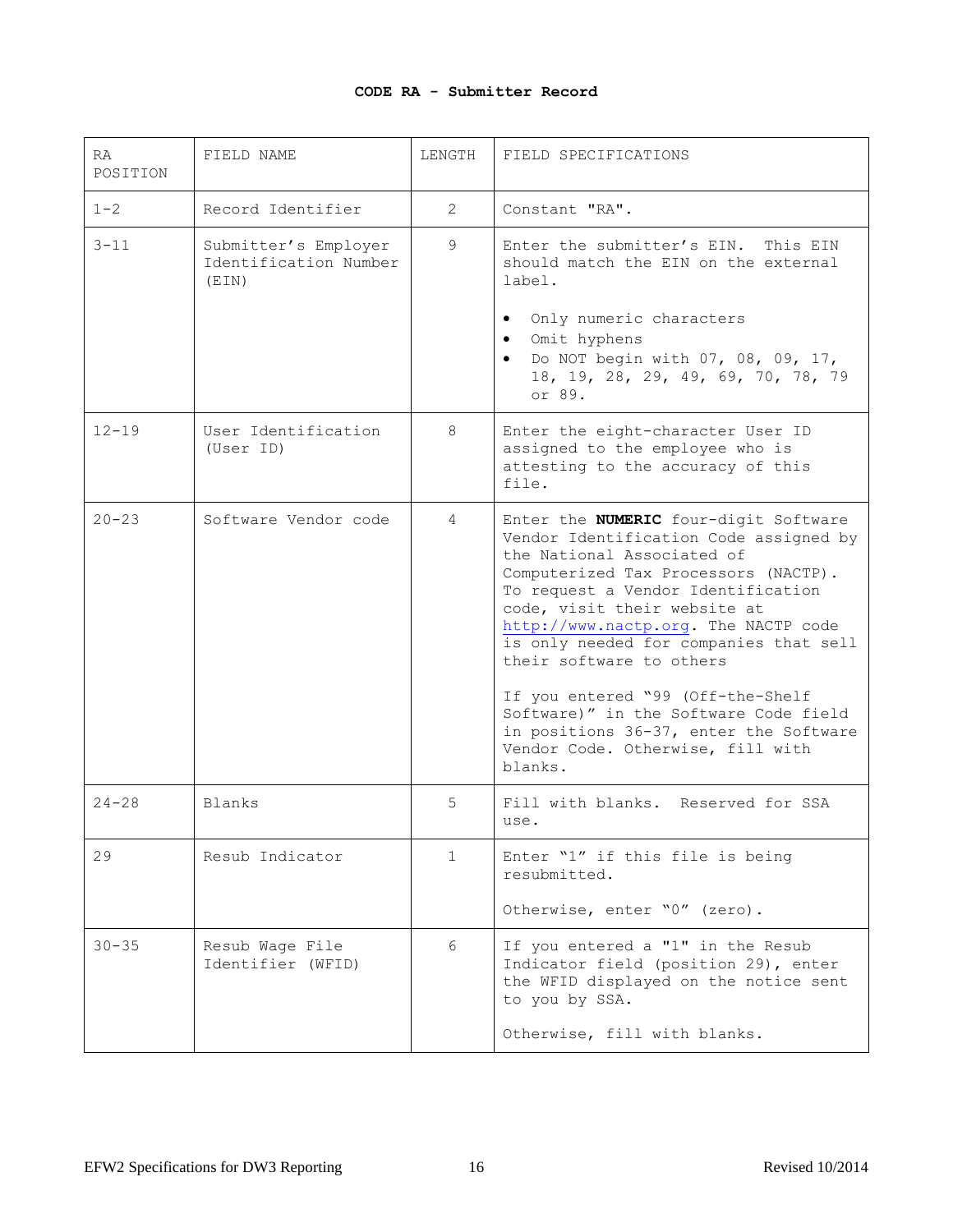| <b>RA</b><br>POSITION | FIELD NAME                | LENGTH         | FIELD SPECIFICATIONS                                                                                                                                                        |
|-----------------------|---------------------------|----------------|-----------------------------------------------------------------------------------------------------------------------------------------------------------------------------|
| $36 - 37$             | Software Code             | 2              | Enter one of the following codes to<br>indicate the software used to create<br>your file:<br>98 (In-House Program)<br>$\bullet$<br>99 (Off-the-Shelf Software)<br>$\bullet$ |
| $38 - 94$             | Company Name              | 57             | Enter the company's name.                                                                                                                                                   |
|                       |                           |                | Left justify and fill with blanks.                                                                                                                                          |
| $95 - 116$            | Location Address          | 22             | Enter the company's location address<br>(Attention, Suite, Room Number, etc.)                                                                                               |
|                       |                           |                | Left justify and fill with blanks.                                                                                                                                          |
| $117 - 138$           | Delivery Address          | 22             | Enter the company's delivery address<br>(Street or Post Office Box).                                                                                                        |
|                       |                           |                | Left justify and fill with blanks.                                                                                                                                          |
| $139 - 160$           | City                      | 22             | Enter the company's city.                                                                                                                                                   |
|                       |                           |                | Left justify and fill with blanks.                                                                                                                                          |
| $161 - 162$           | State Abbreviation        | 2              | Enter the company's state or<br>commonwealth/territory.                                                                                                                     |
|                       |                           |                | Use a postal abbreviation as shown in<br>Appendix E.                                                                                                                        |
|                       |                           |                | For a foreign address, fill with<br>blanks.                                                                                                                                 |
| $163 - 167$           | ZIP Code                  | 5              | Enter the company's ZIP Code.                                                                                                                                               |
|                       |                           |                | For a foreign address, fill with<br>blanks.                                                                                                                                 |
| $168 - 171$           | ZIP Code Extension        | $\overline{4}$ | Enter the company's four-digit<br>extension of the ZIP Code.                                                                                                                |
|                       |                           |                | If not applicable, fill with blanks.                                                                                                                                        |
| $172 - 176$           | Blank                     | 5              | Fill with blanks. Reserved for SSA<br>use.                                                                                                                                  |
| 177-199               | Foreign<br>State/Province | 23             | If applicable, enter the company's<br>foreign state/province.                                                                                                               |
|                       |                           |                | Left justify and fill with blanks.                                                                                                                                          |
|                       |                           |                | Otherwise, fill with blanks.                                                                                                                                                |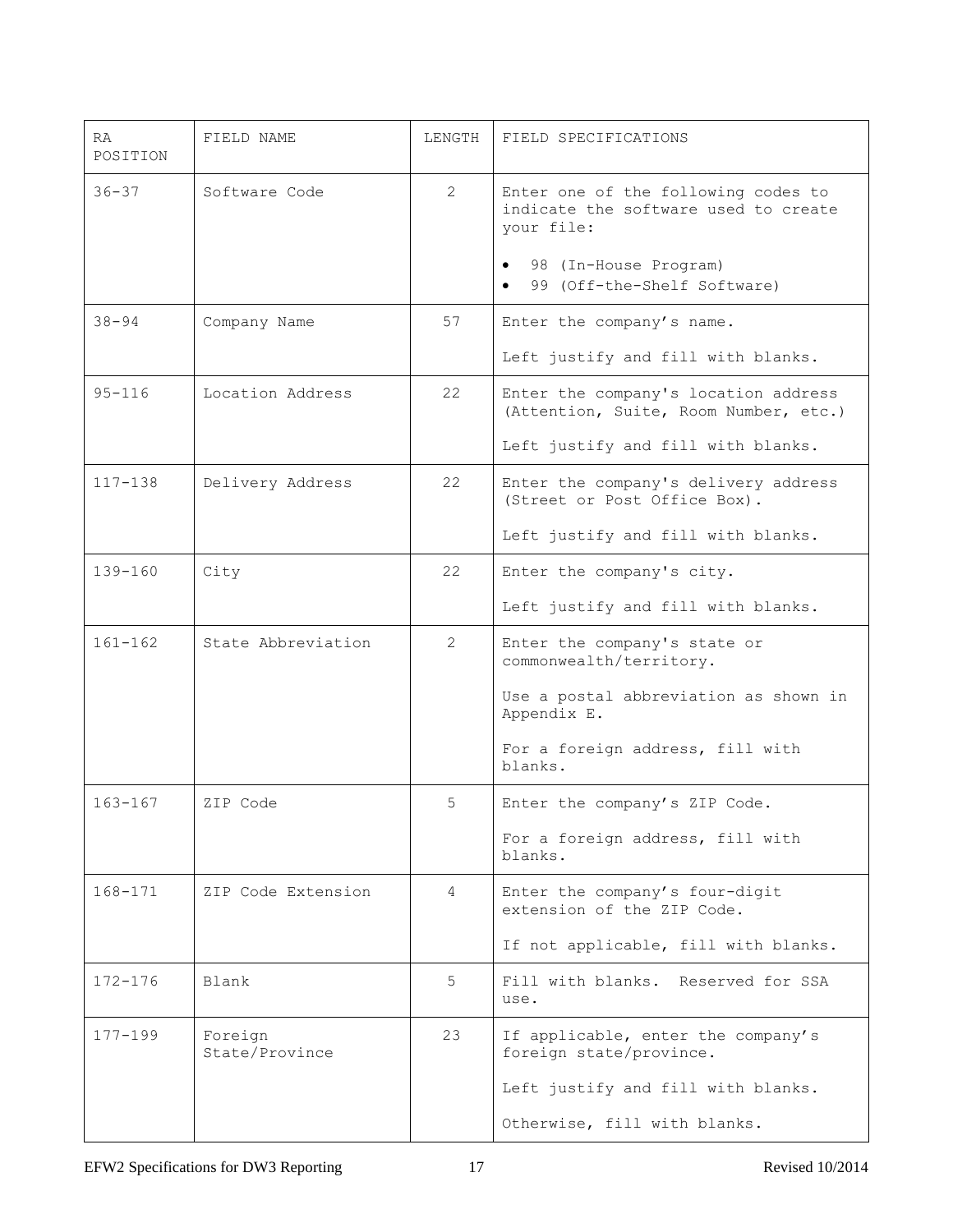| <b>RA</b><br>POSITION | FIELD NAME          | LENGTH | FIELD SPECIFICATIONS                                                                                                                                                                                                                                                                                                                            |
|-----------------------|---------------------|--------|-------------------------------------------------------------------------------------------------------------------------------------------------------------------------------------------------------------------------------------------------------------------------------------------------------------------------------------------------|
| $200 - 214$           | Foreign Postal Code | 15     | If applicable, enter the company's<br>foreign postal code.                                                                                                                                                                                                                                                                                      |
|                       |                     |        | Left justify and fill with blanks.                                                                                                                                                                                                                                                                                                              |
|                       |                     |        | Otherwise, fill with blanks.                                                                                                                                                                                                                                                                                                                    |
| $215 - 216$           | Country Code        | 2      | If one of the following applies, fill<br>with blanks:                                                                                                                                                                                                                                                                                           |
|                       |                     |        | One of the 50 states of the U.S.A.<br>District of Columbia<br>$\bullet$<br>Military Post Office (MPO)<br>$\bullet$<br>American Samoa<br>$\bullet$<br>Guam<br>$\bullet$<br>Northern Mariana Islands<br>$\bullet$<br>Puerto Rico<br>$\bullet$<br>Virgin Islands<br>$\bullet$<br>Otherwise, enter the applicable<br>Country code (see Appendix F). |
| $217 - 273$           | Submitter Name      | 57     | This is a required field.                                                                                                                                                                                                                                                                                                                       |
|                       |                     |        | Enter the name of the organization to<br>receive error notification if this<br>file cannot be processed.                                                                                                                                                                                                                                        |
|                       |                     |        | Left justify and fill with blanks.                                                                                                                                                                                                                                                                                                              |
| $274 - 295$           | Location Address    | 22     | This is a required field.                                                                                                                                                                                                                                                                                                                       |
|                       |                     |        | Enter the submitter's location address<br>(Attention, Suite, Room, Number,<br>$etc.$ ).                                                                                                                                                                                                                                                         |
|                       |                     |        | Left justify and fill with blanks.                                                                                                                                                                                                                                                                                                              |
| $296 - 317$           | Delivery Address    | 22     | This is a required field.                                                                                                                                                                                                                                                                                                                       |
|                       |                     |        | Enter the submitter's delivery address<br>(Street or Post Office Box).                                                                                                                                                                                                                                                                          |
|                       |                     |        | Left justify and fill with blanks.                                                                                                                                                                                                                                                                                                              |
| $318 - 339$           | City                | 22     | This is a required field.                                                                                                                                                                                                                                                                                                                       |
|                       |                     |        | Enter the submitter's city.                                                                                                                                                                                                                                                                                                                     |
|                       |                     |        | Left justify and fill with blanks.                                                                                                                                                                                                                                                                                                              |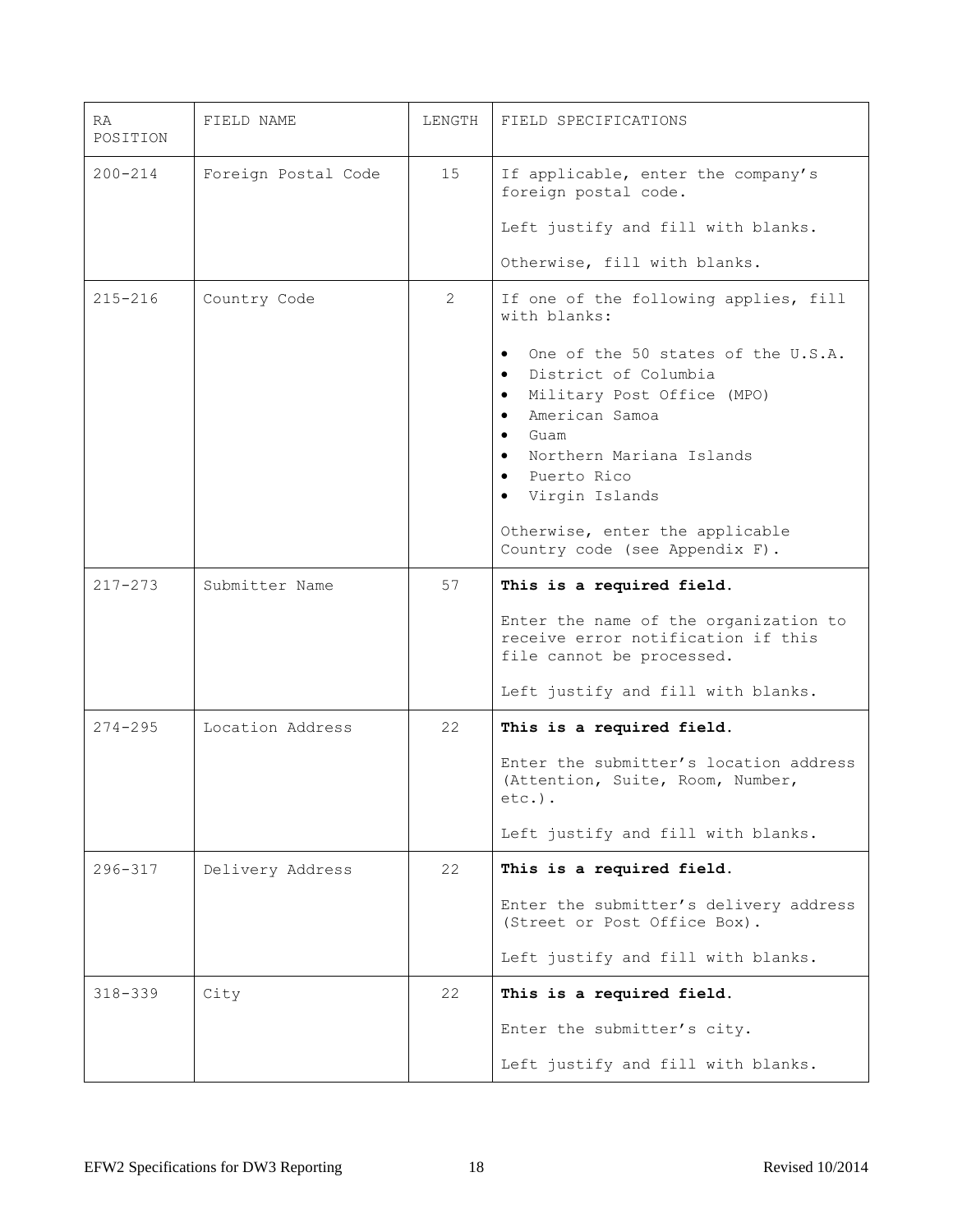| RA.<br>POSITION                                                                                                                                                                                                      | FIELD NAME                | LENGTH | FIELD SPECIFICATIONS                                            |
|----------------------------------------------------------------------------------------------------------------------------------------------------------------------------------------------------------------------|---------------------------|--------|-----------------------------------------------------------------|
| $340 - 341$                                                                                                                                                                                                          | State Abbreviation        | 2      | This is a required field.                                       |
|                                                                                                                                                                                                                      |                           |        | Enter the submitter's state or<br>commonwealth/territory.       |
|                                                                                                                                                                                                                      |                           |        | Use a postal abbreviation as shown in<br>Appendix E.            |
|                                                                                                                                                                                                                      |                           |        | For a foreign address, fill with<br>blanks.                     |
| $342 - 346$                                                                                                                                                                                                          | ZIP Code                  | 5      | This is a required field.                                       |
|                                                                                                                                                                                                                      |                           |        | Enter the submitter's ZIP Code.                                 |
|                                                                                                                                                                                                                      |                           |        | For a foreign address, fill with<br>blanks.                     |
| $347 - 350$                                                                                                                                                                                                          | ZIP Code Extension        | 4      | Enter the submitter's four-digit<br>extension of the ZIP Code.  |
|                                                                                                                                                                                                                      |                           |        | If not applicable, fill with blanks.                            |
| $351 - 355$                                                                                                                                                                                                          | Blank                     | 5      | Fill with blanks. Reserved for SSA<br>use.                      |
| IMPORTANT NOTE: If using a foreign address, the Foreign State/Province (positions<br>356-378); the Foreign Postal Code (positions 379-393) and the Country Code<br>(positions 394-395) are required to be completed. |                           |        |                                                                 |
| $356 - 378$                                                                                                                                                                                                          | Foreign<br>State/Province | 23     | If applicable, enter the submitter's<br>foreign state/province. |
|                                                                                                                                                                                                                      |                           |        | Left justify and fill with blanks.                              |
|                                                                                                                                                                                                                      |                           |        | Otherwise, fill with blanks.                                    |
| $379 - 393$                                                                                                                                                                                                          | Foreign Postal Code       | 15     | If applicable, enter the submitter's<br>foreign postal code.    |
|                                                                                                                                                                                                                      |                           |        | Left justify and fill with blanks.                              |
|                                                                                                                                                                                                                      |                           |        | Otherwise, fill with blanks.                                    |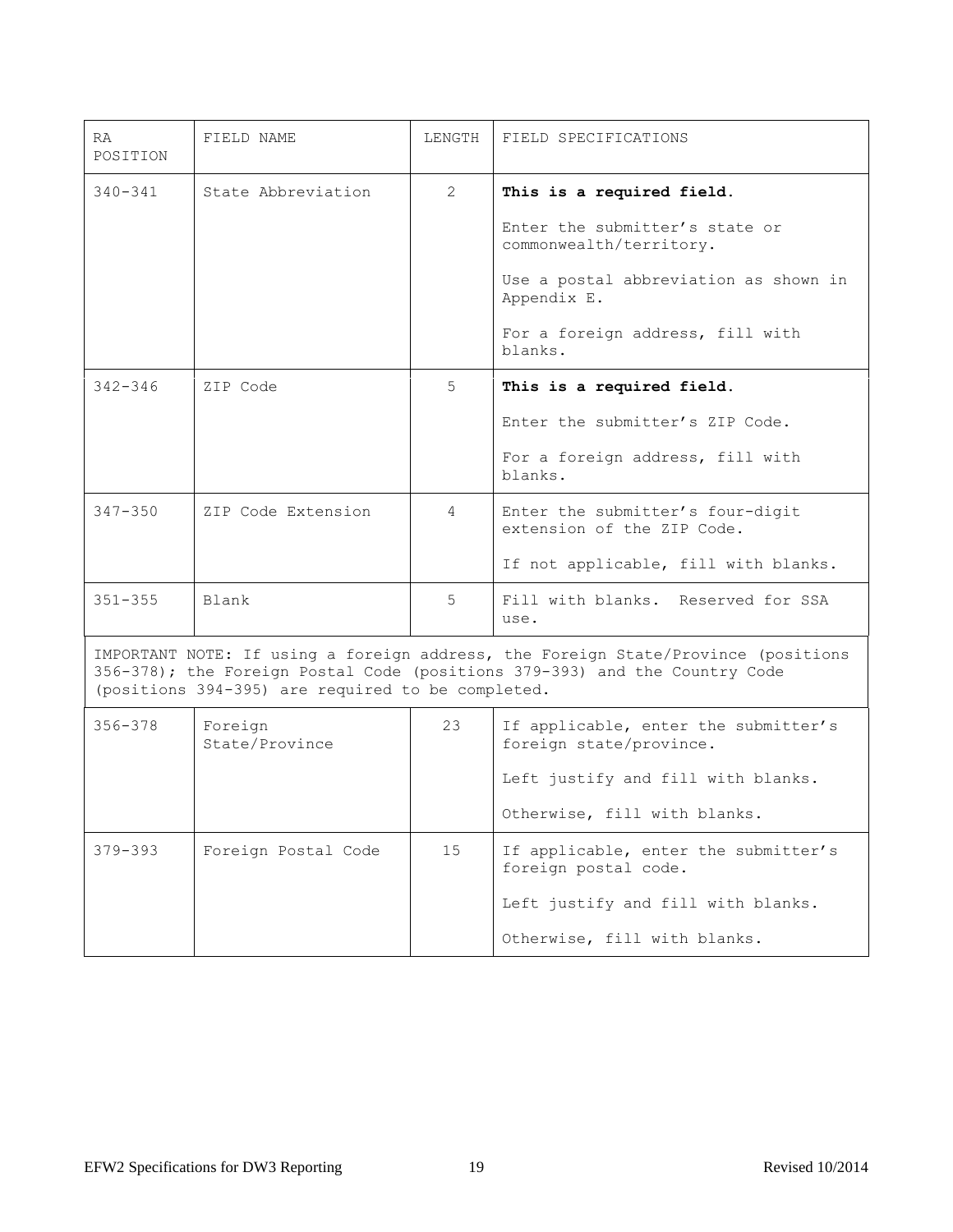| RA.<br>POSITION | FIELD NAME                 | LENGTH         | FIELD SPECIFICATIONS                                                                                                                                                                                                                                                                                                                                                  |
|-----------------|----------------------------|----------------|-----------------------------------------------------------------------------------------------------------------------------------------------------------------------------------------------------------------------------------------------------------------------------------------------------------------------------------------------------------------------|
| $394 - 395$     | Country Code               | $\overline{2}$ | If one of the following applies, fill<br>with blanks:<br>One of the 50 states of the U.S.A.<br>$\bullet$<br>District of Columbia<br>Military Post Office (MPO)<br>$\bullet$<br>American Samoa<br>$\bullet$<br>Guam<br>$\bullet$<br>Northern Mariana Islands<br>· Puerto Rico<br>• Virgin Islands<br>Otherwise, enter the applicable<br>Country code (see Appendix F). |
| $396 - 422$     | Contact Name               | 27             | This is a required field.<br>Enter the name of the person to be<br>contacted by SSA concerning processing<br>problems.<br>Left justify and fill with blanks.                                                                                                                                                                                                          |
| $423 - 437$     | Contact Phone Number       | 15             | This is a required field.<br>Enter the contact's telephone number<br>(including area code).<br>Left justify and fill with blanks.<br>Note: It is imperative that the<br>submitter's telephone number be<br>entered in the appropriate positions.<br>Failure to include correct and<br>complete submitter contact information<br>may, in some cases, delay processing. |
| $438 - 442$     | Contact Phone<br>Extension | 5              | Enter the contact's telephone<br>extension.<br>Left justify and fill with blanks.                                                                                                                                                                                                                                                                                     |
| $443 - 445$     | Blank                      | 3              | Fill with blanks. Reserved for SSA<br>use.                                                                                                                                                                                                                                                                                                                            |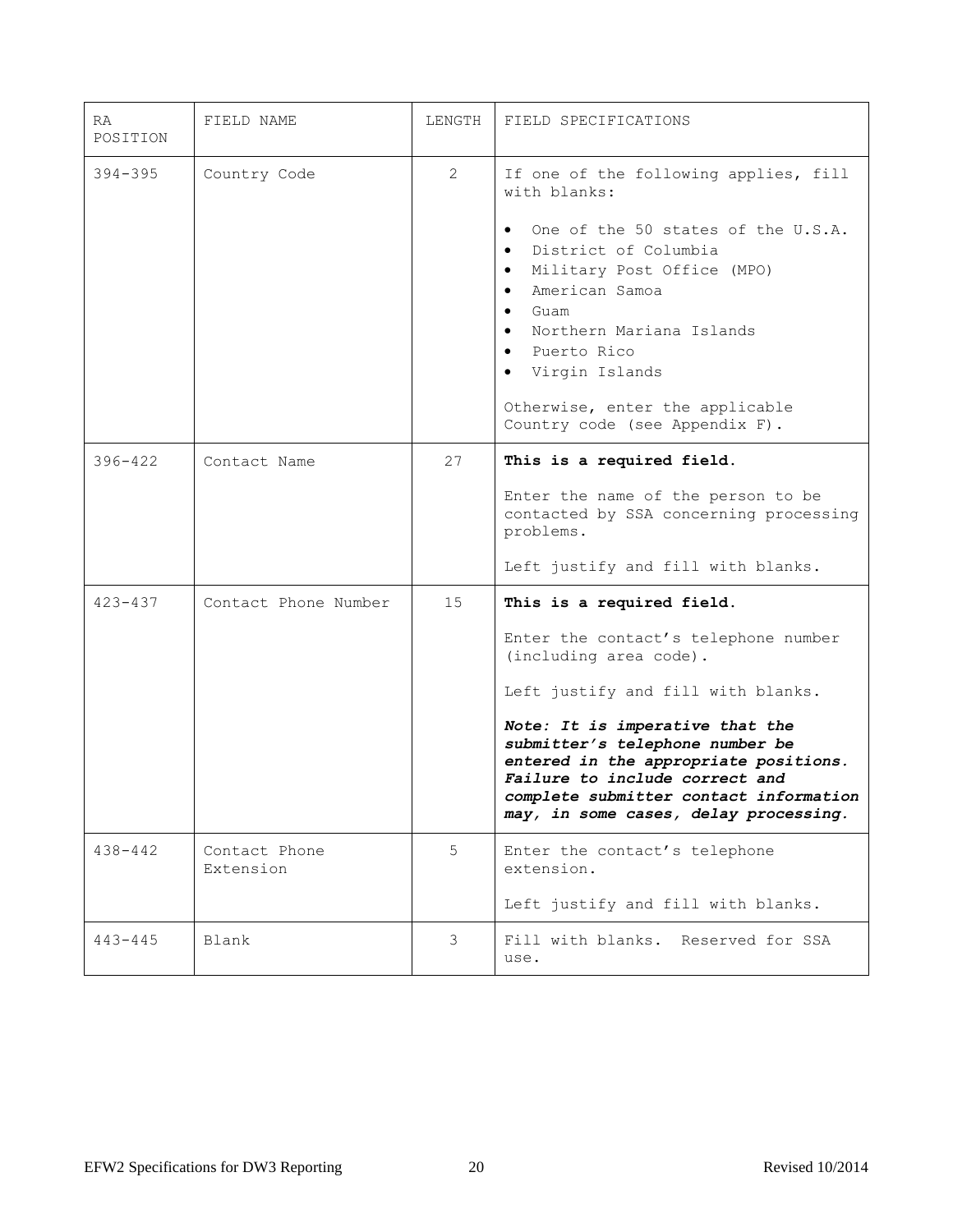| RA.<br>POSITION | FIELD NAME                  | LENGTH      | FIELD SPECIFICATIONS                                                                                                                                                                                                                                                                                                                                                                                                                                                                                                                                                                                                                                                                                                                                                                                                    |
|-----------------|-----------------------------|-------------|-------------------------------------------------------------------------------------------------------------------------------------------------------------------------------------------------------------------------------------------------------------------------------------------------------------------------------------------------------------------------------------------------------------------------------------------------------------------------------------------------------------------------------------------------------------------------------------------------------------------------------------------------------------------------------------------------------------------------------------------------------------------------------------------------------------------------|
| $446 - 485$     | Contact E-<br>Mail/Internet | 40          | This is a required field for the RA<br>Record and must not be blank per EFW2<br>specifications for SSA.<br>Enter the contact's E-Mail/Internet<br>address.<br>This field may be upper and lower<br>case.<br>Please refer to Section 4.6 of EFW2<br>specifications for SSA for the rules<br>for entering a valid E-Mail address<br>for SSA's purposes.<br>For examples, please refer to Section<br>4.2.2 of EFW2 specifications for SSA.<br>Note: The RA Record E-Mail is used to<br>notify submitters of errors in the<br>submission. Therefore, it is<br>imperative that the submitter's E-Mail<br>address not be blank and be entered in<br>the appropriate positions. Failure to<br>include correct and complete submitter<br>E-Mail information may, in some cases,<br>delay the timely processing of your<br>file. |
| $486 - 488$     | <b>Blank</b>                | 3           | Fill with blanks. Reserved for SSA<br>use.                                                                                                                                                                                                                                                                                                                                                                                                                                                                                                                                                                                                                                                                                                                                                                              |
| $489 - 498$     | Contact Fax                 | 10          | If applicable, enter contact's FAX<br>number (including area code).<br>Otherwise, fill with blanks.<br>For U.S. and U.S. Territories only.                                                                                                                                                                                                                                                                                                                                                                                                                                                                                                                                                                                                                                                                              |
| 499             | Blank                       | $\mathbf 1$ | Fill with blanks.<br>Reserved for SSA<br>use.                                                                                                                                                                                                                                                                                                                                                                                                                                                                                                                                                                                                                                                                                                                                                                           |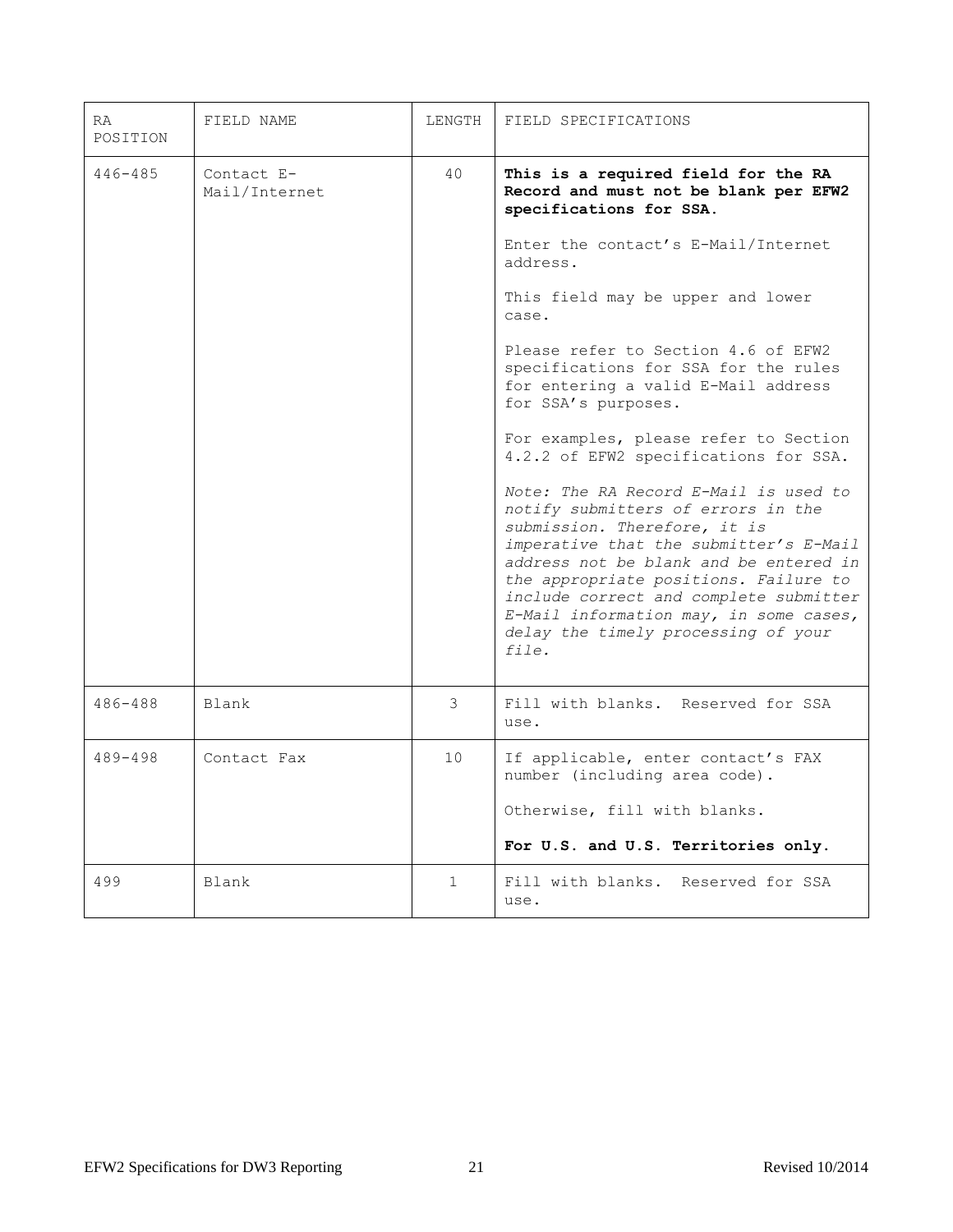| <b>RA</b><br>POSITION | FIELD NAME    | LENGTH | FIELD SPECIFICATIONS                                                                                                                                                                                                                                                                                                                                   |
|-----------------------|---------------|--------|--------------------------------------------------------------------------------------------------------------------------------------------------------------------------------------------------------------------------------------------------------------------------------------------------------------------------------------------------------|
| 500                   | Preparer Code |        | Enter one of the following codes to<br>indicate who prepared this file:<br>A (Accounting Firm)<br>$\bullet$<br>L (Self-Prepared)<br>$\bullet$<br>S (Service Bureau)<br>$\bullet$<br>P (Parent Company)<br>$\bullet$<br>0 (Other)<br>$\bullet$<br>If more than one code applies,<br>Note:<br>use the one that best describes who<br>prepared this file. |
| $501 - 512$           | Blank         | 12     | Fill with blanks. Reserved for SSA<br>use.                                                                                                                                                                                                                                                                                                             |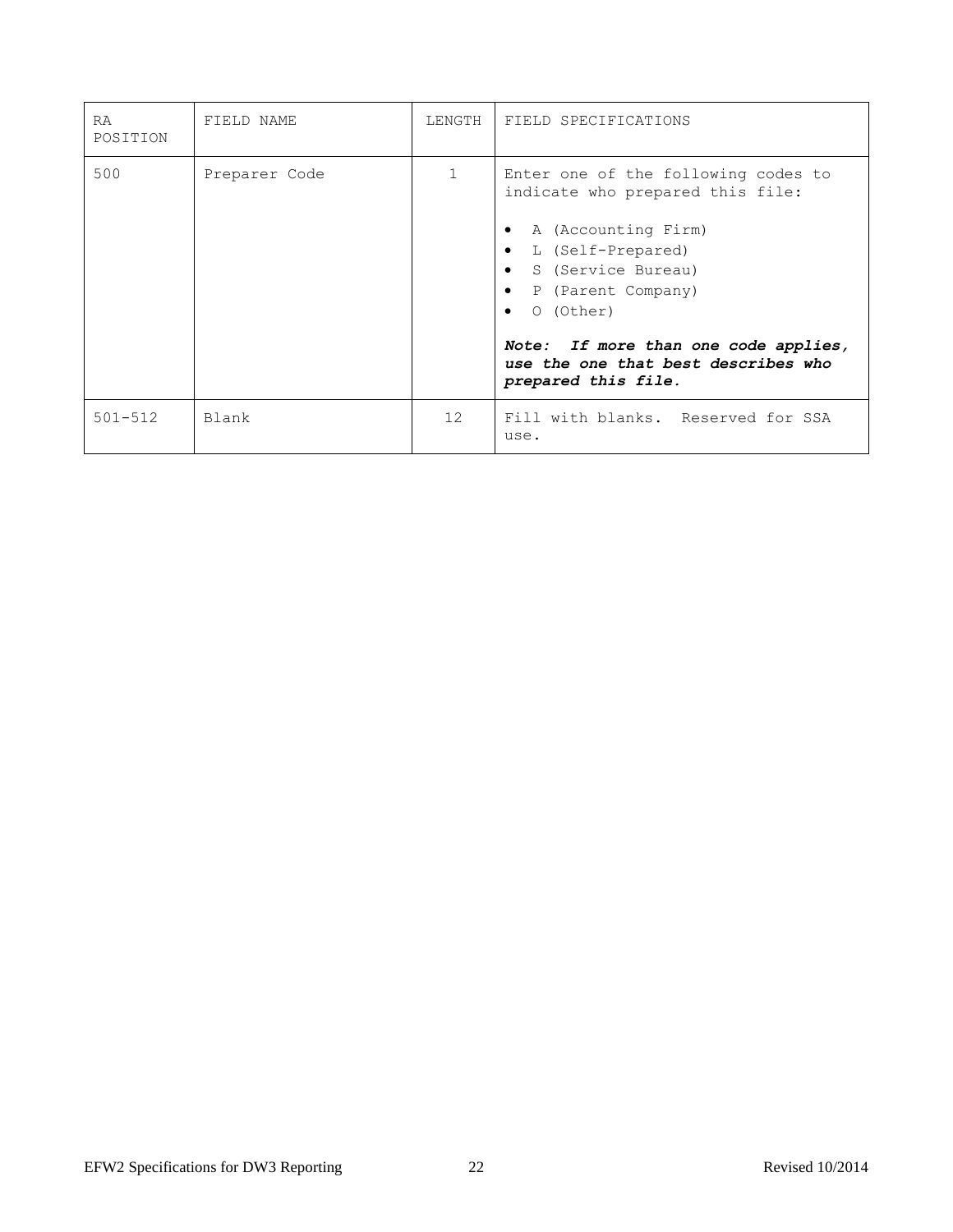# **CODE RE - Employer Record**

| RE<br>POSITION | FIELD NAME                                       | LENGTH       | FIELD SPECIFICATIONS                                                                                                                                                                                                                                                                                                                                                                                                                                                                                                                                                                                                                                                                                                                                                                                                                            |
|----------------|--------------------------------------------------|--------------|-------------------------------------------------------------------------------------------------------------------------------------------------------------------------------------------------------------------------------------------------------------------------------------------------------------------------------------------------------------------------------------------------------------------------------------------------------------------------------------------------------------------------------------------------------------------------------------------------------------------------------------------------------------------------------------------------------------------------------------------------------------------------------------------------------------------------------------------------|
| $1 - 2$        | Record Identifier                                | 2            | Constant "RE".                                                                                                                                                                                                                                                                                                                                                                                                                                                                                                                                                                                                                                                                                                                                                                                                                                  |
| $3 - 6$        | Tax Year                                         | 4            | This is a required field.                                                                                                                                                                                                                                                                                                                                                                                                                                                                                                                                                                                                                                                                                                                                                                                                                       |
|                |                                                  |              | Enter the tax year for this report.<br>Enter only NUMERIC characters.                                                                                                                                                                                                                                                                                                                                                                                                                                                                                                                                                                                                                                                                                                                                                                           |
| 7              | Agent Indicator Code                             | $\mathbf{1}$ | Review Section 2.1 of EFW2<br>specifications regarding Agent<br>Determination before entering a "1",<br>"2" or "3" in this field.                                                                                                                                                                                                                                                                                                                                                                                                                                                                                                                                                                                                                                                                                                               |
|                |                                                  |              | If applicable, enter one of the<br>following codes:                                                                                                                                                                                                                                                                                                                                                                                                                                                                                                                                                                                                                                                                                                                                                                                             |
|                |                                                  |              | "1" 2678 Agent (Approved by IRS)<br>$\bullet$<br>"2" Common Paymaster (A<br>$\bullet$<br>corporation that pays an employee<br>who works for two or more related<br>corporations at the same time)<br>"3" 3504 Agent<br>$\bullet$                                                                                                                                                                                                                                                                                                                                                                                                                                                                                                                                                                                                                |
|                |                                                  |              | Otherwise, fill with a blank.                                                                                                                                                                                                                                                                                                                                                                                                                                                                                                                                                                                                                                                                                                                                                                                                                   |
| $8 - 16$       | Employer/Agent<br>Identification Number<br>(EIN) | 9            | This is a required field.<br>Enter only NUMERIC characters.<br>$\bullet$<br>Omit hyphens<br>$\bullet$<br>Do not begin with 00, 07, 08, 09,<br>$\bullet$<br>17, 18, 19, 28, 29, 49, 69, 70,<br>78, 79 or 89.<br>Enter the EIN number under which<br>$\bullet$<br>tax payments were submitted to the<br>IRS under Form 941, 943, 944, CT-1<br>or Schedule H.<br>If employer tax payments were<br>$\circ$<br>deposited under the EIN of the<br>Agent, enter the EIN of the<br>Agent.<br>o If employer tax payments were<br>deposited under the EIN of the<br>Employer, enter the EIN of the<br>Employer.<br>If you entered a "1", "2" or "3"<br>in the Agent Indicator code field<br>(position 7), enter the EIN of the<br>Agent.<br>See "Other EIN" (positions 31-39)<br>٠<br>if taxes were deposited under more<br>than one EIN during the year. |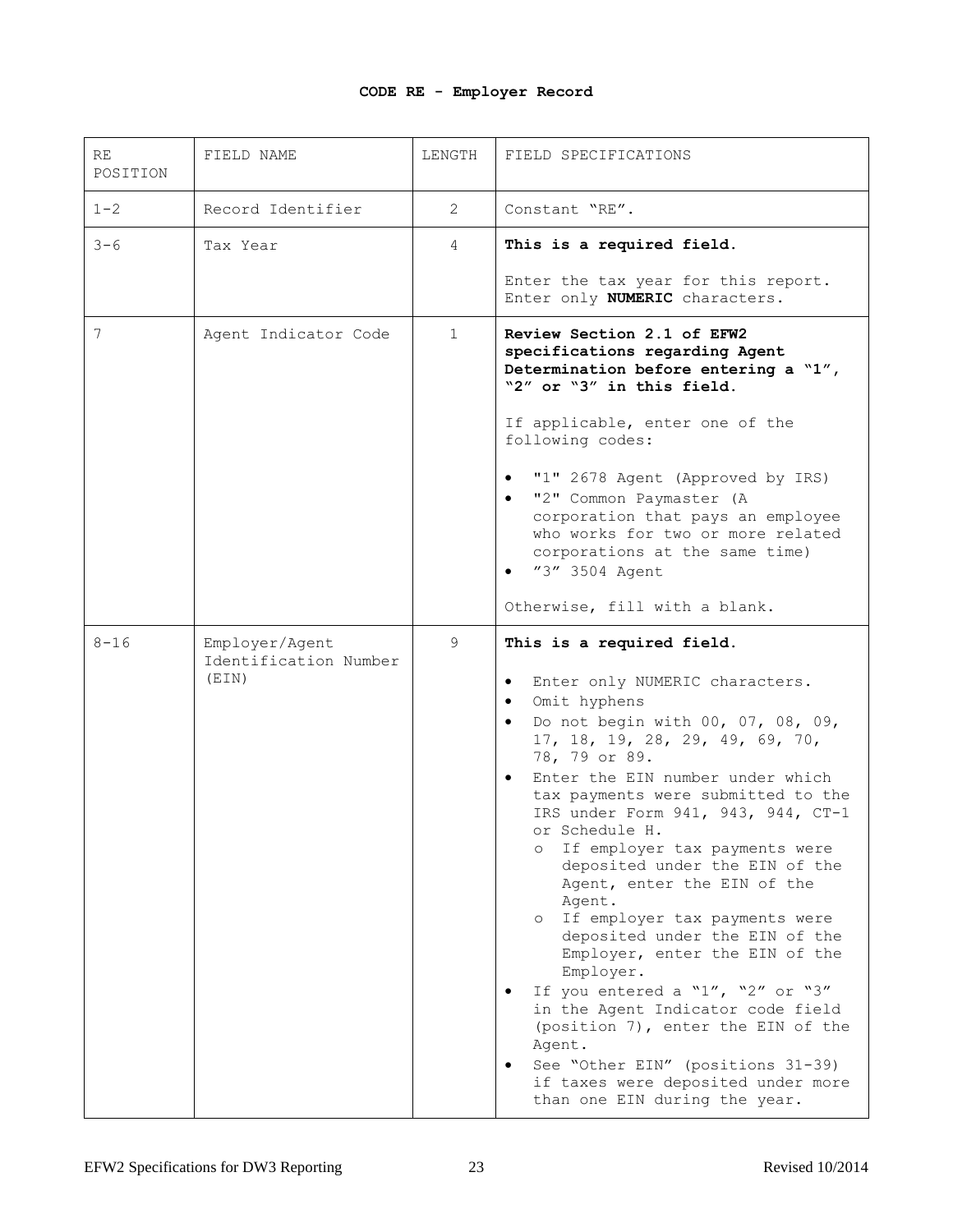| <b>RE</b><br>POSITION | FIELD NAME                        | LENGTH       | FIELD SPECIFICATIONS                                                                                                                                                                                                                                           |
|-----------------------|-----------------------------------|--------------|----------------------------------------------------------------------------------------------------------------------------------------------------------------------------------------------------------------------------------------------------------------|
| $17 - 25$             | Agent for EIN                     | 9            | If you entered a "1" in the Agent<br>Indicator Code field (position 7),<br>enter the Employer's EIN for which<br>you are an Agent.<br>Otherwise, fill with blanks.                                                                                             |
| 26                    | Terminating Business<br>Indicator | $\mathbf{1}$ | Enter "1" if this is the last year<br>that W-2s will be filed under this<br>EIN.<br>Otherwise, enter "0" (zero).                                                                                                                                               |
| $27 - 30$             | Establishment Number              | 4            | For multiple RE records with the same<br>EIN, you may use this field to<br>designate store or factory locations<br>or types of payroll. Enter any<br>combination of blanks, numbers or<br>letters.<br>Otherwise, fill with blanks.                             |
| $31 - 39$             | Other EIN                         | 9            | For this tax year, if you submitted<br>tax payments to the IRS under Form<br>941, 943, 944, CT-1 or Schedule H or<br>W-2 data to SSA, and you used an EIN<br>different from the EIN in positions<br>8-16, enter the other EIN.<br>Otherwise, fill with blanks. |

*IMPORTANT NOTE: The Employer's Name field (positions 40-96) and the Employer's Address fields (positions 97-173) should normally match the employer name and address under which tax payments were submitted to the IRS under Form 941, 943, 944, 945, CT-1 or Schedule H.*

| $40 - 96$ | Employer Name | 57 | This is a required field.                                                                                   |
|-----------|---------------|----|-------------------------------------------------------------------------------------------------------------|
|           |               |    | Enter the name associated with the<br>EIN entered in positions 8-16.                                        |
|           |               |    | If you entered an Agent Indicator<br>Code of "1" (position 7), see Section<br>2.1.1 of EFW2 specifications. |
|           |               |    | Left justify and fill with blanks.                                                                          |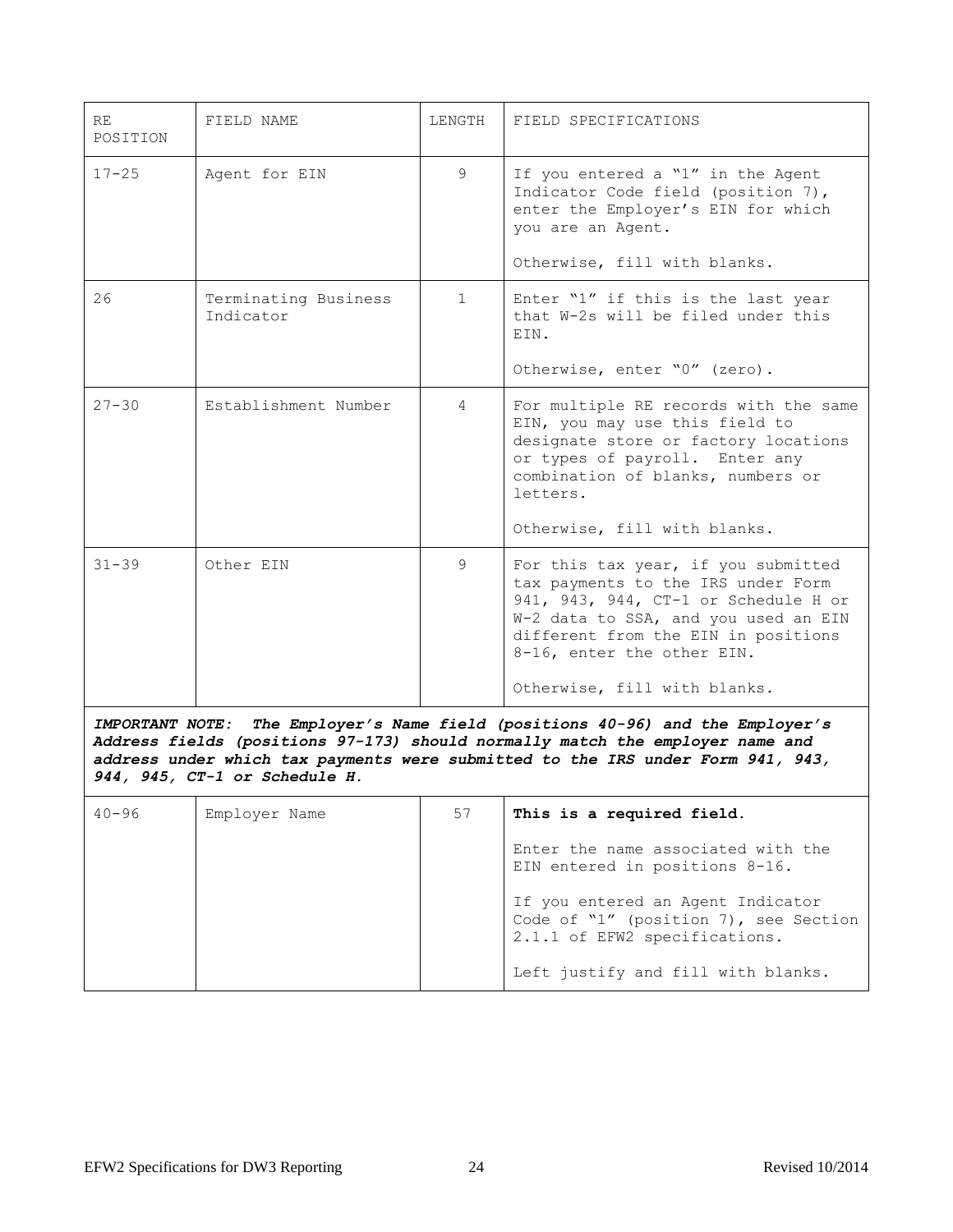| RE<br>POSITION | FIELD NAME         | LENGTH       | FIELD SPECIFICATIONS                                                                                                                                                                                  |
|----------------|--------------------|--------------|-------------------------------------------------------------------------------------------------------------------------------------------------------------------------------------------------------|
| $97 - 118$     | Location Address   | 22           | Enter the employer's location address<br>(Attention, Suite, Room Number, etc.).                                                                                                                       |
|                |                    |              | Left justify and fill with blanks.                                                                                                                                                                    |
| $119 - 140$    | Delivery Address   | 22           | Enter the employer's delivery address<br>(Street or Post Office Box).                                                                                                                                 |
|                |                    |              | Left justify and fill with blanks.                                                                                                                                                                    |
| $141 - 162$    | City               | 22           | Enter the employer's city.                                                                                                                                                                            |
|                |                    |              | Left justify and fill with blanks.                                                                                                                                                                    |
| $163 - 164$    | State Abbreviation | 2            | Enter the employer's state or<br>commonwealth/territory. Use a postal<br>abbreviation as shown in Appendix E.                                                                                         |
|                |                    |              | For a foreign address, fill with<br>blanks.                                                                                                                                                           |
| $165 - 169$    | ZIP Code           | 5            | Enter the employer's ZIP code.                                                                                                                                                                        |
|                |                    |              | For a foreign address, fill with<br>blanks.                                                                                                                                                           |
| $170 - 173$    | ZIP Code Extension | 4            | Enter the employer's four-digit<br>extension of the ZIP code.                                                                                                                                         |
|                |                    |              | If not applicable, fill with blanks.                                                                                                                                                                  |
| 174            | Kind of Employer   | $\mathbf{1}$ | This is a required field.                                                                                                                                                                             |
|                |                    |              | Enter the appropriate kind of<br>employer:                                                                                                                                                            |
|                |                    |              | $F = Federal Government$<br>S = State and Local Governmental<br>Employer<br>T = Tax Exempt Employer<br>Y = State and Local Tax Exempt<br>Employer<br>$N = None Apply$<br>Note: Leave blank if the Tax |
|                |                    |              | Jurisdiction Code in position 220 of<br>the RE Record is P (Puerto Rico).                                                                                                                             |
| $175 - 178$    | Blank              | 4            | Fill with blanks. Reserved for SSA<br>use.                                                                                                                                                            |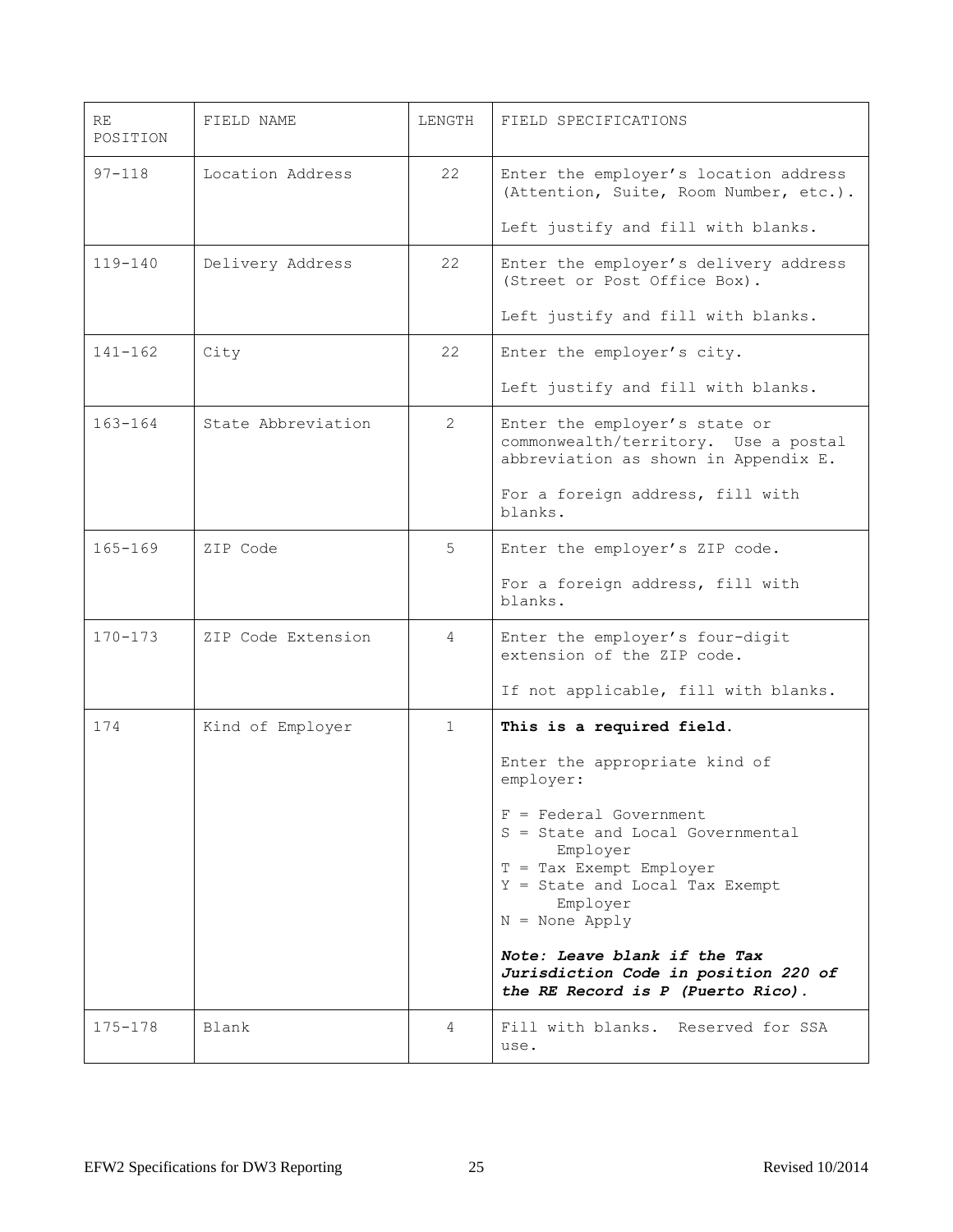| <b>RE</b><br>POSITION | FIELD NAME                | LENGTH        | FIELD SPECIFICATIONS                                                                                                                                                                                                                                            |
|-----------------------|---------------------------|---------------|-----------------------------------------------------------------------------------------------------------------------------------------------------------------------------------------------------------------------------------------------------------------|
| $179 - 201$           | Foreign<br>State/Province | 23            | If applicable, enter the employer's<br>foreign state/province.<br>Left justify and fill with blanks.                                                                                                                                                            |
|                       |                           |               | Otherwise, fill with blanks.                                                                                                                                                                                                                                    |
| $202 - 216$           | Foreign Postal Code       | 15            | If applicable, enter the employer's<br>foreign postal code.                                                                                                                                                                                                     |
|                       |                           |               | Left justify and fill with blanks.                                                                                                                                                                                                                              |
|                       |                           |               | Otherwise, fill with blanks.                                                                                                                                                                                                                                    |
| $217 - 218$           | Country Code              | $\mathcal{L}$ | If one of the following applies, fill<br>with blanks:                                                                                                                                                                                                           |
|                       |                           |               | One of the 50 states of the U.S.A.<br>$\bullet$<br>District of Columbia<br>$\bullet$<br>Military Post Office (MPO)<br>$\bullet$<br>American Samoa<br>$\bullet$<br>Guam<br>$\bullet$<br>Northern Mariana Islands<br>$\bullet$<br>• Puerto Rico<br>Virgin Islands |
|                       |                           |               | Otherwise, enter the applicable<br>Country code (see Appendix F).                                                                                                                                                                                               |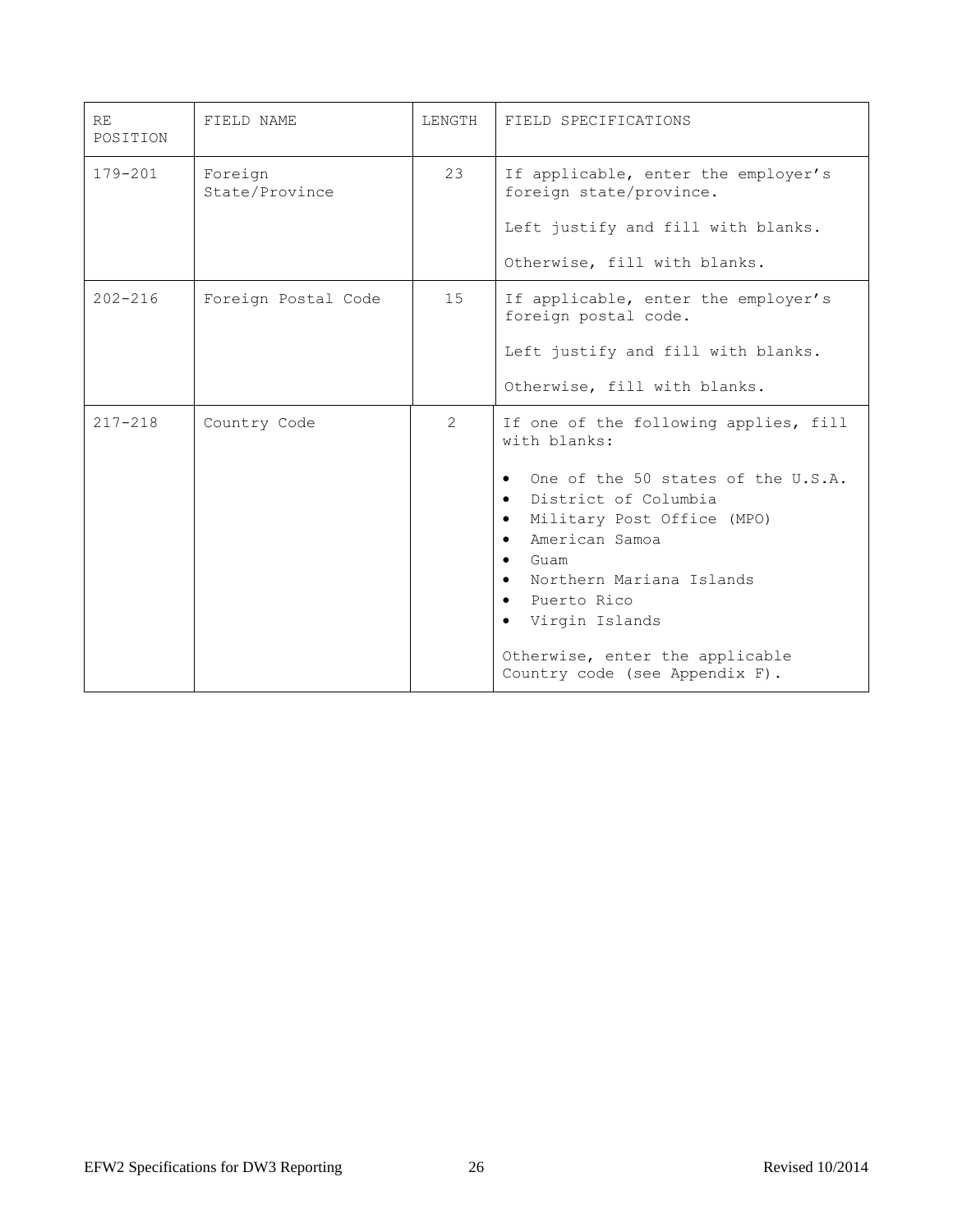| RE<br>POSITION | FIELD NAME                        | LENGTH       | FIELD SPECIFICATIONS                                                                                                                                                                                                                                                                                                                                                                                                                                                                               |
|----------------|-----------------------------------|--------------|----------------------------------------------------------------------------------------------------------------------------------------------------------------------------------------------------------------------------------------------------------------------------------------------------------------------------------------------------------------------------------------------------------------------------------------------------------------------------------------------------|
| 219            | Employment Code                   | $\mathbf{1}$ | This is a required field.<br>Enter the appropriate employment code:<br>$A =$ Agriculture (Form 943)<br>$H = Household (Schedule H)$<br>$M =$ Military (Form 941)<br>$Q$ = Medicare Qualified<br>Gov't Employment (Form 941)<br>$X = \text{Railroad (CT-1)}$<br>$F = Regular (Form 944)$<br>$R = Regular [all others]$<br>(Form 941)<br>If the Tax Jurisdiction Code in<br>position 220 of the RE Record is blank<br>(domestic), reporting Employment Code<br>'Q' (MQGE) is valid for tax year 1983 |
|                |                                   |              | through the current tax year.<br>If the Tax Jurisdiction Code in<br>position 220 of the RE Record is P, V,<br>G, S, or N (not domestic), reporting<br>Employment Code 'Q' (MQGE) is valid<br>for tax years 1986 through the current<br>tax year.<br>Note: Railroad reporting is not<br>applicable for Puerto Rico and<br>territorial employers.                                                                                                                                                    |
| 220            | Tax Jurisdiction Code             | $\mathbf{1}$ | Enter the code that identifies the<br>type of income tax withheld from the<br>employee's earnings:<br>$Blank = (W-2)$<br>$V = Virgin$ Islands (W-2VI)<br>$G =$ Guam (W-2GU)<br>$S = American Samoa (W-2AS)$<br>$N =$ Northern Mariana Islands (W-2CM)<br>$P =$ Puerto Rico (W-2PR/499R-2)                                                                                                                                                                                                          |
| 221            | Third-Party Sick Pay<br>Indicator | $\mathbf 1$  | Enter "1" for a sick pay indicator.<br>Otherwise, enter "0" (zero).                                                                                                                                                                                                                                                                                                                                                                                                                                |
| $222 - 248$    | Employer Contact Name             | 27           | Enter the name of the employer's<br>contact.<br>Left justify and fill with blanks.                                                                                                                                                                                                                                                                                                                                                                                                                 |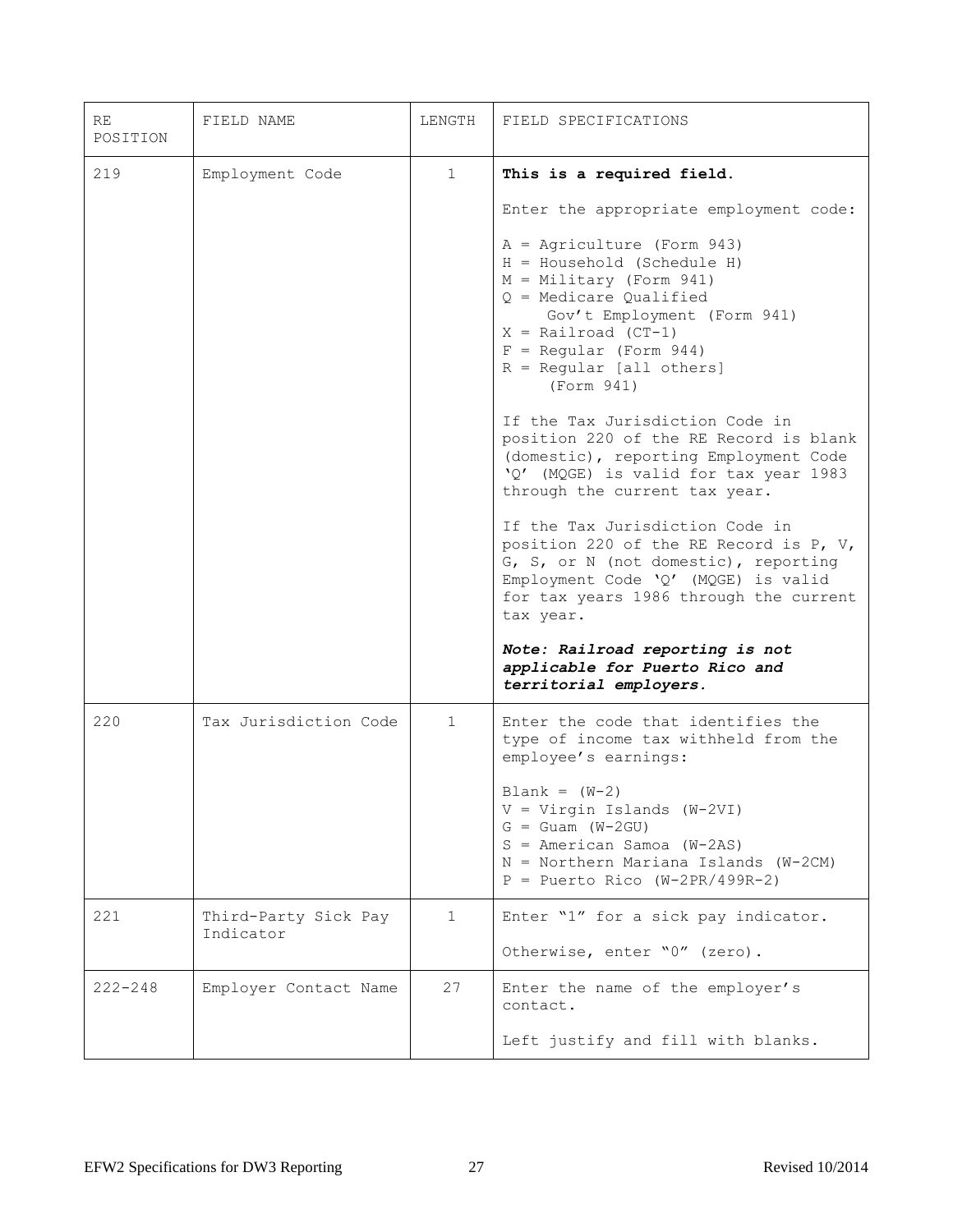| RE<br>POSITION | FIELD NAME                           | LENGTH | FIELD SPECIFICATIONS                                                                                                                                                                                                                                                                                                                                                                                  |
|----------------|--------------------------------------|--------|-------------------------------------------------------------------------------------------------------------------------------------------------------------------------------------------------------------------------------------------------------------------------------------------------------------------------------------------------------------------------------------------------------|
| $249 - 263$    | Employer Contact<br>Phone Number     | 15     | Enter the employer's contact telephone<br>number with numeric values only<br>(including area code). Do not use any<br>special characters.<br>Example: 1232345678<br>Left justify and fill with blanks.                                                                                                                                                                                                |
| $264 - 268$    | Employer Contact<br>Phone Extension  | 5      | Enter the employer's contact telephone<br>extension with numeric values only. Do<br>not use any special characters.<br>Example: 12345<br>Left justify and fill with blanks.                                                                                                                                                                                                                           |
| $269 - 278$    | Employer Contact Fax<br>Number       | 10     | If applicable, enter the employer's<br>contact fax number with numeric values<br>only (including area code). Do not use<br>any special characters.<br>Example: 1232345678<br>Otherwise, fill with blanks.<br>For U.S. and U.S. territories only.                                                                                                                                                      |
| 279-318        | Employer Contact E-<br>Mail/Internet | 40     | Enter the employer's contact E-<br>Mail/Internet address.<br>This field may be upper and lower<br>case.<br>If you are providing an Employer<br>Contact E-Mail address, please refer<br>to Section 4.6 of EFW2 specifications<br>for SSA for the rules for entering a<br>valid E-Mail address for SSA's<br>purposes.<br>For examples, please refer to Section<br>4.2.2 of EFW2 specifications for SSA. |
| $319 - 512$    | Blank                                | 194    | Fill with blanks.<br>Reserved for SSA<br>use.                                                                                                                                                                                                                                                                                                                                                         |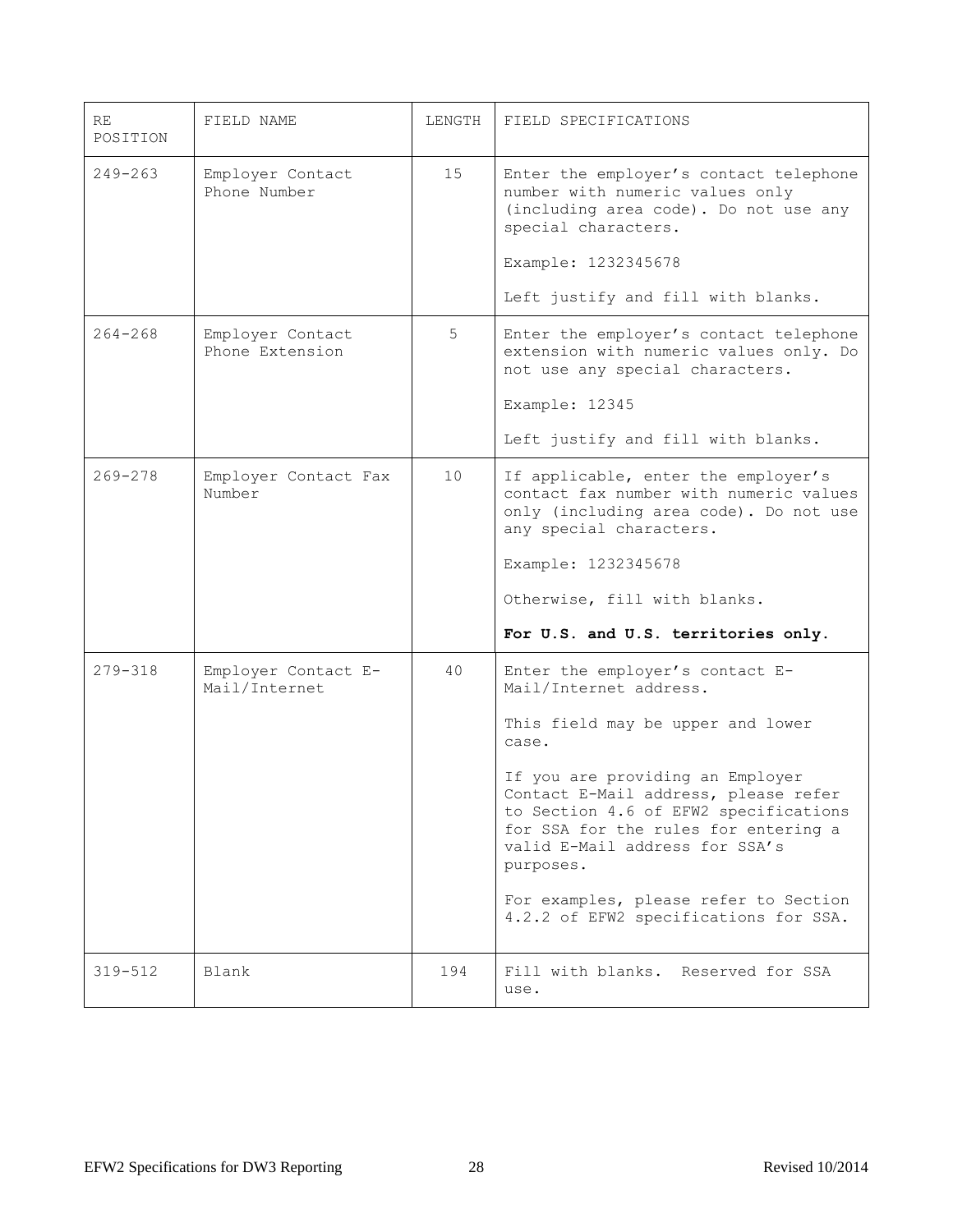# **CODE RW - Employee Wage Record**

| RW<br>POSITION | FIELD NAME                         | LENGTH         | FIELD SPECIFICATIONS                                                                                                                                                                                                                                                                                                                                                                                                                                                                                                                                                 |
|----------------|------------------------------------|----------------|----------------------------------------------------------------------------------------------------------------------------------------------------------------------------------------------------------------------------------------------------------------------------------------------------------------------------------------------------------------------------------------------------------------------------------------------------------------------------------------------------------------------------------------------------------------------|
| $1 - 2$        | Record Identifier                  | $\overline{2}$ | Constant "RW".                                                                                                                                                                                                                                                                                                                                                                                                                                                                                                                                                       |
| $3 - 11$       | Social Security<br>Number (SSN)    | 9              | Enter the employee's SSN as shown on<br>the original/replacement SSN card<br>issued by SSA.<br>Enter only numeric characters.<br>$\bullet$<br>Omit hyphens.<br>$\bullet$<br>May NOT begin with 666 or 9.<br>$\bullet$<br>Do NOT enter a fictitious SSN (for<br>$\bullet$<br>example, 111111111, 333333333 or<br>123456789).<br>For valid range of numbers, check<br>$\bullet$<br>the latest list of newly issued<br>social security number ranges on<br>the Internet at<br>http://www.socialsecurity.gov/employer.<br>If no SSN is available, enter zeros<br>$(0)$ . |
| $12 - 26$      | Employee First Name                | 15             | This is a required field.<br>Enter the employee's first name as<br>shown on the Social Security card.<br>Left justify and fill with blanks.                                                                                                                                                                                                                                                                                                                                                                                                                          |
| $27 - 41$      | Employee Middle Name<br>or Initial | 15             | Enter the middle name or initial as<br>shown on the Social Security card.<br>Left justify and fill with blanks.                                                                                                                                                                                                                                                                                                                                                                                                                                                      |
| $42 - 61$      | Employee Last Name                 | 20             | This is a required field.<br>Enter the employee's last name as<br>shown on the Social Security card.<br>Left justify and fill with blanks.                                                                                                                                                                                                                                                                                                                                                                                                                           |
| $62 - 65$      | Suffix                             | 4              | If applicable, enter the employee's<br>alphabetic suffix. For example:<br>SR,<br>JR<br>Left justify and fill with blanks.<br>Otherwise, fill with blanks.                                                                                                                                                                                                                                                                                                                                                                                                            |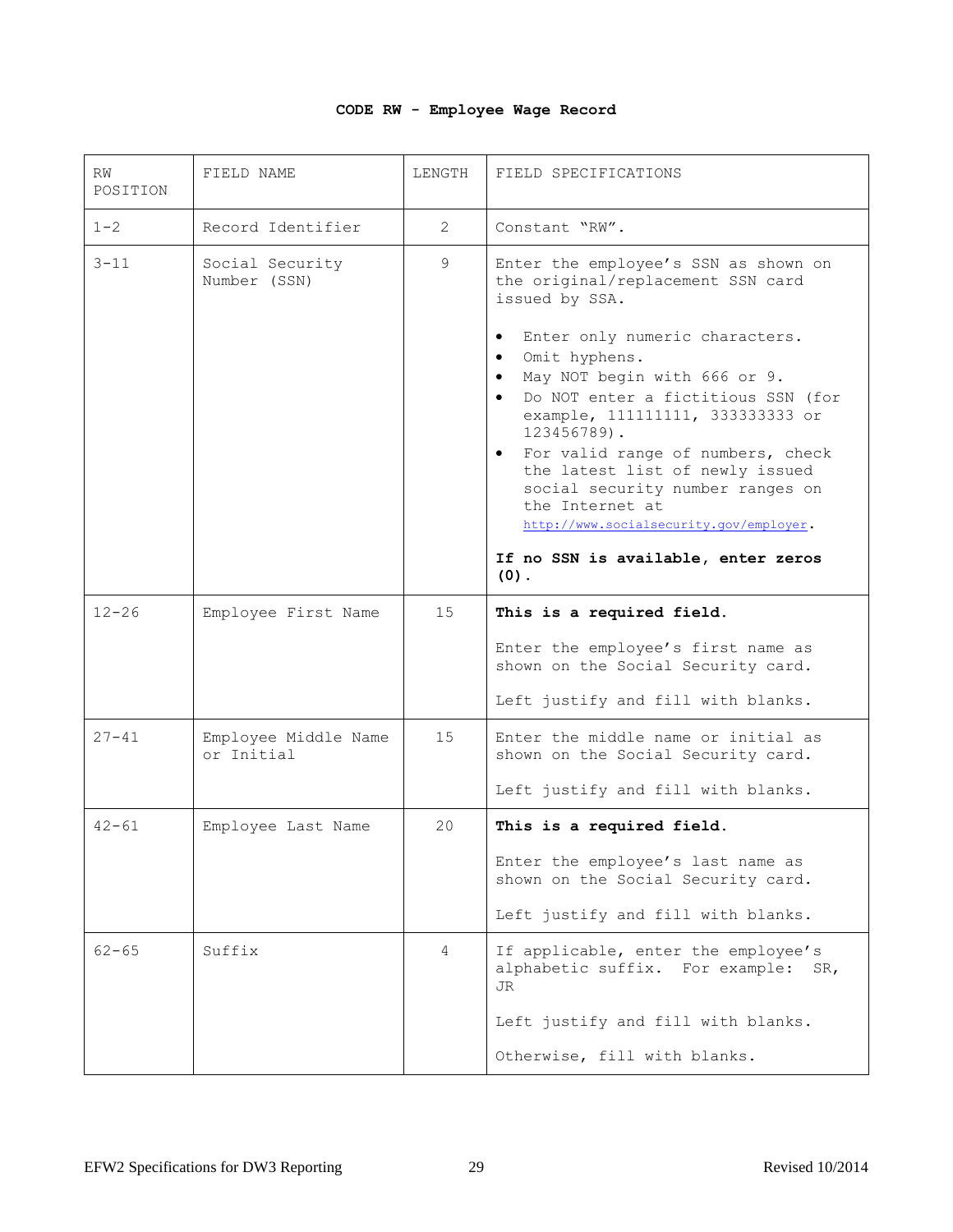| RW<br>POSITION | FIELD NAME                | LENGTH         | FIELD SPECIFICATIONS                                                            |
|----------------|---------------------------|----------------|---------------------------------------------------------------------------------|
| 66-87          | Location Address          | 22             | Enter the employee's location address<br>(Attention, Suite, Room Number, etc.). |
|                |                           |                | Left justify and fill with blanks.                                              |
| $88 - 109$     | Delivery Address          | 22             | Enter the employee's delivery address<br>(Street or Post Office Box).           |
|                |                           |                | Left justify and fill with blanks.                                              |
| $110 - 131$    | City                      | 22             | Enter the employee's city.                                                      |
|                |                           |                | Left justify and fill with blanks.                                              |
| $132 - 133$    | State Abbreviation        | $\mathcal{L}$  | Enter the employee's state or<br>commonwealth/territory.                        |
|                |                           |                | Use a postal abbreviation from<br>Appendix E.                                   |
|                |                           |                | For a foreign address, fill with<br>blanks.                                     |
| $134 - 138$    | ZIP Code                  | 5              | Enter the employee's ZIP Code.                                                  |
|                |                           |                | For a foreign address, fill with<br>blanks.                                     |
| $139 - 142$    | ZIP Code Extension        | $\overline{4}$ | Enter the employee's four-digit<br>extension of the ZIP Code.                   |
|                |                           |                | If not applicable, fill with blanks.                                            |
| $143 - 147$    | Blank                     | 5              | Fill with blanks. Reserved for SSA<br>use.                                      |
| 148-170        | Foreign<br>State/Province | 23             | If applicable, enter the employee's<br>foreign state/province.                  |
|                |                           |                | Left justify and fill with blanks.                                              |
|                |                           |                | Otherwise, fill with blanks.                                                    |
| $171 - 185$    | Foreign Postal Code       | 15             | If applicable, enter the employee's<br>foreign state/province.                  |
|                |                           |                | Left justify and fill with blanks.                                              |
|                |                           |                | Otherwise, fill with blanks.                                                    |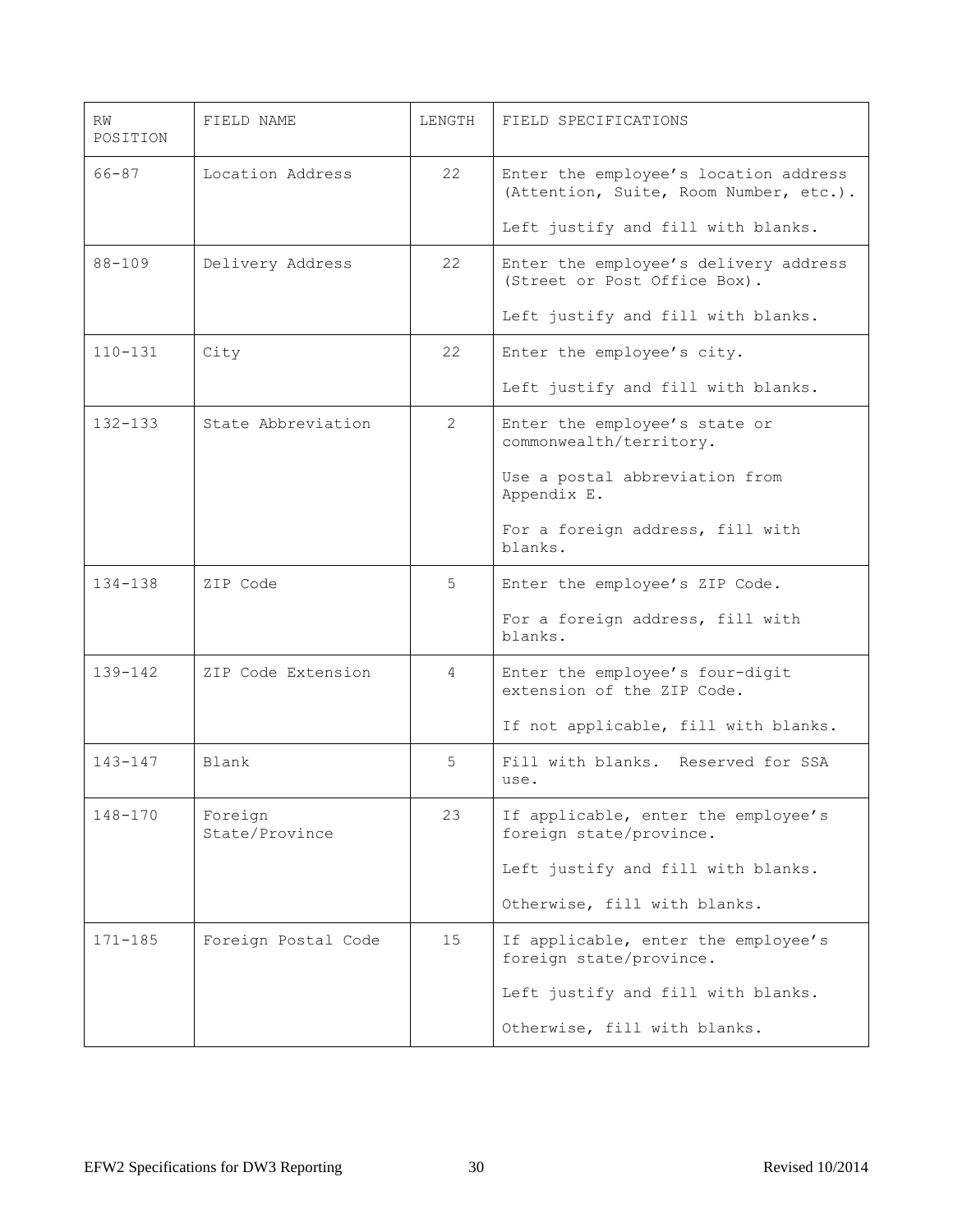| RW<br>POSITION | FIELD NAME                                                                | LENGTH         | FIELD SPECIFICATIONS                                                                                                                                                                                                                                                                                                                                                                                                                                                                                                                                                                                                                                                                                                                  |
|----------------|---------------------------------------------------------------------------|----------------|---------------------------------------------------------------------------------------------------------------------------------------------------------------------------------------------------------------------------------------------------------------------------------------------------------------------------------------------------------------------------------------------------------------------------------------------------------------------------------------------------------------------------------------------------------------------------------------------------------------------------------------------------------------------------------------------------------------------------------------|
| 186-187        | Country Code<br>Islands, America Samoa, Guam or Northern Mariana Islands. | $\overline{2}$ | If one of the following applies, fill<br>with blanks:<br>One of the 50 states of the U.S.A.<br>$\bullet$<br>District of Columbia<br>$\bullet$<br>Military Post Office (MPO)<br>$\bullet$<br>American Samoa<br>$\bullet$<br>Guam<br>$\bullet$<br>Northern Mariana Islands<br>$\bullet$<br>Puerto Rico<br>$\bullet$<br>• Virgin Islands<br>Otherwise, enter the applicable<br>Country code (see Appendix F).<br>IMPORTANT NOTE: Positions 188-198 and 199-209 do not apply to Puerto Rico, Virgin                                                                                                                                                                                                                                       |
|                |                                                                           |                |                                                                                                                                                                                                                                                                                                                                                                                                                                                                                                                                                                                                                                                                                                                                       |
| 188-198        | Wages, Tips and Other<br>Compensation                                     | 11             | No negative amounts.                                                                                                                                                                                                                                                                                                                                                                                                                                                                                                                                                                                                                                                                                                                  |
|                |                                                                           |                | Right justify and zero fill.                                                                                                                                                                                                                                                                                                                                                                                                                                                                                                                                                                                                                                                                                                          |
| $199 - 209$    | Federal Income Tax<br>Withheld                                            | 11             | No negative amounts.                                                                                                                                                                                                                                                                                                                                                                                                                                                                                                                                                                                                                                                                                                                  |
|                |                                                                           |                | Right justify and zero fill.                                                                                                                                                                                                                                                                                                                                                                                                                                                                                                                                                                                                                                                                                                          |
| $210 - 220$    | Social Security Wages                                                     | 11             | The sum of this field and the Social<br>Security Tips field should NOT exceed<br>the annual maximum Social Security<br>wage base for the tax year<br>(\$117,000.00 for tax year 2014).<br>Zero fill if the Employment Code<br>reported in position 219 of the<br>preceding RE Employer Record is "Q"<br>(MGQE) or "X" (Railroad).<br>If Employment Code is H (Household)<br>and the tax year is 1995 or later, the<br>sum of this field and the Social<br>Security Tips field must be equal to<br>or greater than the annual Household<br>minimum for the tax year being<br>reported. Otherwise, report zeroes.<br>No negative amounts.<br>Right justify and zero fill.<br>This field is valid from 1978 through<br>the current year. |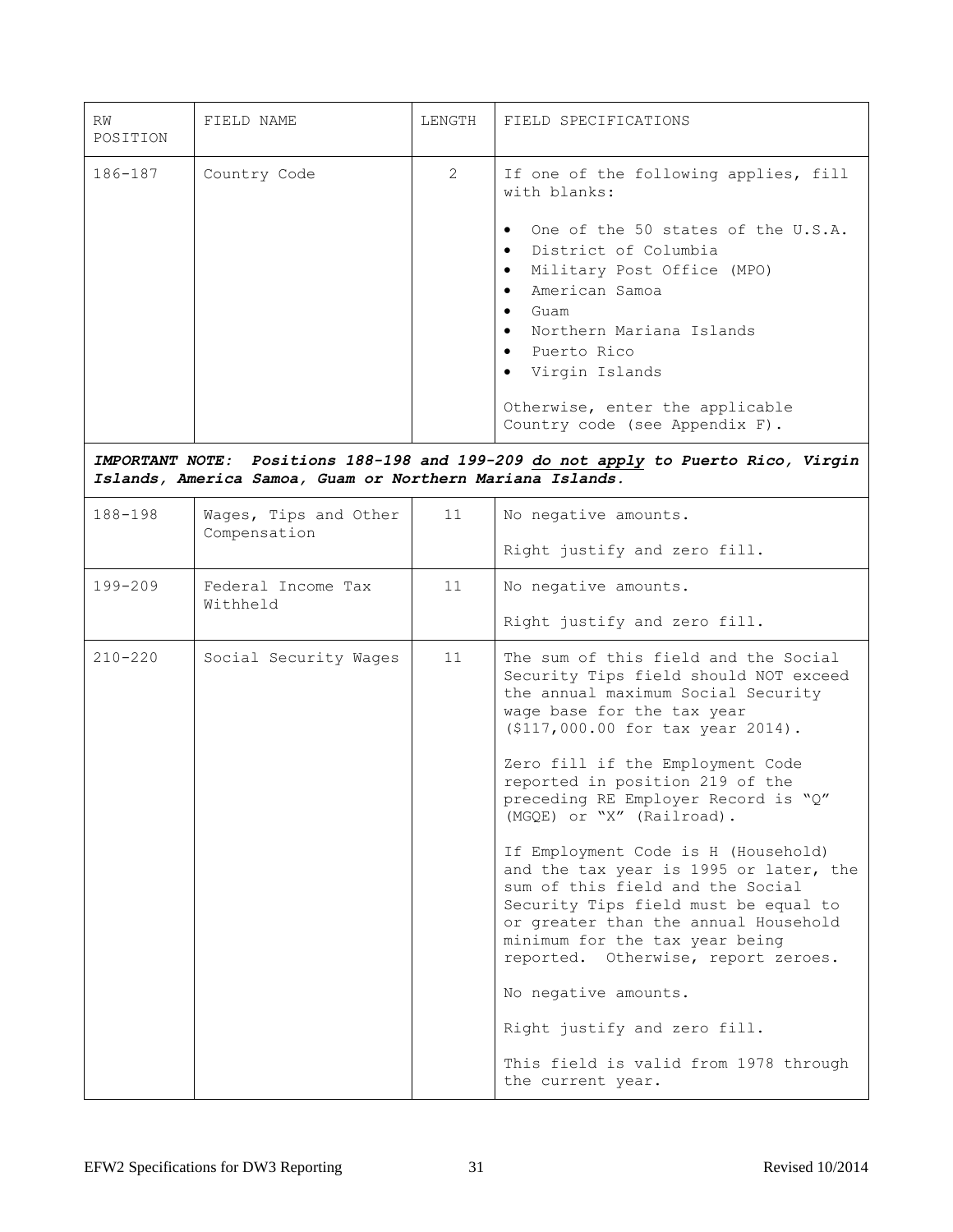| RW<br>POSITION | FIELD NAME                      | LENGTH | FIELD SPECIFICATIONS                                                                                                                                                                                                                                                                               |
|----------------|---------------------------------|--------|----------------------------------------------------------------------------------------------------------------------------------------------------------------------------------------------------------------------------------------------------------------------------------------------------|
| $221 - 231$    | Social Security Tax<br>Withheld | 11     | If the Employment code is not $Q$ (MQGE)<br>or X (Railroad) and the amount in this<br>field is greater than zero, then the<br>Social Security Wages field and/or the<br>Social Security Tips field must be<br>greater than zero.<br>This amount should not exceed<br>\$7,254.00 for tax year 2014. |
|                |                                 |        | Zero fill if the Employment Code<br>reported in position 219 of the<br>preceding RE Employer Record is "Q"<br>(MGQE) or "X" (Railroad).<br>No negative amounts.                                                                                                                                    |
|                |                                 |        | Right justify and zero fill.<br>This field is valid from 1978 through<br>the current tax year.                                                                                                                                                                                                     |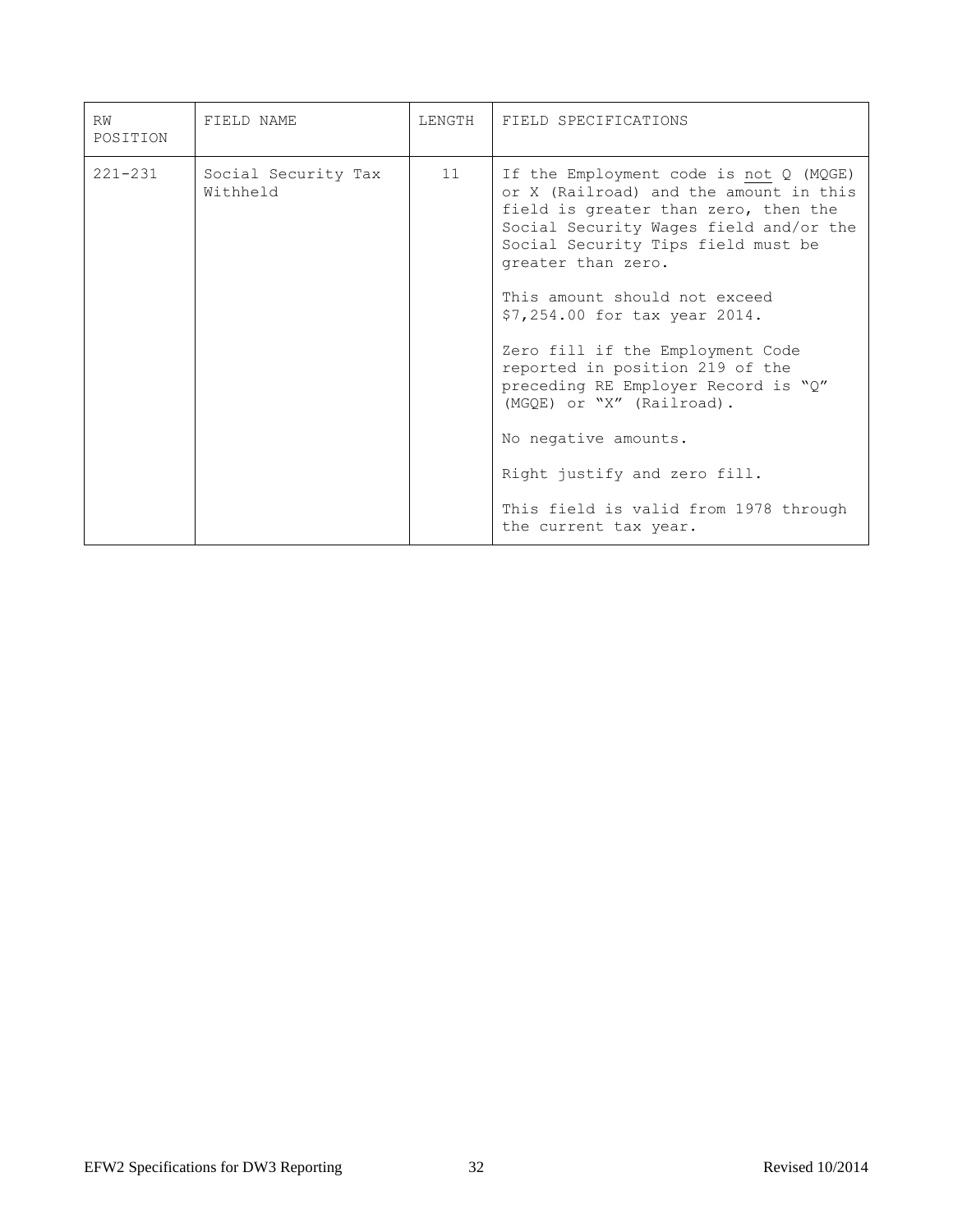| RW<br>POSITION | FIELD NAME            | LENGTH | FIELD SPECIFICATIONS                                                                                                                                                                                                                                                                                                                                                                                                                                                                                                                                                                                                                                                                                                                                                                                                                                                                                                                                                                                                                                                 |
|----------------|-----------------------|--------|----------------------------------------------------------------------------------------------------------------------------------------------------------------------------------------------------------------------------------------------------------------------------------------------------------------------------------------------------------------------------------------------------------------------------------------------------------------------------------------------------------------------------------------------------------------------------------------------------------------------------------------------------------------------------------------------------------------------------------------------------------------------------------------------------------------------------------------------------------------------------------------------------------------------------------------------------------------------------------------------------------------------------------------------------------------------|
| $232 - 242$    | Medicare Wages & Tips | 11     | For years prior to tax year 1983, zero<br>fill for all Employment Codes.<br>Zero fill if the Employment Code<br>reported in position 219 of the<br>preceding RE Employer Record is X<br>(Railroad).<br>If the Employment Code is H<br>(Household) and the tax year is 1995<br>or later, this field must be equal to<br>or greater than the annual Household<br>minimum for the tax year being<br>reported. Otherwise, fill with<br>zeroes. See Appendix H of the EFW2<br>Specifications.<br>For all other Employment Codes:<br>For tax years 1983-1993, do not<br>exceed the annual maximum Medicare<br>wage base for the tax year.<br>For tax years 1983-1990, if Social<br>Security Wages and/or Social<br>Security Tips are greater than<br>zero, this amount must be equal to<br>the sum of the Social Security<br>Wages and Social Security Tips.<br>For tax year 1991 and later, this<br>$\bullet$<br>amount must equal or exceed the sum<br>of the Social Security Wages and<br>Social Security Tips.<br>No negative amounts.<br>Right justify and zero fill. |
|                |                       |        | This field is valid from 1983 through<br>the current tax year.                                                                                                                                                                                                                                                                                                                                                                                                                                                                                                                                                                                                                                                                                                                                                                                                                                                                                                                                                                                                       |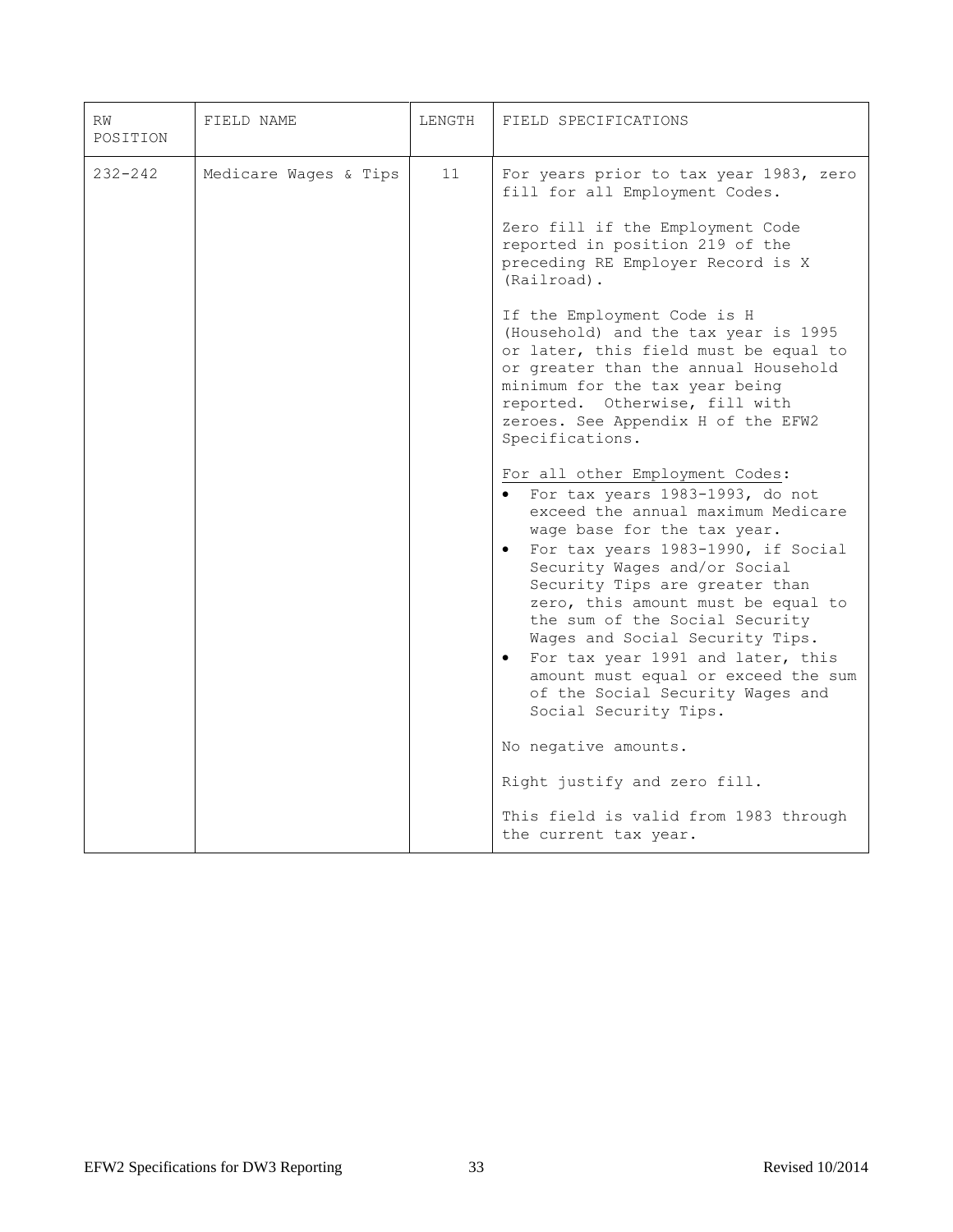| RW<br>POSITION | FIELD NAME            | LENGTH | FIELD SPECIFICATIONS                                                                                                                                                                                                                                                                                                    |
|----------------|-----------------------|--------|-------------------------------------------------------------------------------------------------------------------------------------------------------------------------------------------------------------------------------------------------------------------------------------------------------------------------|
| $243 - 253$    | Medicare Tax Withheld | 11     | For tax years prior to 1983, zero fill<br>for all Employment Codes.                                                                                                                                                                                                                                                     |
|                |                       |        | For tax year 1983 and later, zero fill<br>if the Employment code reported in<br>position 219 of the preceding RE<br>Employer Record is X (Railroad).                                                                                                                                                                    |
|                |                       |        | For tax years 1991-1993, do not exceed<br>the annual maximum Medicare wage base<br>for the year, if the Employment Code<br>is not X (Railroad).                                                                                                                                                                         |
|                |                       |        | Effective January 1, 2013, an employer<br>is required to withhold a 0.9%<br>additional Medicare Tax on any<br>Medicare Wages and Tips or Railroad<br>Retirement Act (RRTA) compensation it<br>pays to an employee in excess of<br>\$200,000 in a calendar year.                                                         |
|                |                       |        | No negative amounts.                                                                                                                                                                                                                                                                                                    |
|                |                       |        | Right justify and zero fill.                                                                                                                                                                                                                                                                                            |
|                |                       |        | This field is valid from 1983 through<br>the current tax year.                                                                                                                                                                                                                                                          |
| $254 - 264$    | Social Security Tips  | 11     | The sum of this field and Social<br>Security Wages should not exceed the<br>maximum Social Security wage base for<br>the tax year being reported<br>(\$117,000.00 for tax year 2014). See<br>Appendix H of the EFW2 Specifications.                                                                                     |
|                |                       |        | If Employment Code is H (Household)<br>and the tax year is 1995 or later, the<br>sum of this field and the Social<br>Security Tips field must be equal to<br>or greater than the annual Household<br>minimum for the tax year being<br>reported. Otherwise, report zeros. See<br>Appendix H of the EFW2 Specifications. |
|                |                       |        | Zero fill if the Employment code<br>reported in position 219 of the<br>preceding RE Employer Record is "Q"<br>(MQGE) or "X" (Railroad).                                                                                                                                                                                 |
|                |                       |        | No negative amounts.                                                                                                                                                                                                                                                                                                    |
|                |                       |        | Right justify and zero fill.                                                                                                                                                                                                                                                                                            |
|                |                       |        | This field is valid from 1978 through<br>the current tax year.                                                                                                                                                                                                                                                          |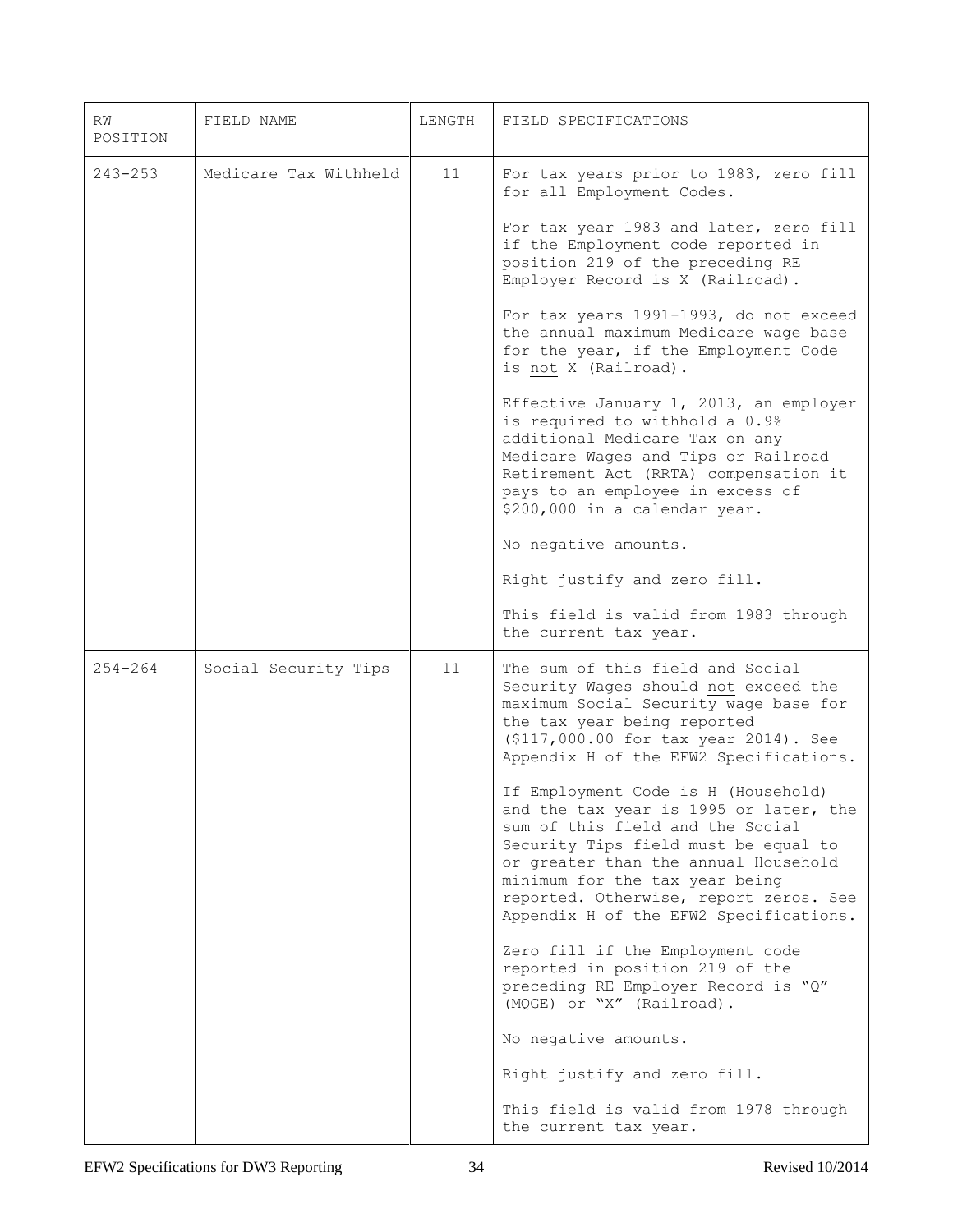| RW<br>POSITION | FIELD NAME                                                                                         | LENGTH | FIELD SPECIFICATIONS                                                                                                                                                                                                                                                                                                          |
|----------------|----------------------------------------------------------------------------------------------------|--------|-------------------------------------------------------------------------------------------------------------------------------------------------------------------------------------------------------------------------------------------------------------------------------------------------------------------------------|
| $265 - 275$    | Blank                                                                                              | 11     | Fill with blanks. Reserved for SSA<br>use.                                                                                                                                                                                                                                                                                    |
|                | American Samoa, Guam or Northern Mariana Islands employees.<br>Northern Mariana Islands employees. |        | IMPORTANT NOTES: Positions 276-286 do not apply to Puerto Rico, Virgin Islands,<br>Positions 287-297, 298-308, 309-319, 320-330, 331-341, 353-363, 375-385, 408-418,<br>419-429, 441-451 and 452-462 do not apply to Puerto Rico employees.<br>Positions 364-374, 386-396, 430-440 and 463-473 do not apply to Puerto Rico or |
| $276 - 286$    | Dependent Care<br>Benefits                                                                         | 11     | No negative amounts.<br>Right justify and zero fill.<br>This field is valid from 1990 through<br>the current tax year.                                                                                                                                                                                                        |
| $287 - 297$    | Deferred Compensation<br>Contributions to<br>Section $401(k)$                                      | 11     | No negative amounts.<br>Right justify and zero fill.<br>This field is valid from 1987 through<br>the current tax year.                                                                                                                                                                                                        |
| $298 - 308$    | Deferred Compensation<br>Contributions to<br>Section 403(b)                                        | 11     | No negative amounts.<br>Right justify and zero fill.<br>This field is valid from 1987 through<br>the current tax year.                                                                                                                                                                                                        |
| $309 - 319$    | Deferred Compensation<br>Contributions to<br>Section $408(k)$ (6)                                  | 11     | No negative amounts.<br>Right justify and zero fill.<br>This field is valid from 1987 through<br>the current tax year.                                                                                                                                                                                                        |
| $320 - 330$    | Deferred Compensation<br>Contributions to<br>Section 457(b)                                        | 11     | No negative amounts.<br>Right justify and zero fill.<br>This field is valid from 1987 through<br>the current tax year.                                                                                                                                                                                                        |
| $331 - 341$    | Deferred Compensation<br>Contributions to<br>Section 501(c) (18) (D)                               | 11     | No negative amounts.<br>Right justify and zero fill.<br>This field is valid from 1987 through<br>the current tax year.                                                                                                                                                                                                        |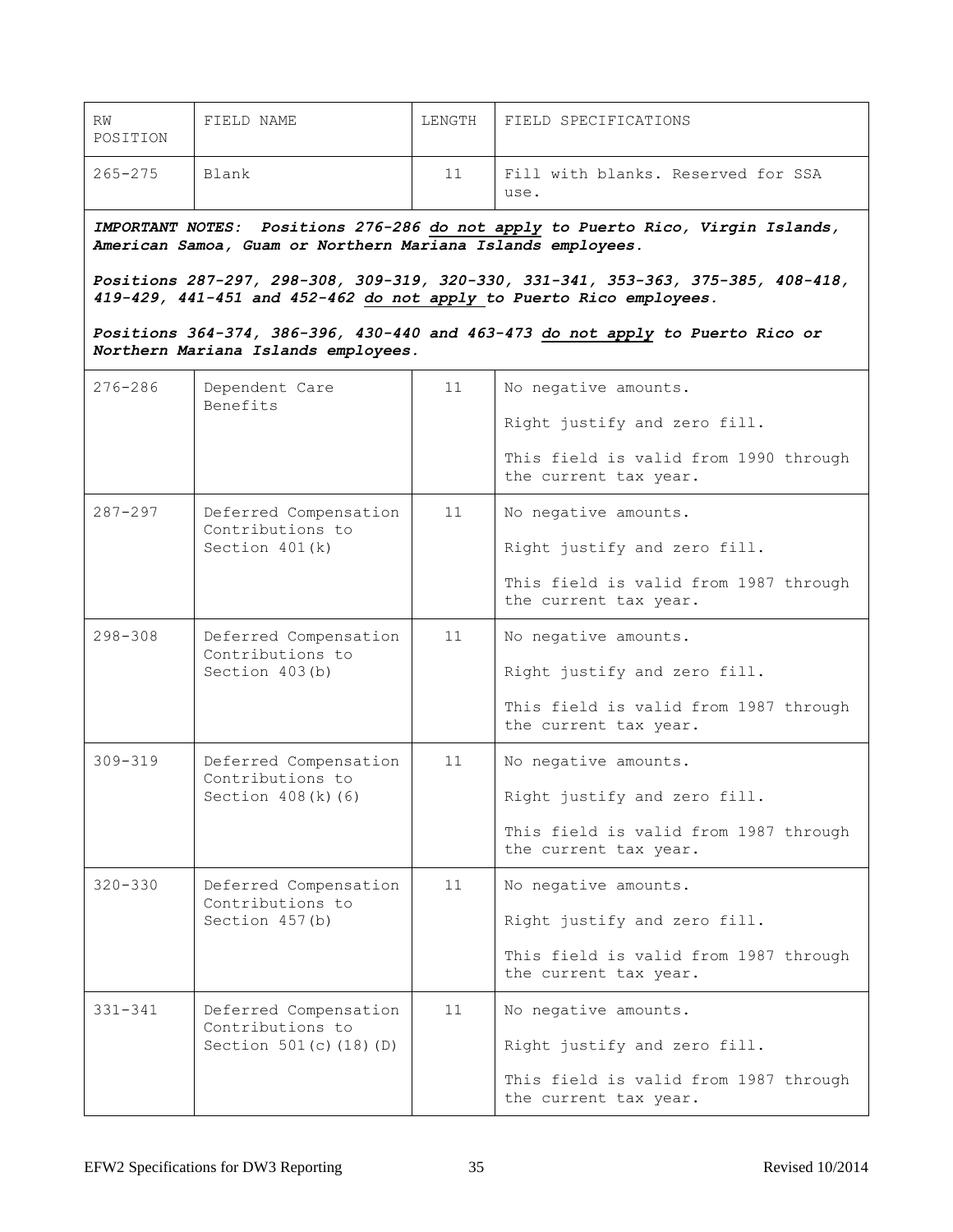| RW<br>POSITION | FIELD NAME                                                                        | LENGTH | FIELD SPECIFICATIONS                                                                                                   |
|----------------|-----------------------------------------------------------------------------------|--------|------------------------------------------------------------------------------------------------------------------------|
| $342 - 352$    | Blank                                                                             | 11     | Fill with blanks. Reserved for SSA<br>use.                                                                             |
| $353 - 363$    | Non-qualified Plan<br>Section 457<br>Distributions or<br>Contributions            | 11     | No negative amounts.<br>Right justify and zero fill.<br>This field is valid from 1990 through<br>the current tax year. |
| $364 - 374$    | Employer<br>Contributions to a<br>Health Savings<br>Account                       | 11     | No negative amounts.<br>Right justify and zero fill.<br>This field is valid from 2004 through<br>the current tax year. |
| $375 - 385$    | Non-qualified Plan<br>Not Section 457<br>Distributions or<br>Contributions        | 11     | No negative amounts.<br>Right justify and zero fill.<br>This field is valid from 1990 through<br>the current tax year. |
| $386 - 396$    | Nontaxable Combat Pay                                                             | 11     | No negative amounts.<br>Right justify and zero fill.<br>This field is valid from 2005 through<br>the current tax year. |
| $397 - 407$    | Blank                                                                             | 11     | Fill with blanks. Reserved for SSA<br>use.                                                                             |
| $408 - 418$    | Employer Cost of<br>Premiums for Group<br>Term Life Insurance<br>Over \$50,000    | 11     | No negative amounts.<br>Right justify and zero fill.<br>This field is valid from 1978 through<br>the current tax year. |
| $419 - 429$    | Income from the<br>Exercise of Non-<br>statutory Stock<br>Options                 | 11     | No negative amounts.<br>Right justify and zero fill.<br>This field is valid from 2001 through<br>the current tax year. |
| $430 - 440$    | Deferrals Under a<br>Section 409A non-<br>qualified Deferred<br>Compensation Plan | 11     | No negative amounts.<br>Right justify and zero fill.<br>This field is valid from 2005 through<br>the current tax year. |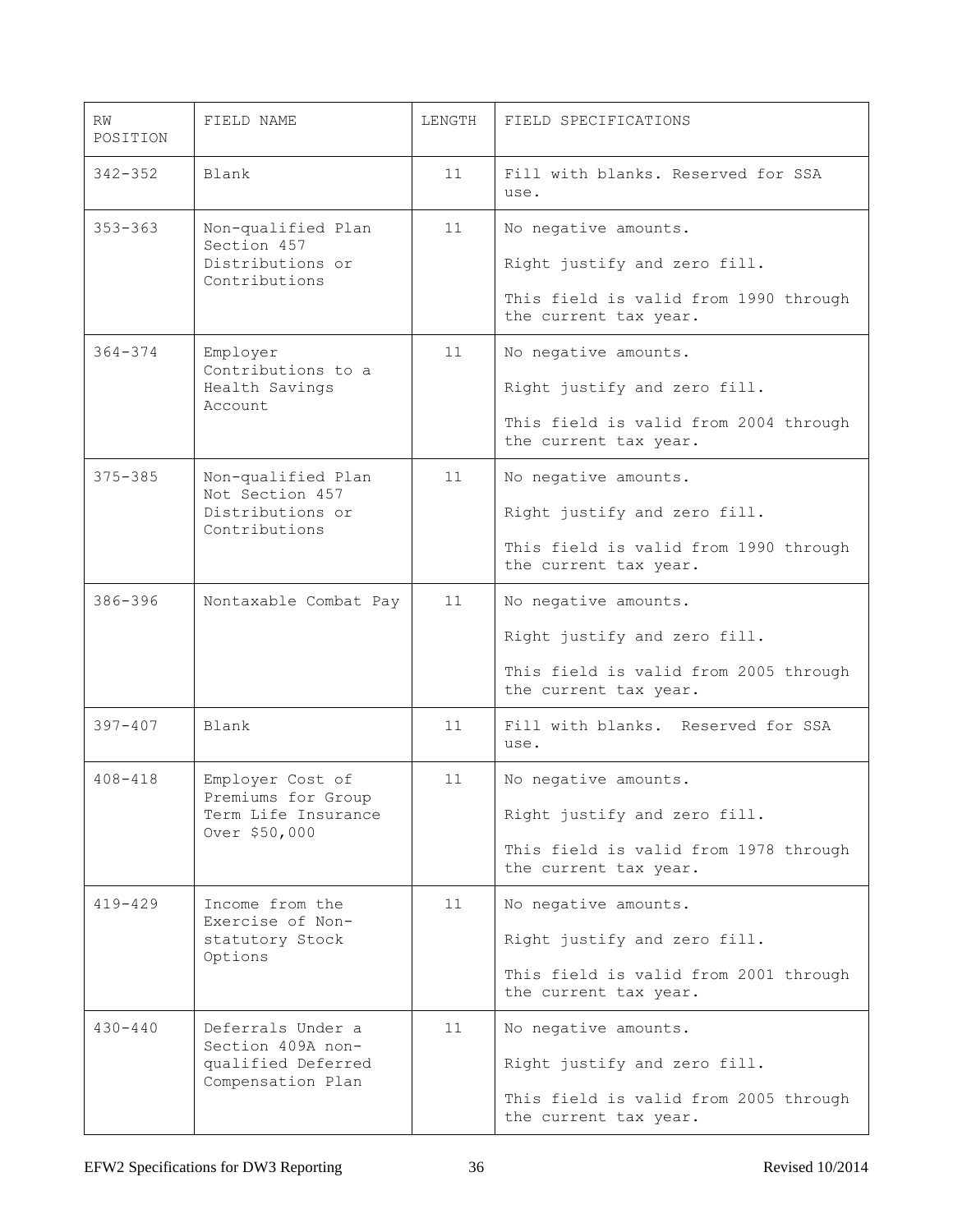| RW<br>POSITION | FIELD NAME                                                                               | LENGTH          | FIELD SPECIFICATIONS                                                                                                   |
|----------------|------------------------------------------------------------------------------------------|-----------------|------------------------------------------------------------------------------------------------------------------------|
| $441 - 451$    | Designated Roth<br>Contributions to a<br>Section 401(k) Plan                             | 11              | No negative amounts.<br>Right justify and zero fill.<br>This field is valid from 2006 through<br>the current tax year. |
| $452 - 462$    | Designated Roth<br>Contributions Under a<br>Section 403(b) Salary<br>Reduction Agreement | 11              | No negative amounts.<br>Right justify and zero fill.<br>This field is valid from 2006 through<br>the current tax year. |
| $463 - 473$    | Cost of Employer-<br>Sponsored Health<br>Coverage                                        | 11              | No negative amounts.<br>Right justify and zero fill.<br>This field is valid from 2011 through<br>the current tax year. |
| $474 - 485$    | Blank                                                                                    | 12 <sup>2</sup> | Fill with blanks. Reserved for SSA<br>use.                                                                             |
| 486            | Statutory Employee<br>Indicator                                                          | $\mathbf{1}$    | Enter "1" for a statutory employee.<br>Otherwise, enter "0" (zero).                                                    |
| 487            | Blank                                                                                    | $\mathbf{1}$    | Fill with a blank. Reserved for SSA<br>use.                                                                            |
| 488            | Retirement Plan<br>Indicator                                                             | $\mathbf{1}$    | Enter "1" for a retirement plan.<br>Otherwise, enter "0" (zero).                                                       |
| 489            | Third-Party Sick Pay<br>Indicator                                                        | $\mathbf{1}$    | Enter "1" for a sick pay indicator.<br>Otherwise, enter "0" (zero).                                                    |
| $490 - 512$    | Blank                                                                                    | 23              | Fill with blanks. Reserved for SSA<br>use.                                                                             |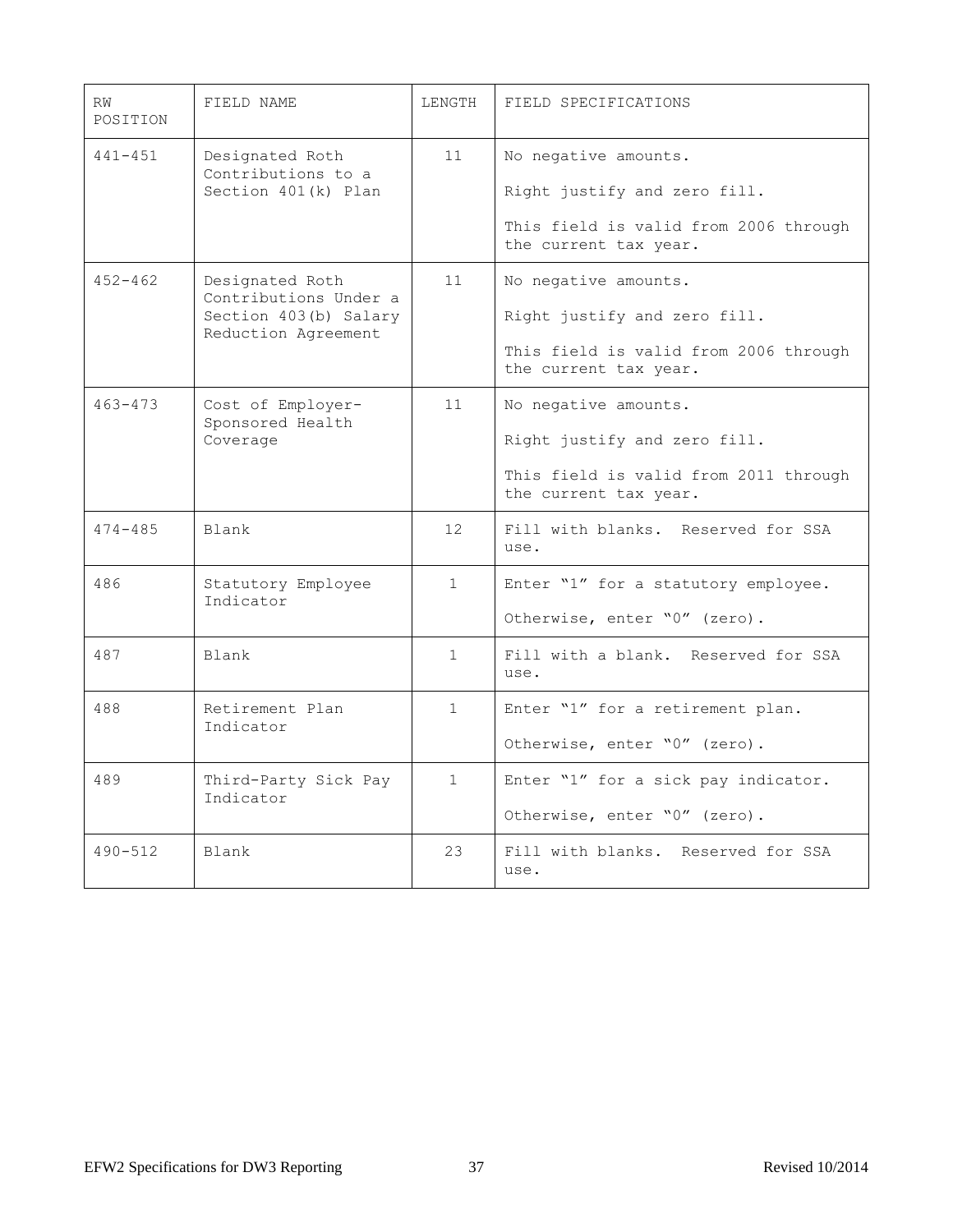### **CODE RO - Employee Wage Record**

| R0<br>POSITION | FIELD NAME        | LENGTH | FIELD SPECIFICATIONS                       |
|----------------|-------------------|--------|--------------------------------------------|
| $1 - 2$        | Record Identifier | 2      | Constant "RO" (Alphabetic O).              |
| $3 - 11$       | Blank             | 9      | Fill with blanks. Reserved for SSA<br>use. |

*IMPORTANT NOTES: Positions 12-22 do not apply to Puerto Rico, Virgin Islands, American Samoa, Guam or Northern Mariana Islands.*

*Positions 34-44, 56-66, 89-99 and 111-121 do not apply to Puerto Rico or Northern Mariana Islands employees.*

*Positions 45-55, 67-77 and 78-88 do not apply to Puerto Rico employees.*

*Positions 275-351 apply to Puerto Rico employees only.*

*Positions 363-384 apply to Virgin Islands, American Samoa, Guam and Northern Mariana Islands employees only.*

| $12 - 22$ | Allocated Tips                      | 11 | No negative amounts.<br>Right justify and zero fill.<br>This field is valid from 1983 through<br>the current tax year.                                                                                                      |
|-----------|-------------------------------------|----|-----------------------------------------------------------------------------------------------------------------------------------------------------------------------------------------------------------------------------|
| $23 - 33$ | Uncollected Employee<br>Tax on Tips | 11 | Combine the uncollected Social<br>Security tax and the uncollected<br>Medicare tax in this field.<br>No negative amounts.<br>Right justify and zero fill.<br>This field is valid from 1978 through<br>the current tax year. |
| $34 - 44$ | Medical Savings<br>Account.         | 11 | No negative amounts.<br>Right justify and zero fill.<br>This field is valid from 1997 through<br>the current tax year.                                                                                                      |
| $45 - 55$ | Simple Retirement<br>Account.       | 11 | No negative amounts.<br>Right justify and zero fill.<br>This field is valid from 1997 through<br>the current tax year.                                                                                                      |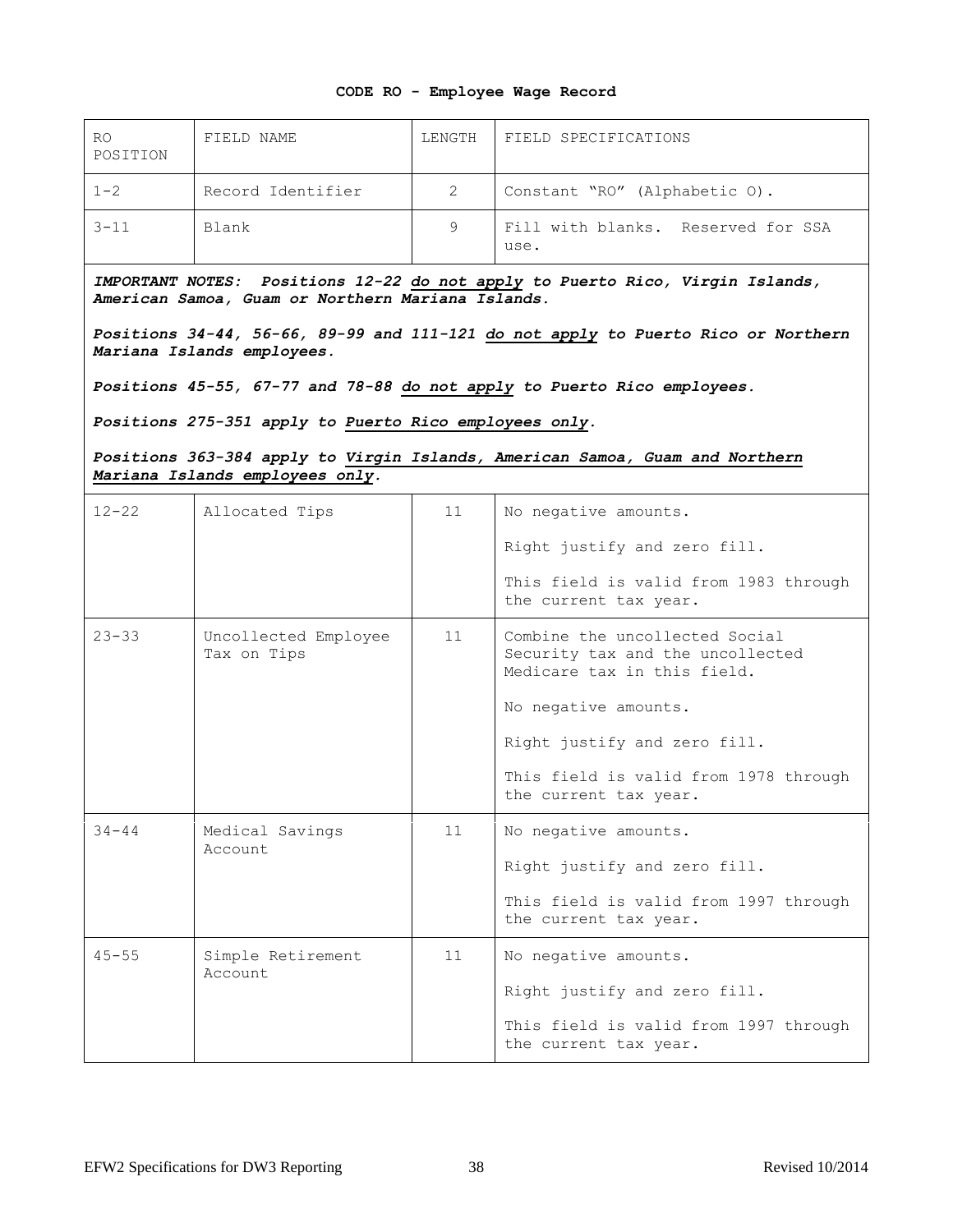| RO.<br>POSITION | FIELD NAME                                                                                             | LENGTH | FIELD SPECIFICATIONS                                                                                                   |
|-----------------|--------------------------------------------------------------------------------------------------------|--------|------------------------------------------------------------------------------------------------------------------------|
| $56 - 66$       | Qualified Adoption<br>Expenses                                                                         | 11     | No negative amounts.<br>Right justify and zero fill.<br>This field is valid from 1997 through<br>the current tax year. |
| $67 - 77$       | Uncollected Social<br>Security or RRTA Tax<br>on Cost of Group Term<br>Life Insurance Over<br>\$50,000 | 11     | No negative amounts.<br>Right justify and zero fill.<br>This field is valid from 2001 through<br>the current tax year. |
| $78 - 88$       | Uncollected Medicare<br>Tax on Cost of Group<br>Term Life Insurance<br>Over \$50,000                   | 11     | No negative amounts.<br>Right justify and zero fill.<br>This field is valid from 2001 through<br>the current tax year. |
| $89 - 99$       | Income Under Section<br>$409A$ on a Non-<br>qualified Deferred<br>Compensation Plan                    | 11     | No negative amounts.<br>Right justify and zero fill.<br>This field is valid from 2005 through<br>the current tax year. |
| $100 - 110$     | Blank                                                                                                  | 11     | Fill with blanks. Reserved for SSA<br>use.                                                                             |
| $111 - 121$     | Designated Roth<br>Contributions Under a<br>Governmental Section<br>457(b) Plan                        | 11     | No negative amounts.<br>Right justify and zero fill.<br>This field is valid from 2011 through<br>the current tax year. |
| $122 - 274$     | Blank                                                                                                  | 153    | Fill with blanks. Reserved for SSA<br>use.                                                                             |
| 275-285         | Wages Subject to<br>Puerto Rico Tax                                                                    | 11     | No negative amounts.<br>Right justify and zero fill.<br>This field is valid from 1978 through<br>the current tax year. |
| $286 - 296$     | Commissions Subject<br>to Puerto Rico Tax                                                              | 11     | No negative amounts.<br>Right justify and zero fill.<br>This field is valid from 1978 through<br>the current tax year. |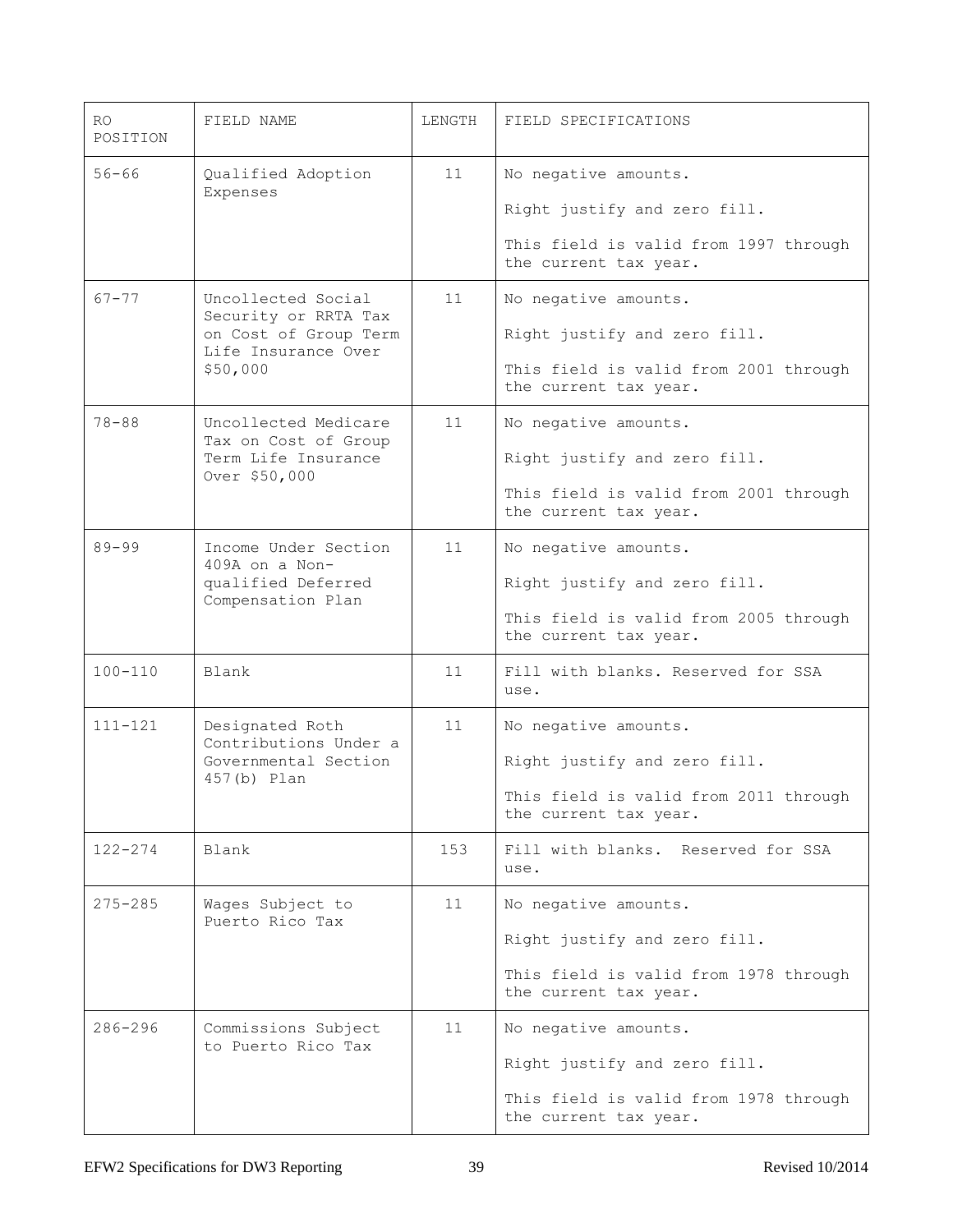| RO<br>POSITION | FIELD NAME                                                  | LENGTH | FIELD SPECIFICATIONS                                           |
|----------------|-------------------------------------------------------------|--------|----------------------------------------------------------------|
| $297 - 307$    | Allowances Subject to                                       | 11     | No negative amounts.                                           |
|                | Puerto Rico Tax                                             |        | Right justify and zero fill.                                   |
|                |                                                             |        | This field is valid from 1998 through<br>the current tax year. |
| $308 - 318$    | Tips Subject to<br>Puerto Rico Tax                          | 11     | No negative amounts.                                           |
|                |                                                             |        | Right justify and zero fill.                                   |
|                |                                                             |        | This field is valid from 1998 through<br>the current tax year. |
| $319 - 329$    | Total Wages.<br>Commissions, Tips and                       | 11     | No negative amounts.                                           |
|                | Allowances Subject to<br>Puerto Rico Tax                    |        | Right justify and zero fill.                                   |
|                |                                                             |        | This field is valid from 1978 through<br>the current tax year. |
| $330 - 340$    | Puerto Rico Tax<br>Withheld                                 | 11     | No negative amounts.                                           |
|                |                                                             |        | Right justify and zero fill.                                   |
|                |                                                             |        | This field is valid from 1978 through<br>the current tax year. |
| $341 - 351$    | Retirement Fund<br>Annual Contributions                     | 11     | No negative amounts.                                           |
|                |                                                             |        | Right justify and zero fill.                                   |
|                |                                                             |        | This field is valid from 1978 through<br>the current tax year. |
| $352 - 362$    | Blank                                                       | 11     | Fill with blanks. Reserved for SSA<br>use.                     |
| $363 - 373$    | Total Wages, Tips and                                       | 11     | No negative amounts.                                           |
|                | Other Compensation<br>Subject to Virgin<br>Islands, Guam,   |        | Right justify and zero fill.                                   |
|                | American Samoa or<br>Northern Mariana<br>Islands Income Tax |        | This field is valid from 1978 through<br>the current tax year. |
| $374 - 384$    | Virgin Islands, Guam,                                       | 11     | No negative amounts.                                           |
|                | American Samoa or<br>Northern Mariana                       |        | Right justify and zero fill.                                   |
|                | Islands Income Tax<br>Withheld                              |        | This field is valid from 1978 through<br>the current tax year. |
| $385 - 512$    | Blank                                                       | 128    | Fill with blanks. Reserved for SSA use.                        |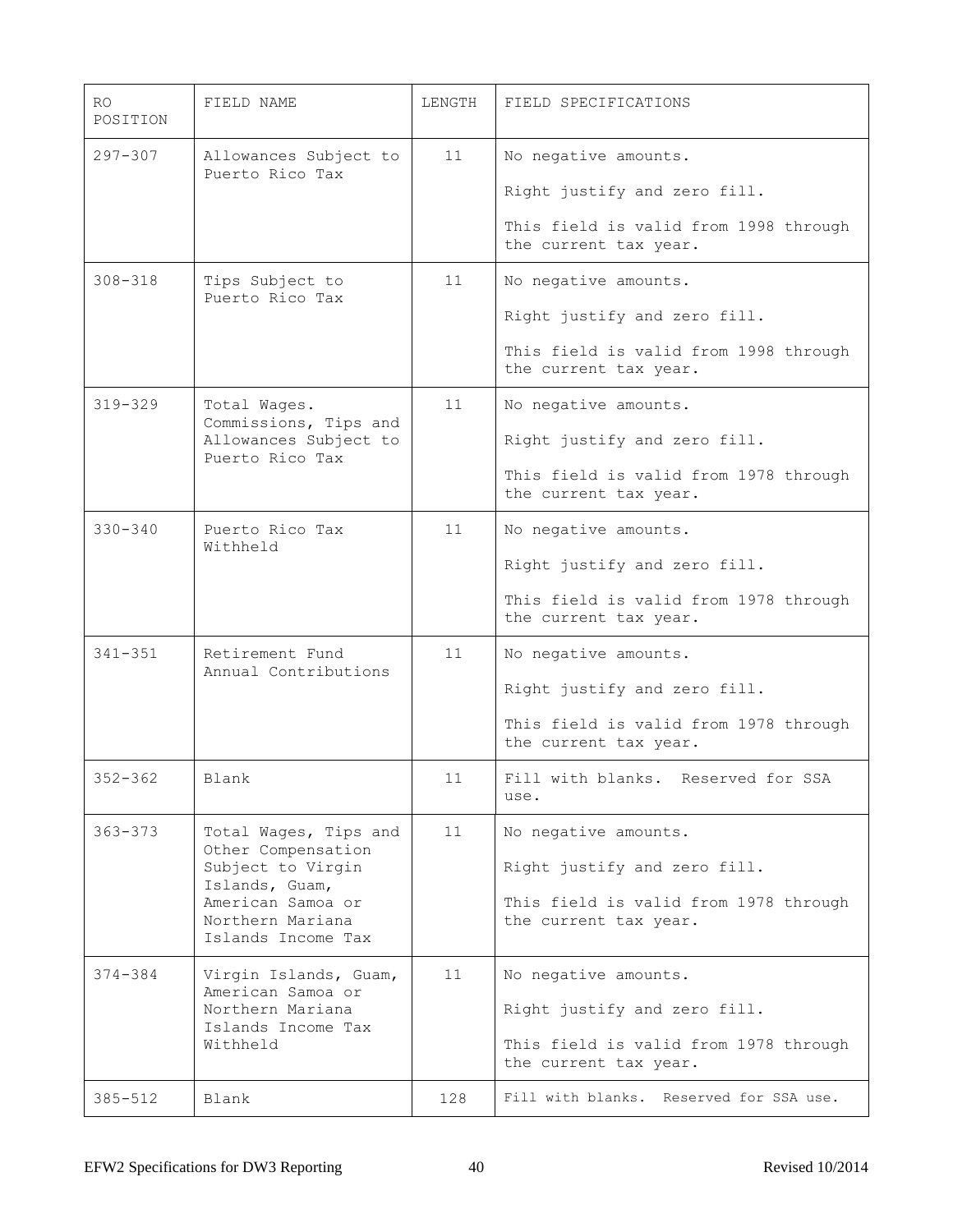# **CODE RS - State Record**

| RS<br>POSITION | FIELD NAME                                          | LENGTH          | FIELD SPECIFICATIONS                                                                                                                 |
|----------------|-----------------------------------------------------|-----------------|--------------------------------------------------------------------------------------------------------------------------------------|
| $1 - 2$        | Record Identifier                                   | 2               | Constant "RS".                                                                                                                       |
| $3 - 4$        | State Code                                          | 2               | Enter appropriate postal NUMERIC code.<br>(See Appendix E.)                                                                          |
| $5 - 9$        | Local Income Tax<br>Alpha Entity<br>Identifier Code | 5               | Enter the local city alpha entity<br>identifier code for which tax is being<br>withheld. (See Appendix G for valid<br>entity codes.) |
| $10 - 18$      | Social Security<br>Number (SSN)                     | 9               | Enter the employee's Social Security<br>Number as shown on the<br>original/replacement SSN card issued<br>by SSA.                    |
|                |                                                     |                 | If no SSN is available, enter zeros.                                                                                                 |
| $19 - 33$      | Employee First Name                                 | 15              | Enter the employee's first name as<br>shown on the Social Security card.                                                             |
|                |                                                     |                 | Left justify and fill with blanks.                                                                                                   |
| $34 - 48$      | Employee Middle Name<br>or Initial                  | 15              | If applicable, enter the employee's<br>middle name or initial as shown on the<br>Social Security card.                               |
|                |                                                     |                 | Left justify and fill with blanks.                                                                                                   |
| $49 - 68$      | Employee Last Name                                  | 20 <sup>°</sup> | Enter the employee's last name as<br>shown on the Social Security Card                                                               |
|                |                                                     |                 | Left justify and fill with blanks.                                                                                                   |
| $69 - 72$      | Suffix                                              | $\overline{4}$  | If applicable, enter the employee's<br>alphabetic suffix.                                                                            |
|                |                                                     |                 | For example: SR, JR                                                                                                                  |
|                |                                                     |                 | Left justify and fill with blanks.                                                                                                   |
|                |                                                     |                 | Otherwise, fill with blanks.                                                                                                         |
| 73-94          | Location Address                                    | 22              | Enter the employee's location address<br>(Attention, Suite, Room Number, etc.)                                                       |
|                |                                                     |                 | Left justify and fill with blanks.                                                                                                   |
| $95 - 116$     | Delivery Address                                    | 22              | Enter the employee's delivery address.                                                                                               |
|                |                                                     |                 | Left justify and fill with blanks.                                                                                                   |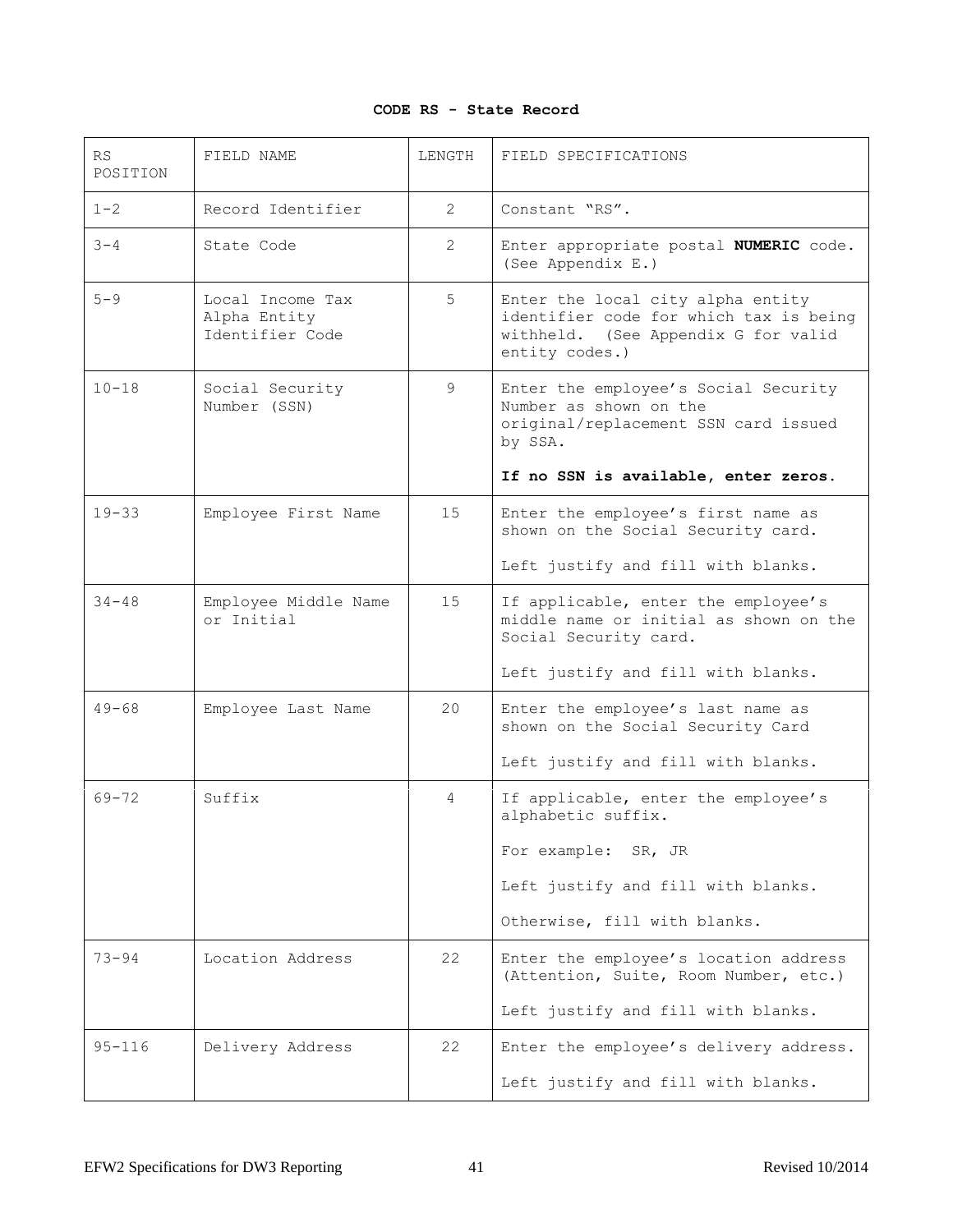| RS<br>POSITION | FIELD NAME                | LENGTH         | FIELD SPECIFICATIONS                                           |
|----------------|---------------------------|----------------|----------------------------------------------------------------|
| $117 - 138$    | City                      | 22             | Enter the employee's city.                                     |
|                |                           |                | Left justify and fill with blanks.                             |
| $139 - 140$    | State Abbreviation        | $\mathfrak{L}$ | Enter the employee's state or<br>commonwealth/territory.       |
|                |                           |                | Use a postal abbreviation as shown in<br>Appendix E.           |
|                |                           |                | For a foreign address, fill with<br>blanks.                    |
| $141 - 145$    | ZIP Code                  | 5              | Enter the employee's ZIP code.                                 |
|                |                           |                | For a foreign address, fill with<br>blanks.                    |
| $146 - 149$    | ZIP Code Extension        | $\overline{4}$ | Enter the employee's four-digit<br>extension of the ZIP code.  |
|                |                           |                | If not applicable, fill with blanks.                           |
| $150 - 154$    | Blank                     | 5              | Fill with blanks. Reserved for SSA<br>use.                     |
| $155 - 177$    | Foreign<br>State/Province | 23             | If applicable, enter the employee's<br>foreign state/province. |
|                |                           |                | Left justify and fill with blanks.                             |
|                |                           |                | Otherwise, fill with blanks.                                   |
| $178 - 192$    | Foreign Postal Code       | 15             | If applicable, enter the employee's<br>foreign postal code.    |
|                |                           |                | Left justify and fill with blanks.                             |
|                |                           |                | Otherwise, fill with blanks.                                   |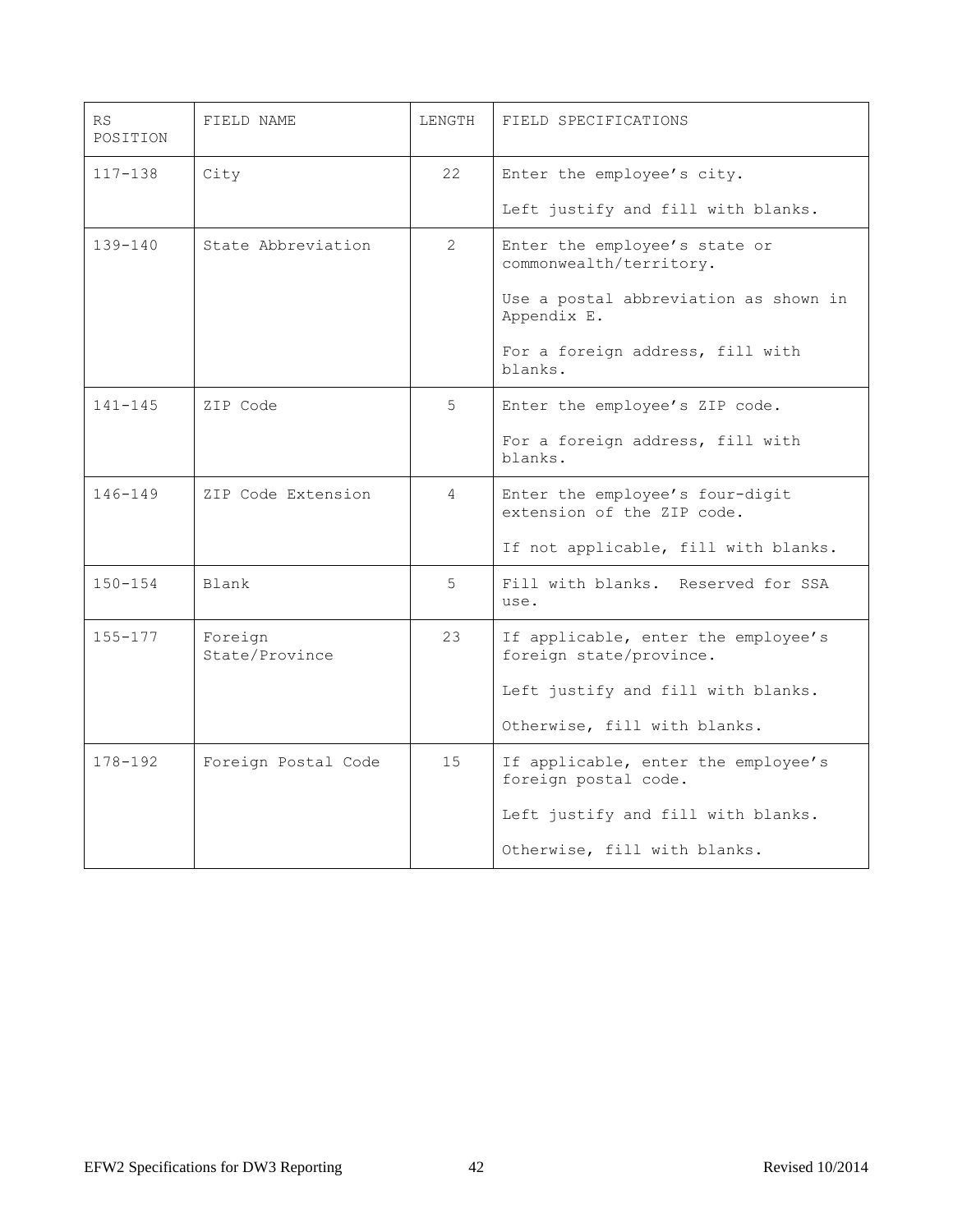| RS<br>POSITION                | FIELD NAME                                                          | LENGTH         | FIELD SPECIFICATIONS                                                                                                                                                                                                                                                                                                                                                                                                    |
|-------------------------------|---------------------------------------------------------------------|----------------|-------------------------------------------------------------------------------------------------------------------------------------------------------------------------------------------------------------------------------------------------------------------------------------------------------------------------------------------------------------------------------------------------------------------------|
| 193-194                       | Country Code                                                        | $\overline{2}$ | If one of the following applies, fill<br>with blanks.<br>One of the 50 States of the U.S.A.<br>$\bullet$<br>District of Columbia<br>$\bullet$<br>Military Post Office (MPO)<br>$\bullet$<br>American Samoa<br>$\bullet$<br>Guam<br>$\bullet$<br>Northern Mariana Islands<br>$\bullet$<br>Puerto Rico<br>$\bullet$<br>Virgin Islands<br>Otherwise, enter the employee's<br>applicable Country Code. (See<br>Appendix F.) |
| <i><b>IMPORTANT NOTE:</b></i> |                                                                     |                | Positions 195-267 apply to unemployment reporting.                                                                                                                                                                                                                                                                                                                                                                      |
| $195 - 196$                   | Optional Code                                                       | $\overline{2}$ | Defined by State/local agency.                                                                                                                                                                                                                                                                                                                                                                                          |
| $197 - 202$                   | Reporting Period                                                    | 6              | Enter the last month and four-digit<br>year for the calendar quarter for<br>which this report applies; e.g.<br>"032014" for January-March of 2014.                                                                                                                                                                                                                                                                      |
| $203 - 213$                   | State Quarterly<br>Unemployment<br>Insurance Total Wages            | 11             | Right justify and zero fill.                                                                                                                                                                                                                                                                                                                                                                                            |
| $214 - 224$                   | State Quarterly<br>Unemployment<br>Insurance Total<br>Taxable Wages | 11             | Right justify and zero fill.                                                                                                                                                                                                                                                                                                                                                                                            |
| $225 - 226$                   | Number of Weeks<br>Worked                                           | 2              | Defined by State/local agency.                                                                                                                                                                                                                                                                                                                                                                                          |
| $227 - 234$                   | Date First Employed                                                 | 8              | Enter the month, day and four-digit<br>year; e.g., "01312014."                                                                                                                                                                                                                                                                                                                                                          |
| $235 - 242$                   | Date of Separation                                                  | 8              | Enter the month, day and four-digit<br>year; e.g., "01312014."                                                                                                                                                                                                                                                                                                                                                          |
| $243 - 247$                   | Blank                                                               | 5              | Fill with blanks. Reserved for SSA<br>use.                                                                                                                                                                                                                                                                                                                                                                              |
| $248 - 267$                   | State Employer<br>Account Number                                    | 20             | See Glossary, Appendix H.                                                                                                                                                                                                                                                                                                                                                                                               |
| $268 - 273$                   | Blank                                                               | 6              | Fill with blanks. Reserved for SSA<br>use.                                                                                                                                                                                                                                                                                                                                                                              |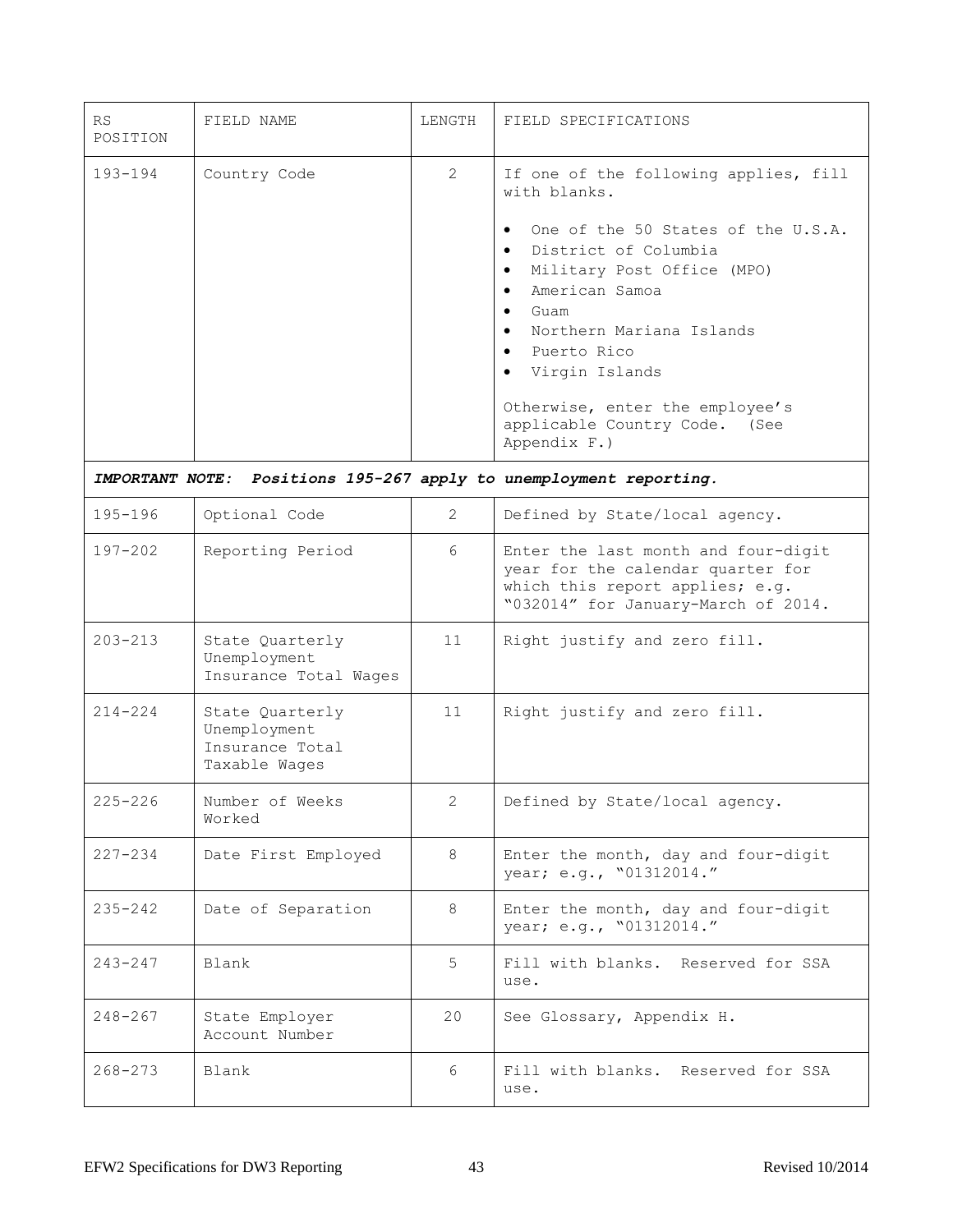| RS<br>POSITION                                                                                                                                                                     | FIELD NAME                   | LENGTH         | FIELD SPECIFICATIONS                                                                                                                                                                          |  |
|------------------------------------------------------------------------------------------------------------------------------------------------------------------------------------|------------------------------|----------------|-----------------------------------------------------------------------------------------------------------------------------------------------------------------------------------------------|--|
| <i><b>IMPORTANT NOTE:</b></i>                                                                                                                                                      |                              |                | Positions 274-337 apply to income tax reporting.                                                                                                                                              |  |
| $274 - 275$                                                                                                                                                                        | State Code                   | $\overline{2}$ | Enter the appropriate postal NUMERIC<br>code. (See Appendix E.)                                                                                                                               |  |
| $276 - 286$                                                                                                                                                                        | State Taxable Wages          | 11             | Right justify and zero fill.                                                                                                                                                                  |  |
| $287 - 297$                                                                                                                                                                        | State Income Tax<br>Withheld | 11             | Right justify and zero fill.                                                                                                                                                                  |  |
| $298 - 307$                                                                                                                                                                        | Other State Data             | 10             | Defined by State/local agency.                                                                                                                                                                |  |
| 308                                                                                                                                                                                | Tax Type Code                | $\mathbf{1}$   | Enter the appropriate code for entries<br>in locations 309-330:<br>$C = City Income Tax$<br>$\bullet$<br>$D =$ County Income Tax<br>E = School District Income Tax<br>$F = 0$ ther Income Tax |  |
| $309 - 319$                                                                                                                                                                        | Local Taxable Wages          | 11             | Enter the local entity gross wages.<br>(See Appendix H for definition.)                                                                                                                       |  |
| $320 - 330$                                                                                                                                                                        | Local Income Tax<br>Withheld | 11             | Enter the total local entity income<br>tax withheld. (See Appendix H for<br>definition.)                                                                                                      |  |
| $331 - 337$                                                                                                                                                                        | State Control Number         | 7              | Optional.                                                                                                                                                                                     |  |
| $338 - 412$                                                                                                                                                                        | Supplemental Data 1          | 75             | Fill with blanks.                                                                                                                                                                             |  |
| $413 - 487$                                                                                                                                                                        | Supplemental Data 2          | 75             | Fill with blanks.                                                                                                                                                                             |  |
| $488 - 512$                                                                                                                                                                        | Blank                        | 25             | Fill with blanks. Reserved for SSA<br>use.                                                                                                                                                    |  |
| Record 'RS' is required by the COD. A separate 'RS' record is<br><i><b>IMPORTANT NOTE:</b></i><br>required for each oity, which will include least toughts were a least income toy |                              |                |                                                                                                                                                                                               |  |

*required for each city, which will include local taxable wages, local income tax withheld, and Local Income Tax Alpha Code. (See Appendix G for Local Alpha Codes.)*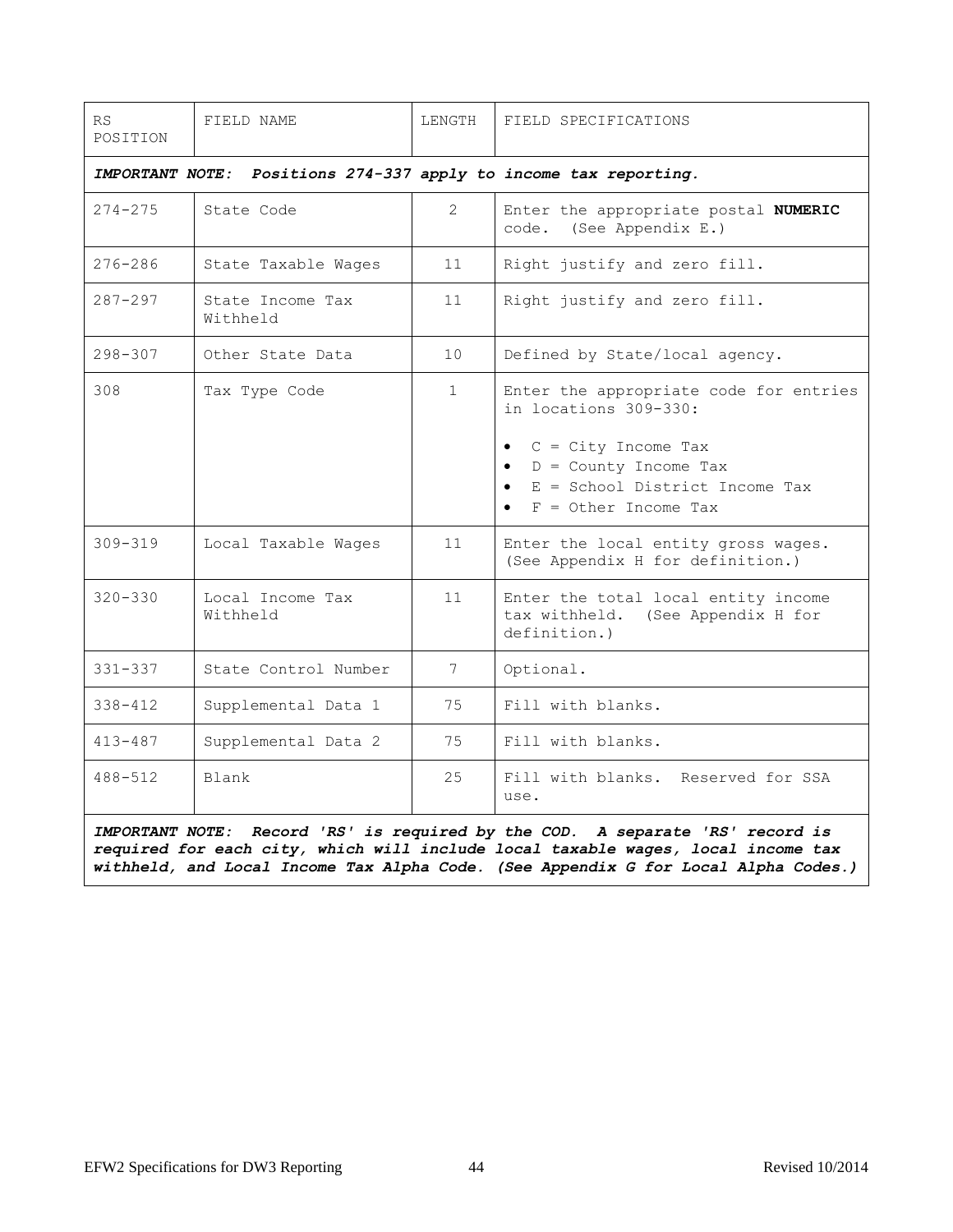# **CODE RT - Total Record**

| <b>RT</b><br>POSITION                                                                                                                                                                                       | FIELD NAME                                                  | LENGTH         | FIELD SPECIFICATIONS                                                                                                                          |  |
|-------------------------------------------------------------------------------------------------------------------------------------------------------------------------------------------------------------|-------------------------------------------------------------|----------------|-----------------------------------------------------------------------------------------------------------------------------------------------|--|
| $1 - 2$                                                                                                                                                                                                     | Record Identifier                                           | $\mathfrak{L}$ | Constant "RT".                                                                                                                                |  |
| $3 - 9$                                                                                                                                                                                                     | Number of RW Records                                        | 7              | Enter the total number of Employee<br>Records (Code RW) reported since the<br>last Employer Record (Code RE).<br>Right justify and zero fill. |  |
|                                                                                                                                                                                                             |                                                             |                | IMPORTANT NOTE: Positions 10-39 do not apply to Puerto Rico, Virgin Islands,                                                                  |  |
|                                                                                                                                                                                                             | American Samoa, Guam or Northern Mariana Islands employees. |                |                                                                                                                                               |  |
| $10 - 24$                                                                                                                                                                                                   | Wages, Tips and Other<br>Compensation                       | 15             | Enter the total for all Employee<br>Records (Code RW) reported since the<br>last Employer Record (Code RE).                                   |  |
|                                                                                                                                                                                                             |                                                             |                | Right justify and zero fill.                                                                                                                  |  |
|                                                                                                                                                                                                             |                                                             |                | This field is valid from 1978 through<br>the current tax year.                                                                                |  |
| $25 - 39$                                                                                                                                                                                                   | Federal Income Tax<br>Withheld                              | 15             | Enter the total for all Employee<br>Records (Code RW) reported since the<br>last Employer Record (Code RE).                                   |  |
|                                                                                                                                                                                                             |                                                             |                | Right justify and zero fill.                                                                                                                  |  |
|                                                                                                                                                                                                             |                                                             |                | This field is valid from 1978 through<br>the current tax year.                                                                                |  |
| For positions 40-69 and 100-114, zero fill if the Employment<br><i><b>IMPORTANT NOTES:</b></i><br>Code reported in position 219 of the preceding RE Employer Record is "Q" (MGQE) or<br>" $X''$ (Railroad). |                                                             |                |                                                                                                                                               |  |
|                                                                                                                                                                                                             | the preceding RE Employer Record is "X" (Railroad).         |                | For positions 70-99, zero fill if the Employment code reported in position 219 of                                                             |  |
| $40 - 54$                                                                                                                                                                                                   | Social Security Wages                                       | 15             | Enter the total for all Employee<br>Records (Code RW) reported since the<br>last Employer Record (Code RE).                                   |  |
|                                                                                                                                                                                                             |                                                             |                | Right justify and zero fill.                                                                                                                  |  |
|                                                                                                                                                                                                             |                                                             |                | This field is valid from 1978 through<br>the current tax year.                                                                                |  |
| $55 - 69$                                                                                                                                                                                                   | Social Security Tax<br>Withheld                             | 15             | Enter the total for all Employee<br>Records (Code RW) reported since the<br>last Employer Record (Code RE).                                   |  |
|                                                                                                                                                                                                             |                                                             |                | Right justify and zero fill.                                                                                                                  |  |
|                                                                                                                                                                                                             |                                                             |                | This field is valid from 1978 through<br>the current tax year.                                                                                |  |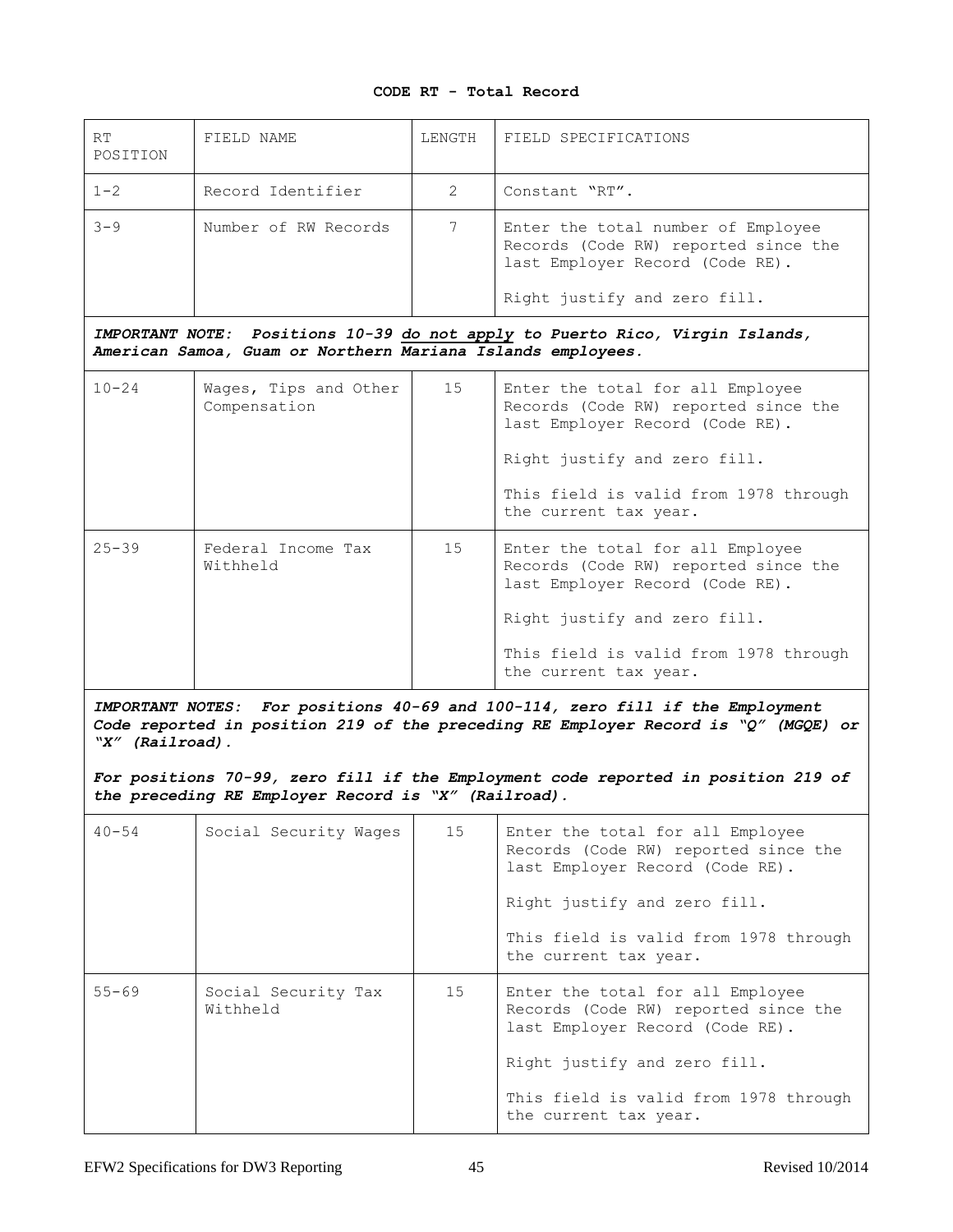| RT<br>POSITION                                                                                     | FIELD NAME                                                                                                                                | LENGTH | FIELD SPECIFICATIONS                                                                                                                          |  |  |
|----------------------------------------------------------------------------------------------------|-------------------------------------------------------------------------------------------------------------------------------------------|--------|-----------------------------------------------------------------------------------------------------------------------------------------------|--|--|
| $70 - 84$                                                                                          | Medicare Wages and<br>Tips                                                                                                                | 15     | Enter the total for all Employee<br>Records (Code RW) reported since the<br>last Employer Record (Code RE).                                   |  |  |
|                                                                                                    |                                                                                                                                           |        | Right justify and zero fill.                                                                                                                  |  |  |
|                                                                                                    |                                                                                                                                           |        | The amount in this field must be<br>greater than, or equal to, the sum in<br>the field for Social Security Wages<br>and Social Security Tips. |  |  |
|                                                                                                    |                                                                                                                                           |        | Do not use this field to report data<br>prior to tax year 1983.                                                                               |  |  |
|                                                                                                    |                                                                                                                                           |        | This field is valid from 1983 through<br>the current tax year.                                                                                |  |  |
| $85 - 99$                                                                                          | Medicare Tax Withheld                                                                                                                     | 15     | Enter the total for all Employee<br>Records (Code RW) reported since the<br>last Employer Record (Code RE).                                   |  |  |
|                                                                                                    |                                                                                                                                           |        | Right justify and zero fill.                                                                                                                  |  |  |
|                                                                                                    |                                                                                                                                           |        | This field is valid from 1983 through<br>the current tax year.                                                                                |  |  |
| $100 - 114$                                                                                        | Social Security Tips                                                                                                                      | 15     | Enter the total for all Employee<br>Records (Code RW) reported since the<br>last Employer Record (Code RE).                                   |  |  |
|                                                                                                    |                                                                                                                                           |        | Right justify and zero fill.                                                                                                                  |  |  |
|                                                                                                    |                                                                                                                                           |        | This field is valid from 1978 through<br>the current tax year.                                                                                |  |  |
| IMPORTANT NOTES:<br>employees.                                                                     |                                                                                                                                           |        | Positions 115-129 do not apply to Puerto Rico or American Samoa                                                                               |  |  |
|                                                                                                    | Positions 130-144 and 220-234 do not apply to Puerto Rico, Virgin Islands,<br>American Samoa, Guam or Northern Mariana Islands employees. |        |                                                                                                                                               |  |  |
| Positions 145-219, 235-249, 265-279, 310-354 and 370-399 do not apply to Puerto<br>Rico employees. |                                                                                                                                           |        |                                                                                                                                               |  |  |
|                                                                                                    | Positions 250-264, 280-294, 295-309 and 355-369 do not apply to Puerto Rico or<br>Northern Mariana Islands employees.                     |        |                                                                                                                                               |  |  |
| 115-129                                                                                            | Blank                                                                                                                                     | 15     | Fill with blanks. Reserved for SSA<br>use.                                                                                                    |  |  |
|                                                                                                    |                                                                                                                                           |        |                                                                                                                                               |  |  |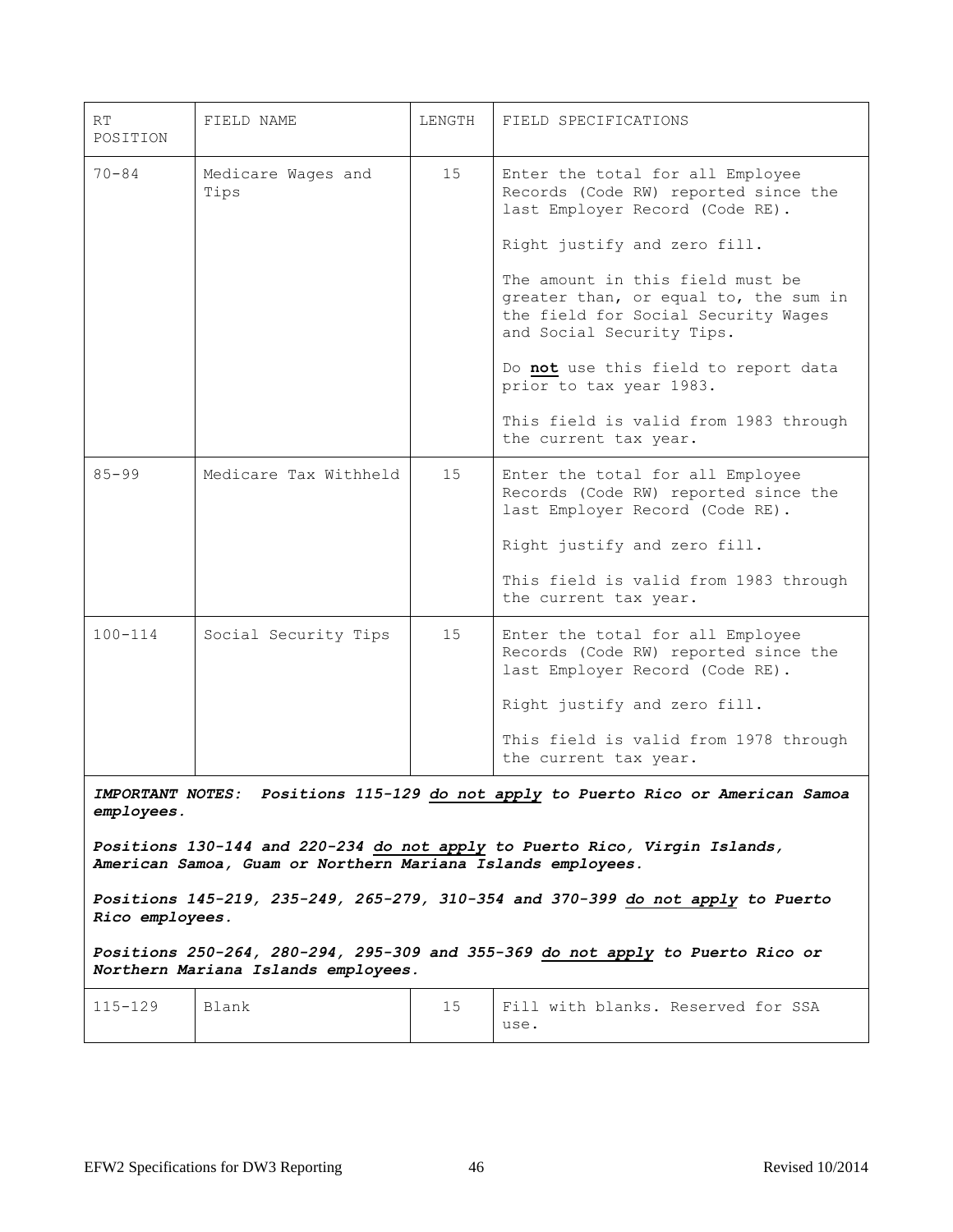| RT<br>POSITION | FIELD NAME                                                           | LENGTH | FIELD SPECIFICATIONS                                                                                        |
|----------------|----------------------------------------------------------------------|--------|-------------------------------------------------------------------------------------------------------------|
| $130 - 144$    | Dependent Care<br>Benefits                                           | 15     | Enter the total for all Employee<br>Records (Code RW) reported since the<br>last Employer Record (Code RE). |
|                |                                                                      |        | Right justify and zero fill.                                                                                |
|                |                                                                      |        | This field is valid from 1990 through<br>the current tax year.                                              |
| $145 - 159$    | Deferred Compensation<br>Contributions to<br>Section $401(k)$        | 15     | Enter the total for all Employee<br>Records (Code RW) reported since the<br>last Employer Record (Code RE). |
|                |                                                                      |        | Right justify and zero fill.                                                                                |
|                |                                                                      |        | This field is valid from 1987 through<br>the current tax year.                                              |
| $160 - 174$    | Deferred Compensation<br>Contributions to<br>Section 403(b)          | 15     | Enter the total for all Employee<br>Records (Code RW) reported since the<br>last Employer Record (Code RE). |
|                |                                                                      |        | Right justify and zero fill.                                                                                |
|                |                                                                      |        | This field is valid from 1987 through<br>the current tax year.                                              |
| 175-189        | Deferred Compensation<br>Contributions to<br>Section $408(k)$ (6)    | 15     | Enter the total for all Employee<br>Records (Code RW) reported since the<br>last Employer Record (Code RE). |
|                |                                                                      |        | Right justify and zero fill.                                                                                |
|                |                                                                      |        | This field is valid from 1987 through<br>the current tax year.                                              |
| $190 - 204$    | Deferred Compensation<br>Contributions to<br>Section 457(b)          | 15     | Enter the total for all Employee<br>Records (Code RW) reported since the<br>last Employer Record (Code RE). |
|                |                                                                      |        | Right justify and zero fill.                                                                                |
|                |                                                                      |        | This field is valid from 1987 through<br>the current tax year.                                              |
| $205 - 219$    | Deferred Compensation<br>Contributions to<br>Section 501(c) (18) (D) | 15     | Enter the total for all Employee<br>Records (Code RW) reported since the<br>last Employer Record (Code RE). |
|                |                                                                      |        | Right justify and zero fill.                                                                                |
|                |                                                                      |        | This field is valid from 1987 through<br>the current tax year.                                              |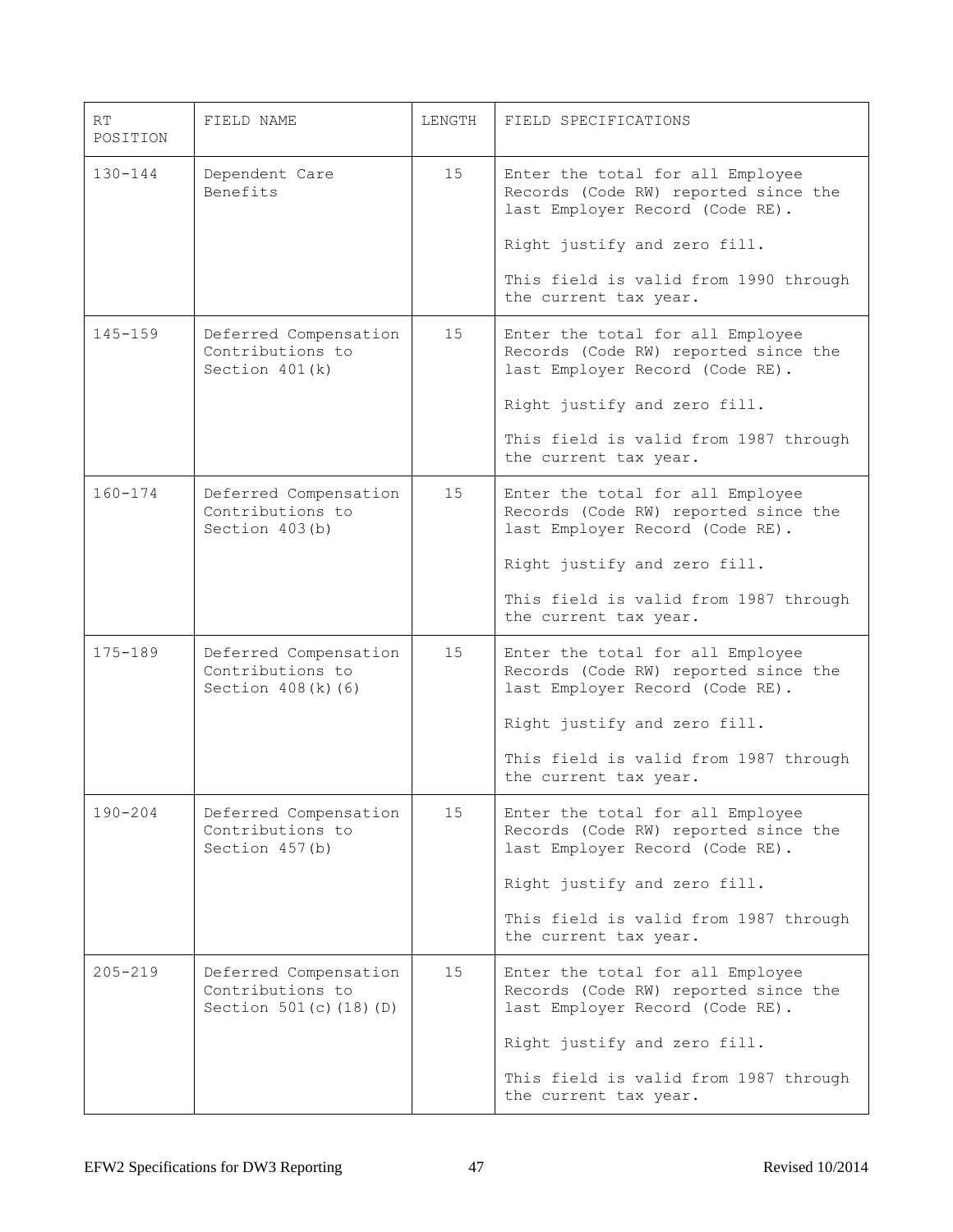| RT<br>POSITION | FIELD NAME                                                                 | LENGTH | FIELD SPECIFICATIONS                                                                                                                                                                                                                  |
|----------------|----------------------------------------------------------------------------|--------|---------------------------------------------------------------------------------------------------------------------------------------------------------------------------------------------------------------------------------------|
| $220 - 234$    | Blank                                                                      | 15     | Fill with blanks. Reserved for SSA<br>use.                                                                                                                                                                                            |
| $235 - 249$    | Non-qualified Plan<br>Section 457<br>Distributions or<br>Contributions     | 15     | Enter the total for all Employee<br>Records (Code RW) reported since the<br>last Employer Record (Code RE).<br>Right justify and zero fill.<br>This field is valid from 1990 through<br>the current tax year.                         |
| $250 - 264$    | Employer<br>Contributions to a<br>Health Savings<br>Account.               | 15     | Enter the total for all Employee<br>Records (Code RW) reported since the<br>last Employer Record (Code RE).<br>No negative amounts.<br>Right justify and zero fill.<br>This field is valid from 2004 through<br>the current tax year. |
| $265 - 279$    | Non-qualified Plan<br>Not Section 457<br>Distributions or<br>Contributions | 15     | Enter the total for all Employee<br>Records (Code RW) reported since the<br>last Employer Record (Code RE).<br>Right justify and zero fill.<br>This field is valid from 1990 through<br>the current tax year.                         |
| $280 - 294$    | Nontaxable Combat Pay                                                      | 15     | Enter the total for all Employee<br>Records (Code RW) reported since the<br>last Employer Record (Code RE).<br>Right justify and zero fill.<br>This field is valid from 2005 through<br>the current tax year.                         |
| $295 - 309$    | Cost of Employer-<br>Sponsored Health<br>Coverage                          | 15     | Enter the total for all Employee<br>Records (RW) reported since the last<br>Employer Record (RE).<br>Right justify and zero fill.<br>This field is valid from 2011 through<br>the current tax year.                                   |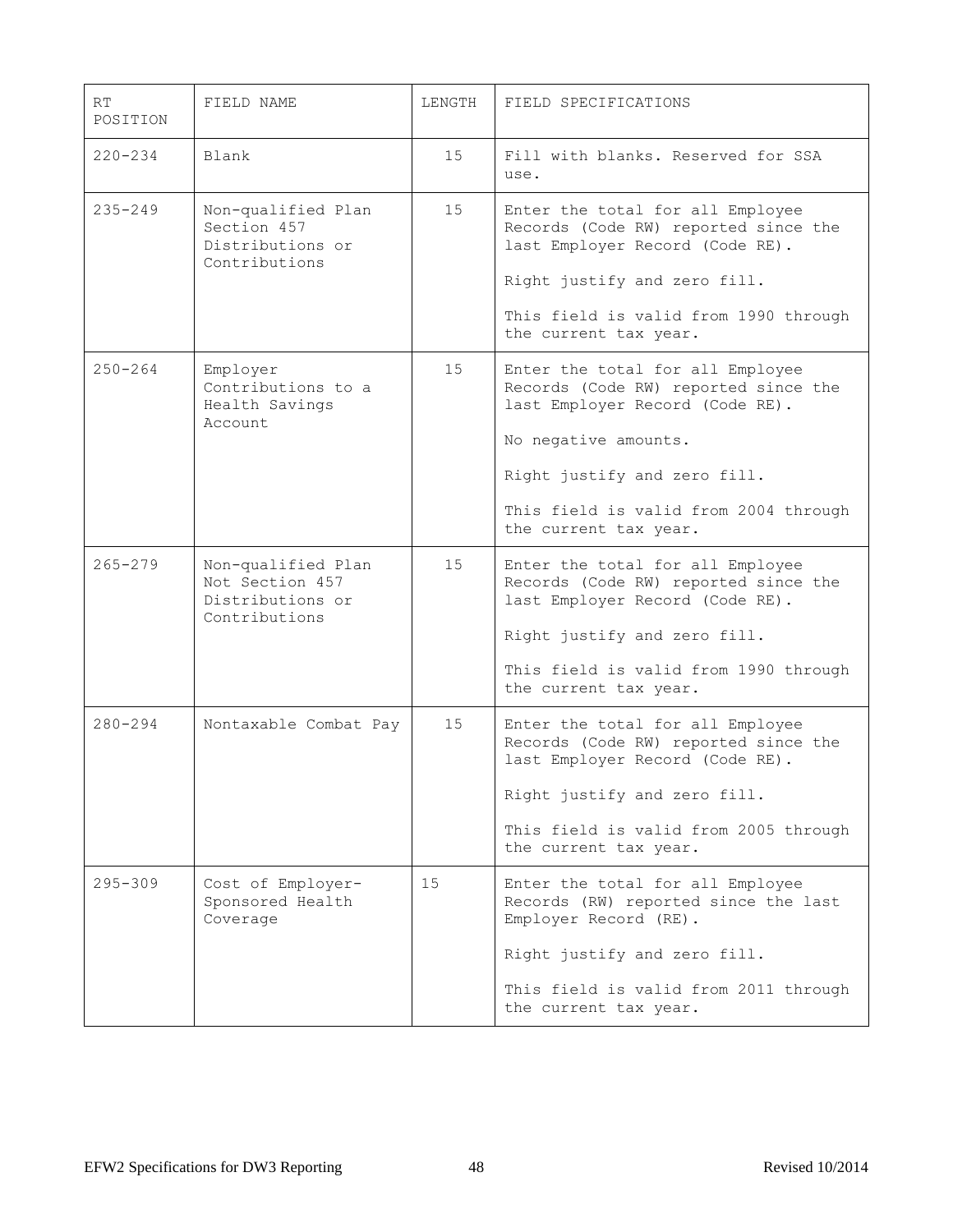| RT<br>POSITION | FIELD NAME                                                                        | LENGTH | FIELD SPECIFICATIONS                                                                                                                                                                                                                                                |
|----------------|-----------------------------------------------------------------------------------|--------|---------------------------------------------------------------------------------------------------------------------------------------------------------------------------------------------------------------------------------------------------------------------|
| $310 - 324$    | Employer Cost of<br>Premiums for Group<br>Term Life Insurance<br>Over \$50,000    | 15     | Enter the total for all Employee<br>Records (Code RW) reported since the<br>last Employer Record (Code RE).<br>Right justify and zero fill.<br>This field is valid from 1978 through<br>the current tax year.                                                       |
| $325 - 339$    | Income Tax Withheld<br>by Payer of Third-<br>Party Sick Pay                       | 15     | Enter the total Federal Income Tax<br>withheld by third-parties (generally<br>insurance companies) from sick or<br>disability payments made to your<br>employees.<br>Right justify and zero fill.<br>This field is valid from 1994 through<br>the current tax year. |
| $340 - 354$    | Income from the<br>Exercise of Non-<br>statutory Stock<br>Options                 | 15     | Enter the total for all Employee<br>Records (Code RW) reported since the<br>last Employer Record (Code RE).<br>Right justify and zero fill.<br>This field is valid from 2001 through<br>the current tax year.                                                       |
| $355 - 369$    | Deferrals Under a<br>Section 409A Non-<br>qualified Deferred<br>Compensation Plan | 15     | Enter the total for all Employee<br>Records (Code RW) reported since the<br>last Employer Record (Code RE).<br>Right justify and zero fill.<br>This field is valid from 2005 through<br>the current tax year.                                                       |
| 370-384        | Designated Roth<br>Contributions to a<br>Section 401(k) Plan                      | 15     | Enter the total for all Employee<br>Records (Code RW) reported since the<br>last Employer Record (Code RE).<br>Right justify and zero fill.<br>This field is valid from 2006 through<br>the current tax year.                                                       |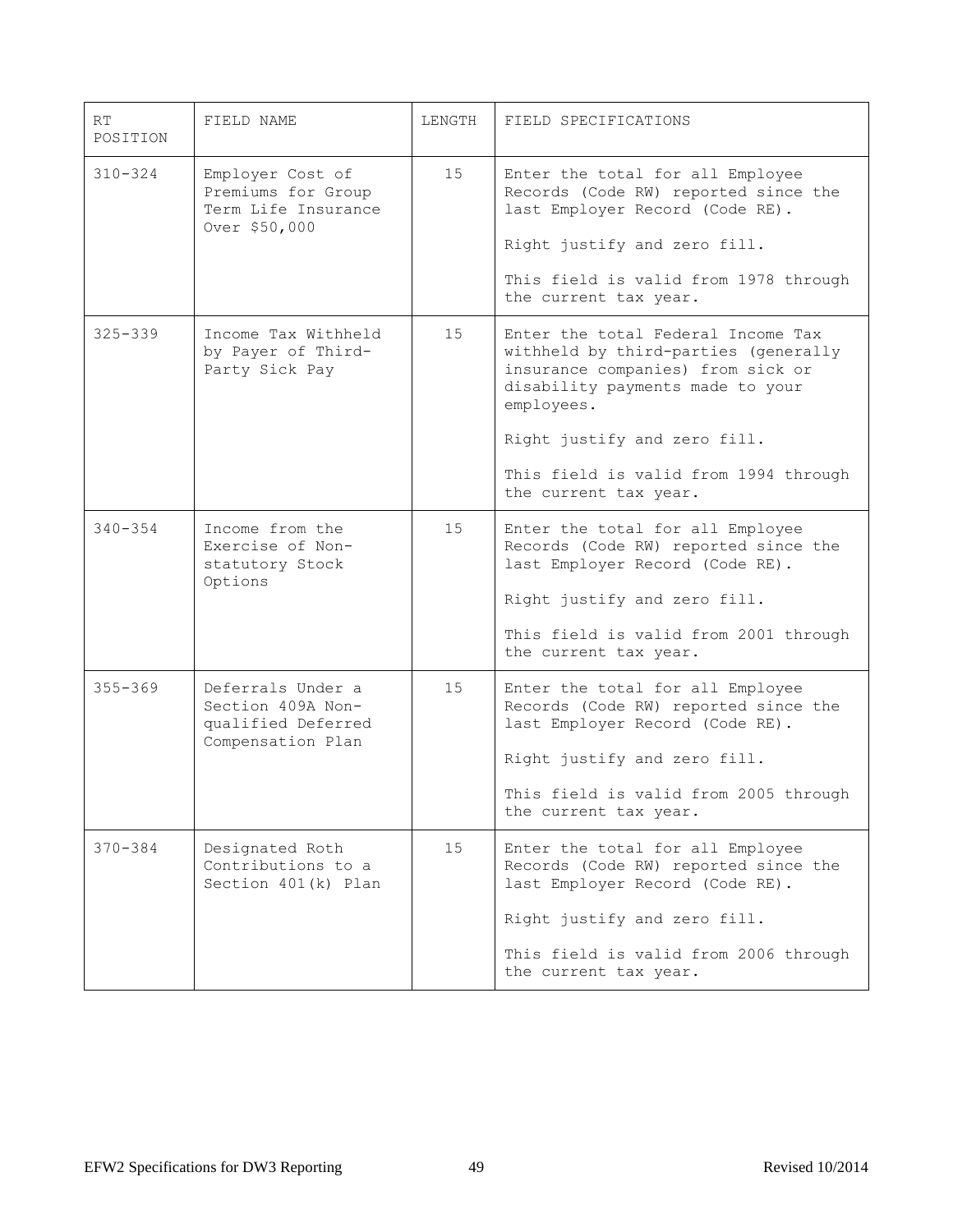| RT.<br>POSITION | FIELD NAME                                                                               | LENGTH | FIELD SPECIFICATIONS                                                                                                                                                                                          |
|-----------------|------------------------------------------------------------------------------------------|--------|---------------------------------------------------------------------------------------------------------------------------------------------------------------------------------------------------------------|
| $385 - 399$     | Designated Roth<br>Contributions Under a<br>Section 403(b) Salary<br>Reduction Agreement | 15     | Enter the total for all Employee<br>Records (Code RW) reported since the<br>last Employer Record (Code RE).<br>Right justify and zero fill.<br>This field is valid from 2006 through<br>the current tax year. |
| $400 - 512$     | Blank                                                                                    | 113    | Fill with blanks. Reserved for SSA use.                                                                                                                                                                       |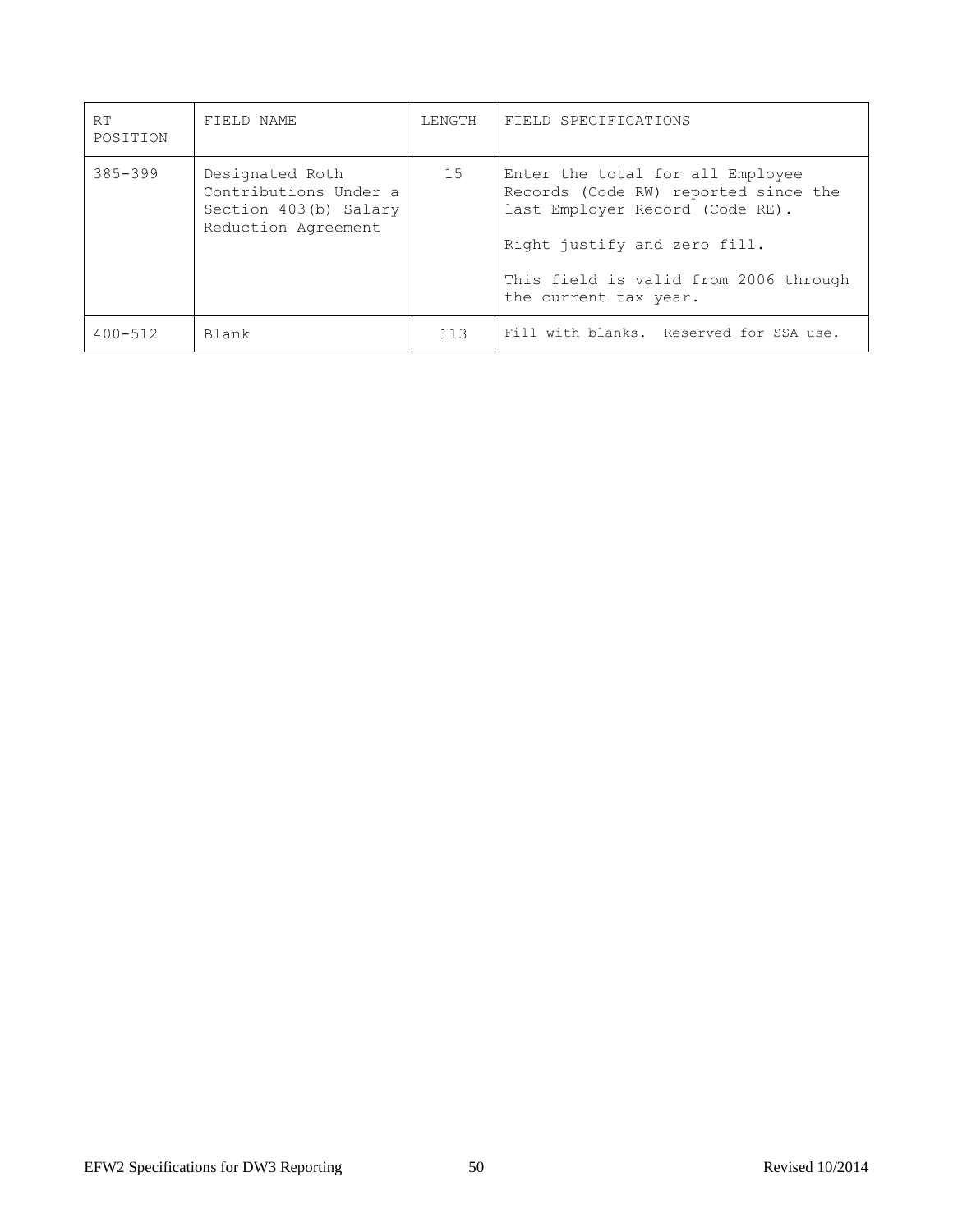### **CODE RU - Total Record**

| RU<br>POSITION | FIELD NAME           | LENGTH | FIELD SPECIFICATIONS                                                                          |
|----------------|----------------------|--------|-----------------------------------------------------------------------------------------------|
| $1 - 2$        | Record Identifier    |        | Constant "RU".                                                                                |
| $3 - 9$        | Number of RO Records |        | Enter the total number of RO Records<br>reported since the last Employer<br>Record (Code RE). |

*IMPORTANT NOTES: Positions 10-24 do not apply to Puerto Rico, Virgin Islands, American Samoa, Guam or Northern Mariana Islands employees.*

*Positions 40-54, 70-84, 115-129 and 145-159 do not apply to Puerto Rico or Northern Mariana Islands employees.*

*Positions 55-69, 85-99 and 100-114 do not apply to Puerto Rico employees.*

*Positions 355-459 apply to Puerto Rico employees only.*

*Positions 460-489 apply to Virgin Islands, American Samoa, Guam and Northern Mariana Islands employees only.*

| $10 - 24$ | Allocated Tips                      | 15 | Enter the total for all Employee<br>Records (Code RO) reported since the<br>last Employer Record (Code RE).<br>Right justify and zero fill.<br>This field is valid from 1983 through<br>the current tax year. |
|-----------|-------------------------------------|----|---------------------------------------------------------------------------------------------------------------------------------------------------------------------------------------------------------------|
| $25 - 39$ | Uncollected Employee<br>Tax on Tips | 15 | Enter the total for all Employee<br>Records (Code RO) reported since the<br>last Employer Record (Code RE).<br>Right justify and zero fill.<br>This field is valid from 1978 through<br>the current tax year. |
| $40 - 54$ | Medical Savings<br>Account          | 15 | Enter the total for all Employee<br>Records (Code RO) reported since the<br>last Employer Record (Code RE).<br>Right justify and zero fill.<br>This field is valid from 1997 through<br>the current tax year. |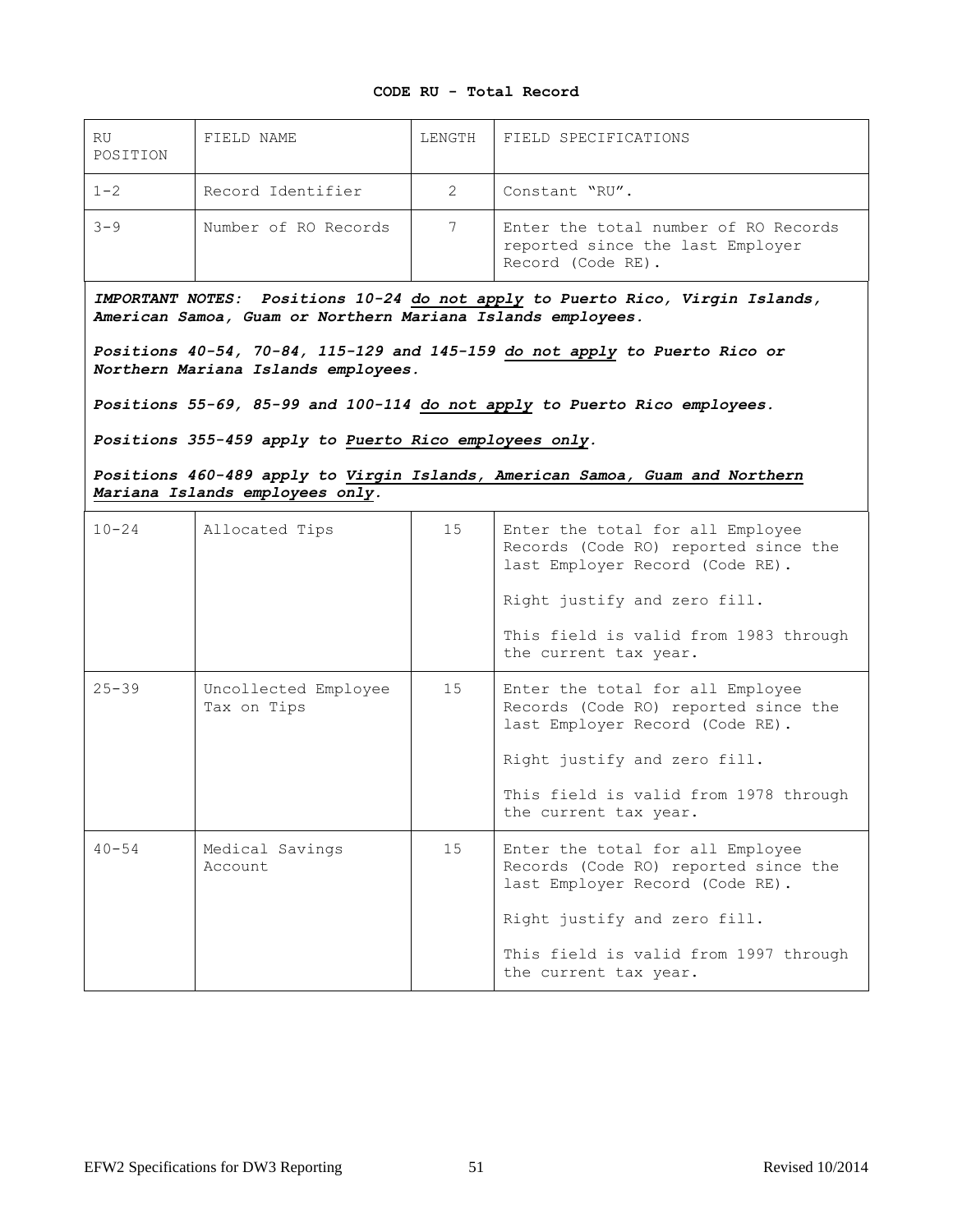| RU.<br>POSITION | FIELD NAME                                                                                             | LENGTH | FIELD SPECIFICATIONS                                                                                                                                                                                          |
|-----------------|--------------------------------------------------------------------------------------------------------|--------|---------------------------------------------------------------------------------------------------------------------------------------------------------------------------------------------------------------|
| $55 - 69$       | Simple Retirement<br>Account                                                                           | 15     | Enter the total for all Employee<br>Records (Code RO) reported since the<br>last Employer Record (Code RE).<br>Right justify and zero fill.<br>This field is valid from 1997 through<br>the current tax year. |
| $70 - 84$       | Qualified Adoption<br>Expenses                                                                         | 15     | Enter the total for all Employee<br>Records (Code RO) reported since the<br>last Employer Record (Code RE).<br>Right justify and zero fill.<br>This field is valid from 1997 through<br>the current tax year. |
| $85 - 99$       | Uncollected Social<br>Security or RRTA Tax<br>on Cost of Group Term<br>Life Insurance Over<br>\$50,000 | 15     | Enter the total for all Employee<br>Records (Code RO) reported since the<br>last Employer Record (Code RE).<br>Right justify and zero fill.<br>This field is valid from 2001 through<br>the current tax year. |
| $100 - 114$     | Uncollected Medicare<br>Tax on Cost of Group<br>Term Life Insurance<br>Over \$50,000                   | 15     | Enter the total for all Employee<br>Records (Code RO) reported since the<br>last Employer Record (Code RE).<br>Right justify and zero fill.<br>This field is valid from 2001 through<br>the current tax year. |
| $115 - 129$     | Income Under Section<br>409A on a Non-<br>qualified Deferred<br>Compensation Plan                      | 15     | Enter the total for all Employee<br>Records (Code RO) reported since the<br>last Employer Record (Code RE).<br>Right justify and zero fill.<br>This field is valid from 2005 through<br>the current tax year. |
| $130 - 144$     | Blank                                                                                                  | 15     | Fill with blanks. Reserved for SSA<br>use.                                                                                                                                                                    |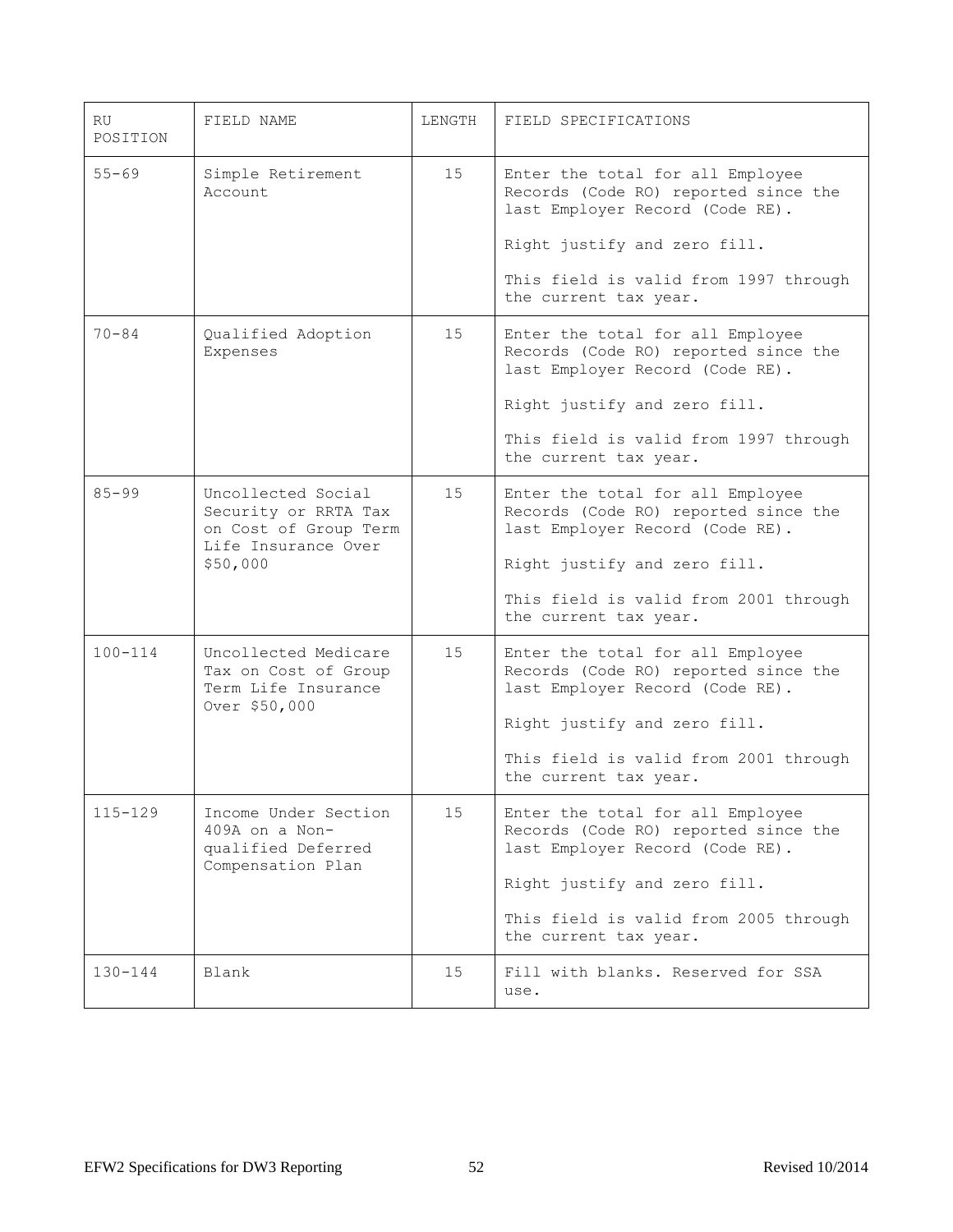| RU.<br>POSITION | FIELD NAME                                                                        | LENGTH | FIELD SPECIFICATIONS                                                                                                                                                                                          |
|-----------------|-----------------------------------------------------------------------------------|--------|---------------------------------------------------------------------------------------------------------------------------------------------------------------------------------------------------------------|
| $145 - 159$     | Designated Roth<br>Contributions Under a<br>Governmental Section<br>457(b) Plan   | 15     | No negative amounts.<br>Right justify and zero fill.<br>This field is valid from 2001 through<br>the current tax year.                                                                                        |
| $160 - 354$     | Blank                                                                             | 195    | Fill with blanks. Reserved for SSA<br>use.                                                                                                                                                                    |
| $355 - 369$     | Wages Subject to<br>Puerto Rico Tax                                               | 15     | Enter the total for all Employee<br>Records (Code RO) reported since the<br>last Employer Record (Code RE).<br>Right justify and zero fill.<br>This field is valid from 1978 through<br>the current tax year. |
| $370 - 384$     | Commissions Subject<br>to Puerto Rico Tax                                         | 15     | Enter the total for all Employee<br>Records (Code RO) reported since the<br>last Employer Record (Code RE).<br>Right justify and zero fill.<br>This field is valid from 1978 through<br>the current tax year. |
| $385 - 399$     | Allowances Subject to<br>Puerto Rico Tax                                          | 15     | Enter the total for all Employee<br>Records (Code RO) reported since the<br>last Employer Record (Code RE).<br>Right justify and zero fill.<br>This field is valid from 1998 through<br>the current tax year. |
| $400 - 414$     | Tips Subject to<br>Puerto Rico Tax                                                | 15     | Enter the total for all Employee<br>Records (Code RO) reported since the<br>last Employer Record (Code RE).<br>Right justify and zero fill.<br>This field is valid from 1998 through<br>the current tax year. |
| $415 - 429$     | Total Wages,<br>Commissions, Tips and<br>Allowances Subject to<br>Puerto Rico Tax | 15     | Enter the total for all Employee<br>Records (Code RO) reported since the<br>last Employer Record (Code RE).<br>Right justify and zero fill.<br>This field is valid from 1978 through<br>the current tax year. |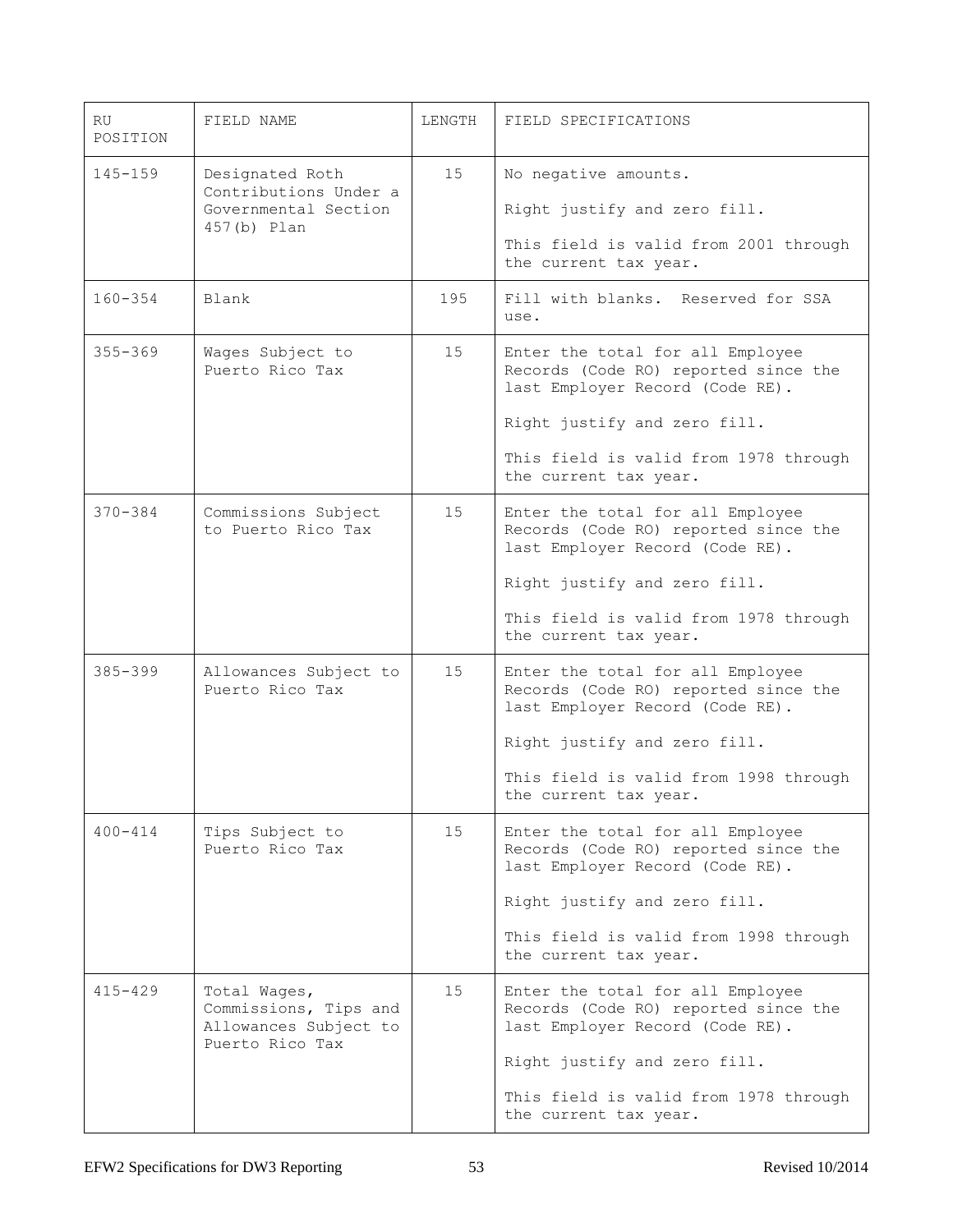| <b>RU</b><br>POSITION | FIELD NAME                                                                                                                                        | LENGTH | FIELD SPECIFICATIONS                                                                                                                                                                                          |
|-----------------------|---------------------------------------------------------------------------------------------------------------------------------------------------|--------|---------------------------------------------------------------------------------------------------------------------------------------------------------------------------------------------------------------|
| $430 - 444$           | Puerto Rico Tax<br>Withheld                                                                                                                       | 15     | Enter the total for all Employee<br>Records (Code RO) reported since the<br>last Employer Record (Code RE).<br>Right justify and zero fill.<br>This field is valid from 1978 through<br>the current tax year. |
| $445 - 459$           | Retirement Fund<br>Annual Contributions                                                                                                           | 15     | Enter the total for all Employee<br>Records (Code RO) reported since the<br>last Employer Record (Code RE).<br>Right justify and zero fill.<br>This field is valid from 1978 through<br>the current tax year. |
| $460 - 474$           | Total Wages, Tips and<br>Other Compensation<br>Subject to Virgin<br>Islands, Guam,<br>American Samoa or<br>Northern Mariana<br>Islands Income Tax | 15     | Enter the total for all Employee<br>Records (Code RO) reported since the<br>last Employer Record (Code RE).<br>Right justify and zero fill.<br>This field is valid from 1978 through<br>the current tax year. |
| $475 - 489$           | Virgin Islands, Guam,<br>American Samoa or<br>Northern Mariana<br>Islands Income Tax<br>Withheld                                                  | 15     | Enter the total for all Employee<br>Records (Code RO) reported since the<br>last Employer Record (Code RE).<br>Right justify and zero fill.<br>This field is valid from 1978 through<br>the current tax year. |
| $490 - 512$           | Blank                                                                                                                                             | 23     | Fill with blanks. Reserved for SSA<br>use.                                                                                                                                                                    |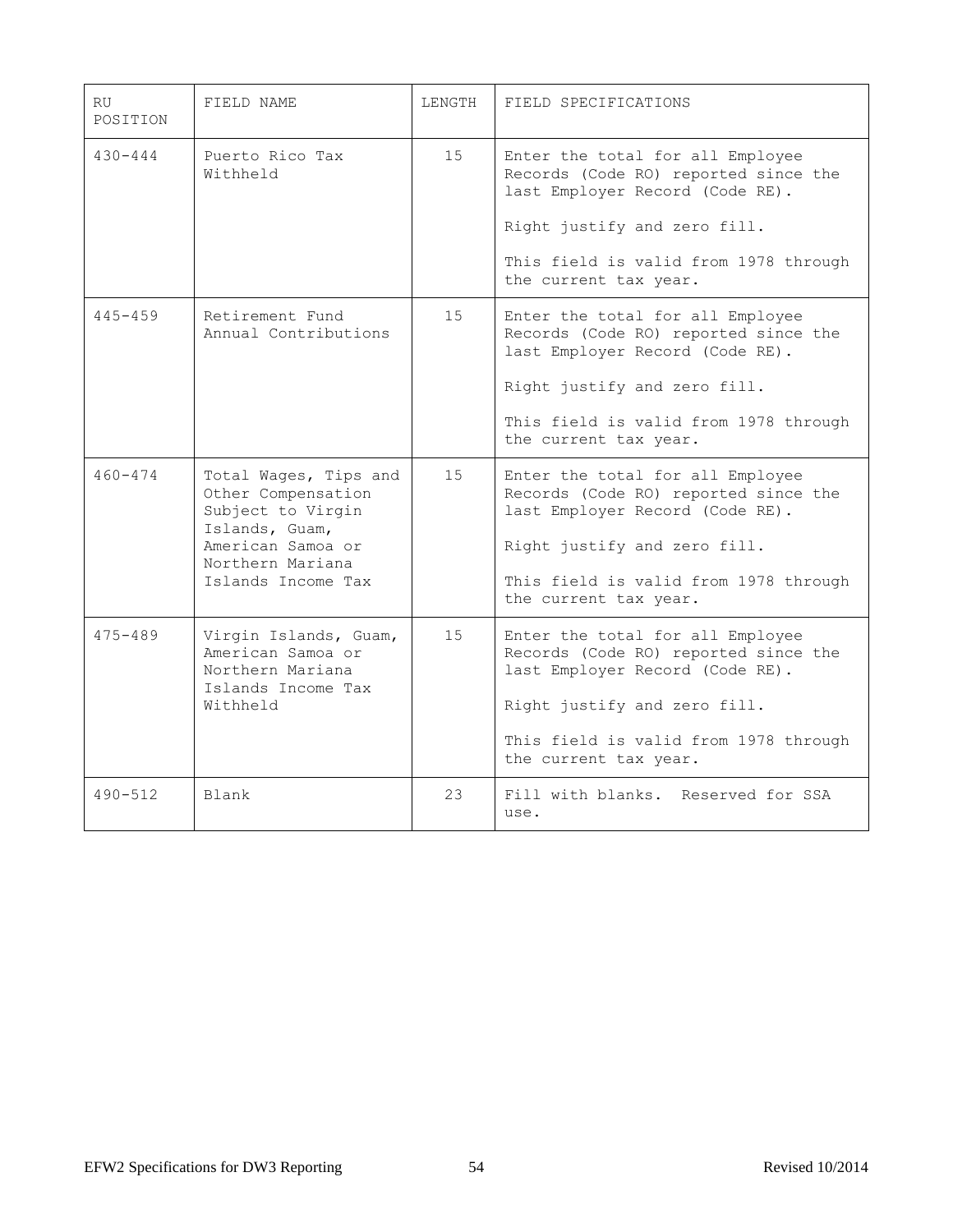# **CODE RV – State Total Record**

| RV<br>POSITION | FIELD NAME        | LENGTH | FIELD SPECIFICATIONS   |
|----------------|-------------------|--------|------------------------|
| $1 - 2$        | Record Identifier |        | Constant "RV".         |
| $3 - 512$      | Supplemental Data | 510    | To be defined by user. |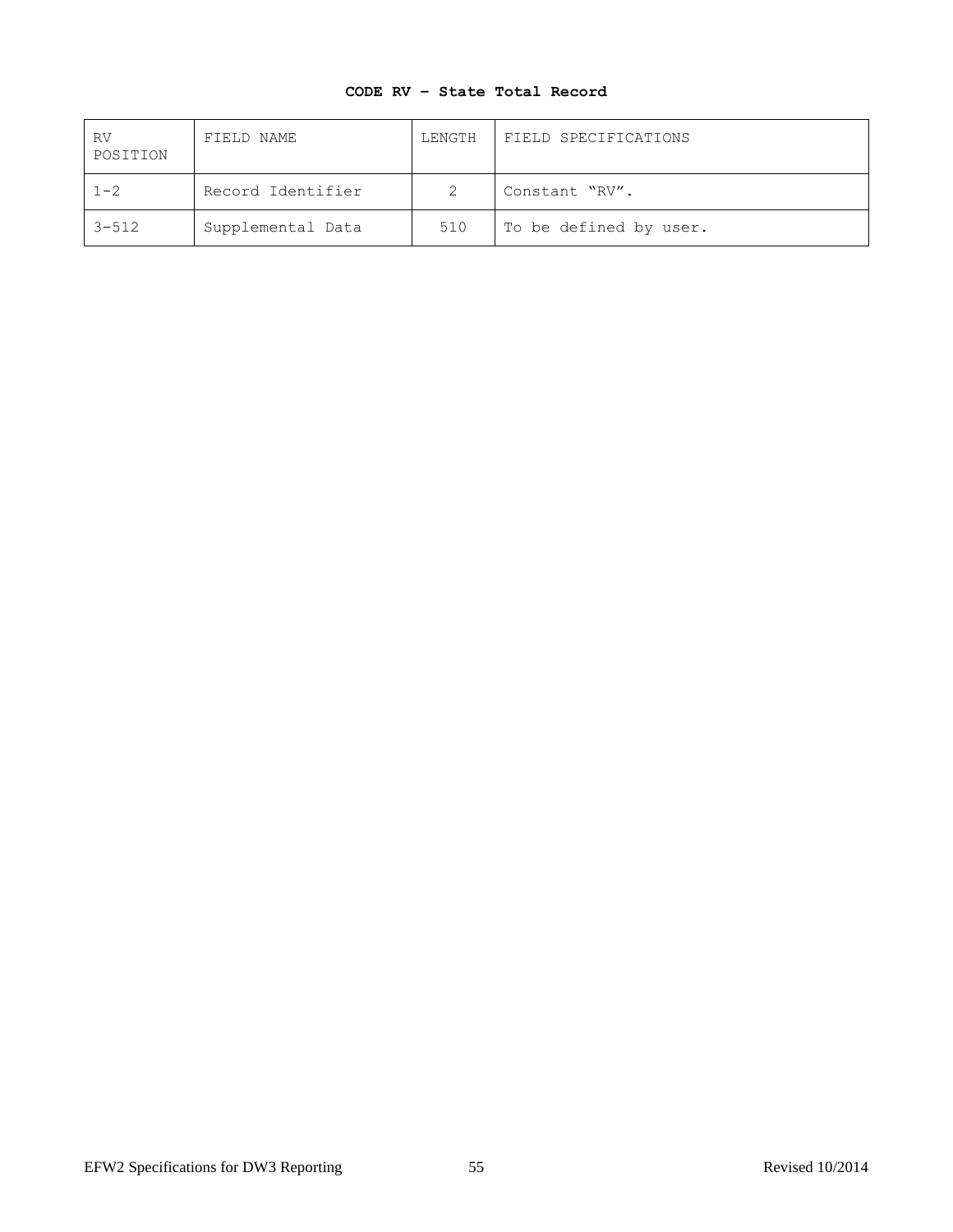|  |  |  |  | CODE RF - Final Record |
|--|--|--|--|------------------------|
|--|--|--|--|------------------------|

| RF<br>POSITION | FIELD NAME           | LENGTH        | FIELD SPECIFICATIONS                                                                                      |
|----------------|----------------------|---------------|-----------------------------------------------------------------------------------------------------------|
| $1 - 2$        | Record Identifier    | $\mathcal{L}$ | Constant "RF".                                                                                            |
| $3 - 7$        | Blank                | 5             | Fill with blanks. Reserved for SSA<br>use.                                                                |
| $8 - 16$       | Number of RW Records | 9             | Enter the total number of Code RW<br>records reported on the entire file.<br>Right justify and zero fill. |
| $17 - 512$     | Blank                | 496           | Fill with blanks. Reserved for SSA<br>use.                                                                |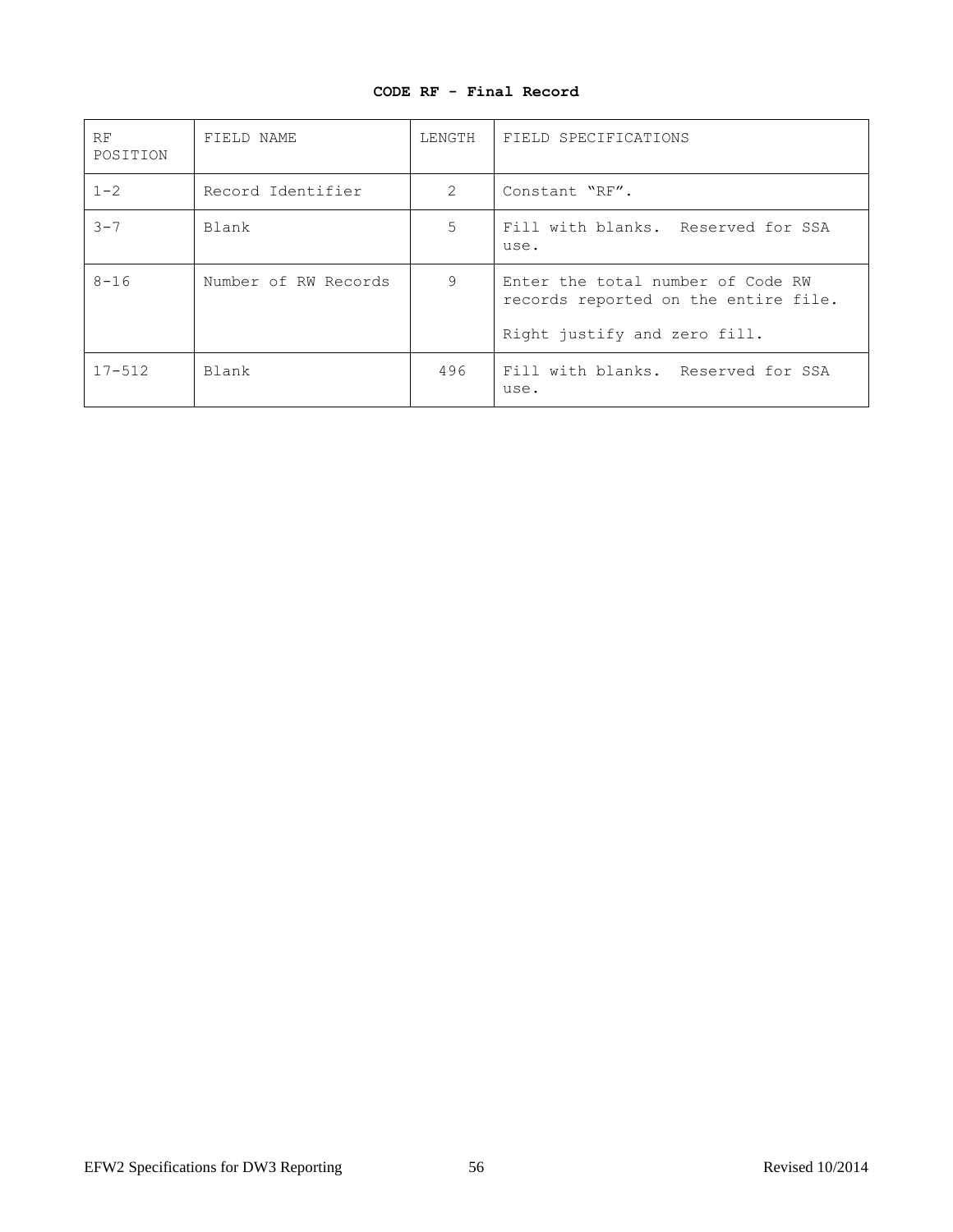#### **DISKETTE FILING**

#### Media Requirements

#### *What are the media requirements for diskettes?*

Effective with Tax Year 2014, 3 1/2" and zip diskettes will no longer be accepted for submission. Please submit data on CD-ROM or DVD-ROM.

#### Data Requirements

#### *What are the data requirements for CD-ROM or DVD-ROM?*

Data must be recorded in the American Standard Code for Information Interchange-1 (ASCII-1) character set. See Appendix D.

The file name W2REPORT MUST be in the root directory.

DO NOT include more than one "W2REPORT" file per diskette.

Do NOT include any other files on the diskette.

If the number of data records exceeds the capacity of a single CD or DVD, then this method of record submission cannot be used.

We encourage you to file combined reports to avoid creating a separate file and a CD-ROM or DVD-ROM for each employer by filing many employers' reports on a single CD-ROM or DVD-ROM (or set of CDs or DVDs). Review Appendix C, examples 2, 4, 6, 8, 10 and 12 to see how multiple employers can be combined into one file.

We accept files in fixed length format only.

The ASCII-1 hexadecimal value for the carriage return character is 0D (zero and letter D); the ASCII-1 hexadecimal value for the line feed is 0A (zero and letter A). The ASCII-1 decimal values for the two characters are 13 and 10, respectively.

The carriage return character and the line feed character must be placed in positions 513 and 514, respectively.

If information is reported using a random file, the record length MUST be exactly 512 bytes

#### *May I compress the file I send you on CD-ROM or DVD-ROM?*

No.

#### *How do I label my CD-ROM or DVD-ROM?*

Affix an external label like the one shown.

 Label fill-ins must agree with the Code RA record data. Attach copy of your DW-3 to the tape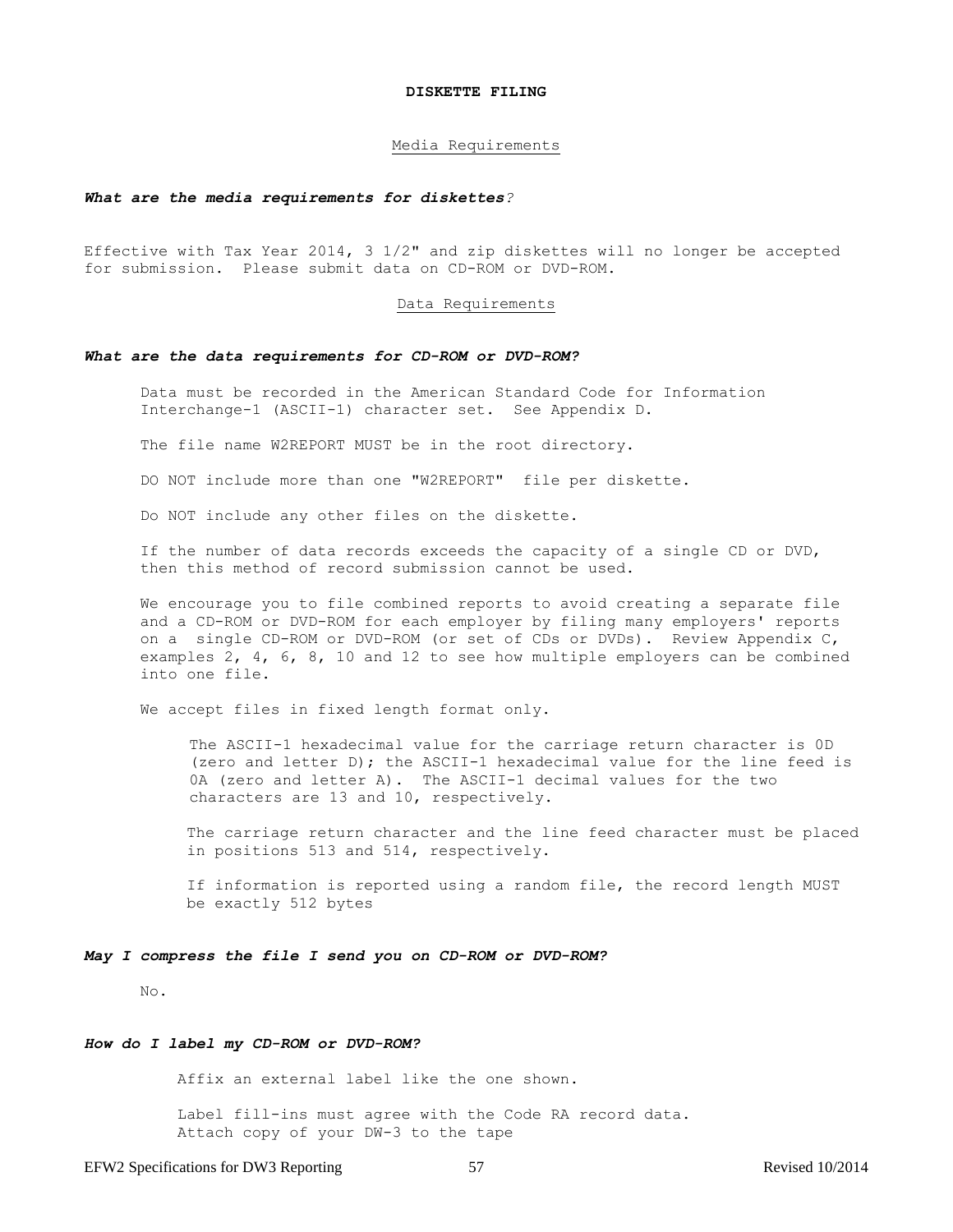| Instructions for label. |       |                             |                                 |
|-------------------------|-------|-----------------------------|---------------------------------|
| EIN                     |       | Enter Submitter's EIN.      |                                 |
| NAME                    |       | Enter Submitter's name      |                                 |
| CITY                    |       | Enter Submitter's city.     |                                 |
| ST.                     |       | Enter Submitter's state.    |                                 |
| ZIP CODE                |       | Enter Submitter's zip code. |                                 |
| PHONE NUMBER            |       |                             | Enter Submitter's phone number. |
| SSA AWR EFW2            |       |                             |                                 |
| EIN:                    |       |                             |                                 |
| NAME:                   |       |                             |                                 |
| CITY:                   |       | ST:                         |                                 |
| ZIP CODE:               | PHONE | NUMBER:                     |                                 |

#### *How should I package my CD-ROM or DVD-ROM?*

Do **NOT** use paper clips, rubber bands or staples on CD-ROM or DVD-ROM. Insert each CD-ROM or DVD-ROM in its own protective sleeve before packaging. Send the CD-ROM or DVD-ROM in a container to prevent damage in transit. Use disposable containers. Special mailers for CD-ROMs or DVD-ROMs are available commercially.

We do not return special containers.

#### *Where do I send my CD-ROM or DVD-ROM?*

Using the U.S. Post Office send to:

CITY OF DAYTON DIVISION OF TAXATION ELECTRONIC MEDIA REPORTING 101 WEST THIRD STREET P.O. BOX 2806 DAYTON, OHIO 45401-2806

We suggest you request a Return Receipt.

# *Who should I call if I have questions or need assistance about CD-ROM or DVD-ROM filing?*

Call 1-937-333-3500 Monday through Friday, 9:00 a.m. to 3:00 p.m. Eastern Standard Time. Request the Tax Administrator.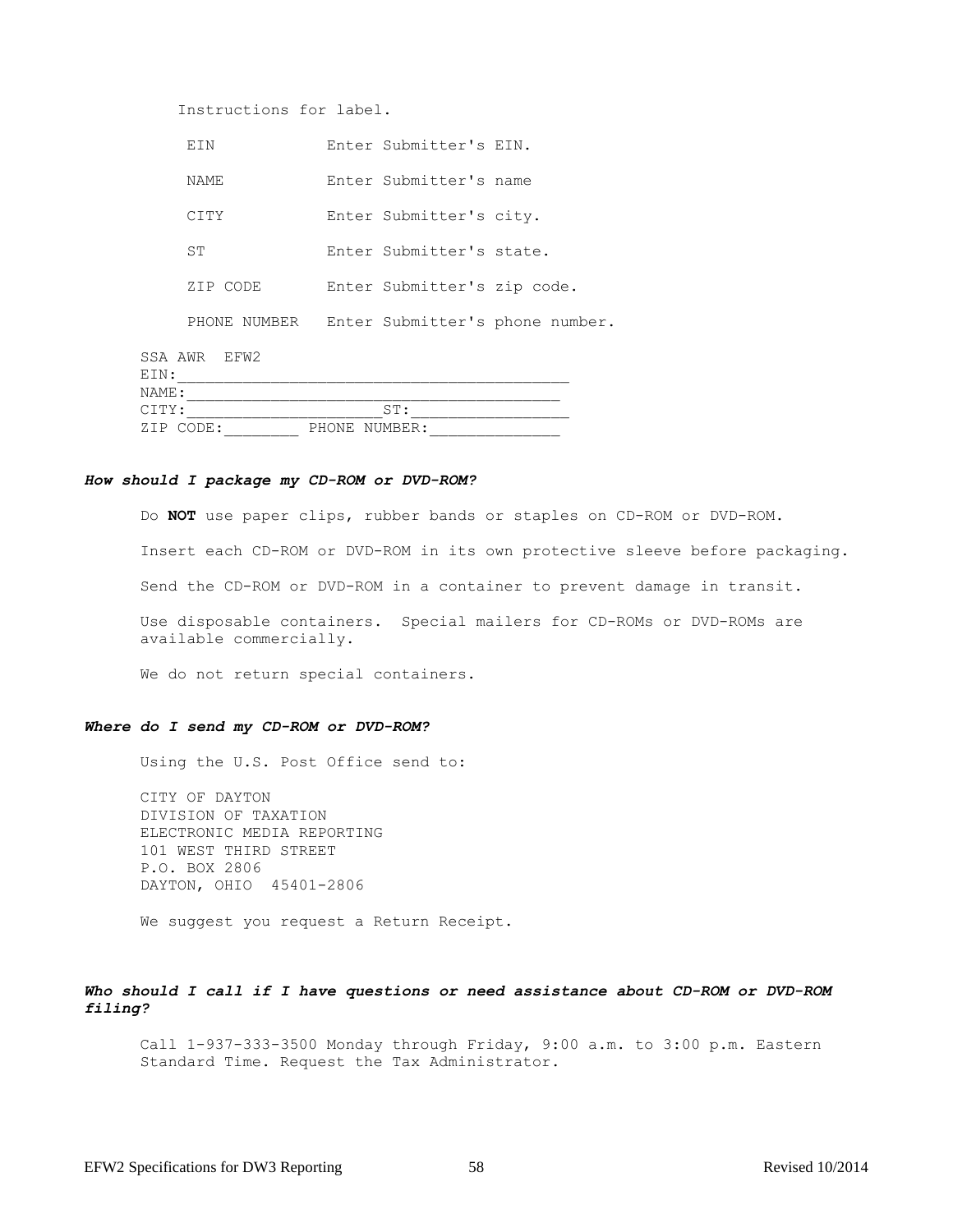#### **APPENDIX A: EXAMPLES OF RECORD SEQUENCE**

#### **All RS record for each RW, since RS RECORDS are required for Dayton**

# **EXAMPLE 1**:

Submitter with 38 employees

(NO RO OR RU RECORDS)

RA...ACE TRUCKERS RE...ACE TRUCKERS RW } 38 Code RW records RW RT RF

# **EXAMPLE 2:**

Submitter with 3 employers: (NO RO OR RU RECORDS) RA...DATA SERVICES RE...B.J.'S PIZZA RW } 125 Code RW Records RW RT RE...COUNTY CONSTRUCTION CO. RW } 165 Code RW Records RW RT RE...RIDGELY ROCK AND GRAVEL RW } 278 Code RW Records RW RT RF

### **EXAMPLE 3**:

Submitter with one employer with two types of employment:

(NO RO OR RU RECORDS) RA...COUNTY PAYROLL RE...COUNTY DPW - MQGE

RW } 64 Code RW records RW RT RE...COUNTY DPW NON-MQGE RW } 105 Code RW records RW RT RF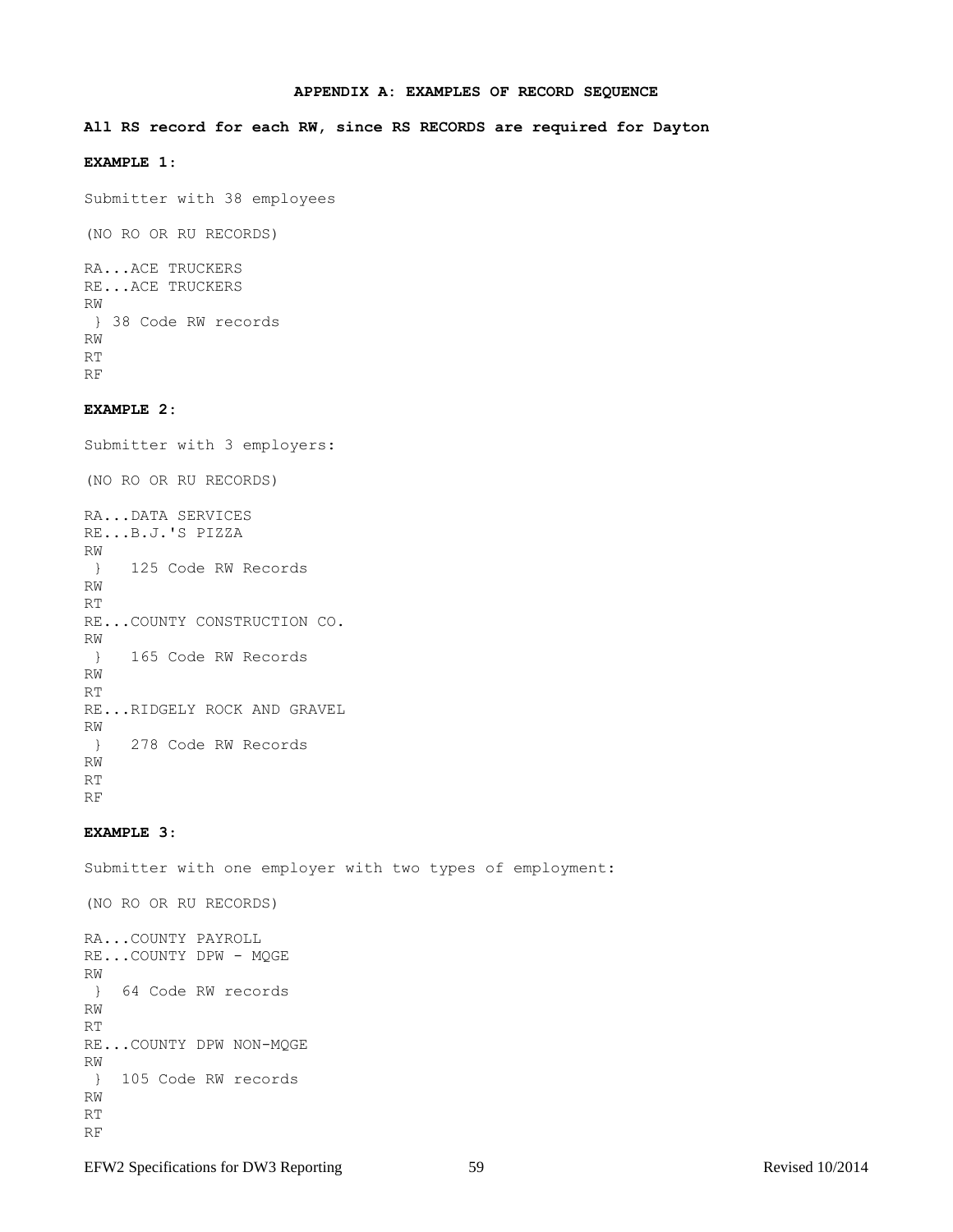# **EXAMPLE 4:**

Submitter with 3 employers (with Establishment reporting):

(NO RO OR RU RECORDS)

```
RA...PAYROLL SVCS INC.
RE...SMITH CANDIES
RW
} 25 Code RW records
RW
RT
RE...BUSINESS PAPER CO.-SALARIED
RW
} 51 Code RW records
RW
RT
RE...BUSINESS PAPER CO.- HOURLY
RW
} 50 Code RW records
RW
RT
RF
```
# **EXAMPLE 5:**

Submitter with 4 employees

(WITH RO AND RU RECORDS)

RA...ACE TRUCKERS RE...ACE TRUCKERS RW RO RW RO RW RO RW RO RT RU RF

### **EXAMPLE 6:**

Submitter with 3 employers:

(SOME WITH RO AND RU RECORDS)

```
RA...DATA SERVICES
RE...B.J.'S PIZZA
RW
RW
RO
RW
RT
RU
RE...COUNTY CONSTRUCTION CO.
RW
```
EFW2 Specifications for DW3 Reporting 60 60 Revised 10/2014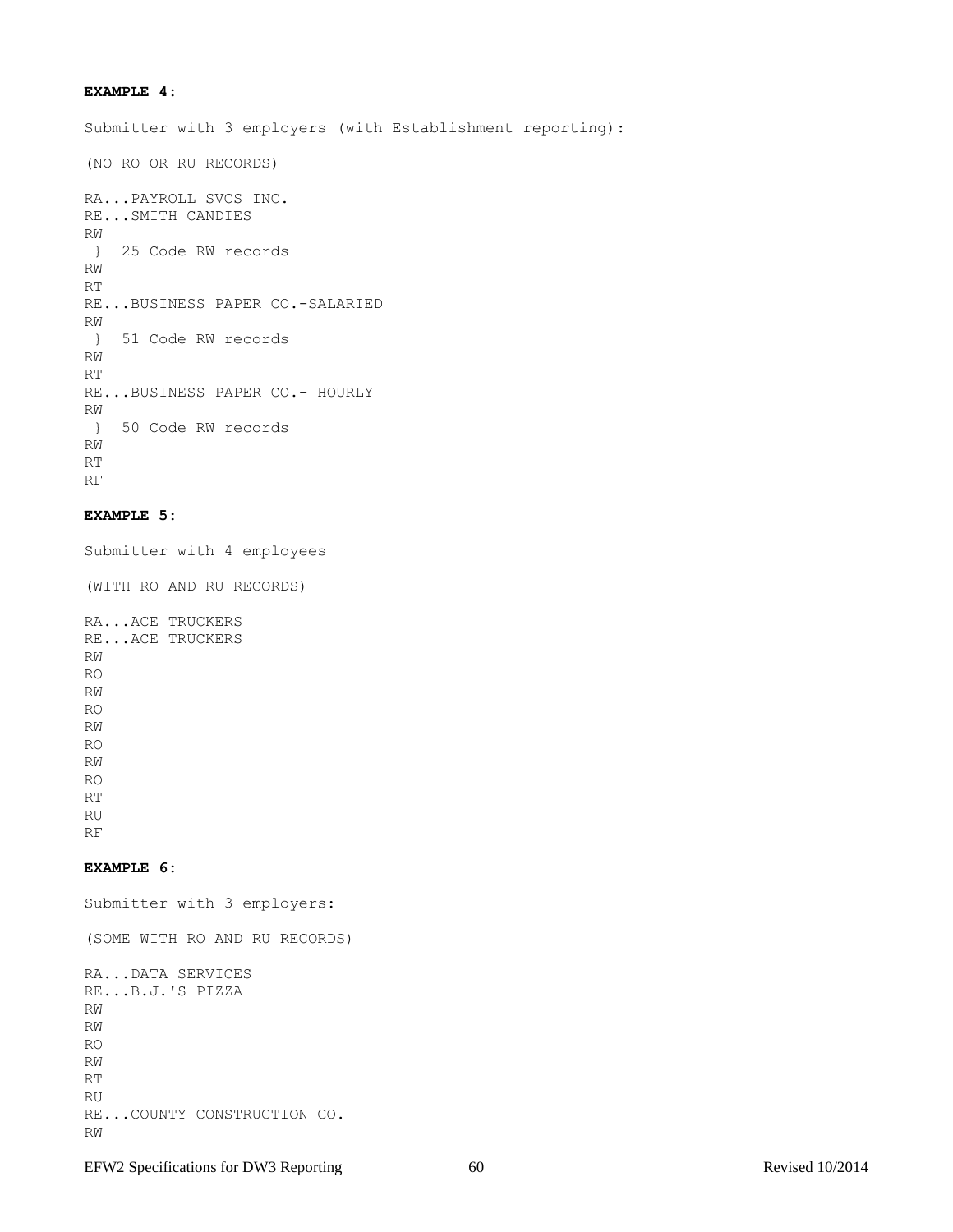RO RW RO RW RO RW RO RT RU RE...RIDGELY ROCK AND GRAVEL RW RW RW RO RW RO RT RU RF

### **EXAMPLE 7:**

Submitter with one employer with two types of employment:

(WITH RO AND RU RECORDS)

RA...COUNTY PAYROLL RE...COUNTY DPW - MQGE RW RO RW RO RW RO RW RO RT RU RE...COUNTY DPW NON-MQGE RW RO RW RO RW RO RW RO RW RO RT RU

RF

# **EXAMPLE 8:**

Submitter with 3 employers (with Establishment reporting):

(WITH RO AND RU RECORDS)

RA...PAYROLL SVCS INC.

EFW2 Specifications for DW3 Reporting 61 Revised 10/2014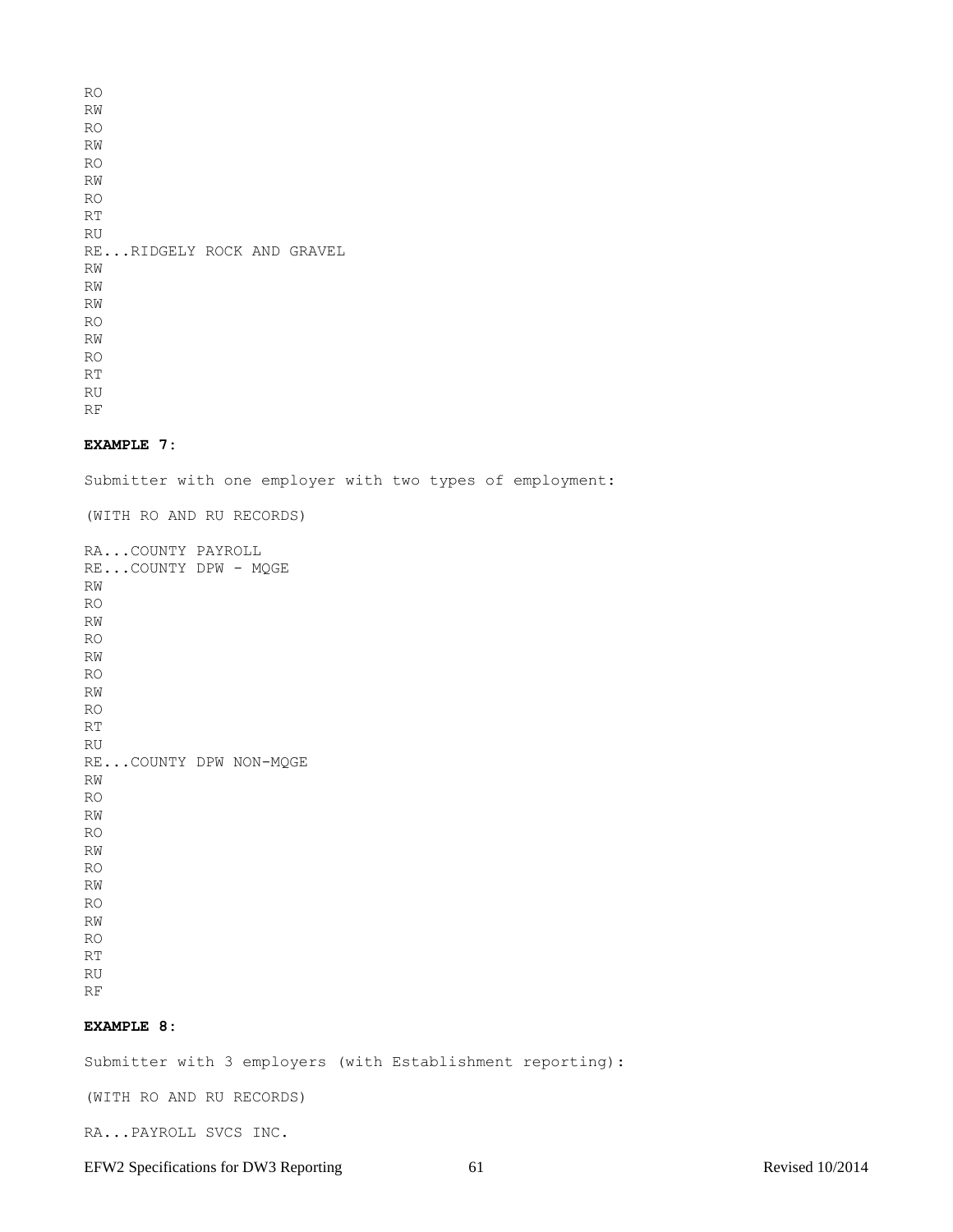RE...SMITH CANDIES RW RO RW RO RW RO RW RO RT RU RE...BUSINESS PAPER CO.-SALARIED RW RO RW RO RW RO RW RO RW RO RT RU RE...BUSINESS PAPER CO.- HOURLY RW RO RW RO RW RO  $\mathbb{R}\mathbb{T}$ RU RF

### **EXAMPLE 9:**

Submitter with 4 employees

(WITH RO, RS AND RU RECORDS)

RA...ACE TRUCKERS RE...ACE TRUCKERS RW RO RS RW RO RS RW RO RS RW RO RS RT RU

RF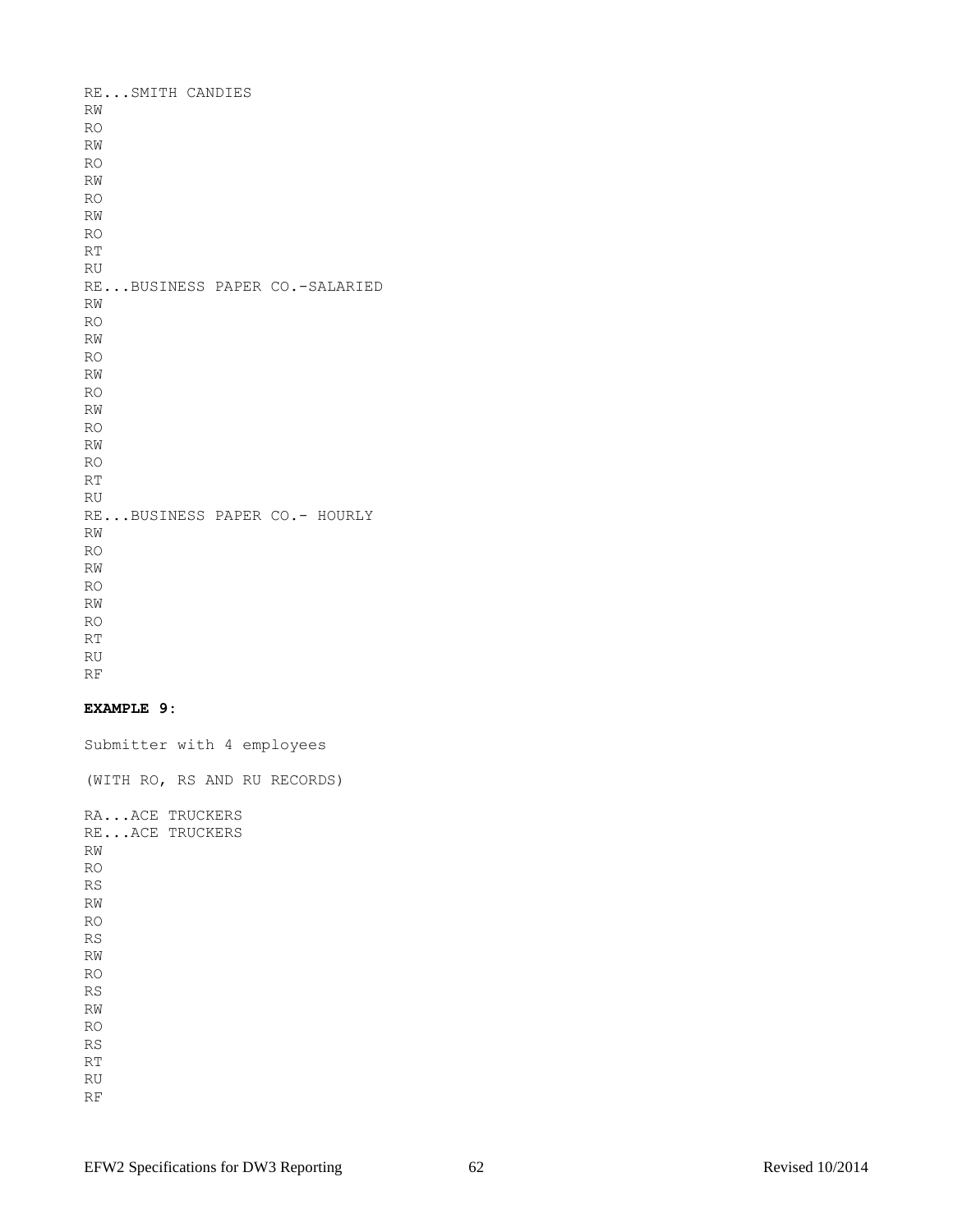# **EXAMPLE 10:**

Submitter with 3 employers: (WITH RO, RS AND RU RECORDS) RA...DATA SERVICES RE...B.J.'S PIZZA RW RO RS RW RO RS RW RO RS RT RU RE...COUNTY CONSTRUCTION CO. RW RO RS RW RO RS RW RO RS RW RO RS RT RU RE...RIDGELY ROCK AND GRAVEL RW RO RS RW RO RS RW RO RS RW RO RS RT RU

RF

# **EXAMPLE 11:**

Submitter with one employer with two types of employment:

(WITH RO, RS AND RU RECORDS)

RA...COUNTY PAYROLL RE...COUNTY DPW - MQGE RW

EFW2 Specifications for DW3 Reporting 63 Revised 10/2014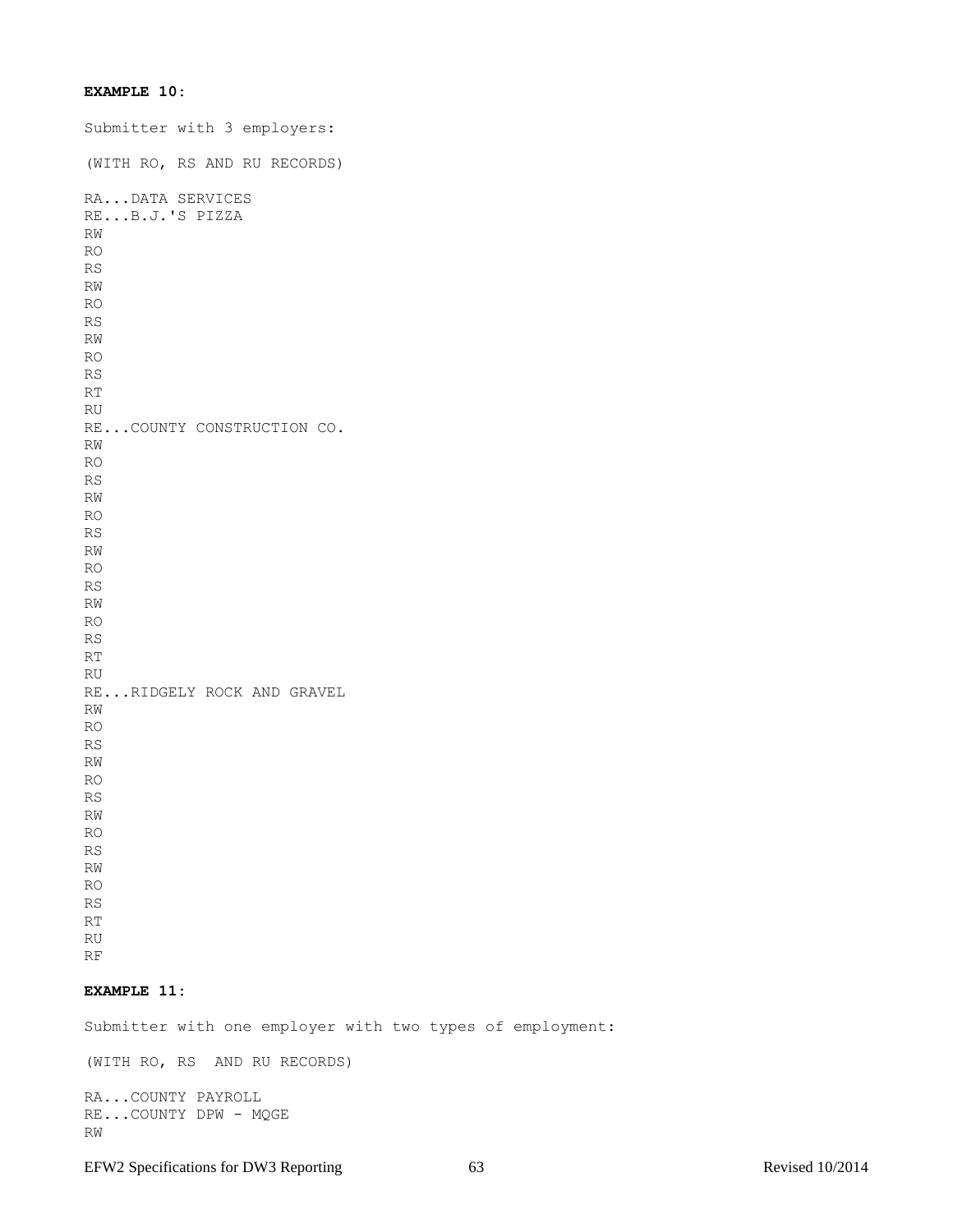RO RS RW RO RS RW RO RS RW RO RS RT RU RE...COUNTY DPW NON-MQGE RW RO RS RW RO RS RW RO RS RW RO RS RW RO RS RT RU

RF

## **EXAMPLE 12:**

Submitter with 3 employers (with Establishment reporting):

(WITH RO, RS AND RU RECORDS) RA...PAYROLL SVCS INC. RE...SMITH CANDIES RW RO RS RW RO RS RW RO RS RW RO RS RT RU RE...BUSINESS PAPER CO.-SALARIED RW RO RS RW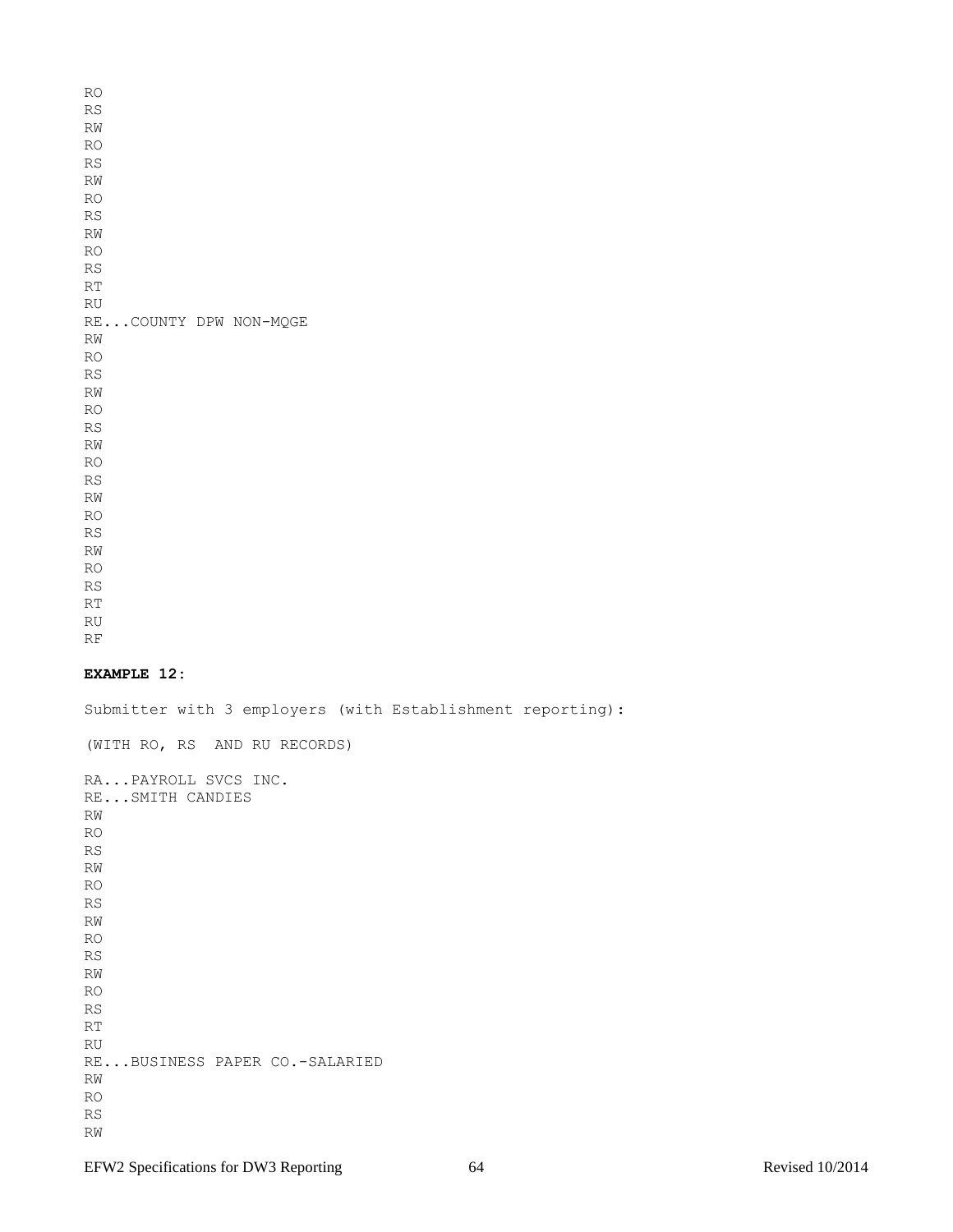RO RS RW RO RS RW RO RS RW RO RS RT RU RE...BUSINESS PAPER CO.- HOURLY RW RO RS RW RO RS RW RO RS RT RU RF

## **EXAMPLE: 13**

Submitter with Puerto Rico employees and stateside employees.

RA RE (Tax Jurisdiction "P") RW for Puerto Rico employee RO for Puerto Rico employee RW for Puerto Rico employee RO for Puerto Rico employee RT RU RE (Tax Jurisdiction Blank) RW for stateside employee RW for stateside employee RW for stateside employee RT RF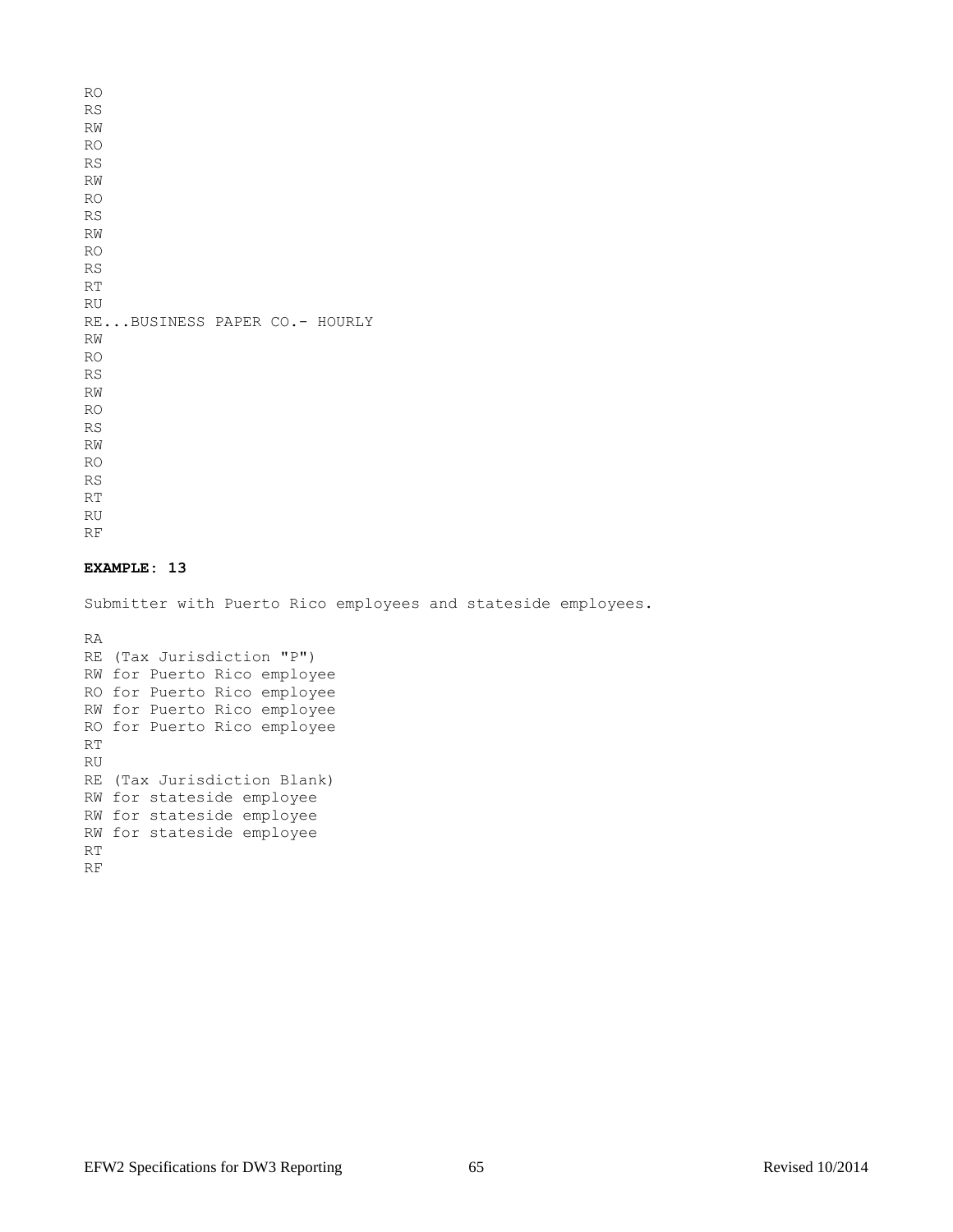#### **APPENDIX B: CROSS-REFERENCE BETWEEN THE TIB-4 MAGNETIC TAPE FORMAT AND THE EFW2 FORMAT**

The following cross-reference information may be useful to you in converting the TIB-4 format to the EFW2 format. Please note that many fields on the EFW2 format are NOT on the TIB-4 format. Also, numerous fields on the TIB-4 format are no longer on the EFW2 format.

KEY TO USE:

POSITION FIELD LENGTH EQUIVALENT TO LENGTH (TIB4) (TIB4) (TIB4) (EFW2 RECORD) (EFW2) Field Location (EFW2) Field Name (EFW2)

The columns on the left side of each page refer to the TIB-4 MAGNETIC TAPE FORMAT record locations. These columns are "POSITION", "FIELD", and "LENGTH".

The columns on the right side of each page refer to the related location in the EFW2 records. These columns are "EQUIVALENT TO", and "LENGTH".

The first line in the EFW2 "EQUIVALENT TO" and "LENGTH" columns indicates the related EFW2 record. The second line indicates the location within the record above and the length of the field. The third line indicates the EFW2 field name.

NOTE THAT IN MANY CASES THE FIELD SIZE IN THE EFW2 RECORD HAS CHANGED FROM THE TIB-4 RELATED FIELD.

"NOT APPLICABLE" INDICATES THAT THE TIB-4 FIELD DOES NOT EXIST IN THE EFW2 FORMAT.

#### **DEFINITION OF TERMS:**

EQUIVALENT TO: This does NOT necessarily mean that the TIB-4 field is equal to the EFW2 field. It does mean that the TIB-4 field is at least similar to the EFW2 field. In some cases the TIB-4 field data must be manipulated to equal the EFW2 field(s).

EXAMPLE:

TIB-4 Record Name: CODE B - Basic Information Record

| POSITION FIELD |                        | LENGTH | EOUIVALENT TO                                                                       | LENGTH |
|----------------|------------------------|--------|-------------------------------------------------------------------------------------|--------|
|                | 191-225 Street Address | 35     | CODE RA<br>$95 - 116$<br>LOCATION ADDRESS<br>(WHERE TO SEND ANNUAL<br>EFW2 BOOKLET) | 22     |
|                |                        |        | AND                                                                                 |        |
|                |                        |        | CODE RA<br>$117 - 138$<br>DELIVERY ADDRESS                                          | 22     |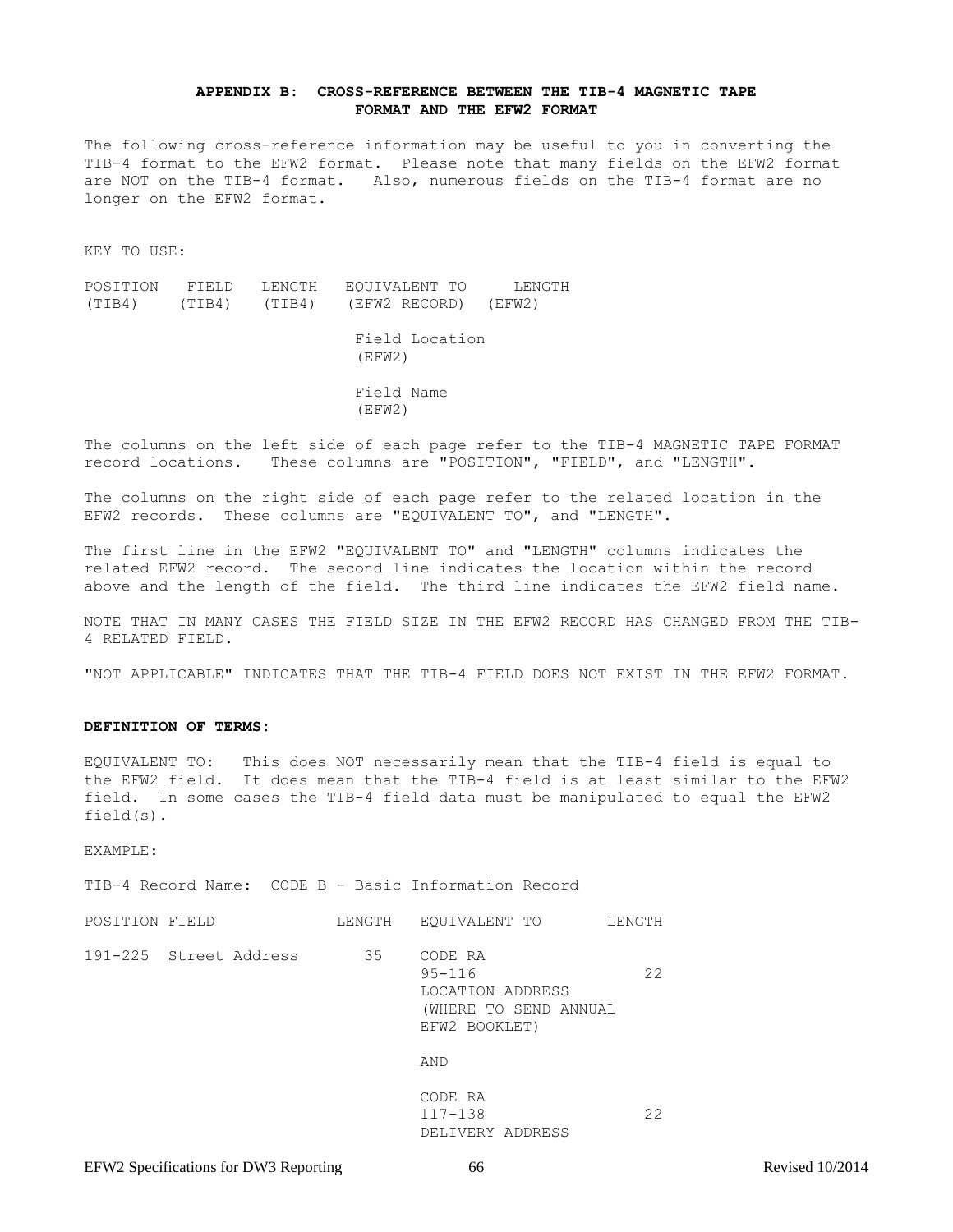### (WHERE TO SEND ANNUAL EFW2 BOOKLET)

NOT APPLICABLE: This means that there is NO equivalent field in the EFW2 format. EXAMPLE: TIB-4 Record Name: CODE A - Transmitter Record POSITION FIELD LENGTH EQUIVALENT TO LENGTH 24-73 Transmitter Name 50 NOT APPLICABLE PLUS: This indicates that the TIB-4 field is equivalent to more than one related EFW2 field. EXAMPLE: TIB-4 Record Name: CODE B - Basic Information Record POSITION FIELD LENGTH EQUIVALENT TO LENGTH 147-190 Organization Name 44 CODE RA  $38-94$  57 COMPANY NAME (WHERE TO SEND ANNUAL EFW2 BOOKLET) PLUS CODE RA 217-273 57 SUBMITTER NAME (WHERE TO RETURN UNPROCESSABLE DATA) AND: This indicates that the TIB-4 field is equivalent to more than one related field. EXAMPLE: TIB-4 Record Name: CODE W - Employee Wage Record POSITION FIELD LENGTH EQUIVALENT TO LENGTH 11-37 Employee Name 27 CODE RW  $12-26$  15 EMPLOYEE FIRST NAME AND CODE RW 27-41 15 EMPLOYEE MIDDLE NAME OR INITIAL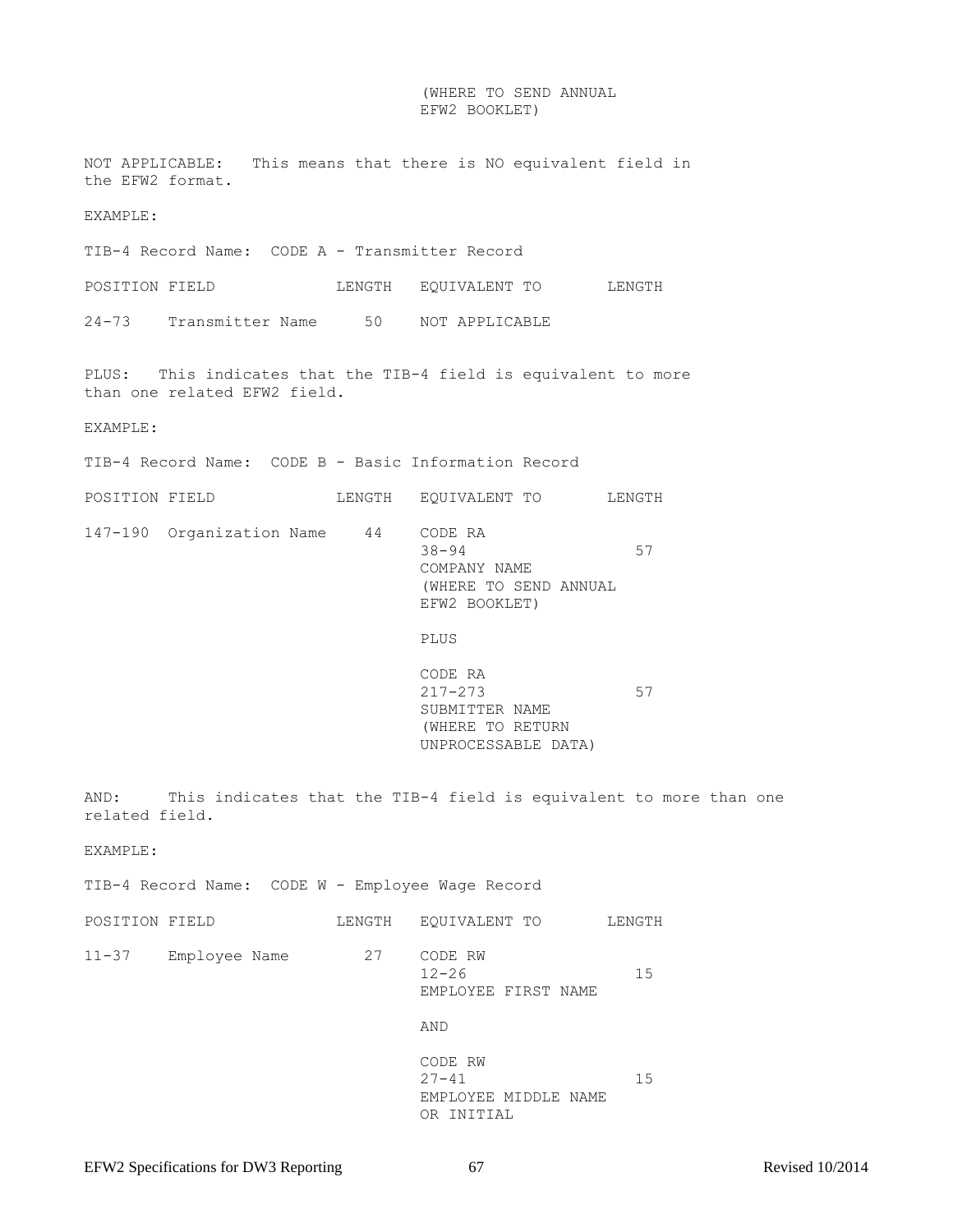AND

 CODE RW 42-61 20 EMPLOYEE LAST NAME

AND

 CODE RW  $62-65$  4 SUFFIX

OR: This refers to a field that (1) May be equivalent to a choice of EFW2 fields depending on another TIB-4 field (THE FOREIGN ADDRESS INDICATOR).

EXAMPLE:

TIB-4 Record Name: CODE E - Employer Record

| POSITION FIELD |                                         | LENGTH | EOUIVALENT TO<br>LENGTH            |    |
|----------------|-----------------------------------------|--------|------------------------------------|----|
|                | 154-158 Zip Code/Foreign<br>Postal Code | 5      | CODE RE<br>$165 - 169$<br>ZIP CODE | 5  |
|                |                                         |        | (IF FOREIGN ADDRESS)<br>0R.        |    |
|                |                                         |        | CODE RE<br>$202 - 216$             | 15 |

OR (2) Refers to a field that may be equivalent to an EFW2 field or may NOT BE APPLICABLE depending on another TIB-4 field.

EXAMPLE:

TIB-4 Record Name: CODE B - Basic Information Record

POSITION FIELD LENGTH EQUIVALENT TO LENGTH 246-247 State 2 CODE RA 161-162 2 STATE ABBREVIATION (WHERE TO SEND ANNUAL EFW2 BOOKLET)

### PLUS

CODE RA 340-341 2 STATE ABBREVIATION (WHERE TO RETURN UNPROCESSABLE DATA)

FOREIGN POSTAL CODE

OR (IF FOREIGN ADDRESS)

NOT APPLICABLE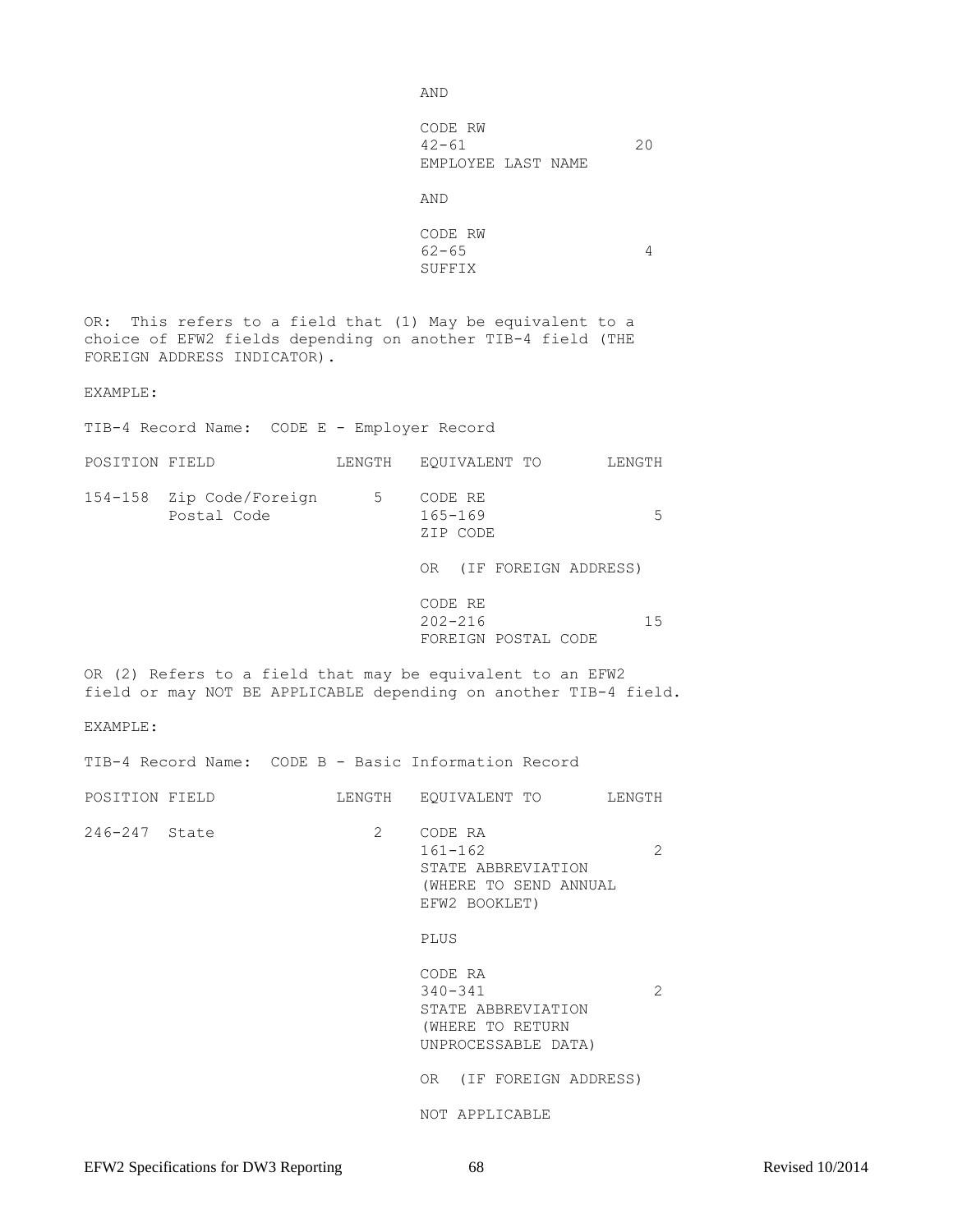# TIB 4

Magnetic Tape Specifications: Annual W-2 Copy A Information Record Name: CODE A - Transmitter Record Length  $= 275$ POSITION FIELD LENGTH EQUIVALENT TO LENGTH 1 Record Identifier 1 CODE RA  $1-2$  2 RECORD IDENTIFIER 2-5 Payment Year 4 NOT APPLICABLE (Tax Year) 6-14 Transmitter's 9 CODE RA Employer 3-11 9 Identification SUBMITTER'S Number (EIN) EMPLOYER IDENTIFICATION NUMBER (EIN) 15-22 Blank 8 NOT APPLICABLE 23 Foreign Address 1 NOT APPLICABLE Indicator 24-73 Transmitter Name 50 NOT APPLICABLE 74-113 Street Address 40 NOT APPLICABLE 114-138 City 25 NOT APPLICABLE 139-140 State 2 NOT APPLICABLE 141-153 Blank 13 NOT APPLICABLE 154-158 Zip Code/Foreign 5 NOT APPLICABLE Postal Code 159-163 Zip Code Extension 5 NOT APPLICABLE 164-275 Blank 112 NOT APPLICABLE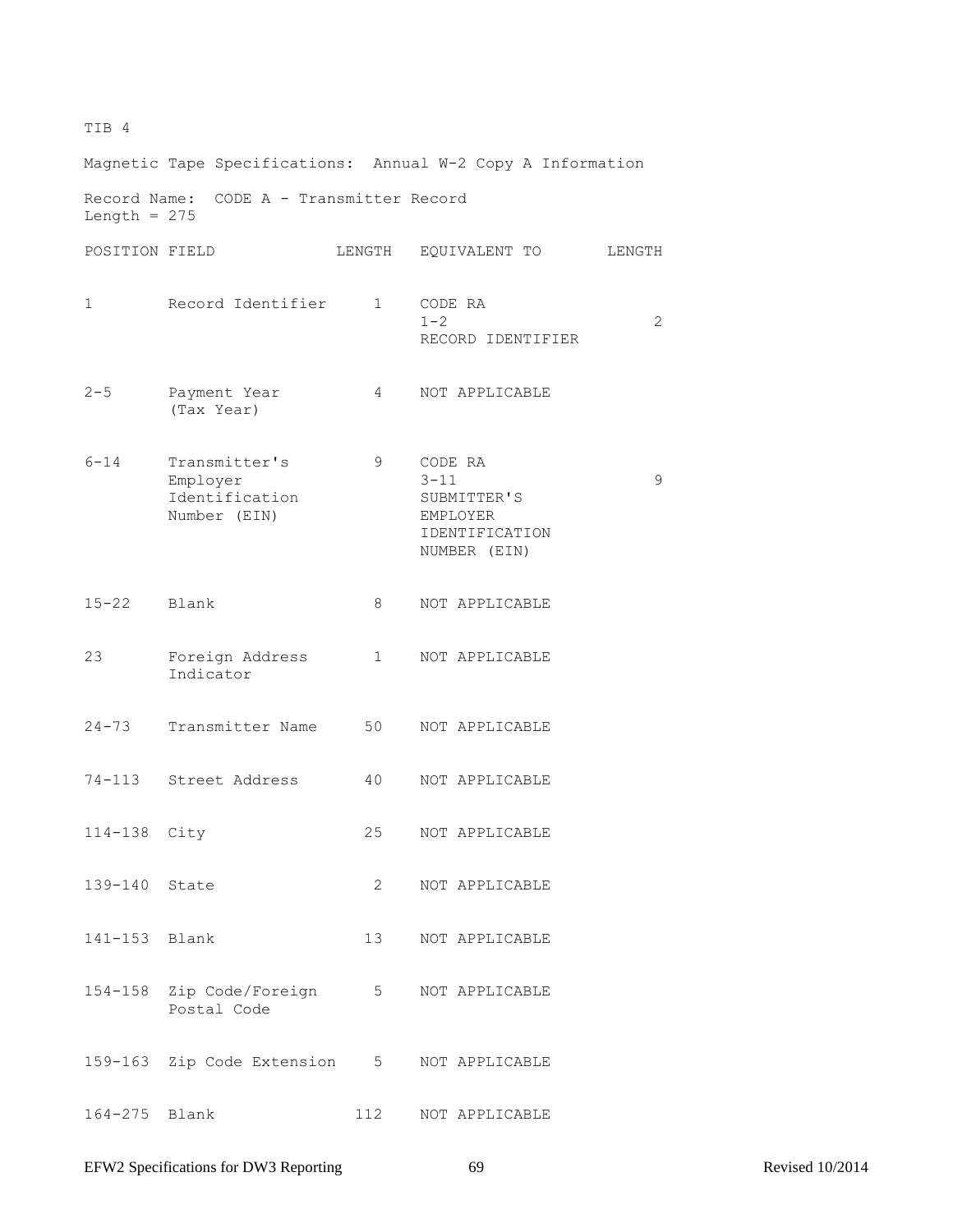| Length = $275$ | Record Name: CODE B - Basic Information Record              |              |                                                                                     |        |
|----------------|-------------------------------------------------------------|--------------|-------------------------------------------------------------------------------------|--------|
| POSITION FIELD |                                                             | LENGTH       | EQUIVALENT TO                                                                       | LENGTH |
| 1              | Record Identifier                                           | $\mathbf{1}$ | NOT APPLICABLE                                                                      |        |
| $2 - 5$        | Payment Year<br>(Tax Year)                                  | 4            | NOT APPLICABLE                                                                      |        |
| $6 - 14$       | Transmitter's<br>Employer<br>Identification<br>Number (EIN) | 9            | NOT APPLICABLE                                                                      |        |
| $15 - 22$      | Computer                                                    | 8            | NOT APPLICABLE                                                                      |        |
| $23 - 24$      | Internal Labeling                                           | 2            | NOT APPLICABLE                                                                      |        |
| 25             | Blank                                                       | 1            | NOT APPLICABLE                                                                      |        |
| $26 - 27$      | Density                                                     | 2            | NOT APPLICABLE                                                                      |        |
| $28 - 30$      | Recording Code<br>(Character Set)                           | 3            | NOT APPLICABLE                                                                      |        |
| $31 - 145$     | Blank                                                       | 115          | NOT APPLICABLE                                                                      |        |
| 146            | Foreign Address<br>Indicator                                | $\mathbf{1}$ | NOT APPLICABLE                                                                      |        |
| 147-190        | Organization Name                                           | 44           | CODE RA<br>$38 - 94$<br>COMPANY NAME<br>(WHERE TO SEND ANNUAL<br>EFW2 BOOKLET)      | 57     |
|                |                                                             |              | PLUS                                                                                |        |
|                |                                                             |              | CODE RA<br>$217 - 273$<br>SUBMITTER NAME<br>(WHERE TO RETURN<br>UNPROCESSABLE DATA) | 57     |
|                | 191-225 Street Address                                      | 35           | CODE RA<br>$95 - 116$<br>LOCATION ADDRESS<br>(WHERE TO SEND ANNUAL<br>EFW2 BOOKLET) | 22     |
|                |                                                             |              | AND                                                                                 |        |
|                |                                                             |              | CODE RA                                                                             |        |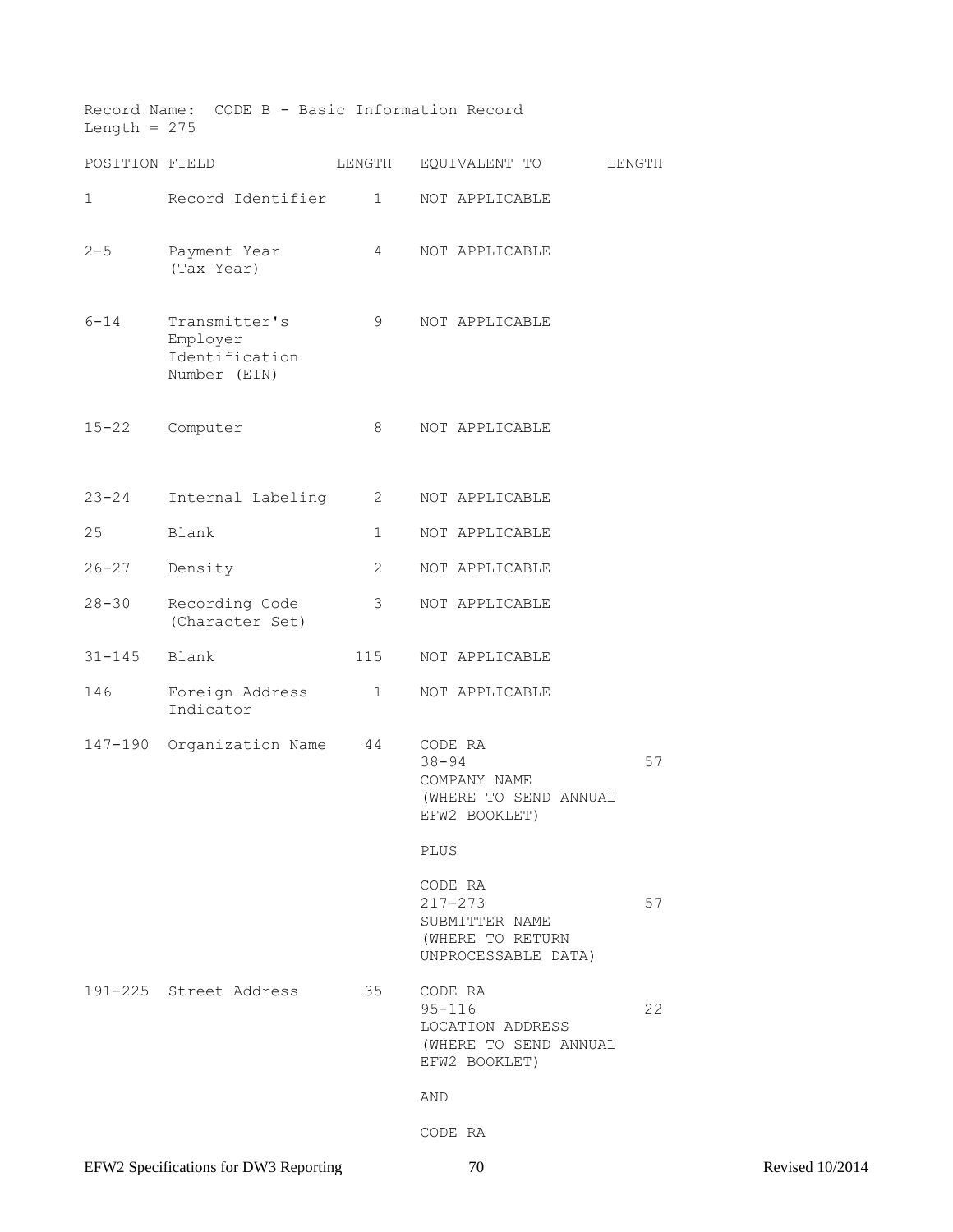117-138 22 DELIVERY ADDRESS (WHERE TO SEND ANNUAL EFW2 BOOKLET)

PLUS

CODE RA 274-295 22 LOCATION ADDRESS (WHERE TO RETURN UNPROCESSABLE DATA)

AND

CODE RA 296-317 22 DELIVERY ADDRESS (WHERE TO RETURN UNPROCESSABLE DATA)

226-245 City 20 CODE RA

 139-160 22 CITY (WHERE TO SEND ANNUAL EFW2 BOOKLET)

PLUS

CODE RA 318-339 22 CITY (WHERE TO RETURN UNPROCESSABLE DATA)

OR (IF FOREIGN ADDRESS)

CODE RA 177-199 23 FOREIGN STATE/PROVINCE (WHERE TO SEND ANNUAL EFW2 BOOKLET)

AND

 CODE RA 215-216 2 COUNTRY CODE (WHERE TO SEND ANNUAL EFW2 BOOKLET)

PLUS

 CODE RA 356-378 23 FOREIGN STATE/PROVINCE (WHERE TO RETURN UNPROCESSABLE DATA)

AND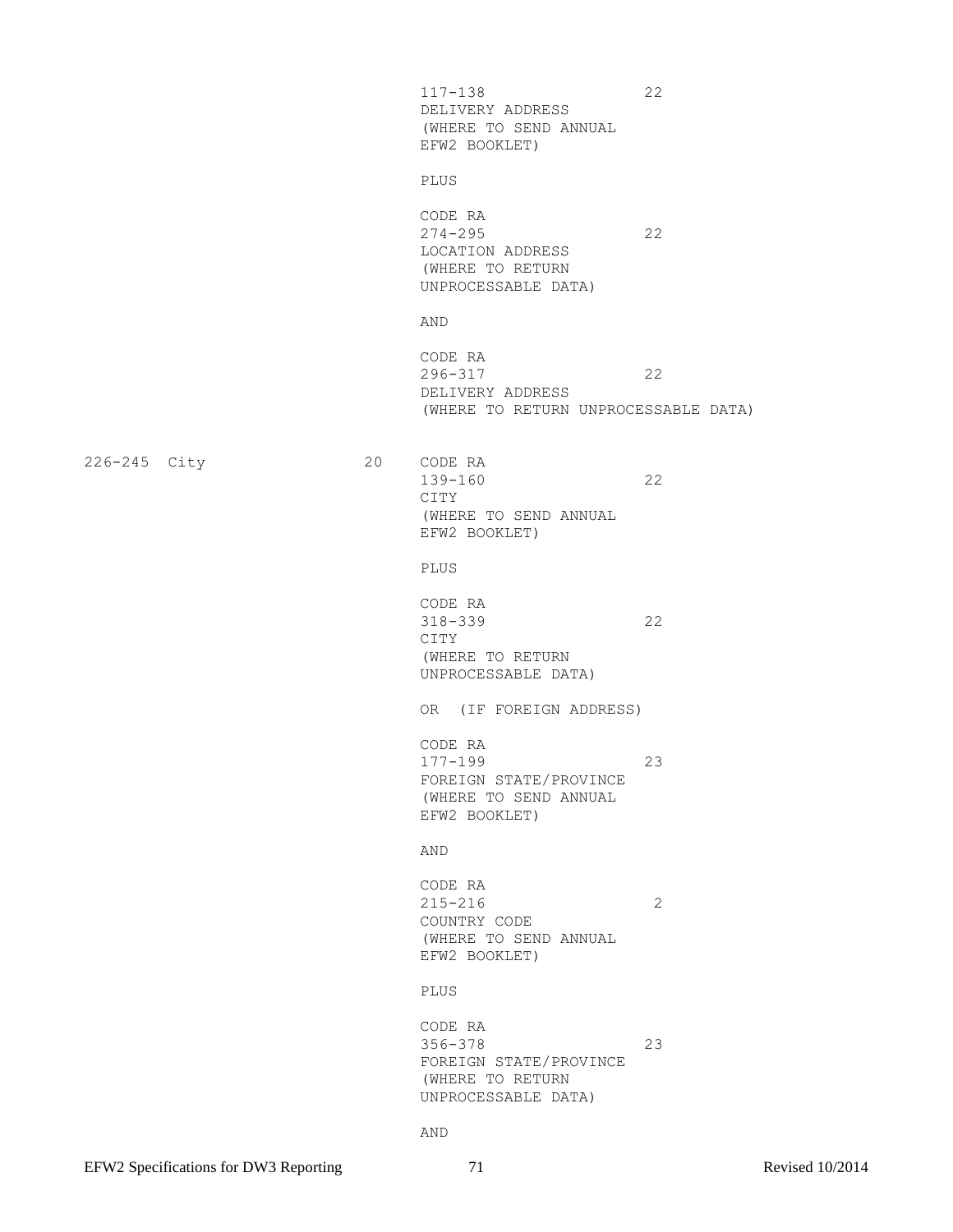|               |                                           |                                | CODE RA<br>$394 - 395$<br>COUNTRY CODE<br>(WHERE TO RETURN<br>UNPROCESSABLE DATA)        | $\mathbf{2}$ |
|---------------|-------------------------------------------|--------------------------------|------------------------------------------------------------------------------------------|--------------|
| 246-247 State |                                           | $2 \left( \frac{1}{2} \right)$ | CODE RA<br>$161 - 162$<br>STATE ABBREVIATION<br>(WHERE TO SEND ANNUAL<br>EFW2 BOOKLET)   | $\mathbf{2}$ |
|               |                                           |                                | PLUS                                                                                     |              |
|               |                                           |                                | CODE RA<br>$340 - 341$<br>STATE ABBREVIATION<br>(WHERE TO RETURN<br>UNPROCESSABLE DATA)  | $\mathbf{2}$ |
|               |                                           |                                | OR (IF FOREIGN ADDRESS)                                                                  |              |
|               |                                           |                                | NOT APPLICABLE                                                                           |              |
| 248-252 Blank |                                           | $5^{\circ}$                    | NOT APPLICABLE                                                                           |              |
|               | 253-257 Zip Code/Foreign 5<br>Postal Code |                                | CODE RA<br>163-167<br>ZIP CODE<br>(WHERE TO SEND ANNUAL<br>EFW2 BOOKLET)                 | 5            |
|               |                                           |                                | PLUS                                                                                     |              |
|               |                                           |                                | CODE RA<br>$342 - 346$<br>ZIP CODE<br>(WHERE TO RETURN<br>UNPROCESSABLE DATA)            | 5            |
|               |                                           |                                | OR (IF FOREIGN ADDRESS)                                                                  |              |
|               |                                           |                                | CODE RA<br>$200 - 214$<br>FOREIGN POSTAL CODE<br>(WHERE TO SEND ANNUAL<br>EFW2 BOOKLET)  | 15           |
|               |                                           |                                | PLUS                                                                                     |              |
|               |                                           |                                | CODE RA<br>$379 - 393$<br>FOREIGN POSTAL CODE<br>(WHERE TO RETURN<br>UNPROCESSABLE DATA) | 15           |
|               | 258-262 Zip Code Extension                | $5 -$                          | CODE RA                                                                                  |              |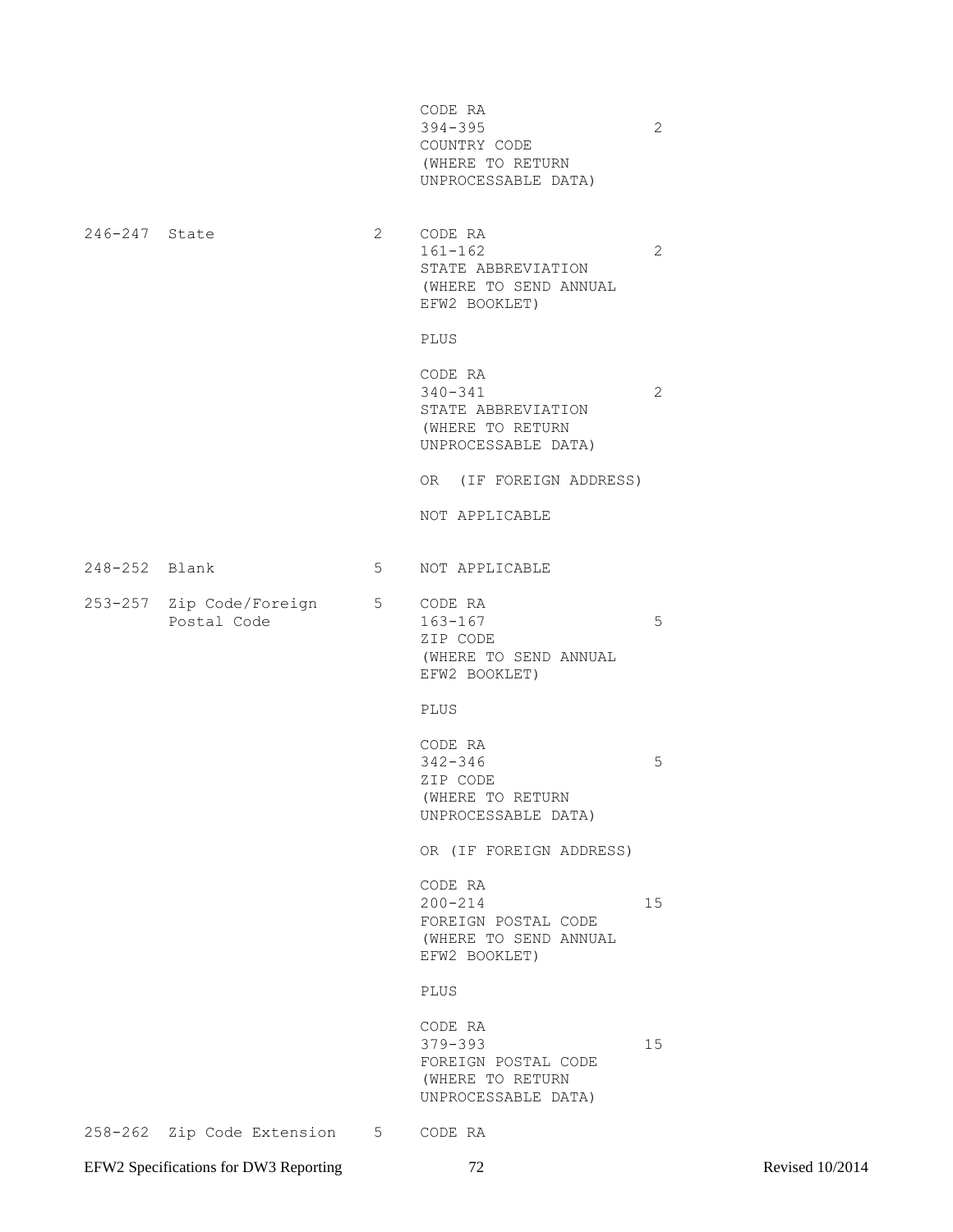168-171 4 ZIP CODE EXTENSION (WHERE TO SEND ANNUAL EFW2 BOOKLET) PLUS CODE RA 347-350 4 ZIP CODE EXTENSION (WHERE TO RETURN UNPROCESSABLE DATA) OR (IF FOREIGN ADDRESS) CODE RA 200-214 15 FOREIGN POSTAL CODE (WHERE TO SEND ANNUAL EFW2 BOOKLET) PLUS CODE RA 379-393 15 FOREIGN POSTAL CODE (WHERE TO RETURN UNPROCESSABLE DATA) 263-275 Blank 13 NOT APPLICABLE Record Name: CODE E - Employer Record Length  $= 275$ POSITION FIELD LENGTH EQUIVALENT TO LENGTH 1 Record Identifier 1 CODE RE  $1-2$  2 RECORD IDENTIFIER 2-5 Payment Year  $4$  CODE RE<br>
(Tax Year) 3-6  $(Tax \text{ Year})$   $3-6$   $4$  TAX YEAR 6-14 Employer 9 CODE RE Identification 8-16 9 Number (EIN) EMPLOYER/AGENT IDENTIFICATION NUMBER (EIN) 15-23 State/Local 69 9 NOT APPLICABLE Number 24-73 Employer Name 50 CODE RE 40-96 57 EMPLOYER NAME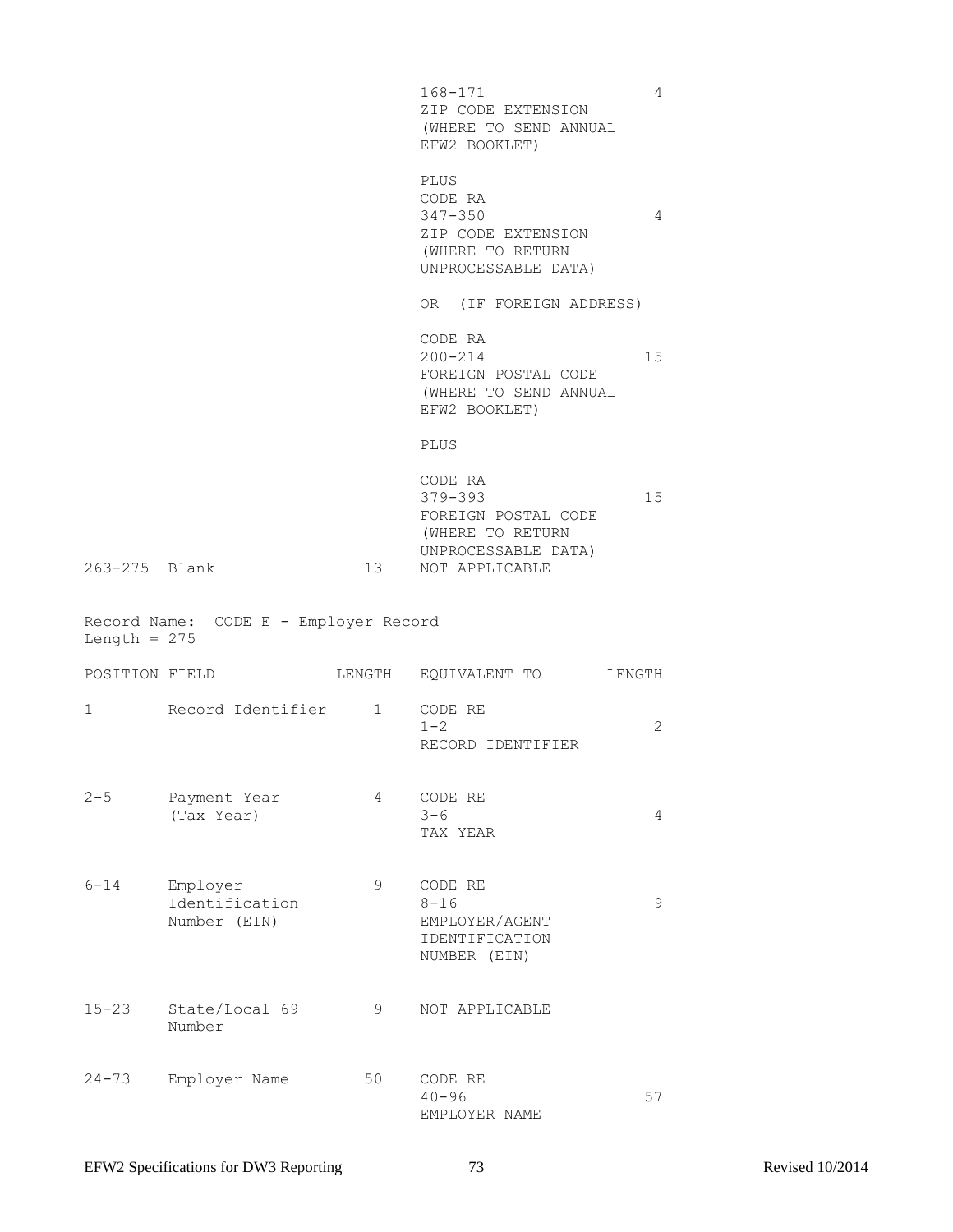|               | 74-113 Street Address                   | 40 | CODE RE<br>$97 - 118$<br>LOCATION ADDRESS                        | 22                             |
|---------------|-----------------------------------------|----|------------------------------------------------------------------|--------------------------------|
|               |                                         |    | AND<br>CODE RE<br>$119 - 140$<br>DELIVERY ADDRESS                | 22                             |
| 114-138 City  |                                         | 25 | CODE RE<br>$141 - 162$<br>CITY                                   | 22                             |
|               |                                         |    | OR (IF FOREIGN ADDRESS)                                          |                                |
|               |                                         |    | CODE RE<br>179-201<br>FOREIGN STATE/PROVINCE                     | 23                             |
|               |                                         |    | AND                                                              |                                |
| 139-140 State |                                         | 2  | CODE RE<br>$217 - 218$<br>COUNTRY CODE<br>CODE RE<br>$163 - 164$ | $\overline{2}$<br>$\mathbf{2}$ |
|               |                                         |    | STATE ABBREVIATION                                               |                                |
|               |                                         |    | OR (IF FOREIGN ADDRESS)                                          |                                |
|               |                                         |    | NOT APPLICABLE                                                   |                                |
| 141-148 Blank |                                         | 8  | NOT APPLICABLE                                                   |                                |
|               | 149-153 Zip Code Extension 5 CODE RE    |    | $170 - 173$<br>ZIP CODE EXTENSION                                | 4                              |
|               |                                         |    | OR (IF FOREIGN ADDRESS)                                          |                                |
|               |                                         |    | CODE RE<br>$202 - 216$<br>FOREIGN POSTAL CODE                    | 15                             |
|               | 154-158 Zip Code/Foreign<br>Postal Code | 5  | CODE RE<br>$165 - 169$<br>ZIP CODE                               | 5                              |
|               |                                         |    | OR (IF FOREIGN ADDRESS)                                          |                                |
|               |                                         |    | CODE RE<br>$202 - 216$                                           | 15                             |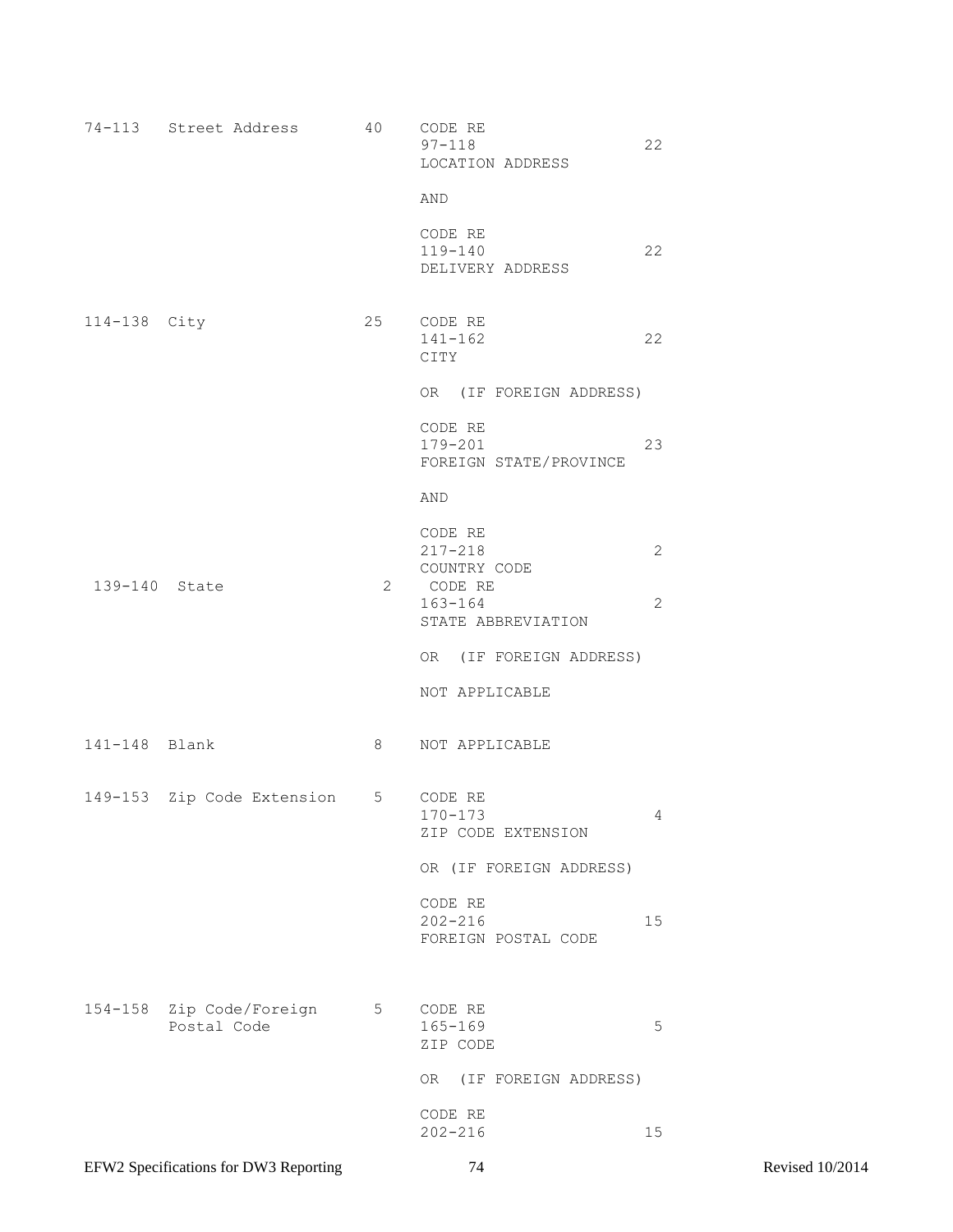## FOREIGN POSTAL CODE

| 159                                                          | Name Code                                                                                   | 1                      | NOT APPLICABLE                                                                    |  |
|--------------------------------------------------------------|---------------------------------------------------------------------------------------------|------------------------|-----------------------------------------------------------------------------------|--|
| 160                                                          | Type of Employment                                                                          | $1 \quad \Box$         | CODE RE<br>219<br>$\mathbf{1}$<br>EMPLOYMENT CODE                                 |  |
|                                                              | 161-162 Blocking Factor                                                                     | 2                      | NOT APPLICABLE                                                                    |  |
|                                                              | 163-166 Establishment<br>Number OR Coverage<br>Group/Payroll<br>Record Unit (PRU)<br>Number | $4\degree$             | (IF ESTABLISHMENT<br>NUMBER)<br>CODE RE<br>$27 - 30$<br>4<br>ESTABLISHMENT NUMBER |  |
|                                                              |                                                                                             |                        | OR (IF COVERAGE<br>GROUP/PAYROLL RECORD UNIT<br>(PRU) NUMBER)                     |  |
|                                                              |                                                                                             |                        | NOT APPLICABLE                                                                    |  |
| 167-254 Blank                                                |                                                                                             | 88                     | NOT APPLICABLE                                                                    |  |
| 255                                                          | Limitation of<br>Liability                                                                  | $\mathbf{1}$           | NOT APPLICABLE                                                                    |  |
| 256                                                          | Foreign Address<br>Indicator                                                                | $1 \quad \blacksquare$ | NOT APPLICABLE                                                                    |  |
| 257                                                          | Blank                                                                                       | 1                      | NOT APPLICABLE                                                                    |  |
|                                                              | 258-266 Other EIN                                                                           | 9                      | CODE RE<br>$31 - 39$<br>9<br>OTHER EIN                                            |  |
| 267-275 Blank                                                |                                                                                             | 9                      | NOT APPLICABLE                                                                    |  |
| Record Name: CODE W = Employee Wage Record<br>Length = $275$ |                                                                                             |                        |                                                                                   |  |
| POSITION FIELD                                               |                                                                                             |                        | LENGTH EQUIVALENT TO<br>LENGTH                                                    |  |
| $\mathbf{1}$                                                 | Record Identifier 1                                                                         |                        | CODE RW OR RO<br>2<br>$1 - 2$<br>RECORD IDENTIFIER                                |  |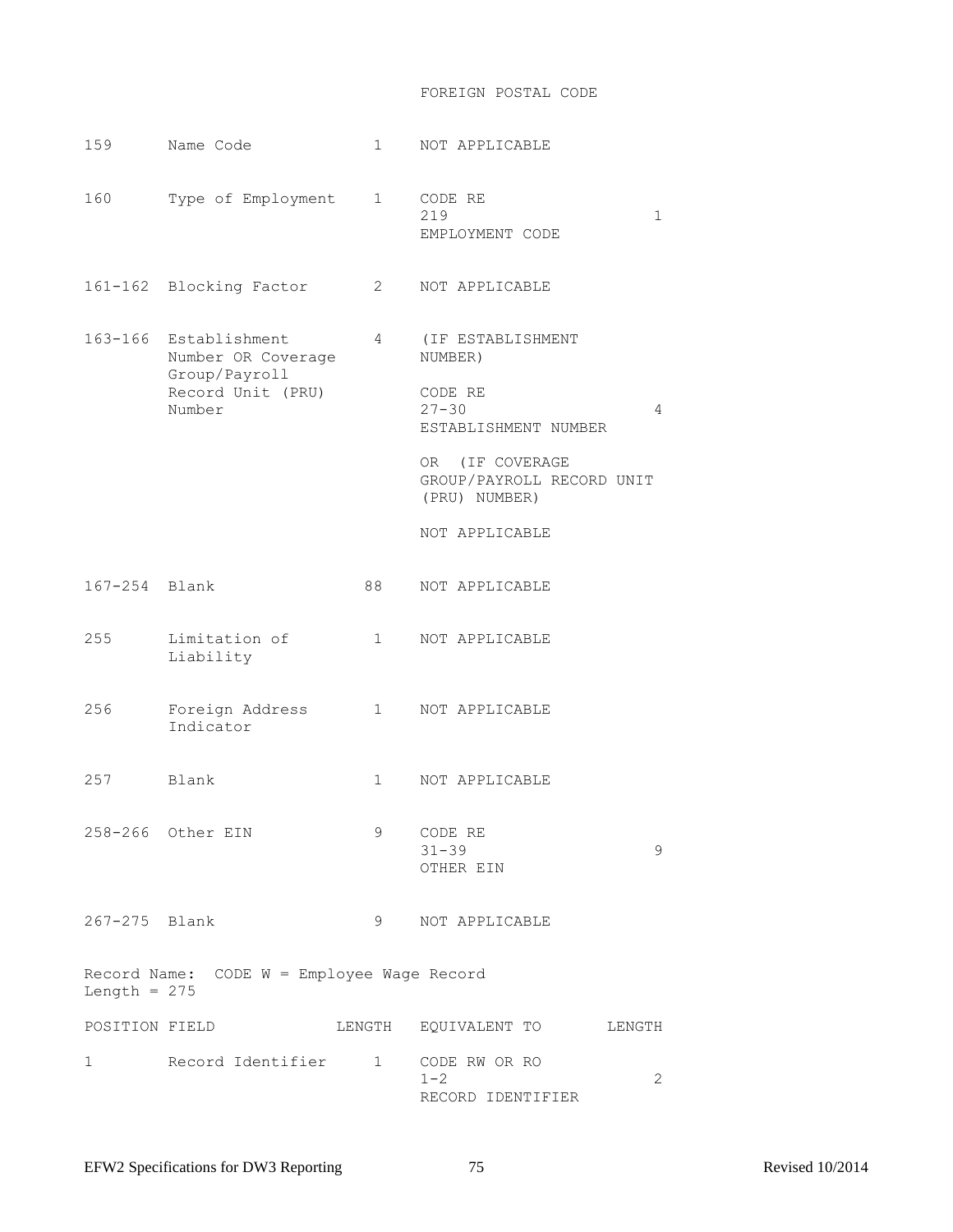| $2 - 10$      | Social Security<br>Number (SSN) | 9              | CODE RW<br>$3 - 11$<br>SOCIAL SECURITY NUMBER<br>(SSN)     | 9              |
|---------------|---------------------------------|----------------|------------------------------------------------------------|----------------|
| $11 - 37$     | Employee Name                   | 27             | CODE RW<br>$12 - 26$<br>EMPLOYEE FIRST NAME                | 15             |
|               |                                 |                | AND                                                        |                |
|               |                                 |                | CODE RW<br>$27 - 41$<br>EMPLOYEE MIDDLE NAME<br>OR INITIAL | 15             |
|               |                                 |                | AND                                                        |                |
|               |                                 |                | CODE RW<br>$42 - 61$<br>EMPLOYEE LAST NAME                 | 20             |
|               |                                 |                | AND                                                        |                |
|               |                                 | 40             | CODE RW<br>$62 - 65$<br>SUFFIX                             | $\overline{4}$ |
|               | 38-77 Street Address            |                | CODE RW<br>$66 - 87$<br>LOCATION ADDRESS                   | 22             |
|               |                                 |                | AND                                                        |                |
|               |                                 |                | CODE RW<br>$88 - 109$<br>DELIVERY ADDRESS                  | 22             |
| 78-102 City   |                                 | 25             | CODE RW<br>$110 - 131$<br>CITY                             | 22             |
|               |                                 |                | OR (IF FOREIGN ADDRESS)                                    |                |
|               |                                 |                | CODE RW<br>$148 - 170$<br>FOREIGN STATE/<br>PROVINCE       | 23             |
|               |                                 |                | AND                                                        |                |
|               |                                 |                | CODE RW<br>186-187<br>COUNTRY CODE                         | $\mathbf{2}$   |
| 103-104 State |                                 | $\overline{2}$ | CODE RW<br>$132 - 133$<br>STATE ABBREVIATION               | $\overline{2}$ |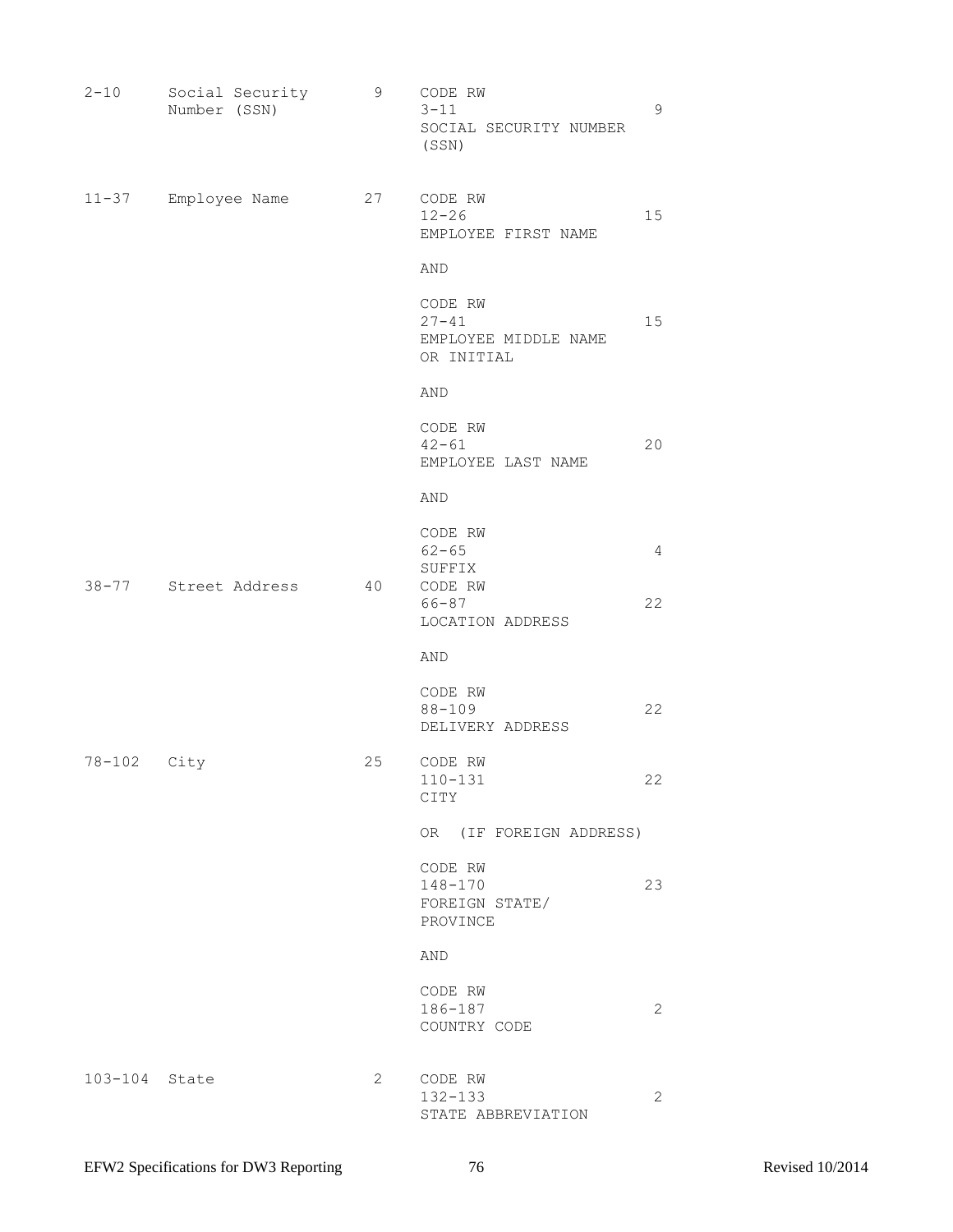| OR (IF FOREIGN ADDRESS) |
|-------------------------|
|-------------------------|

NOT APPLICABLE

| 105-112 Blank |                                                    | 8              | NOT APPLICABLE                                                                                                       |              |
|---------------|----------------------------------------------------|----------------|----------------------------------------------------------------------------------------------------------------------|--------------|
|               | 113-117 Zip Code Extension 5                       |                | CODE RW<br>139-142<br>ZIP CODE EXTENSION<br>OR (IF FOREIGN ADDRESS)<br>CODE RW<br>$171 - 185$<br>FOREIGN POSTAL CODE | 4<br>15      |
|               | 118-122 Zip Code/Foreign<br>Postal Code            | $5\overline{}$ | CODE RW<br>134-138<br>ZIP CODE<br>OR (IF FOREIGN ADDRESS)<br>CODE RW<br>$171 - 185$                                  | 5<br>15      |
| 123           | Statutory Employee<br>Code                         | $\mathbf{1}$   | FOREIGN POSTAL CODE<br>CODE RW<br>486<br>STATUTORY EMPLOYEE<br>INDICATOR                                             | $\mathbf{1}$ |
|               | 124-130 Annual Social<br>Security Wages            | 7              | CODE RW<br>$210 - 220$<br>SOCIAL SECURITY WAGES                                                                      | 11           |
| 131 Blank     |                                                    | $\mathbf{1}$   | NOT APPLICABLE                                                                                                       |              |
|               | 132-138 Annual Social<br>Security Tips             | 7              | CODE RW<br>254-264<br>SOCIAL SECURITY TIPS                                                                           | 11           |
| 139 Blank     |                                                    | $\mathbf{1}$   | NOT APPLICABLE                                                                                                       |              |
|               | 140-148 Annual Wages, Tips &<br>Other Compensation | 9              | CODE RW<br>188-198<br>WAGES, TIPS AND<br>OTHER COMPENSATION                                                          | 11           |
| 149           | Blank                                              | $\mathbf{1}$   | NOT APPLICABLE                                                                                                       |              |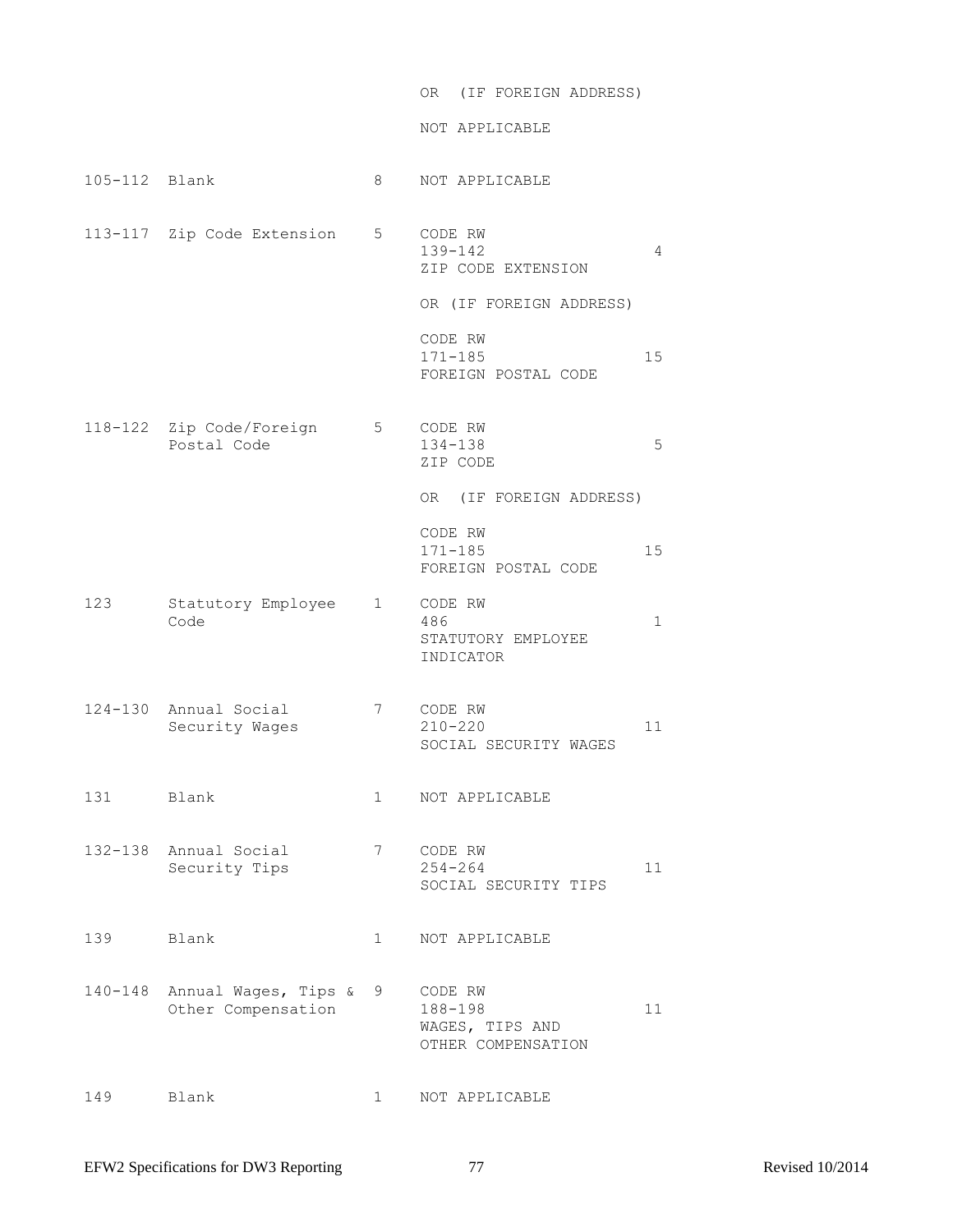|             | 150-155 Social Security 6 CODE RW<br>Employee Tax Withheld                     |                | 221-231<br>SOCIAL SECURITY TAX<br>WITHHELD                                                       | 11 |
|-------------|--------------------------------------------------------------------------------|----------------|--------------------------------------------------------------------------------------------------|----|
|             | 156-164 Federal Income Tax<br>Withheld                                         | 9              | CODE RW<br>199-209<br>FEDERAL INCOME TAX<br>WITHHELD                                             | 11 |
| 165 Blank   |                                                                                | $\mathbf{1}$   | NOT APPLICABLE                                                                                   |    |
|             | 166-172 Allocated Tips                                                         | 7              | CODE RO<br>$12 - 22$<br>ALLOCATED TIPS                                                           | 11 |
| 173 Blank   |                                                                                | $1 \quad \Box$ | NOT APPLICABLE                                                                                   |    |
|             | 174-182 Fringe Benefits                                                        | 9              | NOT APPLICABLE                                                                                   |    |
|             | 183-191 Medicare Wages & Tips 9                                                |                | CODE RW<br>$232 - 242$<br>MEDICARE WAGES & TIPS                                                  | 11 |
|             | 192-198 Medicare Tax Withheld 7                                                |                | CODE RW<br>$243 - 253$<br>MEDICARE TAX WITHHELD                                                  | 11 |
| 199         | Blank                                                                          | 1              | NOT APPLICABLE                                                                                   |    |
|             | 200-206 Military Employees<br>Basic Quarters,<br>Subsistence<br>and Combat Pay | 7              | CODE RW<br>342-352<br>MILITARY EMPLOYEES<br>BASIC QUARTERS,<br>SUBSISTENCE AND<br>COMBAT PAY     | 11 |
| $207 - 215$ | Non-qualified Plan<br>Section 457<br>Distributions                             | 9              | CODE RW<br>$353 - 363$<br>NON-QUALIFIED PLAN<br>SECTION 457<br>DISTRIBUTIONS OR<br>CONTRIBUTIONS | 11 |
| 216         | Blank                                                                          | $\mathbf 1$    | NOT APPLICABLE                                                                                   |    |
| $217 - 225$ | Non-qualified Plan<br>Not Section 457                                          | 9              | CODE RW<br>$375 - 385$                                                                           | 11 |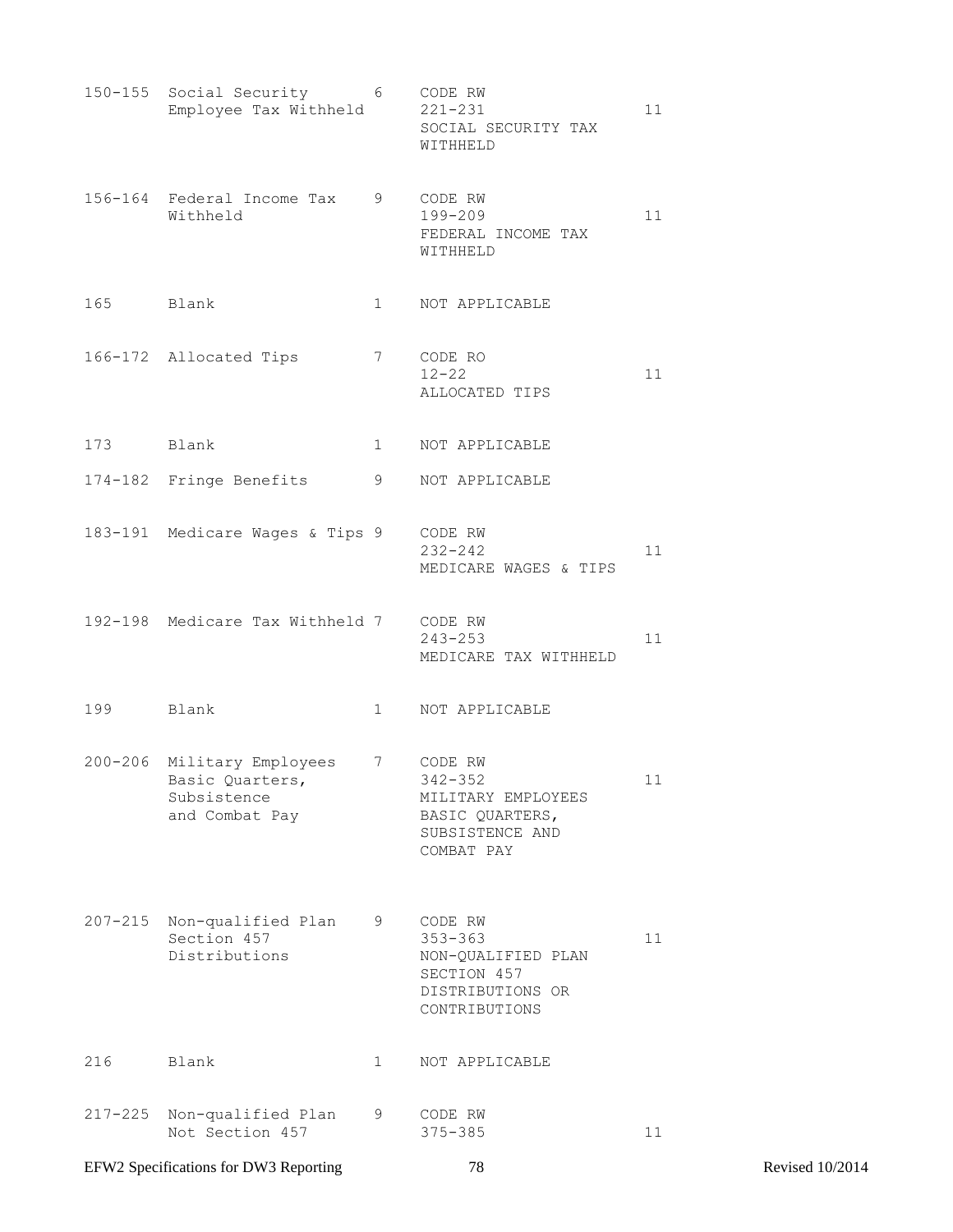| Distributions | NON-OUALIFIED PLAN |
|---------------|--------------------|
|               | NOT SECTION 457    |
|               | DISTRIBUTIONS OR   |
|               | CONTRIBUTIONS      |
|               |                    |

- 226 Blank 1 NOT APPLICABLE
- 227-233 Dependent Care 7 CODE RW Benefits 276-286 11 DEPENDENT CARE BENEFITS
- 234-240 Control Number 7 NOT APPLICABLE

241-247 Employer Cost of 7 CODE RW Premiums for Group  $408-418$  11 Term Life Insurance EMPLOYER COST OF Over \$50,000 PREMIUMS FOR GROUP TERM LIFE INSURANCE OVER \$50,000

- 248-254 Uncollected Employee 7 CODE RO Tax On Tips 23-33 11 UNCOLLECTED EMPLOYEE TAX ON TIPS
- 255-261 Advance Earned Income 7 CODE RW Credit 265-275 11 ADVANCE EARNED INCOME CREDIT
- 262 Blank 1 NOT APPLICABLE
- 263 Pension Plan 1 CODE RW Indicator 488 1 RETIREMENT PLAN INDICATOR
- 264 Blank 1 NOT APPLICABLE 265 Deferred Compensation 1 NOT APPLICABLE Indicator
- 266 Blank 1 NOT APPLICABLE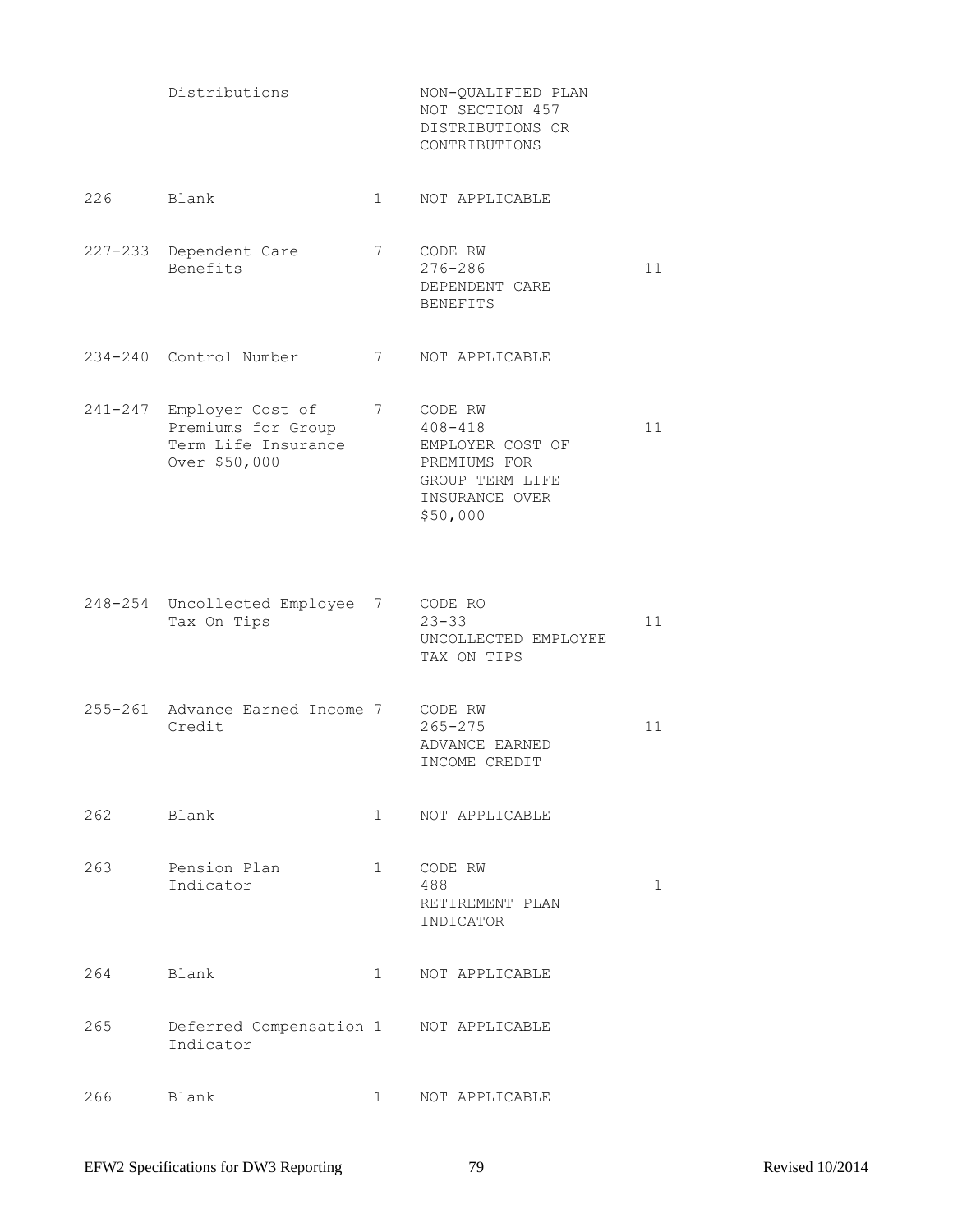|                | 267-275 Deferred Compensation 9 NOT APPLICABLE<br>Contributions |                 |                                                               |    |
|----------------|-----------------------------------------------------------------|-----------------|---------------------------------------------------------------|----|
| Length = $275$ | Record Name: CODE I - Intermediate Total Record                 |                 |                                                               |    |
| POSITION FIELD |                                                                 |                 | LENGTH EQUIVALENT TO<br>LENGTH                                |    |
| $1 - 275$      |                                                                 |                 | NOT APPLICABLE                                                |    |
| Length = $275$ | Record Name: CODE T - Total Record                              |                 |                                                               |    |
| POSITION FIELD |                                                                 |                 | LENGTH EQUIVALENT TO<br>LENGTH                                |    |
| 1              | Record Identifier 1                                             |                 | CODE RT OR RU<br>$1 - 2$<br>RECORD IDENTIFIER                 | 2  |
| $2 - 8$        | Number of Employees                                             |                 | 7 CODE RT<br>$3 - 9$<br>NUMBER OF RW RECORDS                  | 7  |
| $9 - 21$       | Annual Social<br>Security Wages                                 | 13              | CODE RT<br>$40 - 54$<br>SOCIAL SECURITY WAGES                 | 15 |
| 22             | Blank                                                           | $\mathbf{1}$    | NOT APPLICABLE                                                |    |
| $23 - 34$      | Annual Social<br>Security Tips                                  | 12 <sup>°</sup> | CODE RT<br>$100 - 114$<br>SOCIAL SECURITY TIPS                | 15 |
| $35 - 47$      | Annual Wages, Tips & 13<br>Other Compensation                   |                 | CODE RT<br>$10 - 24$<br>WAGES, TIPS AND<br>OTHER COMPENSATION | 15 |
| 48             | Blank                                                           | $\mathbf 1$     | NOT APPLICABLE                                                |    |
| $49 - 60$      | Social Security<br>Employee Tax<br>Withheld                     | 12              | CODE RT<br>$55 - 69$<br>SOCIAL SECURITY<br>TAX WITHHELD       | 15 |
| 61             | Blank                                                           | $\mathbf 1$     | NOT APPLICABLE                                                |    |
| $62 - 73$      | Federal Income Tax                                              | 12              | CODE RT                                                       |    |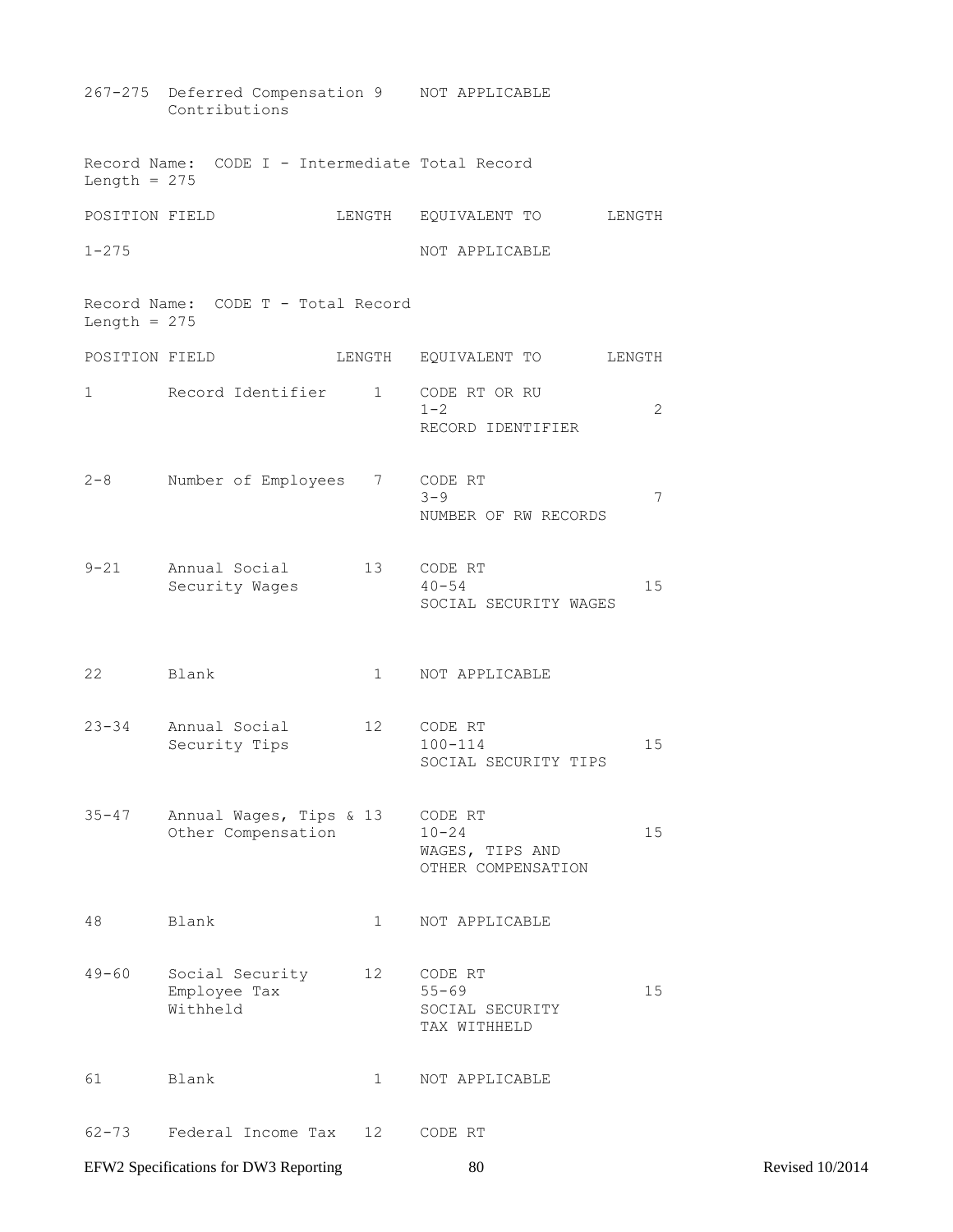$Withheld$   $25-39$   $15$  FEDERAL INCOME TAX WITHHELD

- 74-85 Employer Cost of 12 CODE RT Premiums for Group 310-324 15 Term Life **EMPLOYER COST OF** Insurance Over PREMIUMS FOR \$50,000 GROUP TERM LIFE INSURANCE OVER \$50,000
- 86-97 Uncollected Employee 12 CODE RU Tax On Tips 25-39 25-39 15 UNCOLLECTED EMPLOYEE TAX ON TIPS 98-109 Advance Earned 12 CODE RT Income Credit 115-129 15 ADVANCE EARNED INCOME CREDIT
- 110-121 Allocated Tips 12 CODE RU  $10-24$  15 ALLOCATED TIPS
- 122-133 Fringe Benefits 12 NOT APPLICABLE
- 134 Blank 1 NOT APPLICABLE
- 135-147 Deferred 13 NOT APPLICABLE Compensation Contributions
- 148 Blank 1 NOT APPLICABLE
- 149-160 Dependent Care 12 CODE RT Benefits 130-144 15 DEPENDENT CARE BENEFITS
- 161 Blank 1 NOT APPLICABLE
- 162-174 Non-qualified Plan 13 CODE RT Section 457 235-249 235-249 Distributions NON-QUALIFIED PLAN SECTION 457 DISTRIBUTIONS OR CONTRIBUTIONS
- 175 Blank 1 NOT APPLICABLE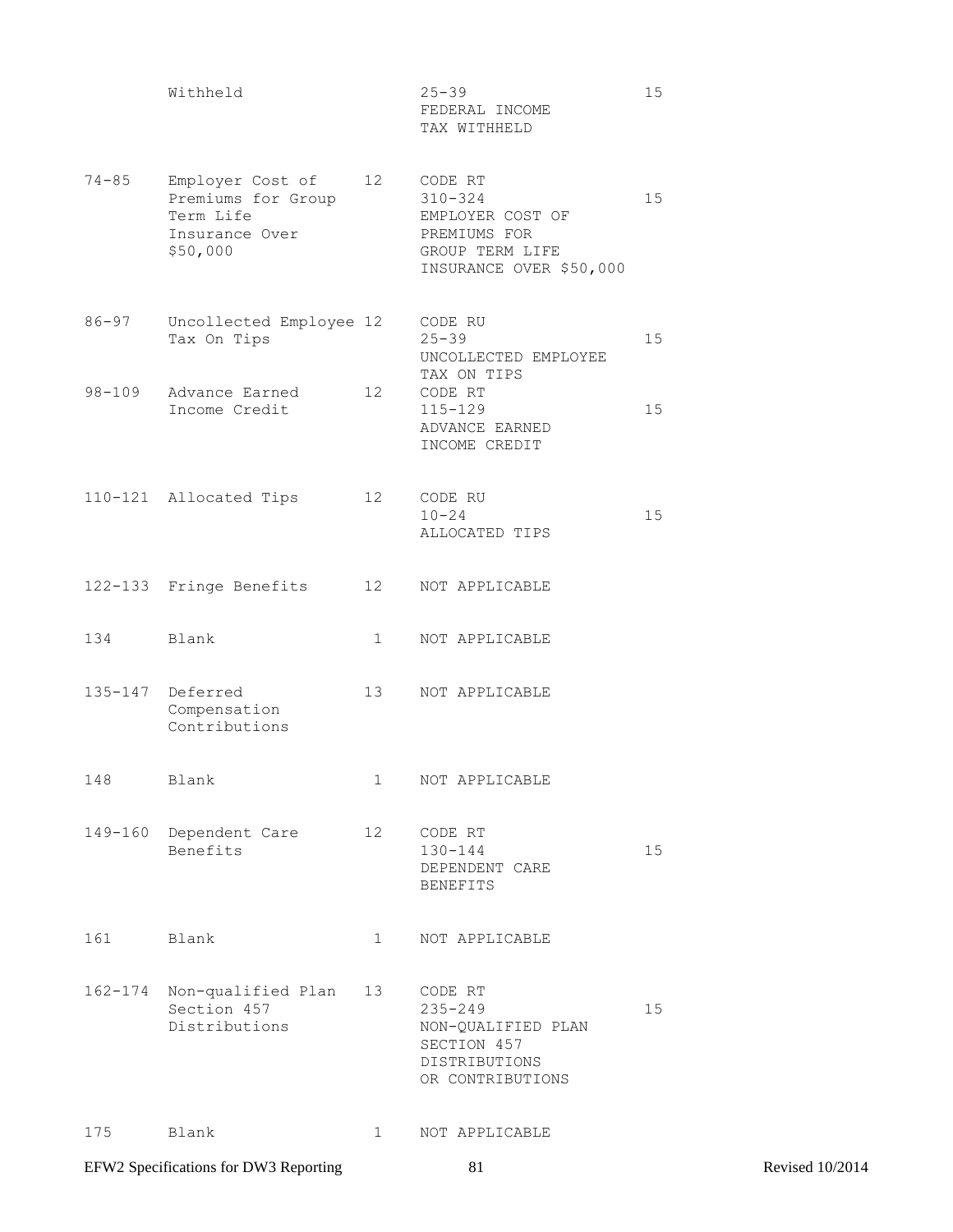|                | 176-188 Non-qualified Plan<br>Not Section 457<br>Distributions                 | 13                | CODE RT<br>$265 - 279$<br>NON-QUALIFIED PLAN<br>NOT SECTION 457<br>DISTRIBUTIONS OR<br>CONTRIBUTIONS | 15 |
|----------------|--------------------------------------------------------------------------------|-------------------|------------------------------------------------------------------------------------------------------|----|
| 189            | Blank                                                                          | $\mathbf{1}$      | NOT APPLICABLE                                                                                       |    |
| 190-202        | Medicare Wages &<br>Tips                                                       | 13                | CODE RT<br>$70 - 84$<br>MEDICARE WAGES<br>AND TIPS                                                   | 15 |
| 203            | Blank                                                                          | $\mathbf{1}$      | NOT APPLICABLE                                                                                       |    |
|                | 204-215 Medicare Tax<br>Withheld                                               | $12 \overline{ }$ | CODE RT<br>$85 - 99$<br>MEDICARE TAX WITHHELD                                                        | 15 |
| 216            | Blank                                                                          | $\mathbf{1}$      | NOT APPLICABLE                                                                                       |    |
|                | 217-228 Income Tax Withheld 12<br>by Third-Party Payer                         |                   | CODE RT<br>$325 - 339$<br>INCOME TAX WITHHELD<br>BY THIRD-PARTY PAYER                                | 15 |
| 229            | Blank                                                                          | $\mathbf{1}$      | NOT APPLICABLE                                                                                       |    |
|                | 230-241 Military Employees<br>Basic Quarters,<br>Subsistence<br>and Combat Pay | 12                | CODE RT<br>$220 - 234$<br>MILITARY EMPLOYEES<br>BASIC QUARTERS,<br>SUBSISTENCE AND<br>COMBAT PAY     | 15 |
| 242-275 Blank  |                                                                                |                   | 34 NOT APPLICABLE                                                                                    |    |
| Length = $275$ | Record Name: CODE F - Final Record                                             |                   |                                                                                                      |    |
| POSITION FIELD |                                                                                |                   | LENGTH EQUIVALENT TO LENGTH                                                                          |    |
| 1              | Record Identifier 1 CODE RF                                                    |                   | $1 - 2$<br>RECORD IDENTIFIER                                                                         | 2  |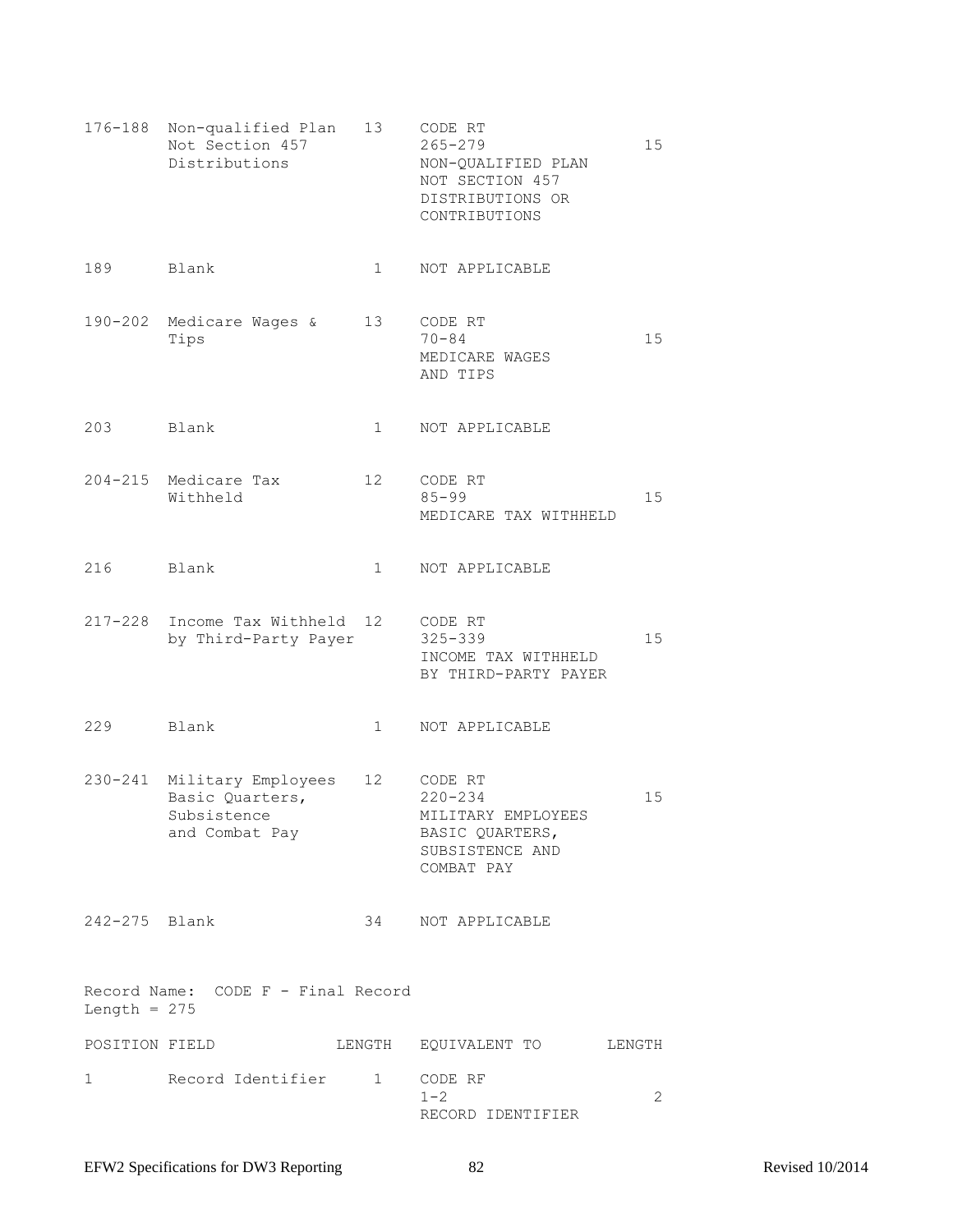2-8 Number of Employees 7 CODE RF  $8-16$  9 NUMBER OF RW RECORDS

- 9 Blank 1 NOT APPLICABLE
- 10-25 File Total: Annual 16 NOT APPLICABLE Social Security Wages
- 26 Blank 1 NOT APPLICABLE
- 27-42 File Total: Annual 16 NOT APPLICABLE Social Security Tips
- 43 Blank 1 NOT APPLICABLE
- 44-59 File Total: Annual 16 NOT APPLICABLE Wages, Tips & Other Compensation
- 60 Blank 1 NOT APPLICABLE
- 61-76 File Total: Social 16 NOT APPLICABLE Security Employee Tax Withheld
- 77 Blank 1 NOT APPLICABLE
- 78-93 File Total: Federal 16 NOT APPLICABLE Income Tax Withheld
- 94 Blank 1 NOT APPLICABLE
- 95-110 File Total: Advance 16 NOT APPLICABLE Earned Income Credit
- 111-275 Blank 165 NOT APPLICABLE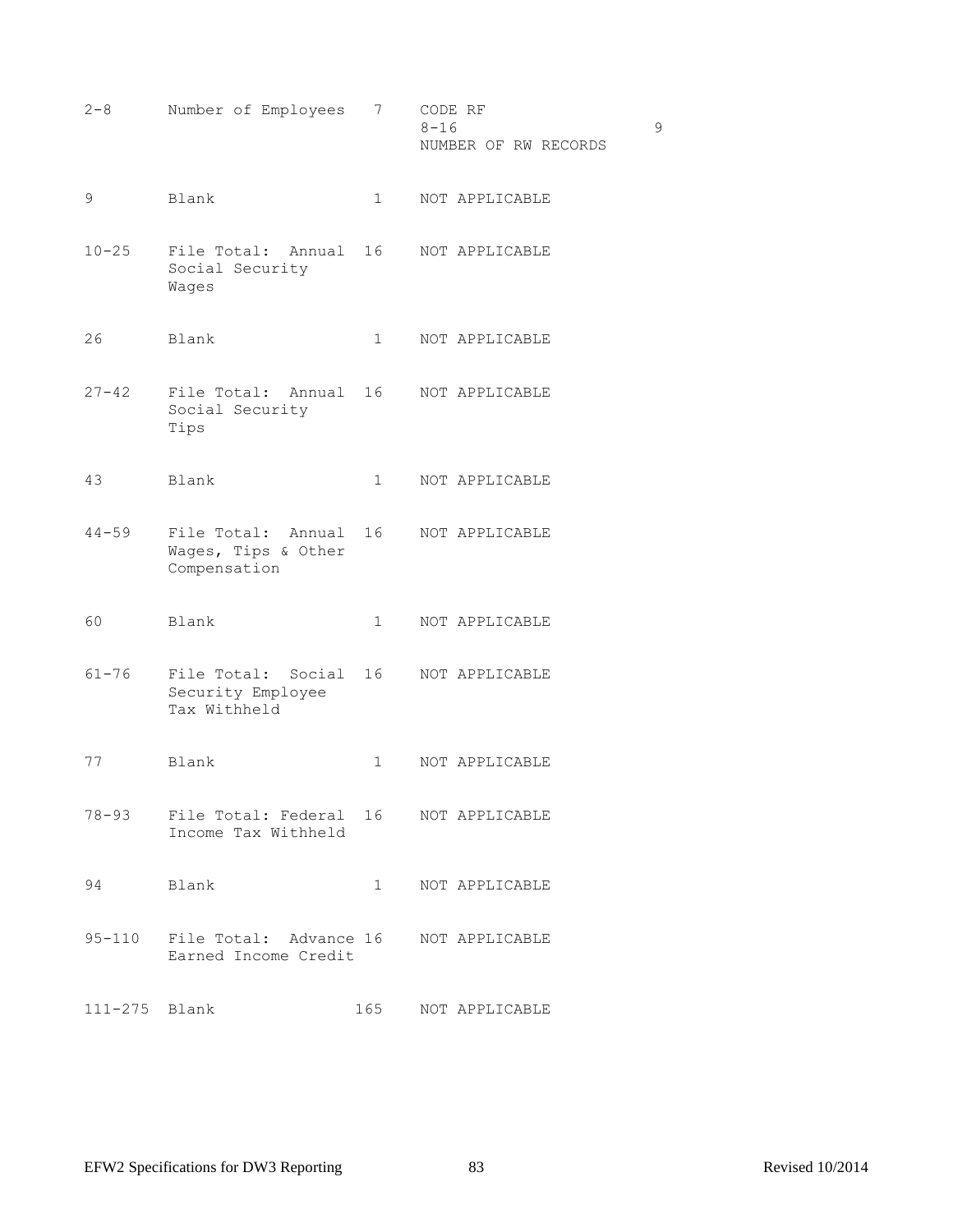#### **APPENDIX C: ACCEPTABLE CHARACTER SETS**

The following charts contain the character sets that we can either directly read or translate. The translations are shown character for character, i.e., unpacked. The charts do not show every character for each character set, just the most commonly used characters.

| EBCDIC                           |                 |                   |  |
|----------------------------------|-----------------|-------------------|--|
| (For tape/cartridge or EDT only) |                 |                   |  |
| EBCDIC                           | Hexadecimal     | Decimal           |  |
| Character                        | Value           | Value             |  |
| $+0$                             | CO              | 192               |  |
| Α                                | C1              | 193               |  |
| B                                | C <sub>2</sub>  | 194               |  |
| $\mathsf{C}$                     | C3              | 195               |  |
| D                                | C <sub>4</sub>  | 196               |  |
| Ε                                | C <sub>5</sub>  | 197               |  |
| F                                | $C\overline{6}$ | 198               |  |
| G                                | C <sub>7</sub>  | 199               |  |
| Η                                | C8              | 200               |  |
| I                                | C9              | 201               |  |
| J                                | D1              | 209               |  |
| Κ                                | D <sub>2</sub>  | 210               |  |
| L                                | D3              | 211               |  |
| М                                | D4              | 212               |  |
| Ν                                | D <sub>5</sub>  | 213               |  |
| O                                | D6              | 214               |  |
| Ρ                                | D7              | 215               |  |
| Q                                | D <sub>8</sub>  | 216               |  |
| R                                | D9              | 217               |  |
| $\rm S$                          | E2              | 226               |  |
| $\mathbb T$                      | E3              | 227               |  |
| U                                | E4              | 228               |  |
| V                                | E <sub>5</sub>  | 229               |  |
| W                                | E6              | 230               |  |
| Χ                                | E7              | 231               |  |
| Υ                                | E8              | 232               |  |
| $\overline{z}$                   | E9              | 233               |  |
| 0                                | F0              | $\overline{2}$ 40 |  |
| 1                                | F1              | 241               |  |
| $\overline{2}$                   | F2              | 242               |  |
| 3                                | F3              | 243               |  |
| $\overline{4}$                   | F4              | 244               |  |
| 5                                | F <sub>5</sub>  | 245               |  |
| $\sqrt{6}$                       | F6              | 246               |  |
| 7                                | ${\rm F7}$      | 247               |  |
| 8                                | F8              | 248               |  |
| $\overline{9}$                   | F9              | 249               |  |
| Blank                            | 40              | 64                |  |
| Hyphen                           | 60              | 96                |  |
| Apostrophe                       | 7D              | 125               |  |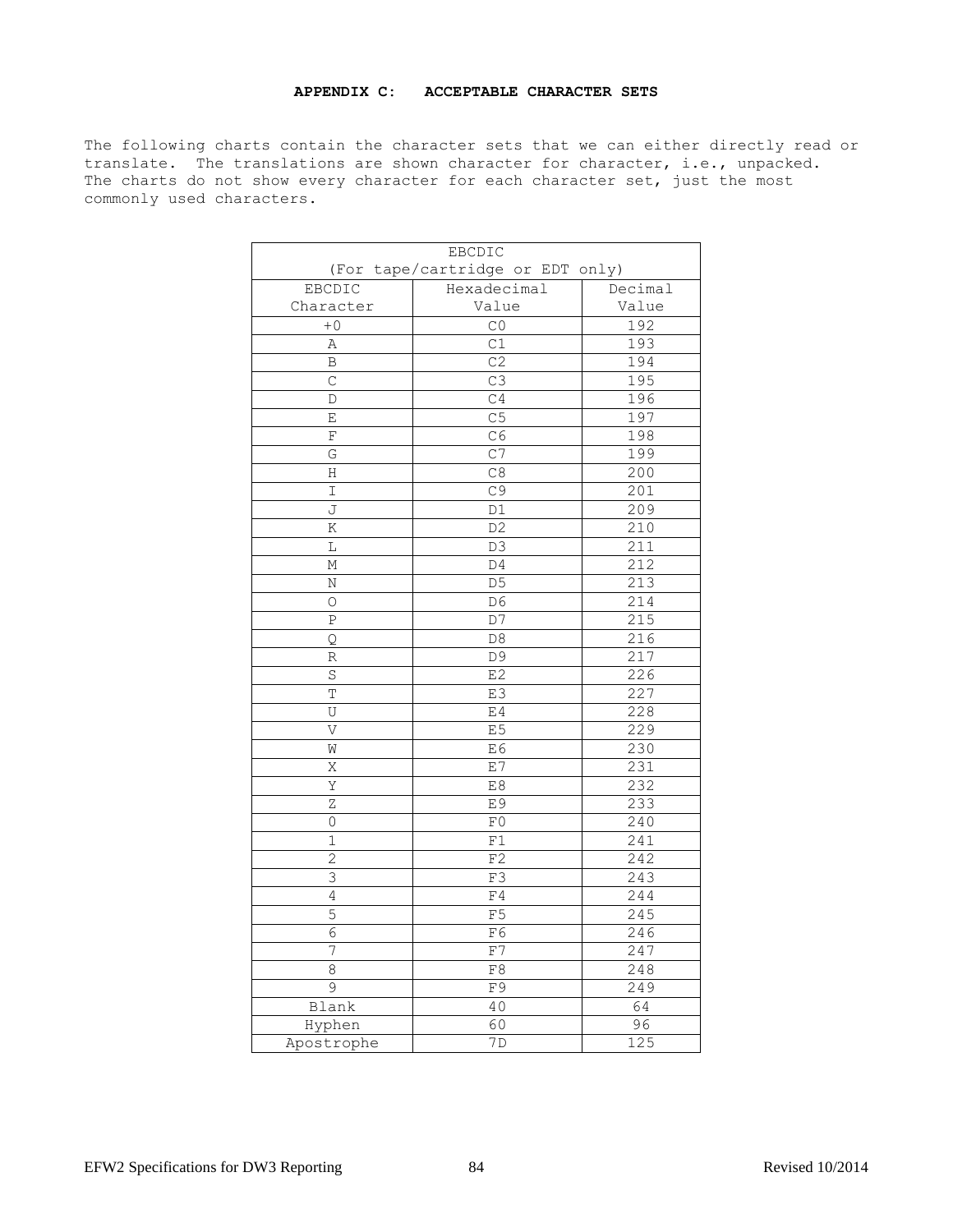| $\overline{\text{ASC}}\text{II}-1$ |                |                 |  |
|------------------------------------|----------------|-----------------|--|
| Decimal                            | <b>EBCDIC</b>  | Hexadecimal     |  |
| Value                              | Character      | Value           |  |
| 48                                 | $\mathsf{O}$   | 30              |  |
| 49                                 | $\mathbf 1$    | 31              |  |
| $\overline{50}$                    | $\overline{2}$ | 32              |  |
| 51                                 | $\overline{3}$ | 33              |  |
| $\overline{52}$                    | $\overline{4}$ | 34              |  |
| 53                                 | 5              | 35              |  |
| $\overline{54}$                    | $\overline{6}$ | 36              |  |
| $\overline{55}$                    | 7              | $\overline{3}7$ |  |
| 56                                 | 8              | $\overline{38}$ |  |
| 57                                 | 9              | 39              |  |
| 65                                 | Α              | 41              |  |
| 66                                 | B              | 42              |  |
| 67                                 | $\mathsf C$    | 43              |  |
| 68                                 | D              | 44              |  |
| 69                                 | Е              | 45              |  |
| $\overline{70}$                    | $\mathbf F$    | 46              |  |
| $\overline{71}$                    | G              | 47              |  |
| $\overline{72}$                    | Η              | 48              |  |
| 73                                 | I              | 49              |  |
| 74                                 | J              | 4A              |  |
| 75                                 | K              | 4B              |  |
| $\overline{76}$                    | L              | 4C              |  |
| $\overline{77}$                    | Μ              | 4D              |  |
| 78                                 | Ν              | 4E              |  |
| 79                                 | O              | $4\,\mathrm{F}$ |  |
| 80                                 | Ρ              | 50              |  |
| 81                                 | Q              | $\overline{51}$ |  |
| 82                                 | R              | 52              |  |
| 83                                 | $\rm S$        | $\overline{53}$ |  |
| 84                                 | $\mathbb T$    | 54              |  |
| 85                                 | U              | 55              |  |
| 86                                 | V              | 56              |  |
| 87                                 | W              | 57              |  |
| 88                                 | Χ              | $\overline{58}$ |  |
| 89                                 | Υ              | 59              |  |
| 90                                 | Ζ              | 5A              |  |
| 32                                 | Blank          | 20              |  |
| 39                                 | Apostrophe     | $\overline{27}$ |  |
| 45                                 | Hyphen         | 2D              |  |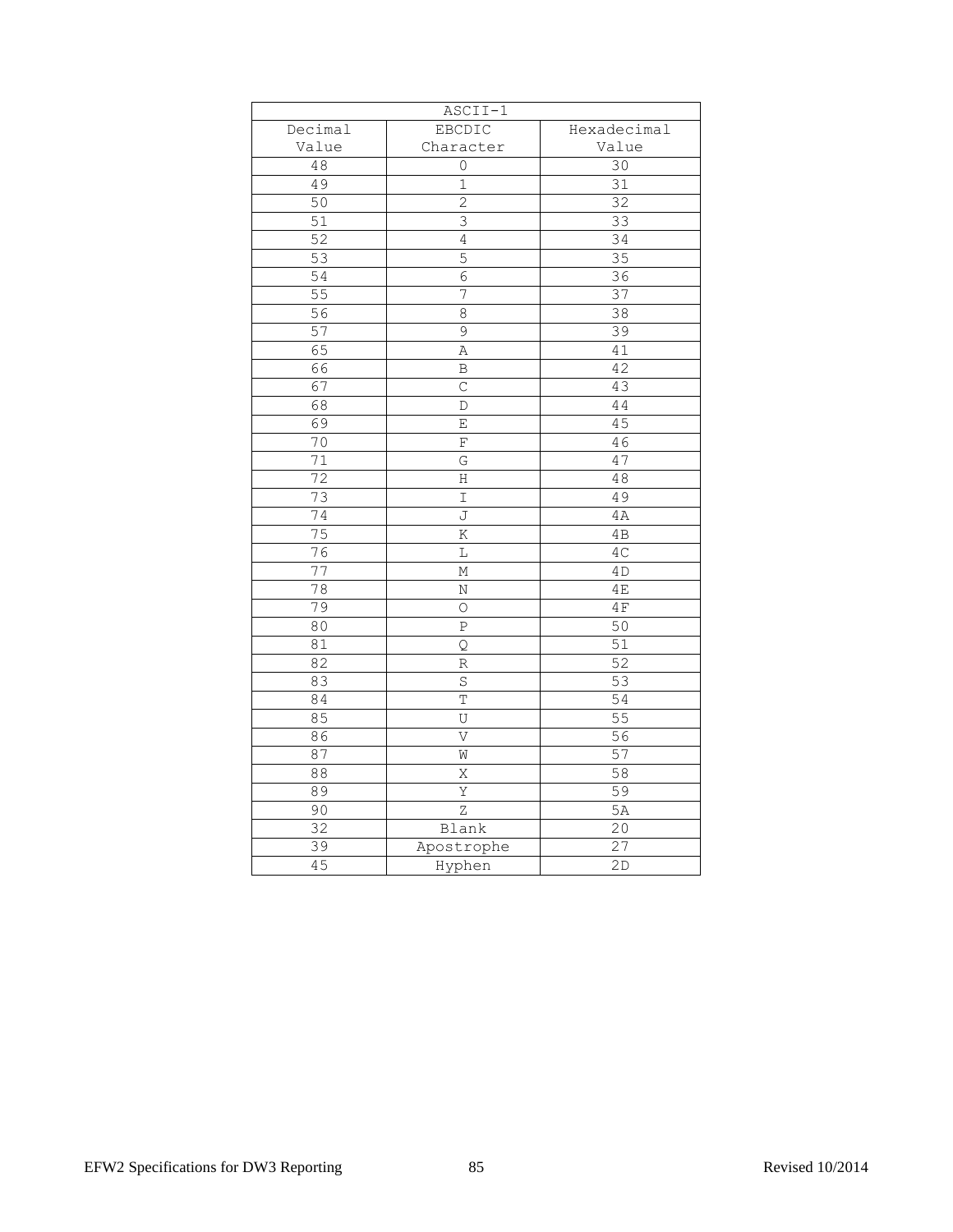| $ASCIII-2$       |                         |                        |  |  |
|------------------|-------------------------|------------------------|--|--|
| Decimal          | EBCDIC                  | Hexadecimal            |  |  |
| Value            | Character               | Value                  |  |  |
| 176              | 0                       | B <sub>0</sub>         |  |  |
| 177              | $\mathbf 1$             | B1                     |  |  |
| 178              | $\overline{c}$          | B <sub>2</sub>         |  |  |
| 179              | 3                       | B <sub>3</sub>         |  |  |
| 180              | $\overline{4}$          | B <sub>4</sub>         |  |  |
| 181              | 5                       | B <sub>5</sub>         |  |  |
| 182              | $\overline{6}$          | B6                     |  |  |
| 183              | 7                       | B <sub>7</sub>         |  |  |
| 184              | 8                       | B8                     |  |  |
| 185              | 9                       | <b>B9</b>              |  |  |
| 193              | Α                       | C1                     |  |  |
| 194              | B                       | C <sub>2</sub>         |  |  |
| 195              | $\mathcal{C}$           | C3                     |  |  |
| 196              | D                       | C4                     |  |  |
| 197              | Ε                       | C <sub>5</sub>         |  |  |
| 198              | $\rm F$                 | C6                     |  |  |
| 199              | G                       | C <sub>7</sub>         |  |  |
| 200              | Η                       | C8                     |  |  |
| 201              | I                       | C9                     |  |  |
| 202              | J                       | CA                     |  |  |
| 203              | K                       | CB                     |  |  |
| 204              | L                       | CC                     |  |  |
| 205              | Μ                       | $\mathbb{C}\mathbb{D}$ |  |  |
| 206              | Ν                       | CE                     |  |  |
| 207              | $\circ$                 | CF                     |  |  |
| 208              | P                       | D <sub>0</sub>         |  |  |
| 209              | Q                       | D1                     |  |  |
| 210              | R                       | D <sub>2</sub>         |  |  |
| $\overline{211}$ | $\rm S$                 | D3                     |  |  |
| 212              | $\mathbb T$             | D4                     |  |  |
| 213              | U                       | D <sub>5</sub>         |  |  |
| 214              | $\overline{\mathsf{V}}$ | D <sub>6</sub>         |  |  |
| 215              | W                       | D7                     |  |  |
| 216              | Χ                       | $\mathsf{D}8$          |  |  |
| 217              | Υ                       | D <sub>9</sub>         |  |  |
| $\overline{218}$ | Ζ                       | DA                     |  |  |
| 160              | Blank                   | A0                     |  |  |
| 167              | Apostrophe              | A7                     |  |  |
| 173              | Hyphen                  | AD                     |  |  |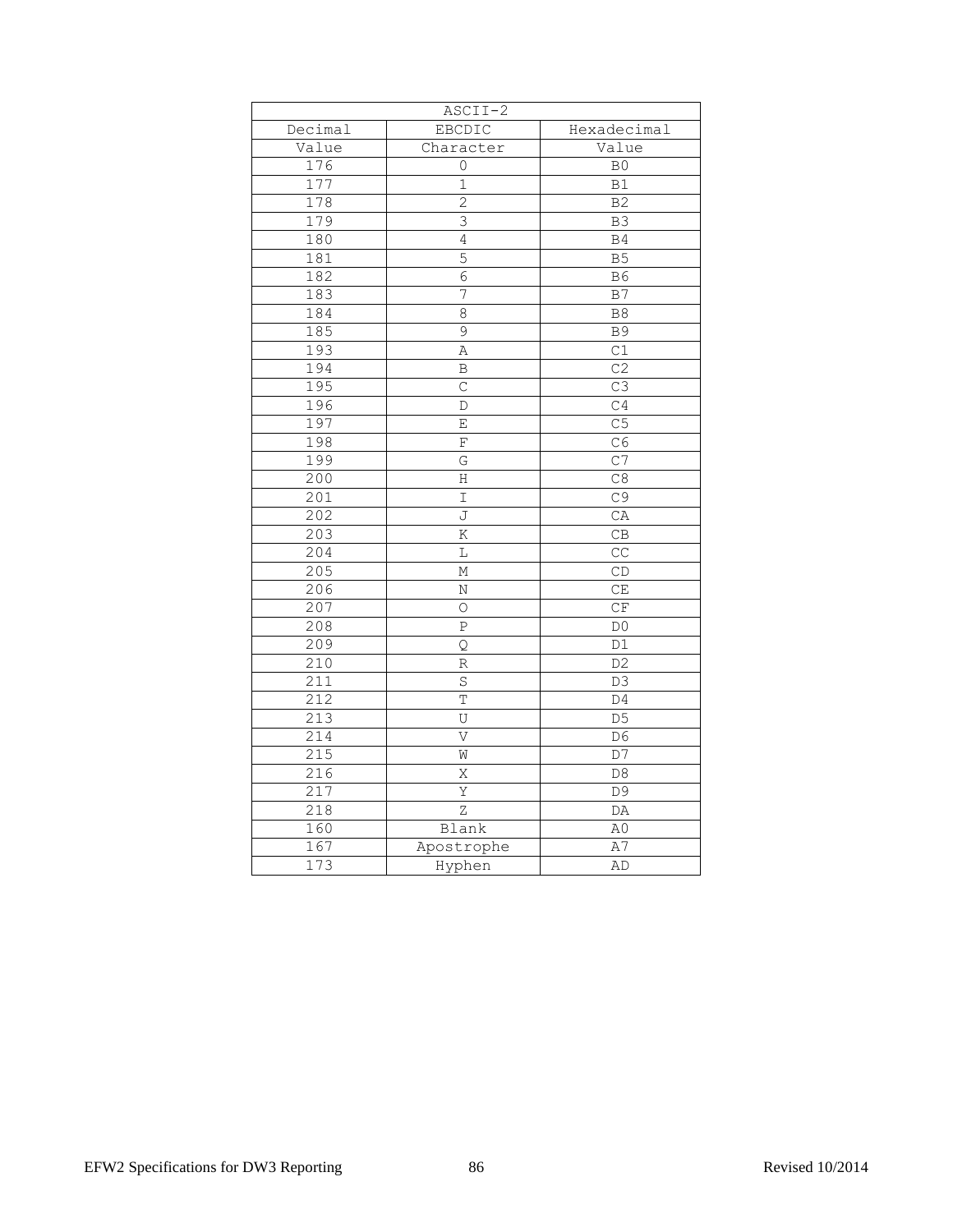### **APPENDIX D: CROSS-REFERENCE BETWEEN THE W-2 BOXES AND THE EFW2 FIELDS**

| FORM W-2 |                                             | EFW2 FILE                                                                                                                                                                                                                                                                                                                                                   |
|----------|---------------------------------------------|-------------------------------------------------------------------------------------------------------------------------------------------------------------------------------------------------------------------------------------------------------------------------------------------------------------------------------------------------------------|
| BOX      |                                             | RECORD/FIELD/POSITION                                                                                                                                                                                                                                                                                                                                       |
| а.       | Control Number                              | Does not relate to an EFW2 field                                                                                                                                                                                                                                                                                                                            |
| b.       | Employer<br>identification<br>number        | Code RE/Employer/Agent Employer<br>Identification Number (EIN) /8-16                                                                                                                                                                                                                                                                                        |
| с.       | Employer's name,<br>address and<br>ZIP code | Code RE/Employer Name/40-96<br>Code RE/Location Address/97-118<br>Code RE/Delivery Address/119-140<br>Code RE/City/141-162<br>Code RE/State Abbreviation/163-164<br>Code RE/Zip Code/165-169<br>Code RE/Zip Code Extension/170-173<br>Code RE/Foreign State/Province/<br>$179 - 201$<br>Code RE/Foreign Postal Code/202-216<br>Code RE/Country Code/217-218 |
| d.       | Employee's social<br>security number        | Code RW/Social Security Number<br>$(SSN)/3-11$                                                                                                                                                                                                                                                                                                              |
| е.       | Employee's first<br>name and initial        | Code RW/Employee First Name/12-26<br>Code RW/Employee Middle Name or<br>$Initial/27-41$                                                                                                                                                                                                                                                                     |
|          | Last name                                   | Code RW/Employee Last Name/42-61                                                                                                                                                                                                                                                                                                                            |
|          | Suff.                                       | Code RW/Suffix/62-65                                                                                                                                                                                                                                                                                                                                        |
| f.       | Employee's address<br>and ZIP code          | Code RW/Location Address/66-87<br>Code RW/Delivery Address/88-109<br>Code RW/City/110-131<br>Code RW/State Abbreviation/132-133                                                                                                                                                                                                                             |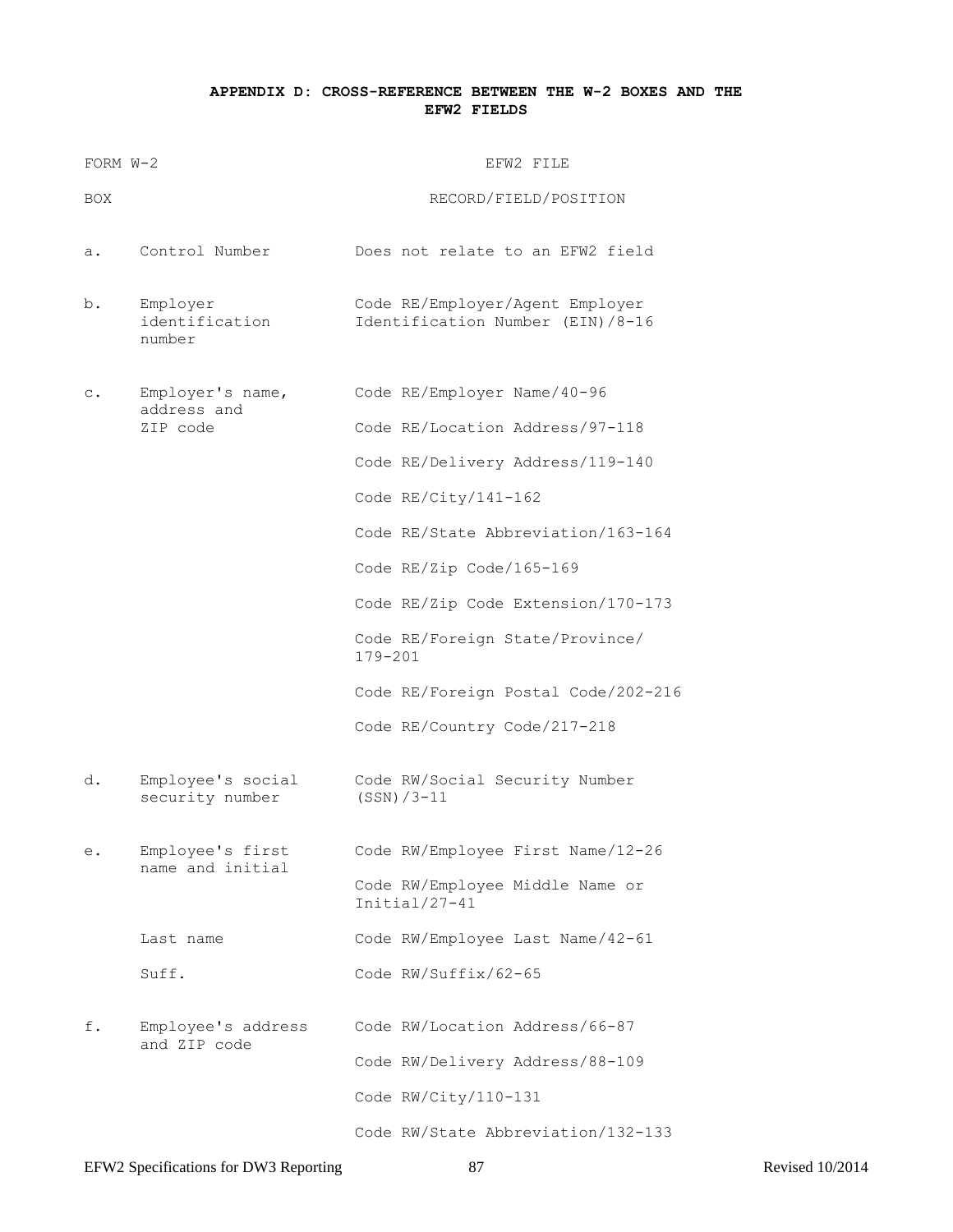Code RW/Zip Code/134-138 Code RW/Zip Code Extension/139-142 Code RW/Foreign State/Province/ 148-170 Code RW/Foreign Postal Code/171-185 Code RW/Country Code/186-187 1. Wages, tips, other Code RW/Wages, Tips and Other compensation Compensation/188-198 2. Federal income tax Code RW/Federal Income Tax withheld Withheld/199-209 3. Social security wages Code RW/Social Security Wages/ 210-220 4. Social security tax Code RW/Social Security Tax withheld Withheld/221-231 5. Medicare wages and Code RW/Medicare Wages & Tips/ tips 232-242 6. Medicare tax withheld Code RW/Medicare Tax Withheld/ 243-253 7. Social security tips Code RW/Social Security Tips/254-264 8. Allocated tips Code RO/Allocated Tips/12-22 9. Advance EIC payments Code RW/Advance Earned Income Credit/265-275 10. Dependent care Code RW/Dependent Care Benefits/ benefits 276-286 11. Nonqualified plans Code RW/Non-qualified Plan Section 457 Distributions or Contributions/353-363 Code RW/Non-qualified Plan Not Section 457 Distributions or Contributions/375-385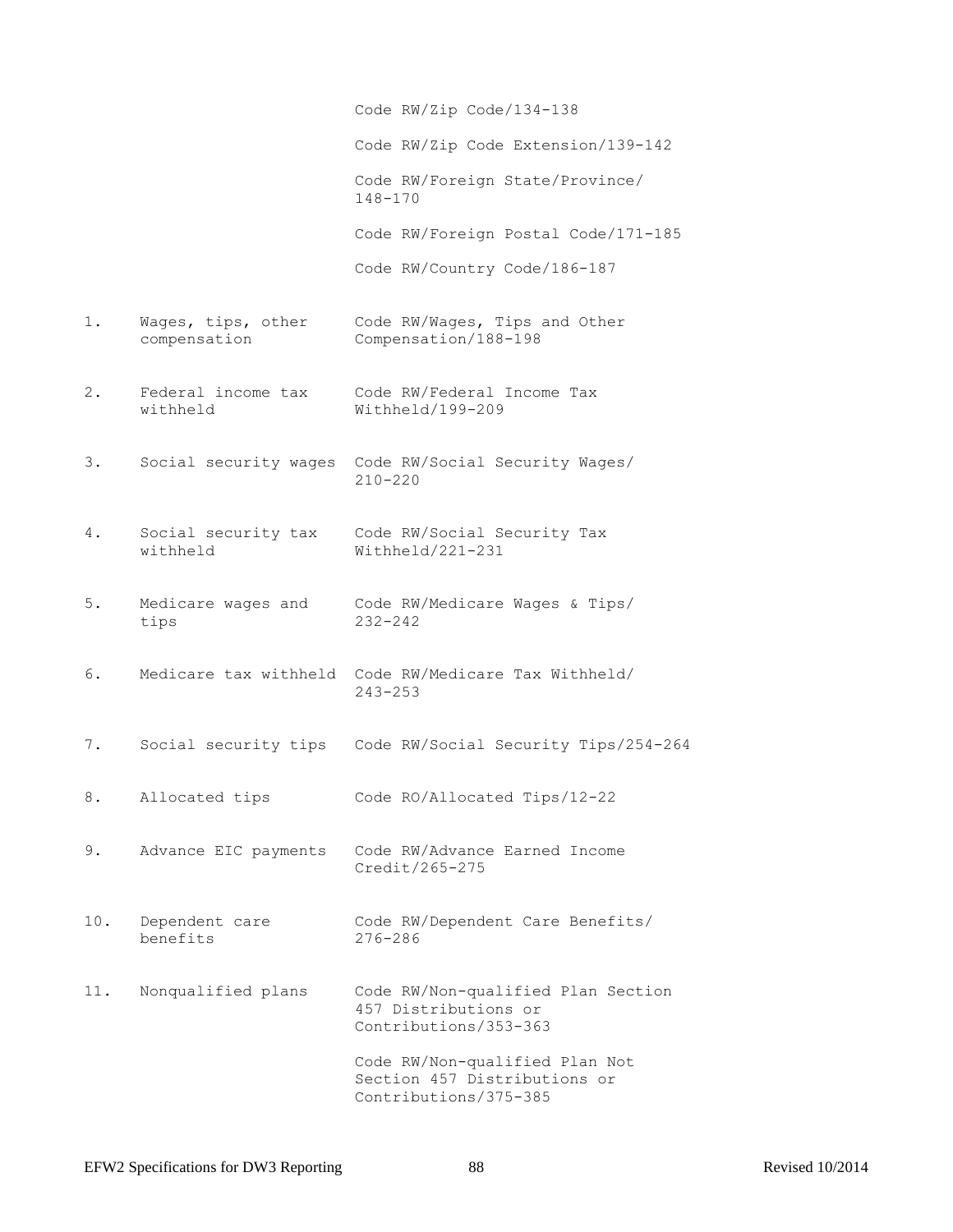12. Code A: Uncollected Code RO/Uncollected Employee Tax on social security or Tips/23-33 RRTA tax on tips Code B: Uncollected Code RO/Uncollected Employee Tax on Medicare tax on tips Tips/23-33 Code C: Cost of Code RW/Employer Cost of Premiums group-term life for Group Term Life Insurance Over insurance over \$50,000/408-418 \$50,000 Code D: Elective Code RW/Deferred Compensation<br>deferrals to a Contributions to Section Contributions to Section section 401(k) 401(k)/287-297 cash or deferred arrangement Code E: Elective Code RW/Deferred Compensation deferrals under a Contributions to Section section 403(b) 403(b)/298-308 salary reduction agreement Code F: Elective Code RW/Deferred Compensation deferrals under a Contributions to Section section 408(k)(6) 408(k)(6)/309-319 salary reduction SEP Code G: Elective Code RW/Deferred Compensation deferrals and Contributions to Section employer contributions 457(b)/320-330 (including non-elective deferrals) to a section 457(b) deferred compensation plan Code H: Elective Code RW/Deferred Compensation deferrals to a Contributions to Section section 501(c)(18)(D) 501(c)(18)(D)/331-341 tax-exempt organization plan Code J: Nontaxable Does not relate to an EFW2 field sick pay Code K: 20% excise Does not relate to an EFW2 field tax on excess golden parachute payments Code L: Substantiated Does not relate to an EFW2 field employee business expenses Code M: Uncollected Code RO/Uncollected Social Security social security or RRTA Tax on Cost of Group Term or RRTA tax on cost Life Insurance Over \$50,000/67-77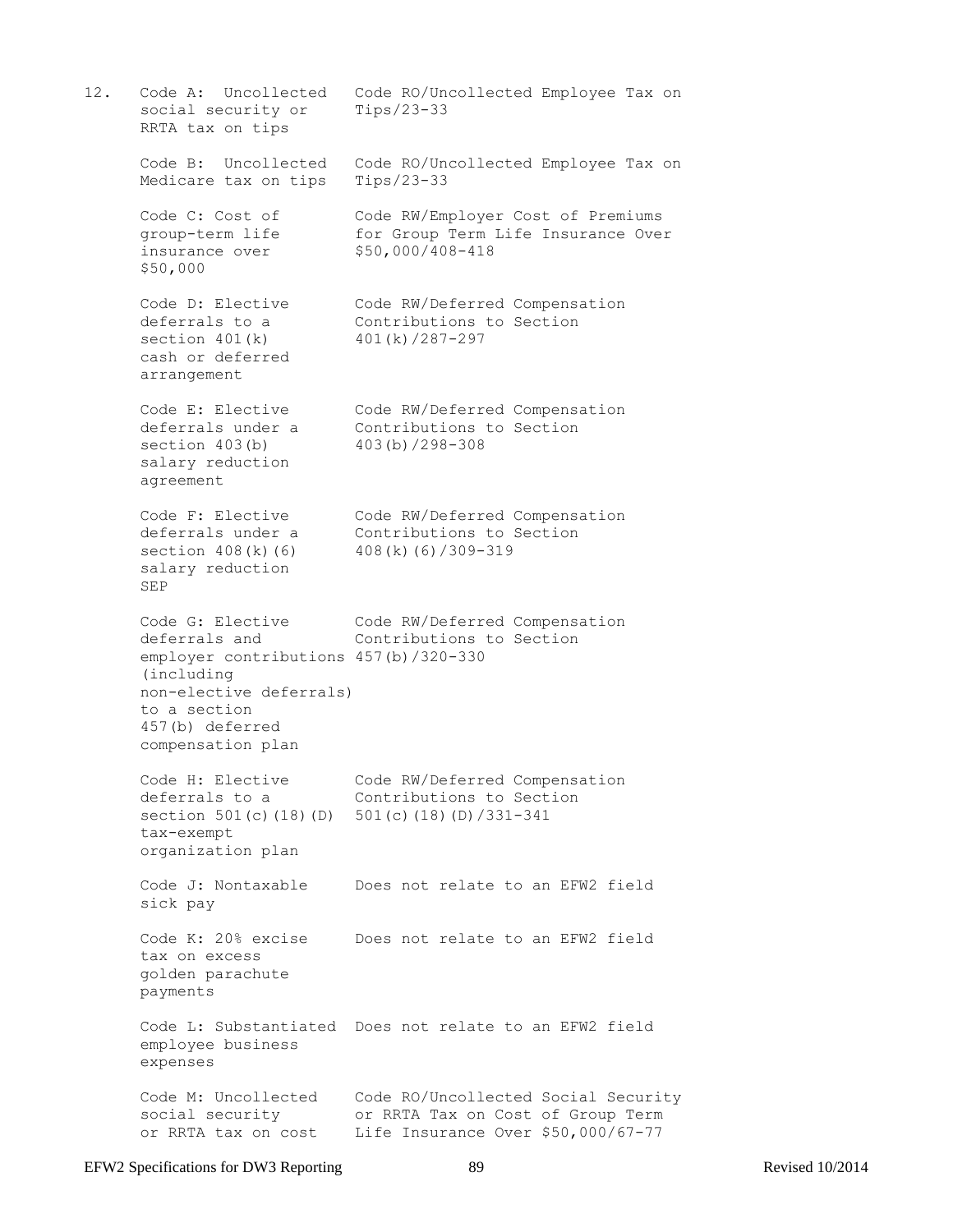of group-term life insurance over \$50,000 (for former employees) Code N: Uncollected Code RO/Uncollected Medicare Tax on Medicare tax Cost of Group Term Life Insurance on cost of group-term Over \$50,000/78-88 life insurance over \$50,000 (for former employees) Code P: Excludable Does not relate to an EFW2 field moving expense reimbursements paid directly to employee Code Q: Nontaxable Code RW/Nontaxable Combat Pay Combat Pay /386-396 Code R: Employer Code RO/Medical Savings Account contributions to a /34-44 medical savings account (MSA) Code S: Employee Code RO/Simple Retirement Account salary reduction /45-55 contributions under a section 408(p) SIMPLE Code T: Adoption Code RO/Qualified Adoption Expenses benefits /56-66 Code V: Income from Code RW/Income from the Exercise of the exercise Non-statutory Stock Options/419-429 of non-statutory stock option(s) Code W: Employer Code RW/Employer Contributions to a Contributions to a Health Savings Account/364-374 Health Savings Account Code Y: Deferrals Code RW/Deferrals Under a Section 409A Under a section Non-qualified Deferred Compensation 409A non-qualified Plan/430-440 deferred compensation plan Code Z: Income under Code RO/Income Under Section 409A on a a section 409A non- Non-qualified Deferred Compensation qualified deferred Plan/89-99 compensation plan Code AA: Designated Code RW/Designated Roth Contributions to a Roth contributions to Section 401 (k) Plan/441-451 a section 401 (k) plan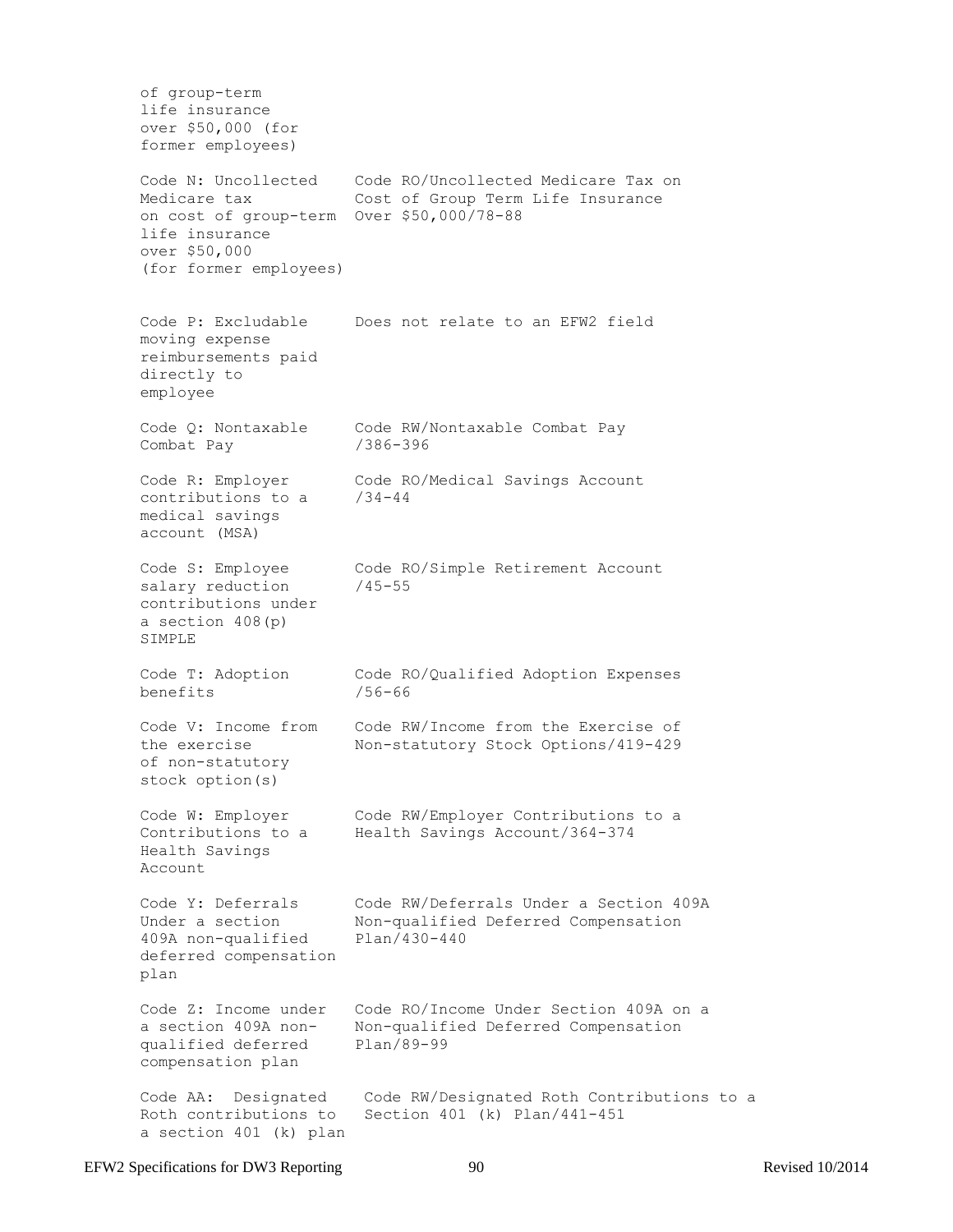|            | Code BB: Designated<br>Roth contributions<br>under a section 403<br>(b) salary reduction<br>agreement | Code RW/Designated Roth Contributions Under a<br>Section 403 (b) Salary Reduction Agreement/452-<br>462         |
|------------|-------------------------------------------------------------------------------------------------------|-----------------------------------------------------------------------------------------------------------------|
| 13.        | Statutory employee                                                                                    | Code RW/Statutory Employee<br>Indicator/486                                                                     |
|            | Retirement Plan                                                                                       | Code RW/Retirement Plan<br>Indicator/488                                                                        |
|            | Third-party sick pay                                                                                  | Code RW Third-Party Sick<br>Pay Indicator/489                                                                   |
| 14.        | Other                                                                                                 | Does not relate to an EFW2 field                                                                                |
| 15.        | State                                                                                                 | Boxes 15 through 19 contain state<br>and local wage data that are not                                           |
| 16.        | State wages,<br>tips, etc                                                                             | required EFW2 fields. Some of<br>this data may be used if you are<br>creating an RS record for state<br>filing. |
| 17.        | State income tax                                                                                      |                                                                                                                 |
| 18.        | Local wages, tips, etc                                                                                |                                                                                                                 |
| 19.        | Local income tax                                                                                      |                                                                                                                 |
| 20.        | Locality name                                                                                         | Does not relate to an EFW2 field                                                                                |
|            | Telephone number                                                                                      | Does not relate to an EFW2 field                                                                                |
|            | E-mail address                                                                                        | Does not relate to an EFW2 field                                                                                |
| Fax number |                                                                                                       | Does not relate to an EFW2 field                                                                                |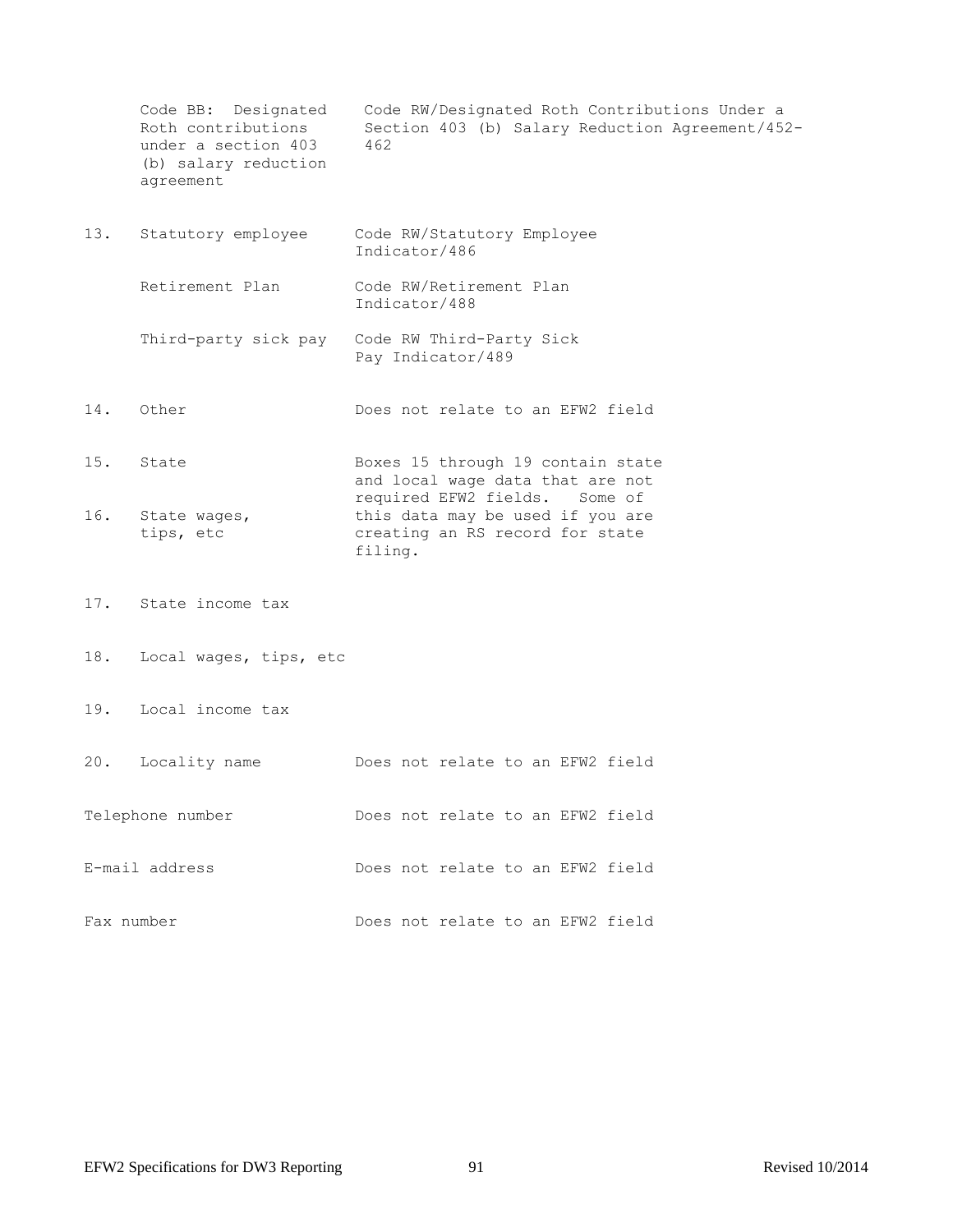|                                |              | Numeric |
|--------------------------------|--------------|---------|
|                                | Abbreviation | $Code*$ |
| Alabama                        | AL           | 01      |
| Alaska                         | AК           | 02      |
| Arizona                        | ΑZ           | 04      |
| Arkansas                       | AR           | 05      |
| California                     | СA           | 06      |
| Colorado                       | CO           | 08      |
| Connecticut                    | CT           | 09      |
| Delaware                       | DE           | 10      |
| District of Columbia           | DC           | 11      |
| Florida                        | FL           | 12      |
| Georgia                        | GА           | 13      |
| Hawaii                         | ΗI           | 15      |
| Idaho                          | ΙD           | 16      |
| Illinois                       | ΙL           | 17      |
| Indiana                        | ΙN           | 18      |
| Iowa                           | IA           | 19      |
|                                | KS           | 20      |
| Kansas                         |              | 21      |
| Kentucky                       | ΚY           | 22      |
| Louisiana                      | LΑ           |         |
| Maine                          | МE           | 23      |
| Maryland                       | МD           | 24      |
| Massachusetts                  | МA           | 25      |
| Michigan                       | MΙ           | 26      |
| Minnesota                      | ΜN           | 27      |
| Mississippi                    | ΜS           | 28      |
| Missouri                       | МO           | 29      |
| Montana                        | MТ           | 30      |
| Nebraska                       | ΝE           | 31      |
| Nevada                         | ΝV           | 32      |
| New Hampshire                  | ΝH           | 33      |
| New Jersey                     | ΝJ           | 34      |
| New Mexico                     | NM           | 35      |
| New York                       | NΥ           | 36      |
| North Carolina                 | ΝC           | 37      |
| North Dakota                   | ΝD           | 38      |
| Ohio                           | OН           | 39      |
| Oklahoma                       | ΟK           | 40      |
| Oregon                         | ΟR           | 41      |
| Pennsylvania                   | ΡA           | 42      |
| Rhode Island                   | RI           | 44      |
| South Carolina                 | SC           | 45      |
| South Dakota                   | SD           | 46      |
| Tennessee                      | ΤN           | 47      |
| Texas                          | ТX           | 48      |
| Utah                           | UT           | 49      |
| Vermont                        | VT           | 50      |
| Virginia                       | VA           | 51      |
| Washington                     | WA           | 53      |
| West Virginia                  | WV           | 54      |
| Wisconsin                      | WΙ           | 55      |
| Wyoming                        | WΥ           | 56      |
| * Use on Code RS State Records |              | only.   |
|                                |              |         |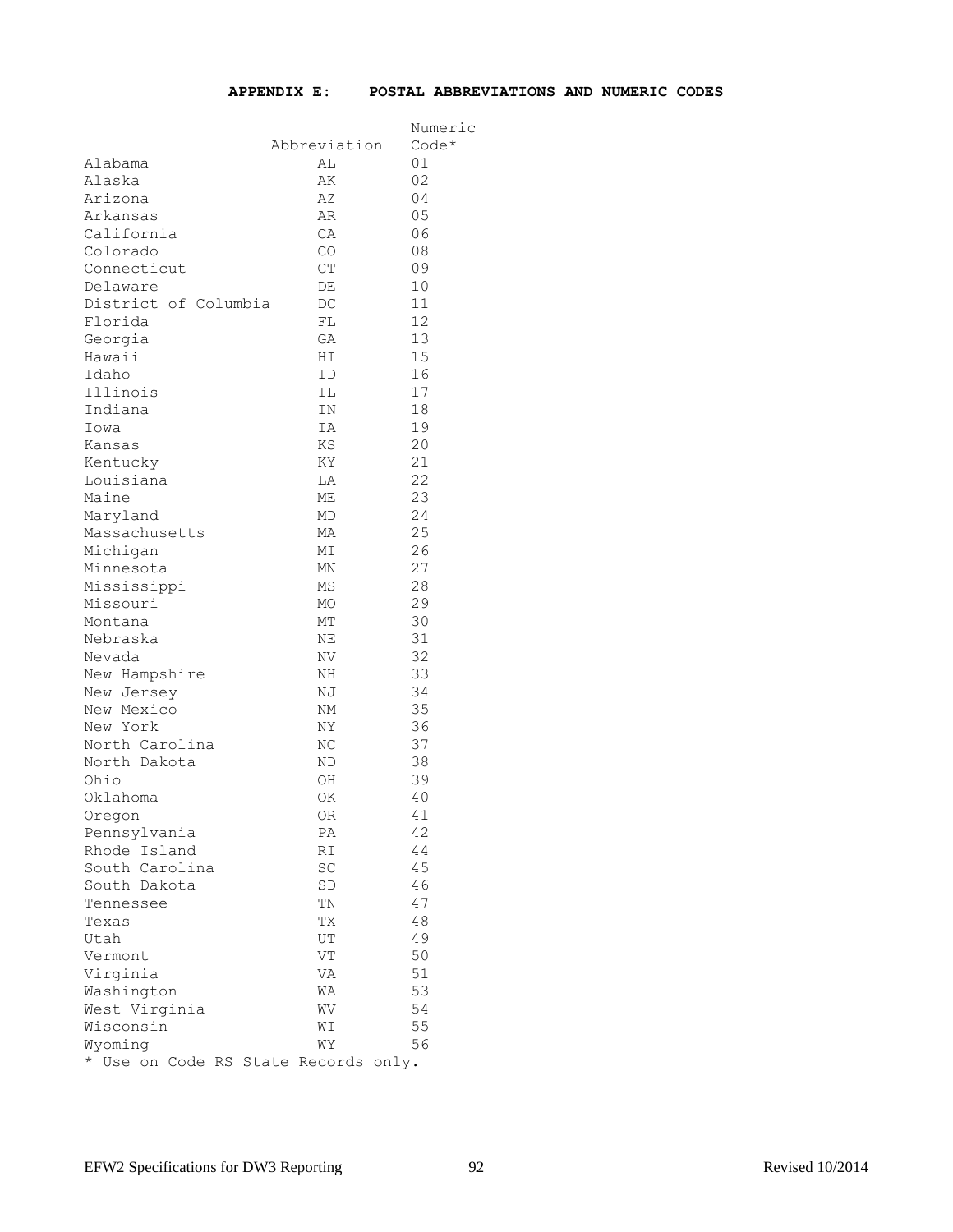TERRITORIES AND POSSESSIONS

| American Samoa           | ΆS  |
|--------------------------|-----|
| Guam                     | GU  |
| Puerto Rico              | PR  |
| Virgin Islands           | VT. |
| Northern Mariana Islands | МP  |

MILITARY POST OFFICES (Formerly APO and FPO)

Canada, Europe, Africa and the Middle East AE Central and South America AA Alaska and the Pacific AP Contingency Operations AC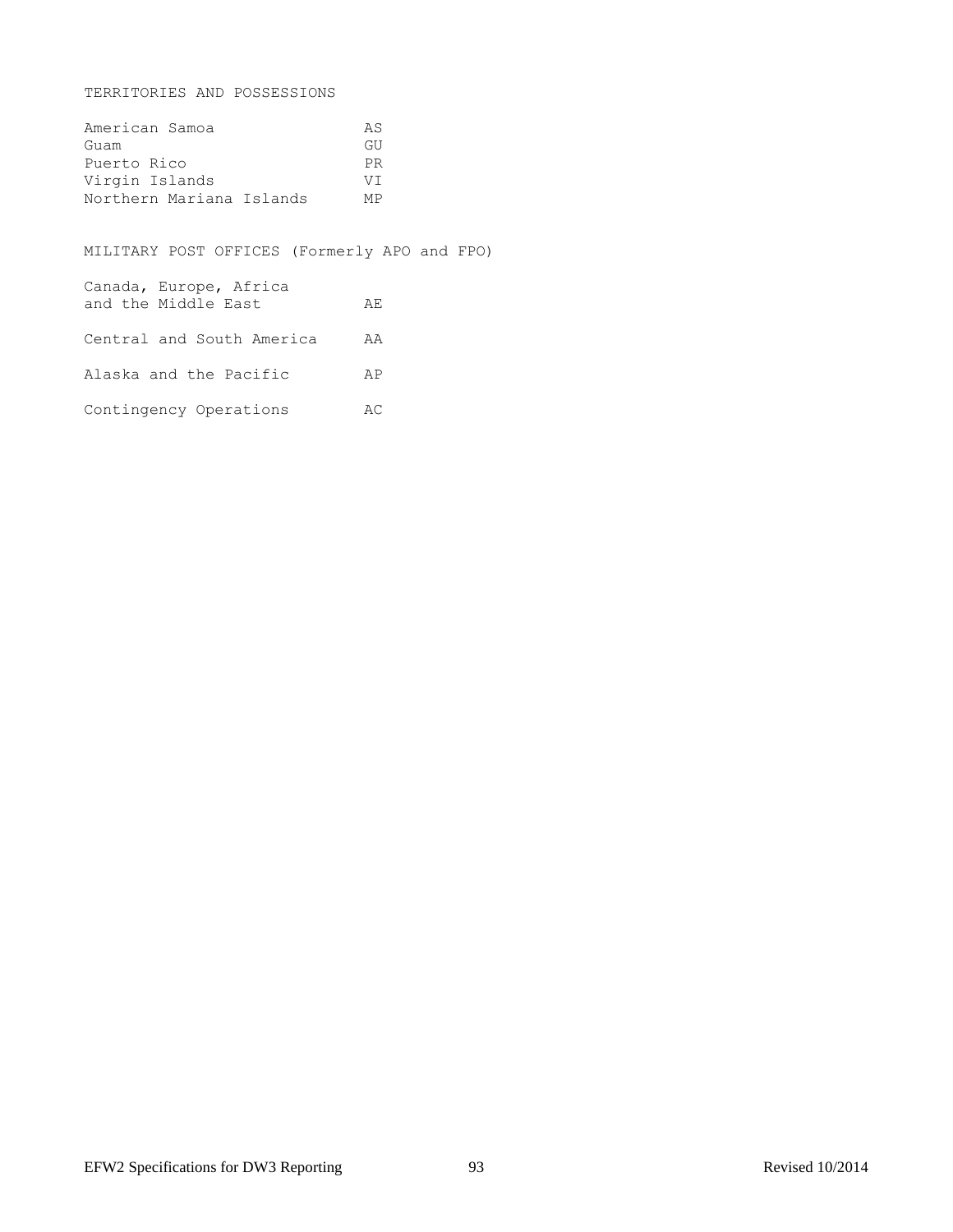# **APPENDIX F: COUNTRY CODES**

| Country                          | Code                   |
|----------------------------------|------------------------|
| Afghanistan                      | ΑF                     |
| Akrotiri Sovereign Base Area     | AX                     |
| Albania                          | AL                     |
| Algeria                          | AG                     |
| Andorra                          | ΆN                     |
| Angola                           | AO                     |
| Anguilla                         | AV                     |
| Antarctica                       | ΆY                     |
| Antiqua and Barbuda              | AC                     |
| Argentina                        | AR                     |
| Armenia                          | ΆM                     |
| Aruba                            | ΆA                     |
| Ashmore and Cartier Islands      | AΤ                     |
| Australia                        | AS                     |
| Austria                          | AU                     |
| Azerbaijan                       | AJ                     |
| Azores                           | PO                     |
|                                  | ΒF                     |
| Bahamas, The<br>Bahrain          |                        |
|                                  | BA                     |
| Baker Island                     | FQ.                    |
| Bangladesh                       | ΒG                     |
| <b>Barbados</b>                  | ВB                     |
| Bassasda India                   | <b>BS</b>              |
| Belarus                          | BO                     |
| Belgium                          | BE                     |
| Belize                           | BH                     |
| Benin                            | BN                     |
| Bermuda                          | BD.                    |
| Bhutan                           | ВT                     |
| Birkina Faso                     | UV                     |
| Bolivia                          | ВL                     |
| Bosnia-Herzegovina               | ΒK                     |
| Botswana                         | BC                     |
| Bouvet Island                    | BV                     |
| Brazil                           | <b>BR</b>              |
| British Indian Ocean Territory   | IΟ                     |
| Brunei                           | ΒX                     |
| Bulgaria                         | BU                     |
| <b>Burma</b>                     | ΒM                     |
| Burundi                          | ΒY                     |
| Cambodia                         | CВ                     |
| Cameroon                         | СM                     |
| Canada                           | CA                     |
| Canary Islands                   | SP                     |
| Cape Verde                       | ${\rm CV}$             |
| Cayman Islands                   | СJ                     |
| Central African Republic         | ${\cal C}{\cal T}$     |
| Chad                             | CD                     |
| Chile                            | СI                     |
| China, Peoples Republic of       | CH                     |
| Christmas Island (Indian Ocean)  | ΚT                     |
| Christman Island (Pacific Ocean) | KR                     |
| Clipperton Island                | IP                     |
| Cocos (Keeling) Islands          | $\mathrm{C}\mathrm{K}$ |
|                                  |                        |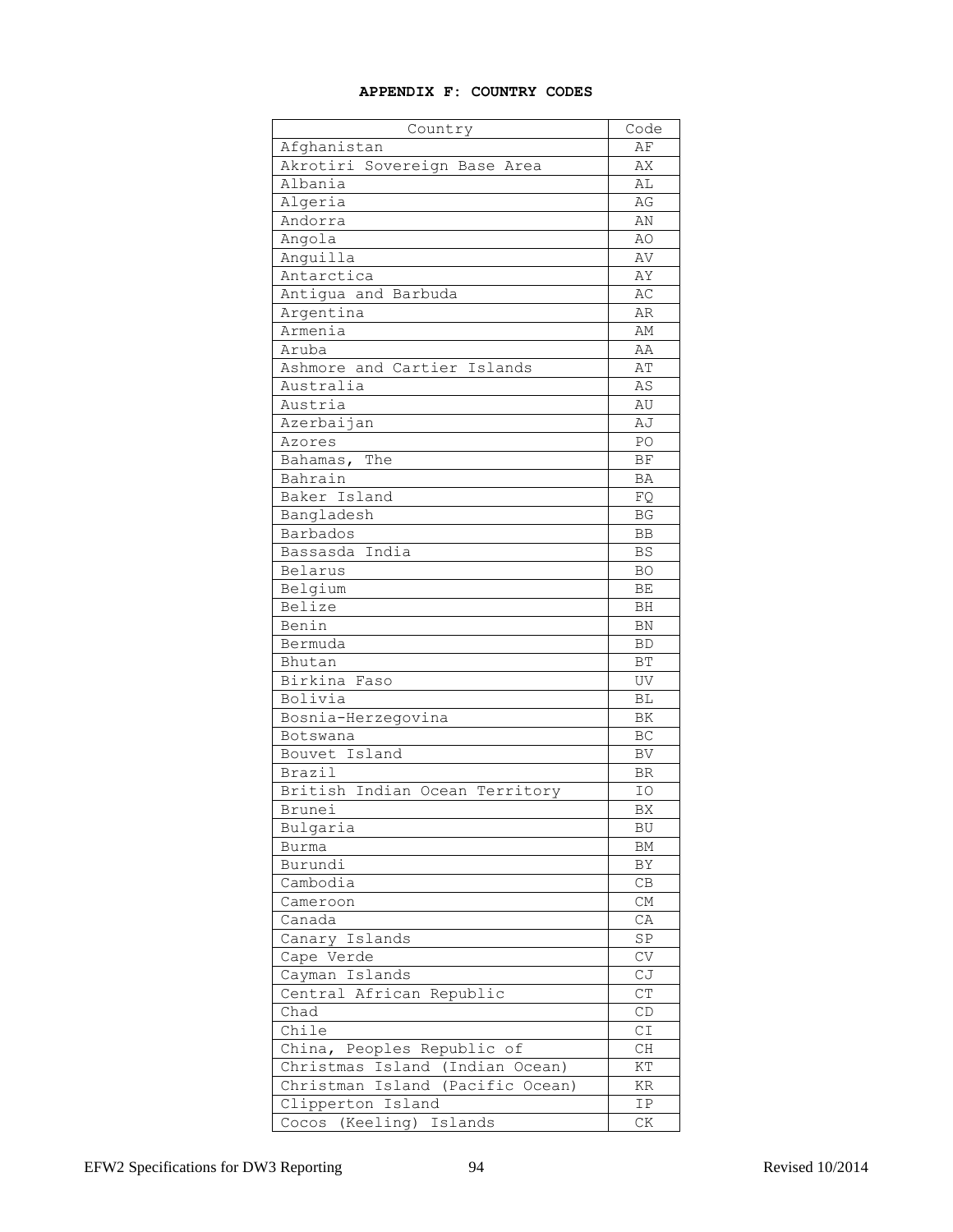| Colombia                          | CO                       |
|-----------------------------------|--------------------------|
| Comoros                           | CN                       |
| Congo                             | $\mathbb{C}\mathcal{F}$  |
| Cook Islands                      | CW                       |
| Coral Sea Islands Territory       | CR                       |
| Corsica                           | VP                       |
| Costa Rica                        | CS                       |
| Cote d'ivoire (Ivory Coast)       | IV                       |
| Croatia                           | HR                       |
| Cuba                              | CU                       |
| Curacao                           | UC                       |
| Cyprus                            | CY                       |
| Czech Republic                    | EZ                       |
| Denmark                           | DA                       |
| Dhekelia Sovereign Base Area      | DX                       |
| Diibouti                          | DJ                       |
| Dominica                          | DO                       |
| Dominican Republic                | DR                       |
| Ecuador                           | EC                       |
| Egypt                             | EG                       |
| El Salvador                       | ES                       |
| England                           | UK                       |
| Equatorial Guinea                 | ΕK                       |
| Eritrea                           | ER                       |
| Estonia                           | ΕN                       |
| Ethiopia                          | ЕT                       |
| Europa Island                     | EU                       |
| Falkland Islands (Isles Malvinas) | FK                       |
| Faroe Islands                     | FO                       |
| Fiji                              | FJ                       |
| Finland                           | FI                       |
| France                            | FR                       |
| French Guiana                     | FG                       |
| French Polynesia                  | FP                       |
| French Southern and Antarctic     | FS                       |
| Lands                             |                          |
| Gabon                             | GB                       |
| Gambia,<br>The                    | GA                       |
| Gaza Strip                        | GZ                       |
| Germany                           | GM                       |
| Georgia                           | GG                       |
| Ghana<br>Gibraltar                | GH<br>GI                 |
| Glorioso Islands                  | GO                       |
| Greece                            | GR                       |
| Greenland                         | GL                       |
| Grenada                           | GJ                       |
| Guadeloupe                        | GP                       |
| Guatemala                         | ${\mathbb G}{\mathbb T}$ |
| Guernsey                          | GΚ                       |
| Guinea                            | GV                       |
| Guinea-Bissau                     | PU                       |
| Guyana                            | GY                       |
| Haiti                             | НA                       |
| Heard Island and McDonald Island  | HМ                       |
| Honduras                          | HO                       |
| Hong Kong                         | ΗK                       |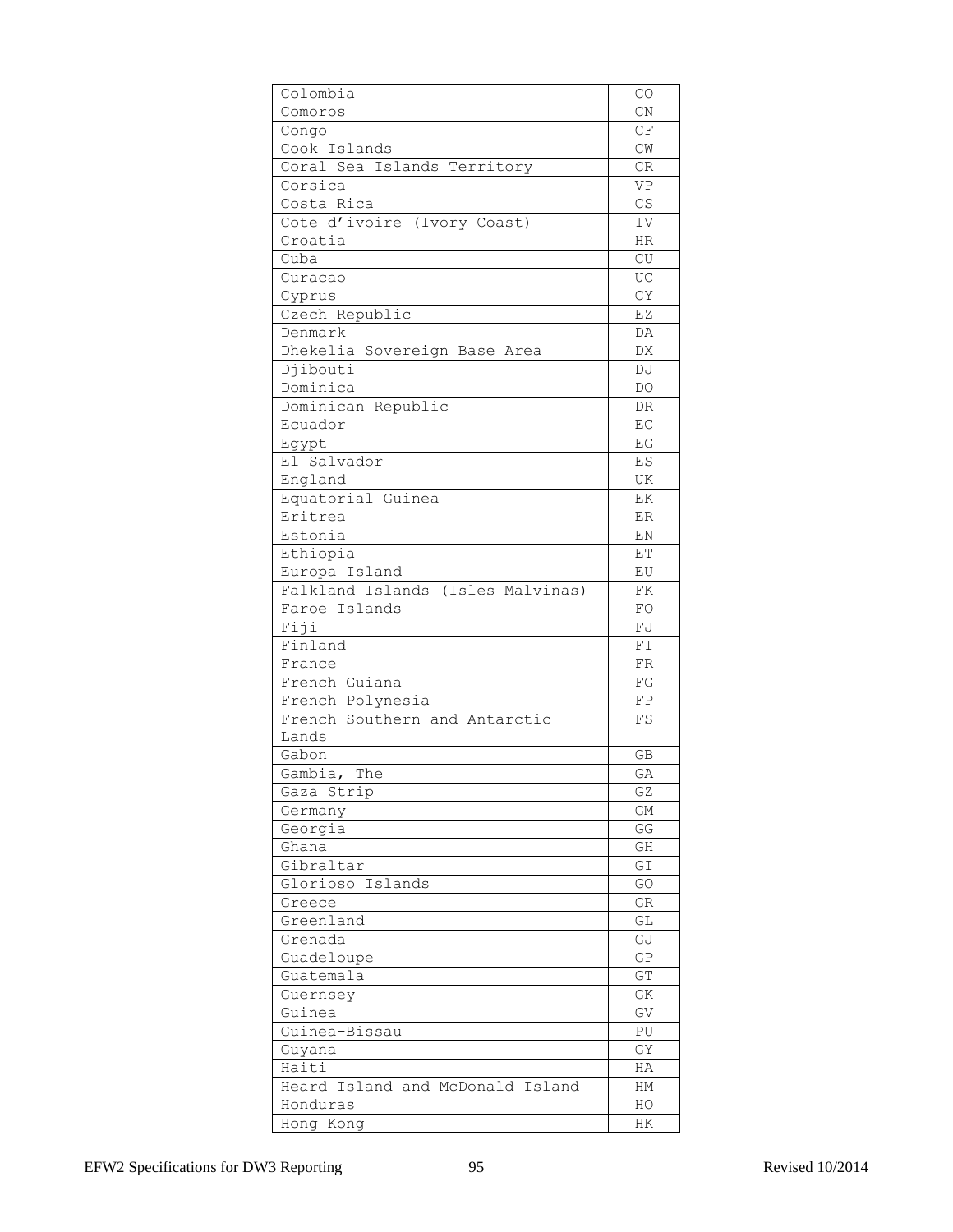| Howland Island                  | HQ         |
|---------------------------------|------------|
| Hungary                         | ΗU         |
| Iceland                         | IC         |
| India                           | ΙN         |
| Indonesia                       | ΙD         |
| Iran                            | ΙR         |
| Iraq                            | IZ         |
| Iraq-Saudi Arabia Neutral Zone  | IΥ         |
| Ireland                         | ΕI         |
| Isle of Man                     | ΙM         |
| Israel                          | IS.        |
| Italy                           | IT         |
| Jamaica                         | JМ         |
| Jan Mayan                       | JN         |
| Japan                           | JA         |
| Jarvis Island                   | DQ         |
| Jersey                          | JE         |
| Johnston Atoll                  | JQ         |
| Jordan                          | JO         |
| Juande Nova Island              | JU         |
| Kazakhstan                      | ΚZ         |
| Kenya                           | ΚE         |
| Kingman Reef                    | ΚQ         |
| Kiribati                        | ΚP         |
| Korea, Democratic People's      | ΚN         |
| Republic of (North)             |            |
| Korea, Republic of (South)      | KS         |
| Kosovo                          | ΚV         |
| Kuwait                          | ΚU         |
| Kyrgyzstan                      | ΚG         |
| Laos                            | LA         |
| Latvia                          | LG         |
| Lebanon<br>Lesotho              | LΕ<br>LΤ   |
| Liberia                         | LI         |
| Libya                           | LY         |
| Liechtenstein                   | LS         |
| Lithuania                       | LΗ         |
| Luxembourg                      | LU         |
| Macau                           | MC         |
| Macedonia                       | ΜK         |
| Madagascar                      | МA         |
| Malawi                          | ΜI         |
| Malaysia                        | MΥ         |
| Maldives                        | ΜV         |
| Mali                            | МL         |
| Malta                           | МT         |
| Marshall Islands                | RM         |
| Martinique                      | МB         |
| Mauritania                      | MR.        |
| Mauritius                       | ${\tt MP}$ |
| Mayotte                         | МF         |
| Mexico                          | MX         |
| Micronesia, Federated States of | FΜ         |
| Midway Islands                  | MQ         |
| Moldova                         | MD         |
| Monaco                          | ΜN         |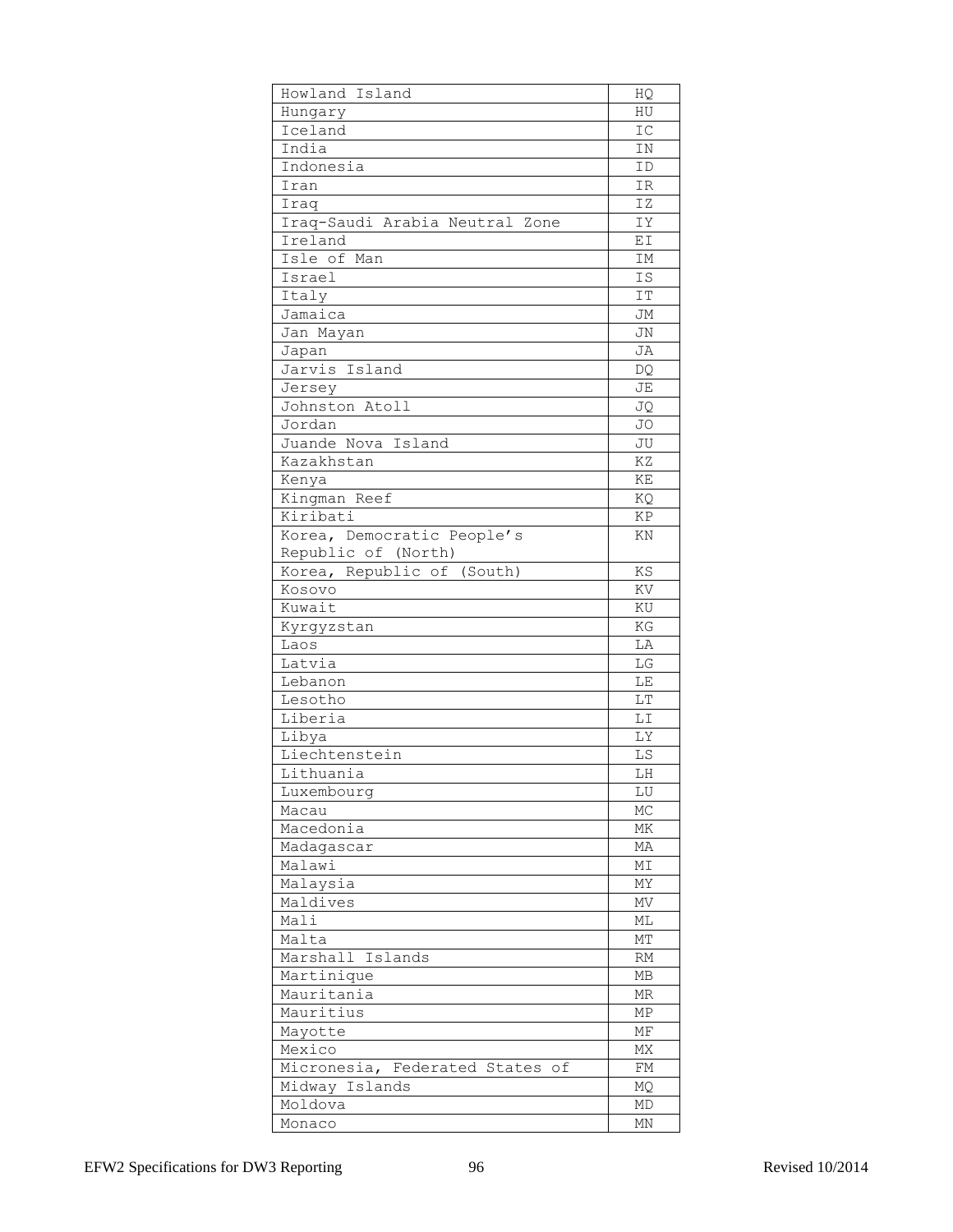| Mongolia                      | ΜG         |
|-------------------------------|------------|
| Montenegro                    | YO         |
| Montserrat                    | МH         |
| Morocco                       | MO         |
| Mozambique                    | MZ         |
| Nambia                        | WA         |
| Nauru                         | ΝR         |
| Navassa Island                | <b>BQ</b>  |
| Nepal                         | NP         |
| Netherlands                   | ΝL         |
| New Caledonia                 | NC         |
| New Zealand                   | ΝZ         |
| Nicaragua                     | NU         |
| Niger                         | NG         |
| Nigeria                       | NΙ         |
| Niue                          | ΝE         |
| Norfolk Island                | ΝF         |
| Northern Ireland              | UK         |
| Northern Mariana Islands      | CQ         |
| Norway                        | ΝO         |
| Oman                          | MU         |
| Pakistan                      | PK         |
| Palmyra Atoll                 | LQ         |
| Panama                        | PМ         |
| Papua New Guinea              | ΡP         |
| Paracel Islands               | PF         |
| Paraguay                      | PA         |
| Peru                          | PE         |
| Philippines                   | RP         |
| Pitcairn Island               | PC         |
| Poland                        | РL         |
| Portugal                      | PO         |
| Qatar                         | QΑ         |
| Reunion                       | RE         |
| Rhodesia                      | RH         |
| Romania                       | RO         |
| Russia                        | RS         |
| Rwanda                        | RW         |
| St Barthelemy                 | TB         |
| St Kitts and Nevis            | SC         |
| St Helena                     | SH         |
| St Lucia                      | ST         |
| St Martin                     | RN         |
| St Pierre and Miquelon        | <b>SB</b>  |
| St Vincent and the Grenadines | VC         |
| San Marino                    | SM         |
| Sao Tome and Principe         | ΤP         |
| Saudi Arabia                  | SA         |
| Scotland                      | UK         |
| Senegal                       | SG         |
| Serbia                        | RI         |
| Seychelles                    | SE         |
| Sierra Leone                  | SL         |
| Singapore                     | ${\rm SN}$ |
| Sint Maarten<br>Slovakia      | NN<br>LO   |
|                               |            |
| Slovenia                      | SI         |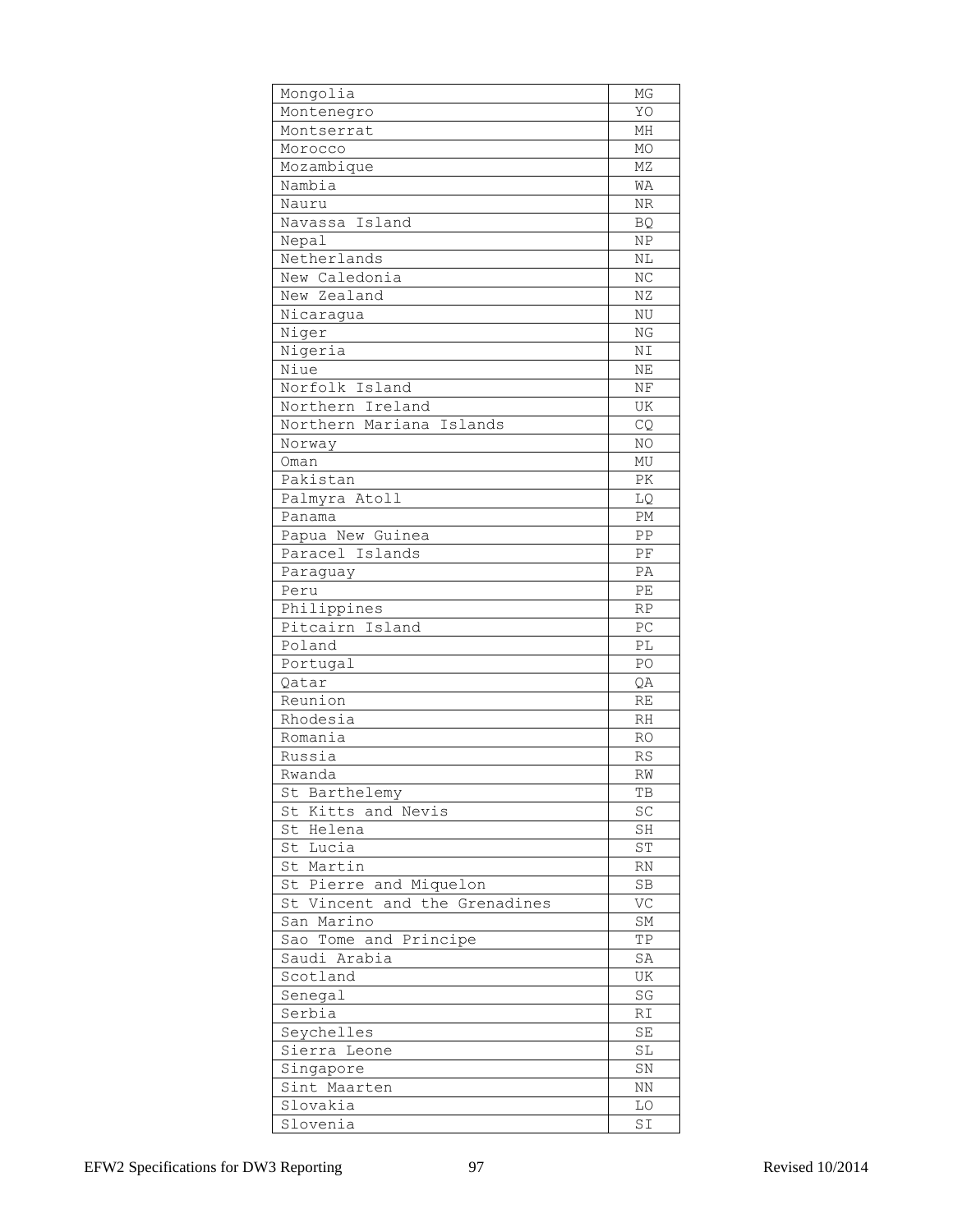| Solomon Islands                          | ΒP                     |
|------------------------------------------|------------------------|
| Somalia                                  | SO                     |
| South Africa                             | SF                     |
| South Georgia and the South              | SX                     |
| Sandwich Islands                         |                        |
| South Sudan                              | 0D                     |
| Spain                                    | SP                     |
| Spratly Islands                          | PG                     |
| Sri Lanka                                | CE                     |
| Sudan                                    | SU                     |
| Suriname                                 | NS                     |
| Svalbard                                 | SV                     |
| Swaziland                                | WΖ                     |
| Sweden                                   | SW                     |
| Switzerland                              | SZ                     |
| Syria                                    | SY                     |
| Taiwan                                   | ТW                     |
| Tajikistan                               | ΤI                     |
| Tanzania, United Republic of             | ΤZ                     |
| Thailand                                 | TH                     |
| Timor-Leste                              | ТT                     |
| Togo                                     | TO                     |
| Tokelau                                  | TL                     |
| Tonga                                    | TN                     |
| Trinidad and Tobago                      | ТT                     |
| Tromelin Island                          | ΤE                     |
| Trust Territory of the Pacific           | PS                     |
| Islands                                  |                        |
| Tunisia                                  | <b>TS</b><br>TU        |
| Turkey                                   |                        |
| Turkmenistan<br>Turks and Caicos Islands | ТX<br>TК               |
| Tuvalu                                   | TV                     |
| Uganda                                   | UG                     |
| Ukraine                                  | UP                     |
| United Arab Emirates                     | TC                     |
| United Kingdom                           | UK                     |
| Uruquay                                  | UΥ                     |
| Uzbekistan                               | UZ                     |
| Vanuatu                                  | ΝH                     |
| Vatican City                             | VT                     |
| Venezuela                                | VE                     |
| Vietnam                                  | VM                     |
| Virgin Islands (British)                 | VI                     |
| Wales                                    | UK                     |
| Wake Island                              | <b>WQ</b>              |
| Wallis and Futuna                        | WF                     |
| West Bank                                | WЕ                     |
| Western Sahara                           | WΙ                     |
| Western Samoa                            | WS                     |
| Yemen                                    | YM                     |
| Zaire                                    | $\mathbb{C}\mathbb{G}$ |
| Zambia                                   | ΖA                     |
| Zimbabwe                                 | ZΙ                     |
| Other Countries                          | OC                     |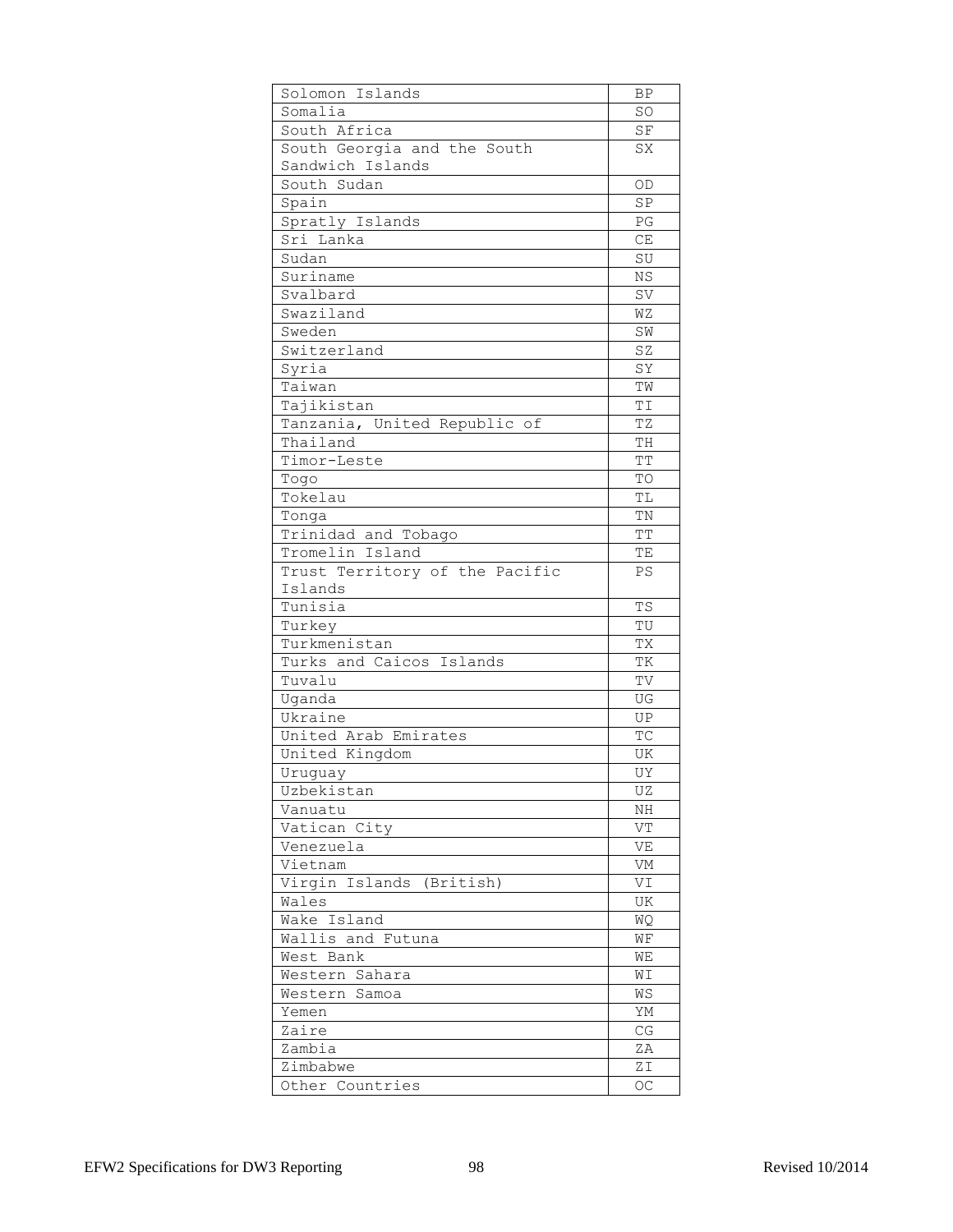### **APPENDIX G: LOCAL INCOME TAX ENTITY IDENTIFIER CODES**

| MUNICIPALITIES                             | ALPHA<br>CODES* |
|--------------------------------------------|-----------------|
| ADA VILLAGE INCOME TAX                     | ADAVI           |
| ADDYSTON VILLAGE INCOME TAX                | ADDYS           |
| AKRON CITY INCOME TAX                      | AKRON           |
| ALGER VILLAGE INCOME TAX                   | ALGER           |
| ALLIANCE CITY INCOME TAX                   | ALLIA           |
| ALVORDTON VILLAGE INCOME TAX               | ALVOR           |
| AMBERLEY VILLAGE INCOME TAX                | AMBER           |
| AMHERST CITY INCOME TAX                    | AMHER           |
| ANDOVER CITY INCOME TAX                    | ANDOV           |
| ANNA VILLAGE INCOME TAX                    | ANNAV           |
| ANSONIA VILLAGE INCOME TAX                 | ANSON           |
| ANTWERP                                    | ANTWE           |
| APPLE CREEK VILLAGE INCOME TAX             | APPLE           |
| ARCANUM VILLAGE INCOME TAX                 | ARCAN           |
| ARCHBOLD VILLAGE INCOME TAX                | ARCHB           |
| ARLINGTON HEIGHTS VILLAGE INCOME TAX ARLIH |                 |
| ARLINGTON VILLAGE INCOME TAX               | ARLIV           |
| ASHLAND CITY INCOME TAX                    | ASHLA           |
| ASHTABULA CITY INCOME TAX                  | ASHTA           |
| ASHVILLE VILLAGE INCOME TAX                | ASHVI           |
| ATHENS CITY INCOME TAX                     | ATHEN           |
| AURORA CITY INCOME TAX                     | AUROR           |
| AVON CITY INCOME TAX                       | AVONC           |
| AVON LAKE CITY INCOME TAX                  | AVONL           |
| BALTIC VILLAGE INCOME TAX                  | BALTC           |
| BALTIMORE VILLAGE INCOME TAX               | BALTM           |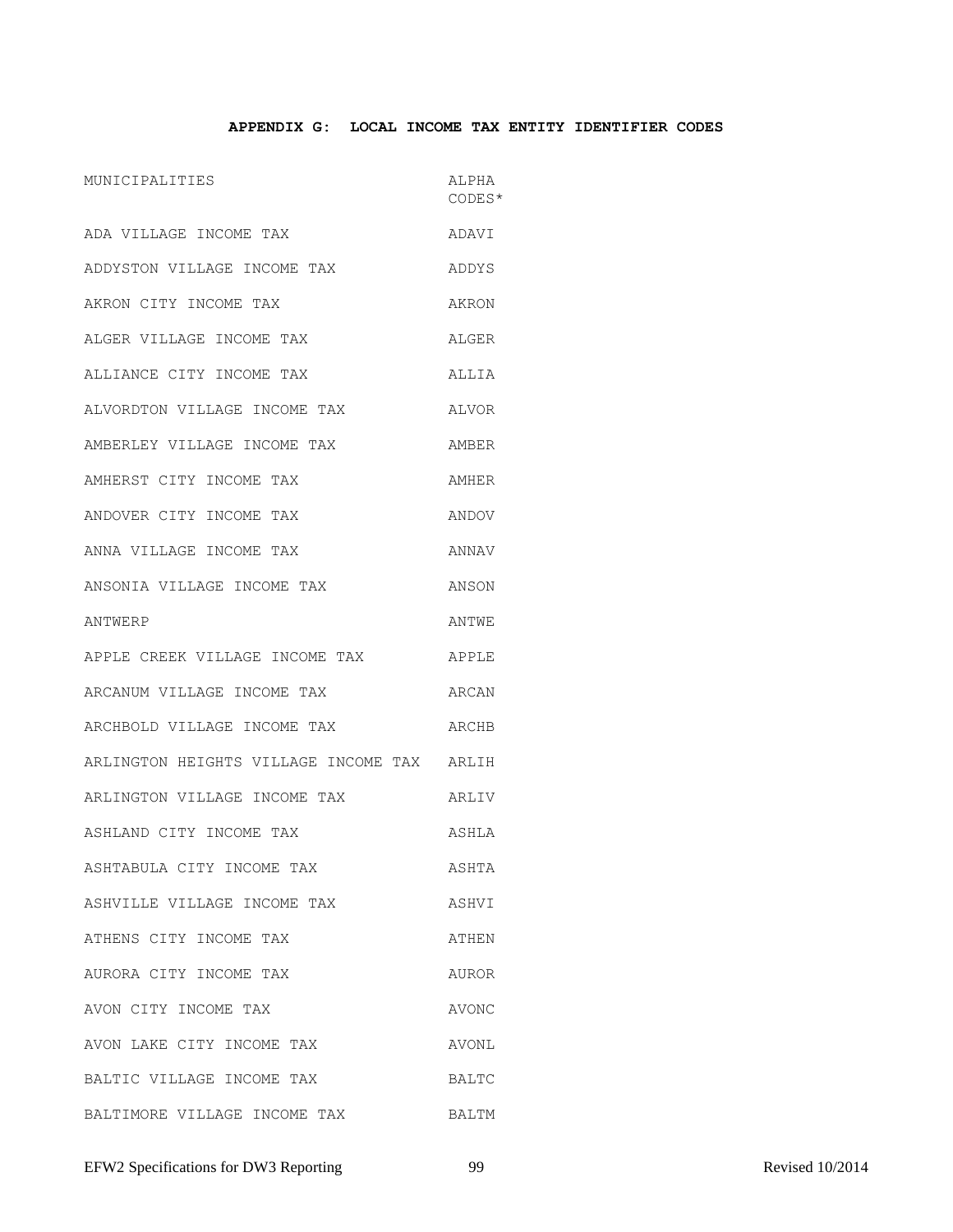BARBERTON CITY INCOME TAX BARBE BARNESVILLE VILLAGE INCOME TAX BARNE BATAVIA VILLAGE INCOME TAX BATAV BATH-AKRON-FAIRLAWN JEDD INCOME TAX BAFJI BAY VILLAGE CITY INCOME TAX BAYVI BEACH CITY VILLAGE INCOME TAX BEACH BEACHWOOD CITY INCOME TAX BEACW BEACHWOOD EAST JEDD INCOME TAX BEACE BEACHWOOD WEST JEDD INCOME TAX BEAWW BEDFORD CITY INCOME TAX BEDFO BEDFORD HEIGHTS CITY INCOME TAX BEHTS BELLAIRE CITY INCOME TAX BELLA BELLE CENTER VILLAGE INCOME TAX BELLE BELLEFONTAINE CITY INCOME TAX BELLF BELLEVUE CITY INCOME TAX BELLC BELLVILLE VILLAGE INCOME TAX BELLV BELPRE CITY INCOME TAX BELPR BENTLEYVILLE VILLAGE INCOME TAX BENTL BEREA CITY INCOME TAX BEREA BEVERLY VILLAGE INCOME TAX BEVER BEXLEY CITY INCOME TAX BEXLE BLOOMDALE VILLAGE INCOME TAX BLOOM BLUE ASH CITY INCOME TAX BLUEA BLUFFTON VILLAGE INCOME TAX BLUFF BOLIVAR VILLAGE INCOME TAX BOSTON HEIGHTS VILLAGE INCOME TAX BOSTO BOTKINS VILLAGE INCOME TAX BOTKI BOWERSTON VILLAGE INCOME TAX BOWER BOWLING GREEN CITY INCOME TAX BOWLI BRADFORD VILLAGE INCOME TAX BRADF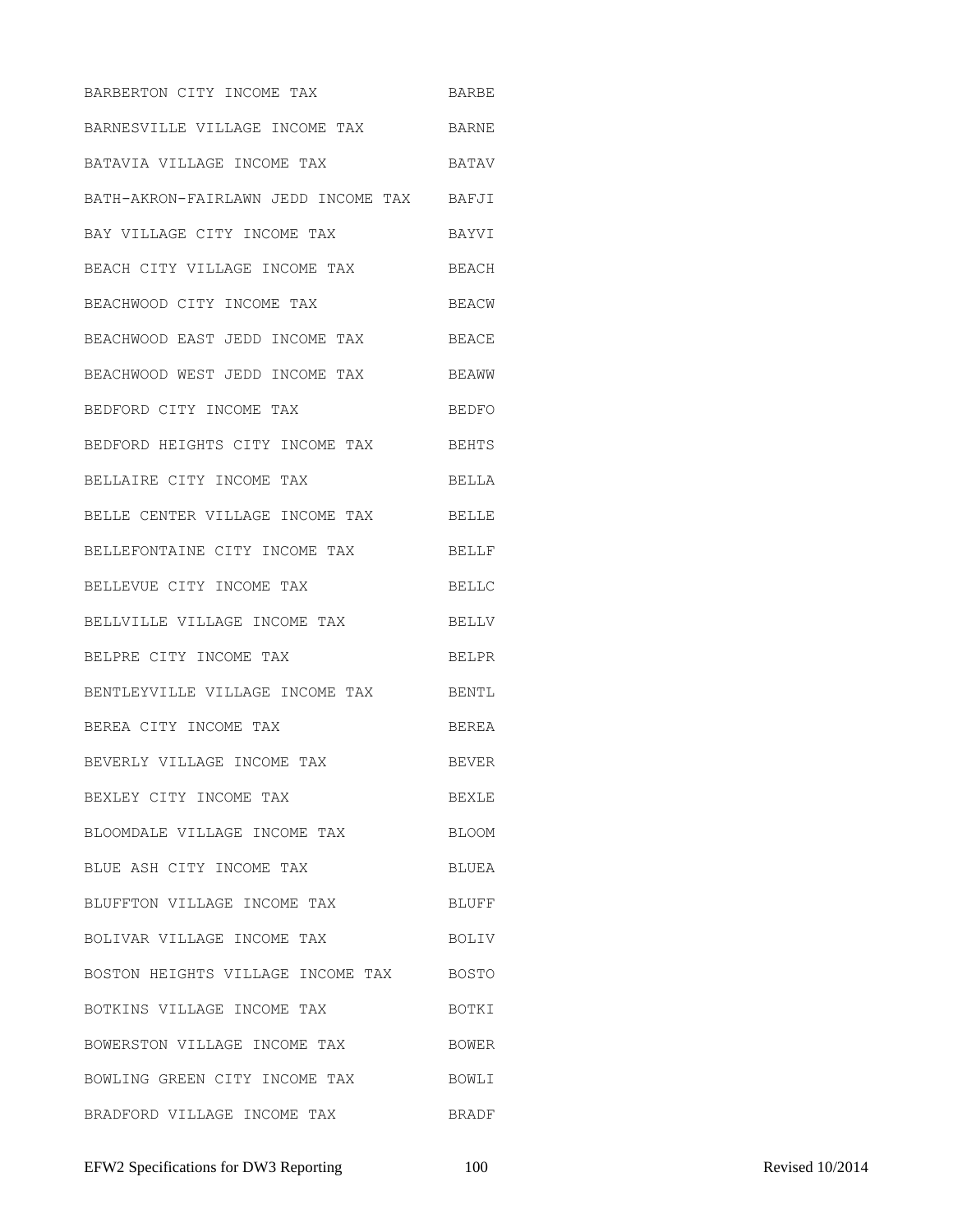BRADNER VILLAGE INCOME TAX BRADN BRADY LAKE VILLAGE INCOME TAX BRADY BRATENAHL VILLAGE INCOME TAX BRATE BRECKSVILLE CITY INCOME TAX BRECK BREMEN VILLAGE INCOME TAX BREME BREWSTER VILLAGE INCOME TAX BREWS BRICE VILLAGE INCOME TAX BRICE BROADVIEW HEIGHTS CITY INCOME TAX BROAD BROOK PARK CITY INCOME TAX BROOP BROOKLYN CITY INCOME TAX BROOL BROOKLYN HEIGHTS VILLAGE INCOME TAX BROOH BROOKVILLE VILLAGE INCOME TAX BROOK BRUNSWICK CITY INCOME TAX BRUNS BRYAN CITY INCOME TAX BRYAN BUCYRUS CITY INCOME TAX BUCYR BURTON VILLAGE INCOME TAX BURTO BUTLER VILLAGE INCOME TAX BUTLE BYESVILLE VILLAGE INCOME TAX BYESV CADIZ VILLAGE INCOME TAX CADIZ CAIRO CAIRO CAMBRIDGE CITY INCOME TAX CAMBR CAMDEN VILLAGE INCOME TAX CAMDE CAMPBELL CITY INCOME TAX CAMPB CANAL FULTON VILLAGE INCOME TAX CANAL CANAL WINCHESTER VILLAGE INCOME TAX CANAW CANFIELD CITY INCOME TAX CANFI CANT CITY INCOME TAX CANTC CANTON CITY INCOME TAX CANTO CARDINGTON VILLAGE INCOME TAX CARDI CAREY VILLAGE INCOME TAX CAREY

EFW2 Specifications for DW3 Reporting 101 Revised 10/2014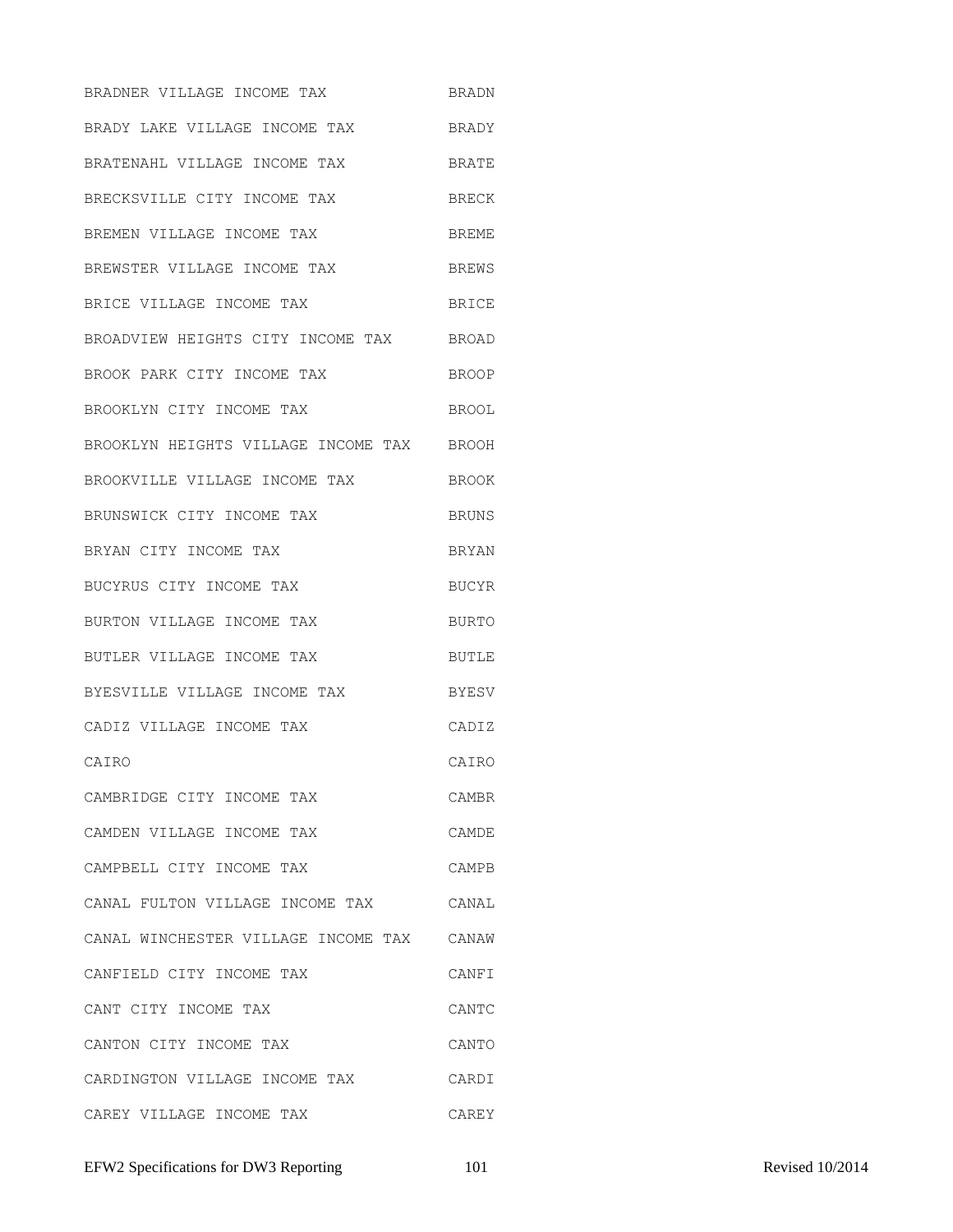CARLISLE VILLAGE INCOME TAX CARLI CARROLL VILLAGE INCOME TAX CARRV CARROLLTON VILLAGE INCOME TAX CARRO CATAWBA VILLAGE INCOME TAX CATAW CEDARVILLE VILLAGE INCOME TAX CEDAR CELINA CITY INCOME TAX CELIN CENTERBURG VILLAGE INCOME TAX CENTB CENTERVILLE CITY INCOME TAX CENTV CHAGRIN FALLS VILLAGE INCOME TAX CHAGR CHARDON VILLAGE INCOME TAX CHARD CHEVIOT CITY INCOME TAX CHEVI CHILLICOTHE CITY INCOME TAX CHILL CINCINNATI CITY INCOME TAX CINCI CIRCLEVILLE CITY INCOME TAX CIRCL CLAY CENTER VILLAGE INCOME TAX CLAYC CLAYTON CLAYT CLEVELAND CITY INCOME TAX CLEVC CLEVELAND HEIGHTS CITY INCOME TAX CLEVH CLEVELAND-HIGHLAND HILLS CLEHH CLEVELAND-HIGHLAND HILLS JEDD CLHHJ CLEVELAND-WARRENSVILLE HEIGHTS JEDD CLWHJ CLINTON VILLAGE INCOME TAX CLINT CLYDE CITY INCOME TAX CLYDE COAL GROVE VILLAGE INCOME TAX COALG COLDWATER VILLAGE INCOME TAX COLDW COLUMBIANA VILLAGE INCOME TAX COLUV COLUMBUS CITY INCOME TAX DIVISION COLUC COLUMBUS GROVE VILLAGE INCOME TAX COLUG CONNEAUT CITY INCOME TAX CONNE CONVOY VILLAGE INCOME TAX CONVO

EFW2 Specifications for DW3 Reporting 102 Revised 10/2014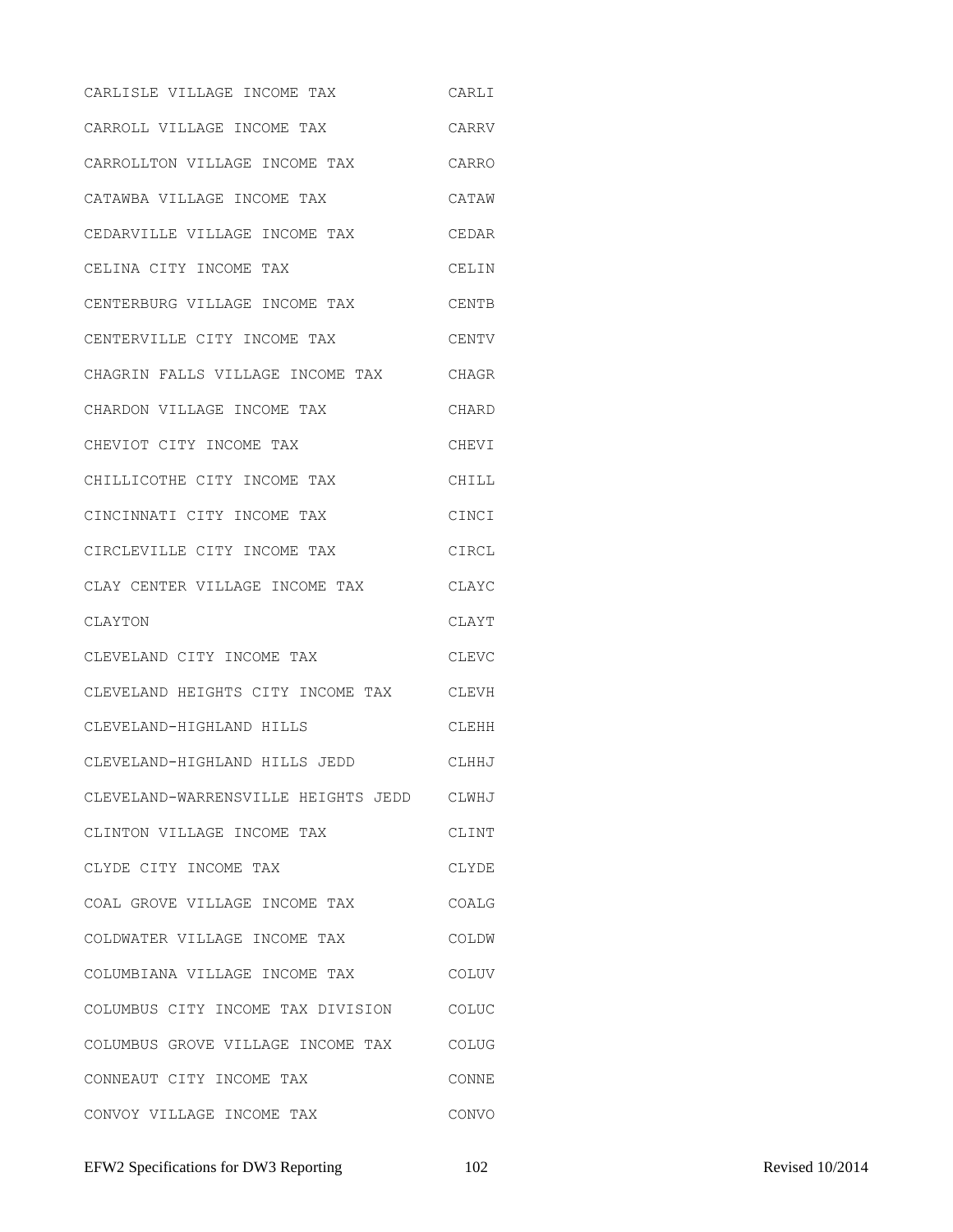COPLEY-AKRON JEDD COPLE CORWIN VILLAGE INCOME TAX CORWI COSHOCTON CITY INCOME TAX COSHO COVENTRY-AKRON JEDD COVEN COVINGTON VILLAGE INCOME TAX COVIN CRAIG BEACH VILLAGE INCOME TAX CRAIG CRESTLINE VILLAGE INCOME TAX CREST CRESTON VILLAGE INCOME TAX CRESV CRIDERSVILLE CITY INCOME TAX CRIDE CROOKSVILLE VILLAGE INCOME TAX CROOK CUYAHOGA FALLS CITY INCOME TAX CUYAF CUYAHOGA HEIGHTS VILLAGE INCOME TAX CUYAV CYGNET VILLAGE INCOME TAX CYGNE DALTON VILLAGE INCOME TAX DALTO DANVILLE VILLAGE INCOME TAX DANVI DAYTON CITY DIVISION OF TAXATION DAYTO DEER PARK CITY INCOME TAX DEERP DEFIANCE CITY INCOME TAX DEFIA DEGRAFF VILLAGE DEPT OF TAXATION DEGRA DELAWARE CITY INCOME TAX DELAW DELPHOS CITY INCOME TAX DELPH DELTA VILLAGE INCOME TAX DELTA DENNISON VILLAGE INCOME TAX DENNI DESHLER VILLAGE INCOME TAX DESHI DOVER CITY INCOME TAX DOVER DOYLESTOWN VILLAGE INCOME TAX DOYLE DRESDEN VILLAGE INCOME TAX DRESD DUBLIN CITY INCOME TAX DUBLI DUNKIRK VILLAGE INCOME TAX DUNKI EAST CANTON VILLAGE INCOME TAX ECANT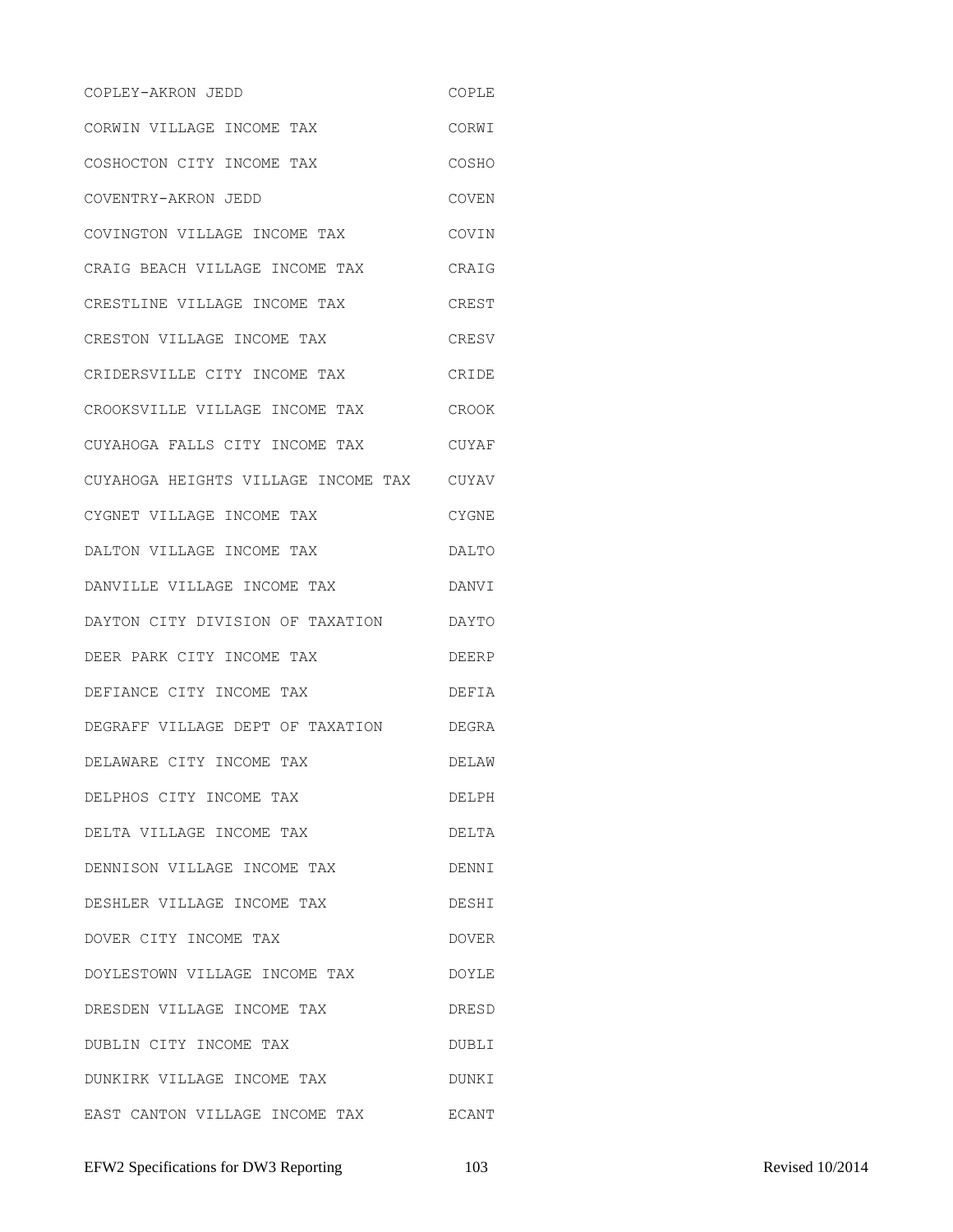| EAST CLEVELAND CITY INCOME TAX     | <b>ECLEV</b> |
|------------------------------------|--------------|
| EAST LIVERPOOL CITY INCOME TAX     | <b>ELIVE</b> |
| EAST PALESTINE CITY INCOME TAX     | <b>EPALE</b> |
| EASTLAKE CITY INCOME TAX           | EASTL        |
| EATON CITY INCOME TAX              | EATON        |
| EDGERTON VILLAGE INCOME TAX        | EDGER        |
| EDON VILLAGE INCOME TAX            | <b>EDONV</b> |
| ELIDA                              | ELIDA        |
| ELMORE VILLAGE INCOME TAX          | ELMOR        |
| ELMWOOD PLACE VILLAGE INCOME TAX   | ELMWO        |
| ELYRIA CITY INCOME TAX             | ELYRI        |
| EMERALD PARK INCOME TAX            | EMEPK        |
| ENGLEWOOD CITY INCOME TAX          | <b>ENGLE</b> |
| EUCLID CITY TAX                    | EUCLI        |
| EVENDALE VILLAGE INCOME TAX        | EVEND        |
| FAIRBORN CITY INCOME TAX           | FAIRB        |
| FAIRFAX VILLAGE INCOME TAX         | FAIRF        |
| FAIRFIELD CITY INCOME TAX          | FAIRC        |
| FAIRLAWN CITY INCOME TAX           | FAIRL        |
| FAIRPORT HARBOR VILLAGE INCOME TAX | FAIRH        |
| FAIRVIEW PARK CITY INCOME TAX      | FAIRP        |
| FARMERSVILLE VILLAGE INCOME TAX    | FARME        |
| FAYETTE VILLAGE INCOME TAX         | FAYET        |
| FELICITY VILLAGE INCOME TAX        | FELIC        |
| FINDLAY CITY INCOME TAX            | FINDL        |
| FOREST PARK CITY INCOME TAX        | FOREP        |
| FOREST VILLAGE INCOME TAX          | FOREV        |
| FORT LORAMIE VILLAGE INCOME TAX    | FORTL        |
| FORT RECOVERY VILLAGE INCOME TAX   | FORTR        |
| FOSTORIA CITY INCOME TAX           | FOSTO        |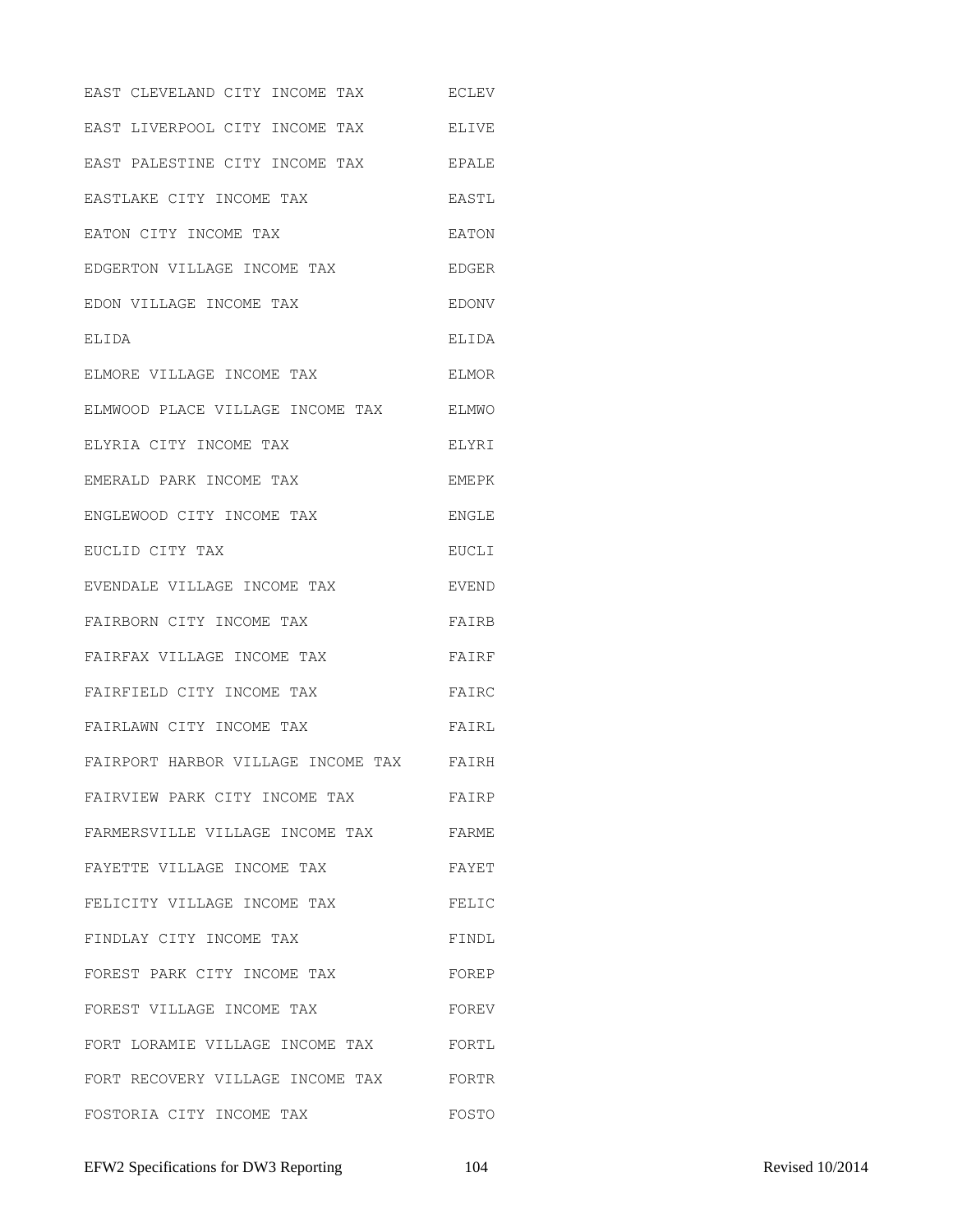FRANKLIN CITY INCOME TAX FRANK FRAZEYSBURG VILLAGE INCOME TAX FRAZE FREDERICKTOWN VILLAGE INCOME TAX FREDE FREMONT CITY INCOME TAX FREMO GAHANNA CITY TAX GAHAN GALENA VILLAGE INCOME TAX GALEN GALION CITY INCOME TAX GALIO GALLIPOLIS CITY INCOME TAX GALLI GAMBIER VILLAGE INCOME TAX GAMBI GARFIELD HEIGHTS CITY INCOME TAX GARFI GARRETTSVILLE VILLAGE INCOME TAX GARRE GATES MILLS VILLAGE INCOME TAX GATES GATEWAY JEDD GATJE GENEVA CITY INCOME TAX GENEC GENEVA-ON-THE-LAKE VILLAGE INCOME TAX GENEO GENOA VILLAGE INCOME TAX GENOA GEORGETOWN VILLAGE TAX GEORG GERMANTOWN VILLAGE INCOME TAX GERMA GIBSONBURG VILLAGE INCOME TAX GIBSO GIRARD CITY INCOME TAX GIRAR GLANDORF VILLAGE INCOME TAX GLAND GLENWILLOW VILLAGE INCOME TAX GLENW GNADENHUTTEN VILLAGE INCOME TAX GNADE GOLF MANOR VILLAGE INCOME TAX GOLFM GRAFTON VILLAGE INCOME TAX GRAFT GRAND RAPIDS VILLAGE INCOME TAX GRAND GRAND RIVER VILLAGE INCOME TAX GRANR GRANDVIEW HEIGHTS CITY INCOME TAX GRANV GRANVILLE VILLAGE INCOME TAX GRAVV GREEN CITY INCOME TAX GREEN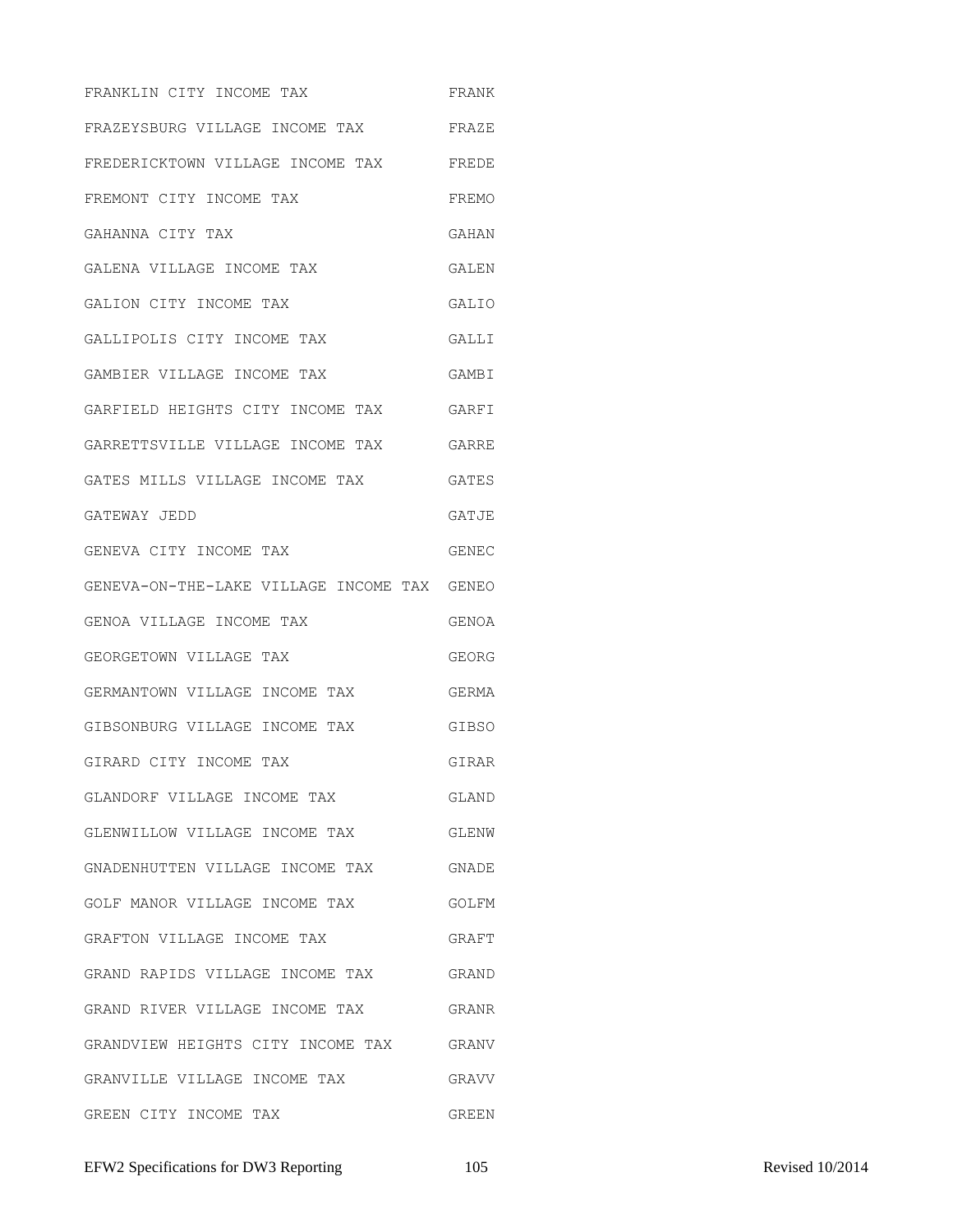GREEN SPRINGS VILLAGE INCOME TAX GREES GREENFIELD CITY INCOME TAX GREEF GREENHILLS VILLAGE INCOME TAX GREEH GREENVILLE CITY INCOME TAX GREEC GREENWICH VILLAGE INCOME TAX GREEW GROVE CITY INCOME TAX GROVE GROVEPORT VILLAGE INCOME TAX GROVP HAMILTON CITY INCOME TAX **HAMIL** HAMLER VILLAGE INCOME TAX HAMLE HARRISBURG VILLAGE INCOME TAX HARRI HARRISON CITY INCOME TAX HARRS HARTVILLE VILLAGE INCOME TAX HARTV HASKINS VILLAGE INCOME TAX **HASKI** HEATH CITY INCOME TAX **HEATH** HEBRON VILLAGE INCOME TAX HEBRO HICKSVILLE VILLAGE INCOME TAX HICKS HIGHLAND HEIGHTS CITY INCOME TAX HIGHL HIGHLAND HILLS-CLEVELAND JEDD HICJE HIGHLAND HILLS VILLAGE INCOME TAX HIGHA HILLIARD CITY INCOME TAX HILLI HILLSBORO CITY INCOME TAX HILLS HIRAM VILLAGE INCOME TAX **HIRAM** HOLGATE VILLAGE INCOME TAX HOLGA HOLLAND VILLAGE INCOME TAX HOLLA HOPEDALE VILLAGE INCOME TAX HOPED HUBBARD CITY INCOME TAX **HUBBA** HUBER HEIGHTS CITY INCOME TAX HHCIT HUDSON CITY INCOME TAX HUDSC HUNTING VALLEY VILLAGE INCOME TAX HUNTI HUNTSVILLE VILLAGE INCOME TAX HUNTS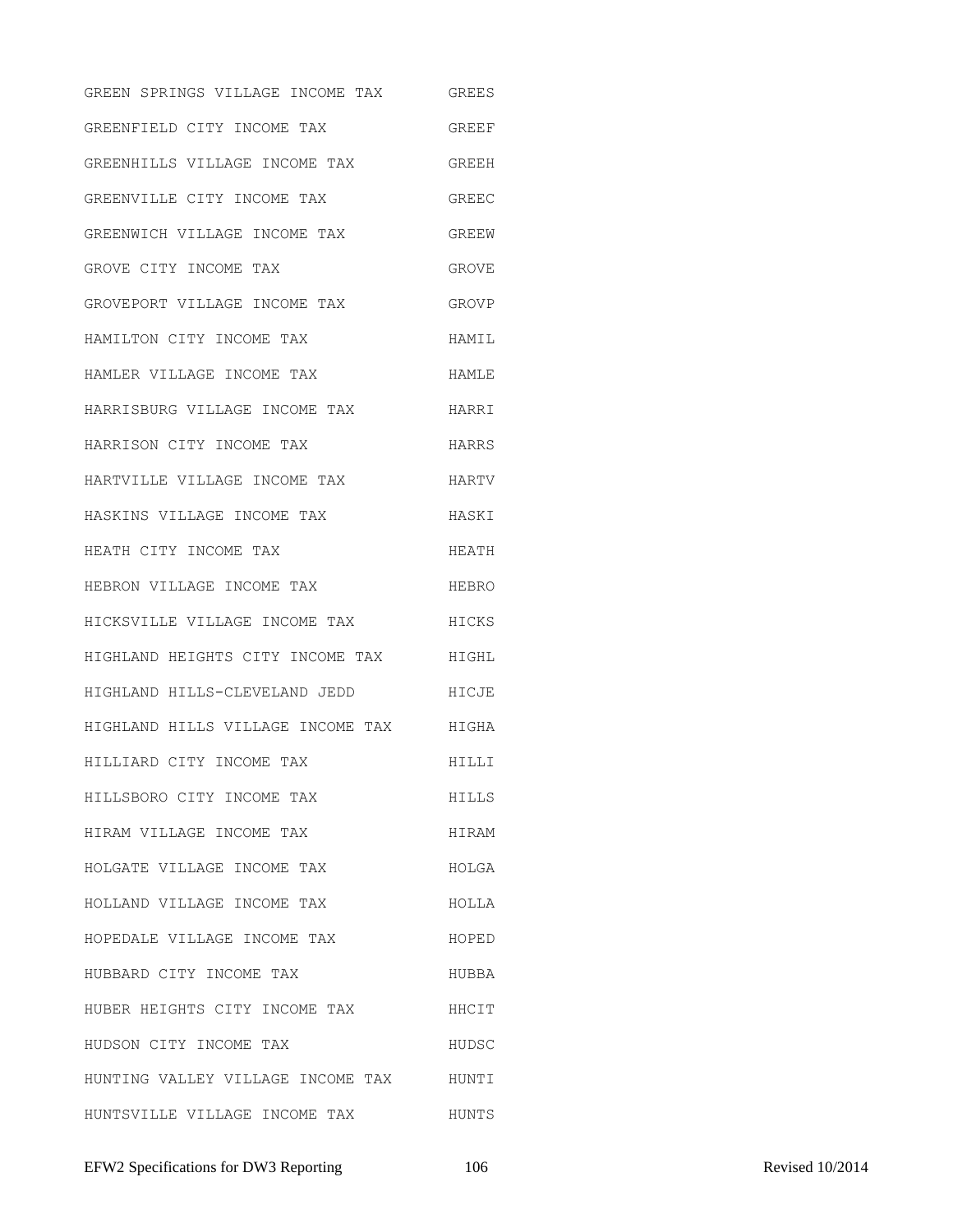HURON CITY INCOME TAX **HURON** INDEPENDENCE CITY INCOME TAX INDEP INDIAN HILL VILLAGE INCOME TAX INDIA IRONTON CITY INCOME TAX **IRONT** I X CENTER IXCEN JACKSON CENTER VILLAGE INCOME TAX JACKS JAMESTOWN VILLAGE INCOME TAX JAMES JEDD-BUTLER TOWNSHIP/DAYTON JEDBT JEDD-KENT/FRANKLIN JEDKF JEDD-MIAMI TOWNSHIP/DAYTON JEDMD JEFFERSON VILLAGE INCOME TAX JEFFE JEFFERSONVILLE VILLAGE INCOME TAX JEFFR JEWETT VILLAGE INCOME TAX JEWET JOHNSTOWN VILLAGE INCOME TAX JOHNS JOINT ECONOMIC DEVELOPMENT ZONE JOINT KALIDA VILLAGE INCOME TAX KALID KENT CITY INCOME TAX **KENTC** KENTON CITY INCOME TAX KENTO KETTERING CITY INCOME TAX **KETTE** KIRBY VILLAGE INCOME TAX KIRBY KIRTLAND CITY INCOME TAX KIRTL LAGRANGE VILLAGE INCOME TAX LAGRA LAKEMORE VILLAGE INCOME TAX LAKEM LAKEVIEW VILLAGE INCOME TAX LAKEV LAKEWOOD CITY INCOME TAX **LAKEW** LANCASTER CITY INCOME TAX LANCA LEBANON CITY INCOME TAX LEBAN LEETONIA VILLAGE INCOME TAX LEETO LEIPSIC VILLAGE INCOME TAX LEIPS LEWISBURG VILLAGE INCOME TAX LEWIS

EFW2 Specifications for DW3 Reporting 107 107 Revised 10/2014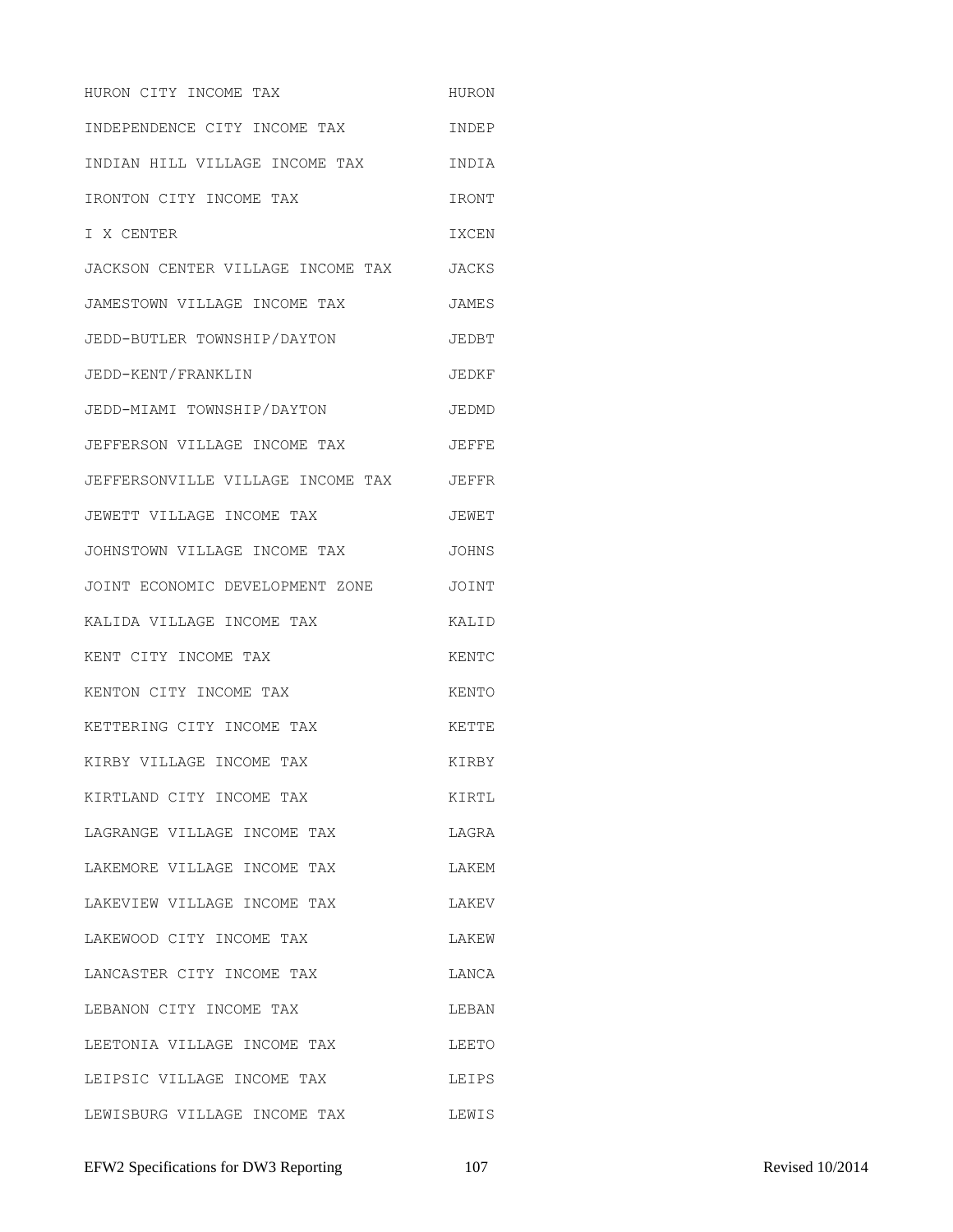LEXINGTON VILLAGE INCOME TAX LEXIN LIBERTY CENTER VILLAGE INCOME TAX LIBER LIMA CITY INCOME TAX LIMAC LINCOLN HEIGHTS VILLAGE INCOME TAX LINCO LINNDALE VILLAGE INCOME TAX LINND LISBON VILLAGE INCOME TAX LISBO LITHOPOLIS VILLAGE INCOME TAX LITHO LOCKBOURNE VILLAGE INCOME TAX LOCKB LOCKLAND VILLAGE INCOME TAX LOCKL LOGAN CITY INCOME TAX LOGAN LONDON CITY INCOME TAX LONDO LORAIN CITY INCOME TAX LORAI LORDSTOWN VILLAGE INCOME TAX LORDS LOUDONVILLE VILLAGE INCOME TAX LOUDO LOUISVILLE CITY INCOME TAX LOUIS LOVELAND CITY INCOME TAX LOVEL LOWELLVILLE VILLAGE INCOME TAX LOWEL LUCKEY VILLAGE INCOME TAX LUCKY LYNDHURST CITY INCOME TAX LYNDH MACEDONIA CITY INCOME TAX MACED MADEIRA CITY INCOME TAX MADEI MADISON VILLAGE INCOME TAX MADIS MALINTA VILLAGE INCOME TAX MALIN MALTA VILLAGE INCOME TAX MALTA MALVERN VILLAGE INCOME TAX MALVE MANCHESTER VILLAGE INCOME TAX MANCH MANSFIELD CITY INCOME TAX MANSF MANTUA VILLAGE INCOME TAX MANTU MAPLE HEIGHTS CITY INCOME TAX MAPLE MARBLE CLIFF VILLAGE INCOME TAX MARBL

EFW2 Specifications for DW3 Reporting 108 108 Revised 10/2014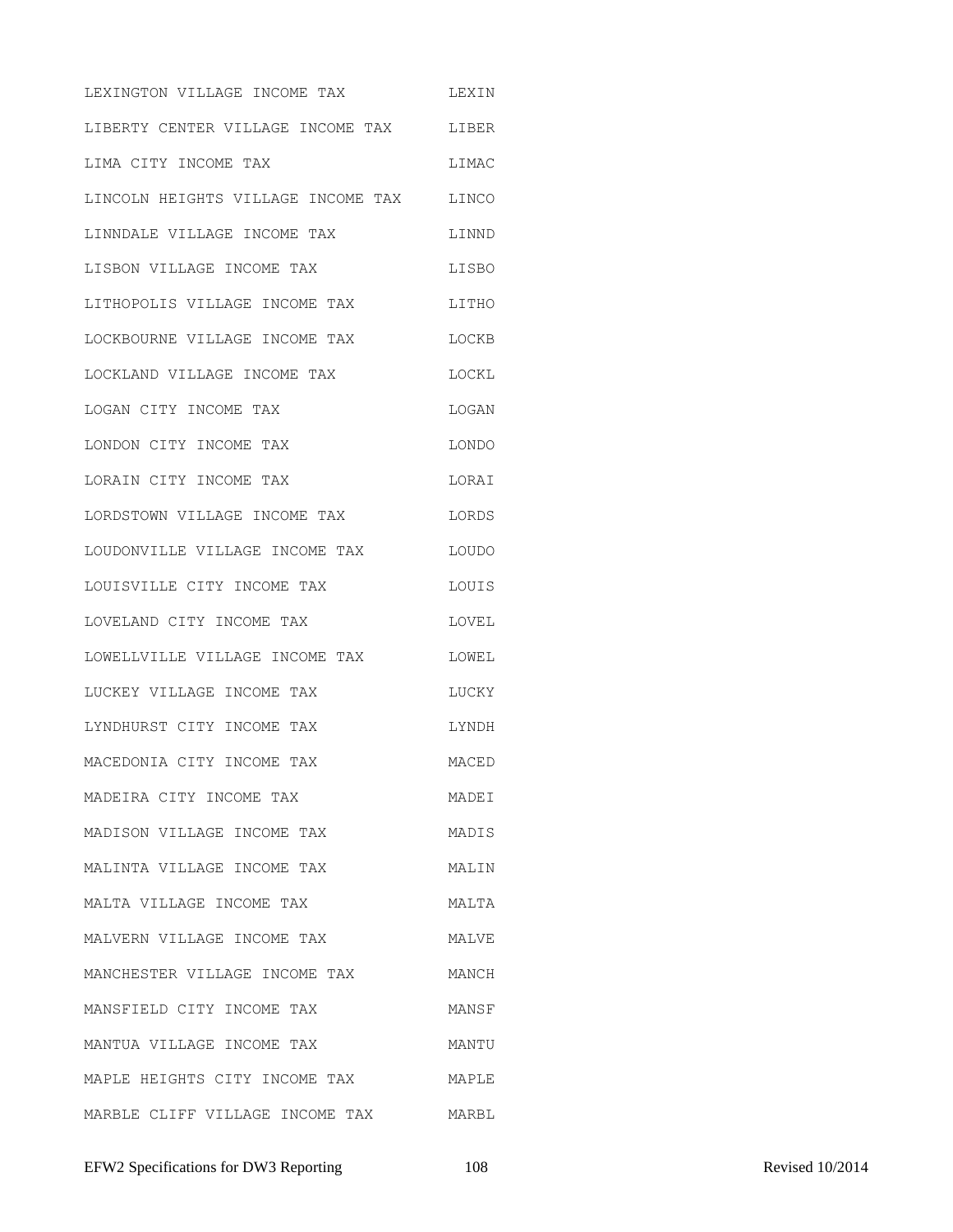MARBLEHEAD CITY INCOME TAX MARBH MARIEMONT VILLAGE INCOME TAX MARIE MARIETTA CITY INCOME TAX MARIT MARION CITY INCOME TAX **MARRI** MARSHALLVILLE VILLAGE INCOME TAX MARSH MARTINS FERRY CITY INCOME TAX MARTI MARYSVILLE CITY INCOME TAX MARYS MASON CITY INCOME TAX MASON MASSILLON CITY INCOME TAX MASSI MAUMEE CITY INCOME TAX MAUME MAYFIELD HEIGHTS CITY INCOME TAX MAYFI MAYFIELD VILLAGE INCOME TAX **MAYFU** MC CLURE VILLAGE INCOME TAX MCCLU MC COMB VILLAGE INCOME TAX MCCOM MC CONNELSVILLE VILLAGE INCOME TAX MCCON MC DONALD VILLAGE INCOME TAX MCDON MC GUFFEY VILLAGE INCOME TAX MCGUF MECHANICSBURG VILLAGE INCOME TAX MECHA MEDINA CITY INCOME TAX MEDIN MENTOR CITY INCOME TAX **MENTO** MENTOR-ON-THE-LAKE CITY INCOME TAX MENOO METAMORA VILLAGE INCOME TAX METAM MIAMISBURG CITY INCOME TAX MIAMI MIDDLE POINT VILLAGE INCOME TAX MIDDL MIDDLEBURG HEIGHTS CITY INCOME TAX MIDDH MIDDLEFIELD VILLAGE INCOME TAX MIDDV MIDDLEPORT VILLAGE INCOME TAX MIDPV MIDDLETOWN CITY INCOME TAX MIDCT MIDVALE VILLAGE INCOME TAX MIDVI MILAN VILLAGE INCOME TAX MILAN

EFW2 Specifications for DW3 Reporting 109 109 Revised 10/2014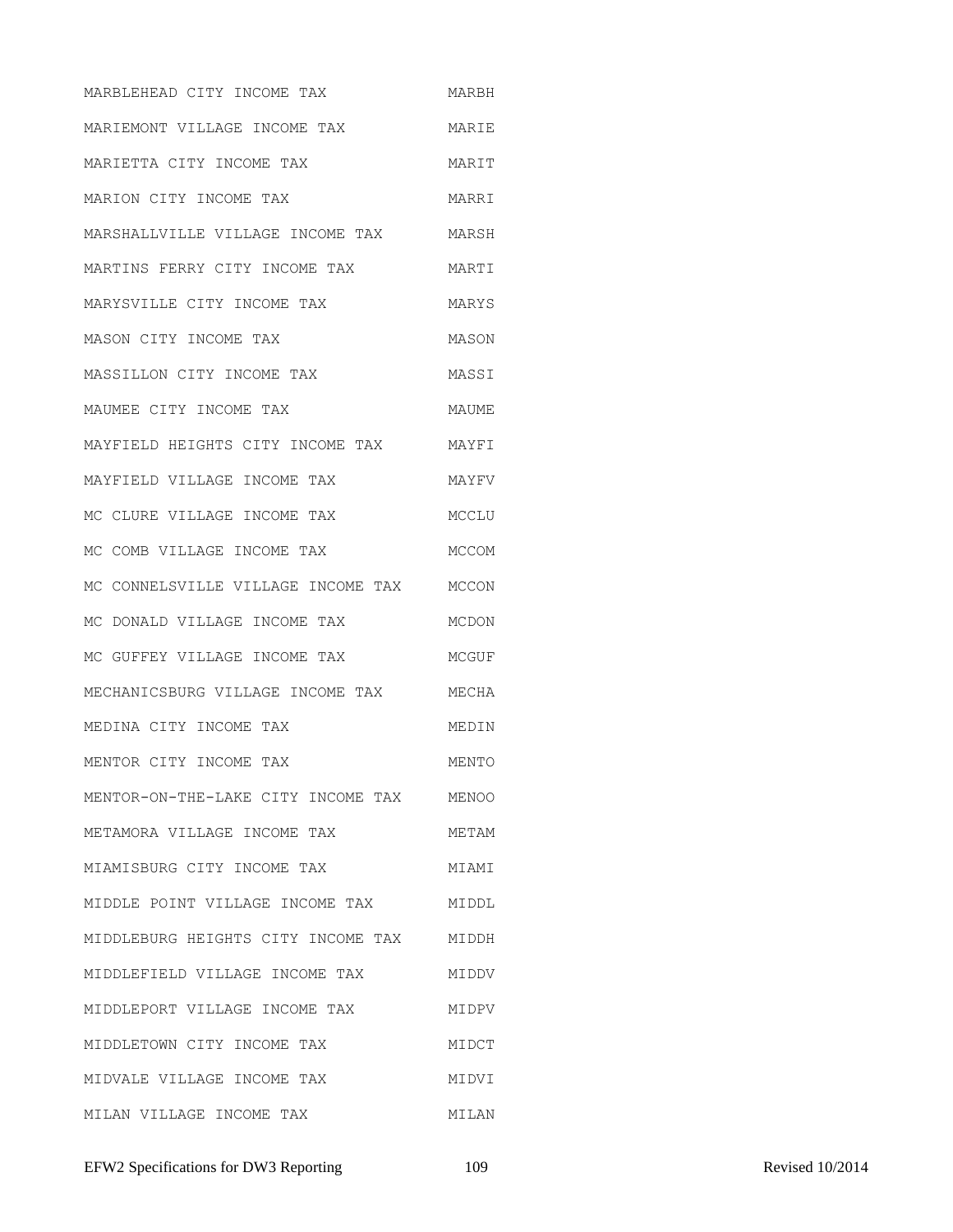MILFORD CENTER VILLAGE INCOME TAX MILCE MILFORD CITY INCOME TAX MILCI MILLBURY VILLAGE INCOME TAX MILLB MILLERSBURG VILLAGE INCOME TAX MILLE MINERAL CITY VILLAGE INCOME TAX MINER MINERVA VILLAGE INCOME TAX MINVA MINGO JUNCTION VILLAGE INCOME TAX MINGO MINSTER VILLAGE INCOME TAX MINST MOGADORE VILLAGE INCOME TAX MOGAD MONROE CITY INCOME TAX MONRO MONROEVILLE VILLAGE INCOME TAX MONRV MONTGOMERY CITY INCOME TAX MONTG MONTPELIER VILLAGE INCOME TAX MONTP MORAINE CITY INCOME TAX MORAI MORELAND HILLS VILLAGE INCOME TAX MOREL MORROW VILLAGE INCOME TAX MORRO MOUNT EATON VILLAGE INCOME TAX MOUNT MOUNT GILEAD VILLAGE INCOME TAX MOUNG MOUNT HEALTHY CITY INCOME TAX MOUNH MOUNT ORAB VILLAGE INCOME TAX MOUNO MOUNT STERLING VILLAGE INCOME TAX MOUST MOUNT VERNON CITY INCOME TAX MOVCI MUNROE FALLS CITY INCOME TAX MUNRO NAPOLEON CITY INCOME TAX NAPOL NAVARRE VILLAGE INCOME TAX NAVAR NELSONVILLE CITY INCOME TAX NELSO NEW ALBANY VILLAGE INCOME TAX NAVIT NEW BOSTON VILLAGE INCOME TAX NBOST NEW BREMEN VILLAGE INCOME TAX NBREM NEW CARLISLE CITY INCOME TAX NCARL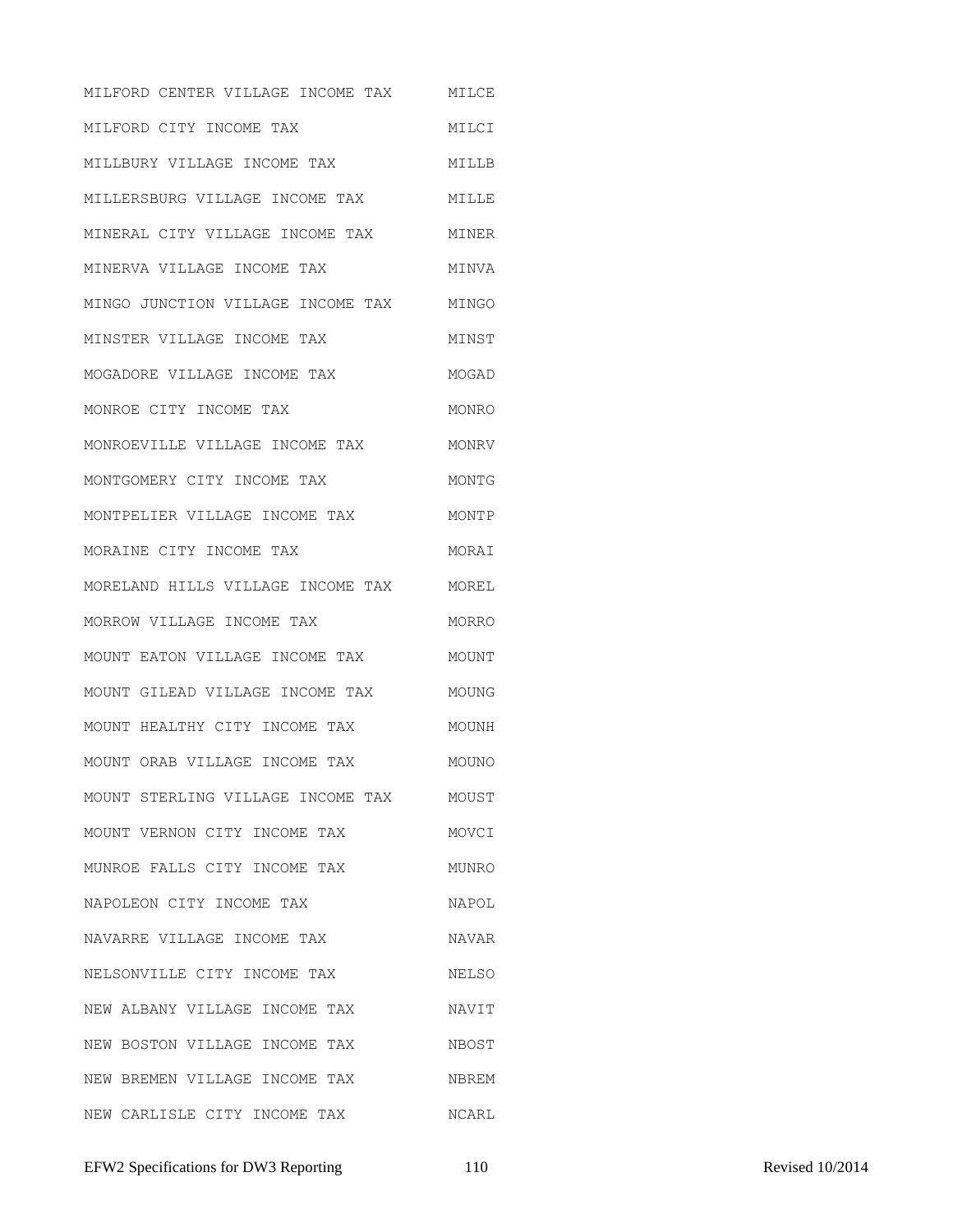NEW CONCORD VILLAGE INCOME TAX NCVIT NEW KNOXVILLE VILLAGE INCOME TAX NKNOX NEW LEBANON VILLAGE INCOME TAX NLEBA NEW LEXINGTON CITY INCOME TAX NLCIT NEW LONDON VILLAGE INCOME TAX NLOVT NEW MIAMI VILLAGE INCOME TAX NMVIT NEW PHILADELPHIA CITY INCOME TAX NPCIT NEW RIEGEL VILLAGE INCOME TAX NRIEG NEW WASHINGTON VILLAGE INCOME TAX NWVIT NEWARK CITY INCOME TAX NECIT NEWBURGH HEIGHTS VILLAGE INCOME TAX NHVIT NEWCOMERSTOWN VILLAGE INCOME TAX NEVIT NEWTON FALLS CITY INCOME TAX MFCIT NEWTOWN VILLAGE INCOME TAX NEWTV NILES CITY INCOME TAX NOT OHIO CITIES NOOHC NORTH BALTIMORE VILLAGE INCOME TAX NBALT NORTH CANTON CITY INCOME TAX NCANT NORTH COLLEGE HILL CITY INCOME TAX NCHCI NORTH KINGSVILLE VILLAGE INCOME TAX NKING NORTH LEWISBURG VILLAGE INCOME TAX NLEWI NORTH OLMSTEAD CITY INCOME TAX NOCIT NORTH PERRY VILLAGE INCOME TAX NPVIT NORTH RANDALL VILLAGE INCOME TAX NRAND NORTH RIDGEVILLE CITY INCOME TAX NRCIT NORTH ROYALTON CITY INCOME TAX NROYL NORTHFIELD VILLAGE INCOME TAX NFLDV NORTHWOOD CITY INCOME TAX NWCIT NORTON CITY INCOME TAX NORTC NORWALK CITY INCOME TAX NORWA

EFW2 Specifications for DW3 Reporting 111 Revised 10/2014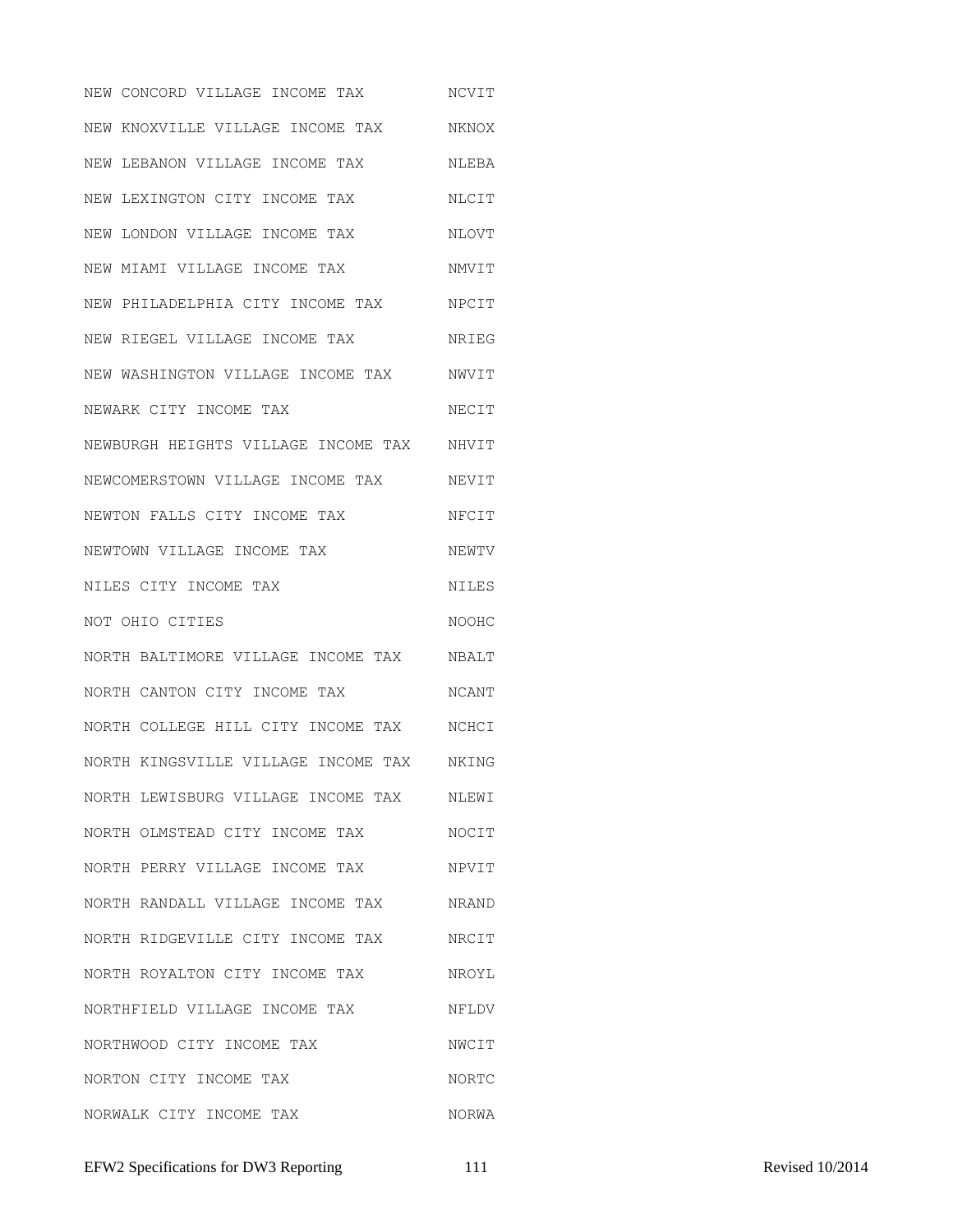NORWOOD CITY INCOME TAX NORWC OAK HARBOR VILLAGE INCOME TAX OHCVI OAKWOOD CITY INCOME TAX OACIT OAKWOOD VILLAGE INCOME TAX OAKVI OAKWOOD VILLAGE INCOME TAX (PAULDING) OAKWP OBERLIN CITY INCOME TAX OBERC OBETZ VILLAGE INCOME TAX OBETV OHIO CITY VILLAGE INCOME TAX OHCIV OLMSTED FALLS CITY INCOME TAX OLMST ONTARIO VILLAGE INCOME TAX ONTAR ORANGE CHAGRIN HIGHLAND JEDD ORGAN ORANGE VILLAGE INCOME TAX ORGAV OREGON CITY INCOME TAX OREGO ORRVILLE CITY INCOME TAX ORRVI ORWELL VILLAGE INCOME TAX ORWEL OTTAWA HILLS VILLAGE INCOME TAX OTTAW OTTAWA VILLAGE INCOME TAX OTTAV OTTOVILLE VILLAGE INCOME TAX OTTOV OXFORD CITY INCOME TAX OXFOR PAINESVILLE CITY INCOME TAX PAINE PANDORA VILLAGE INCOME TAX PANDV PARMA CITY INCOME TAX **PARMA** PARMA HEIGHTS CITY INCOME TAX PARMH PAULDING CITY INCOME TAX PAULD PEMBERVILLE VILLAGE INCOME TAX PEMBE PENINSULA VILLAGE INCOME TAX PENIN PEPPER PIKE CITY INCOME TAX PEPPE PERRY JEDD PERJE PERRY VILLAGE INCOME TAX PERRY PERRYSBURG CITY INCOME TAX PERRB

EFW2 Specifications for DW3 Reporting 112 Revised 10/2014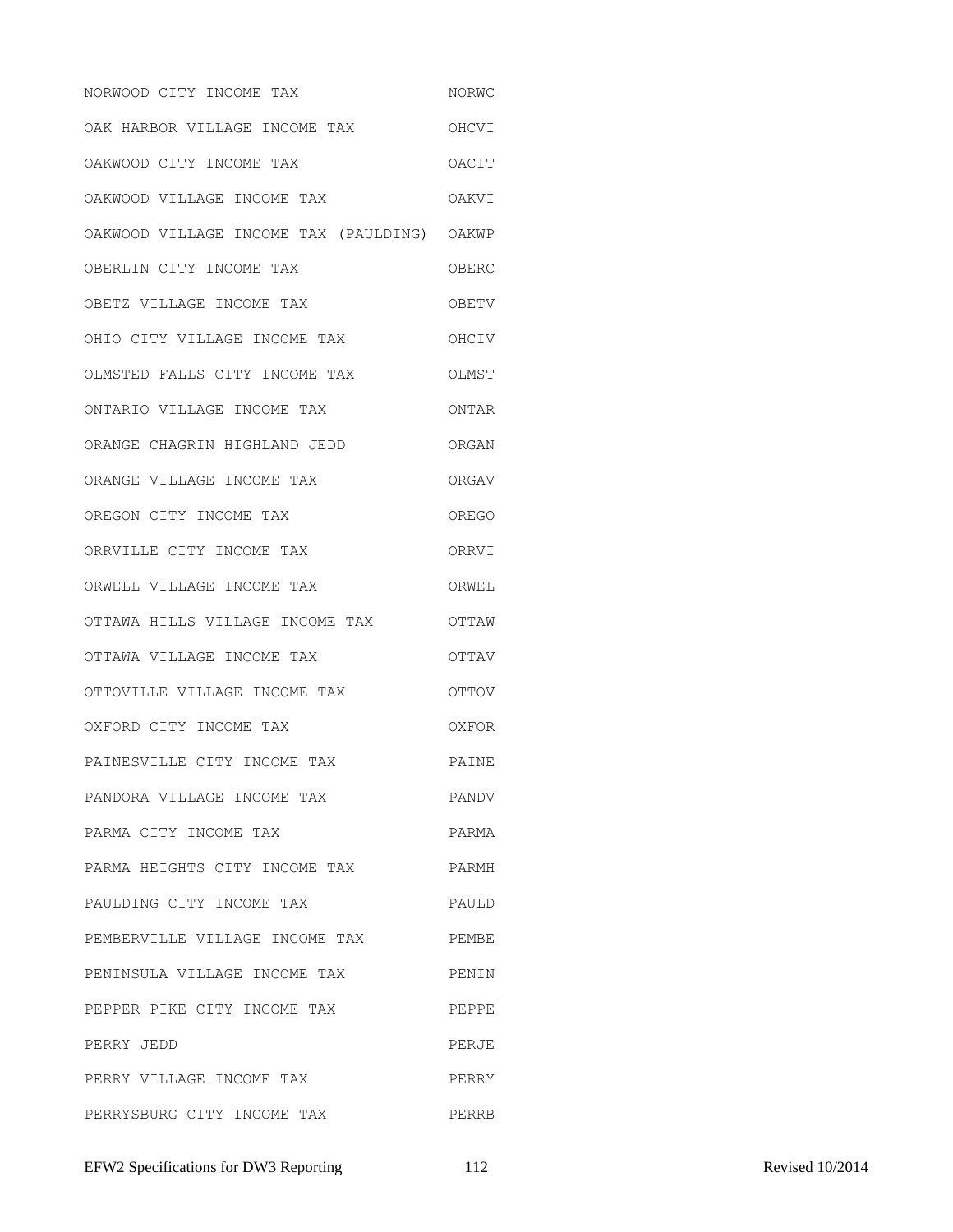PERRYSBURG/TOLEDO JEDZ PERRT PERRYSVILLE VILLAGE INCOME TAX PERRV PHILLIPSBURG VILLAGE INCOME TAX PHILL PICKERINGTON CITY INCOME TAX PICKE PIKETON CITY INCOME TAX PIKET PIONEER VILLAGE INCOME TAX PIONE PIQUA CITY INCOME TAX PIQUA PLAIN CITY VILLAGE INCOME TAX PLAIN PLYMOUTH VILLAGE INCOME TAX PLYMO POLK VILLAGE INCOME TAX POLKV POMEROY VILLAGE INCOME TAX POMER PORT CLINTON CITY INCOME TAX PORTC PORT WASHINGTON VILLAGE INCOME TAX PORTW PORTSMOUTH CITY INCOME TAX PORTS POWELL VILLAGE INCOME TAX POWEL POWHATAN POINT VILLAGE INCOME TAX POWHA RAVENNA CITY INCOME TAX **RAVEN** READING CITY INCOME TAX READI REMINDERVILLE VILLAGE INCOME TAX REMIN REYNOLDSBURG CITY INCOME TAX REYNO RICHFIELD VILLAGE INCOME TAX RICHF RICHMOND HEIGHTS CITY INCOME TAX RICHM RICHWOOD VILLAGE INCOME TAX RICHW RIO GRANDE VILLAGE INCOME TAX RIOGV RIPLEY VILLAGE INCOME TAX RIPLE RITTMAN CITY INCOME TAX RITTM RIVERSIDE MUNICIPAL INCOME TAX RIVER ROCK CREEK VILLAGE INCOME TAX ROCKC ROCKFORD VILLAGE INCOME TAX ROCKV ROCKY RIVER CITY INCOME TAX BOCKY

EFW2 Specifications for DW3 Reporting 113 Revised 10/2014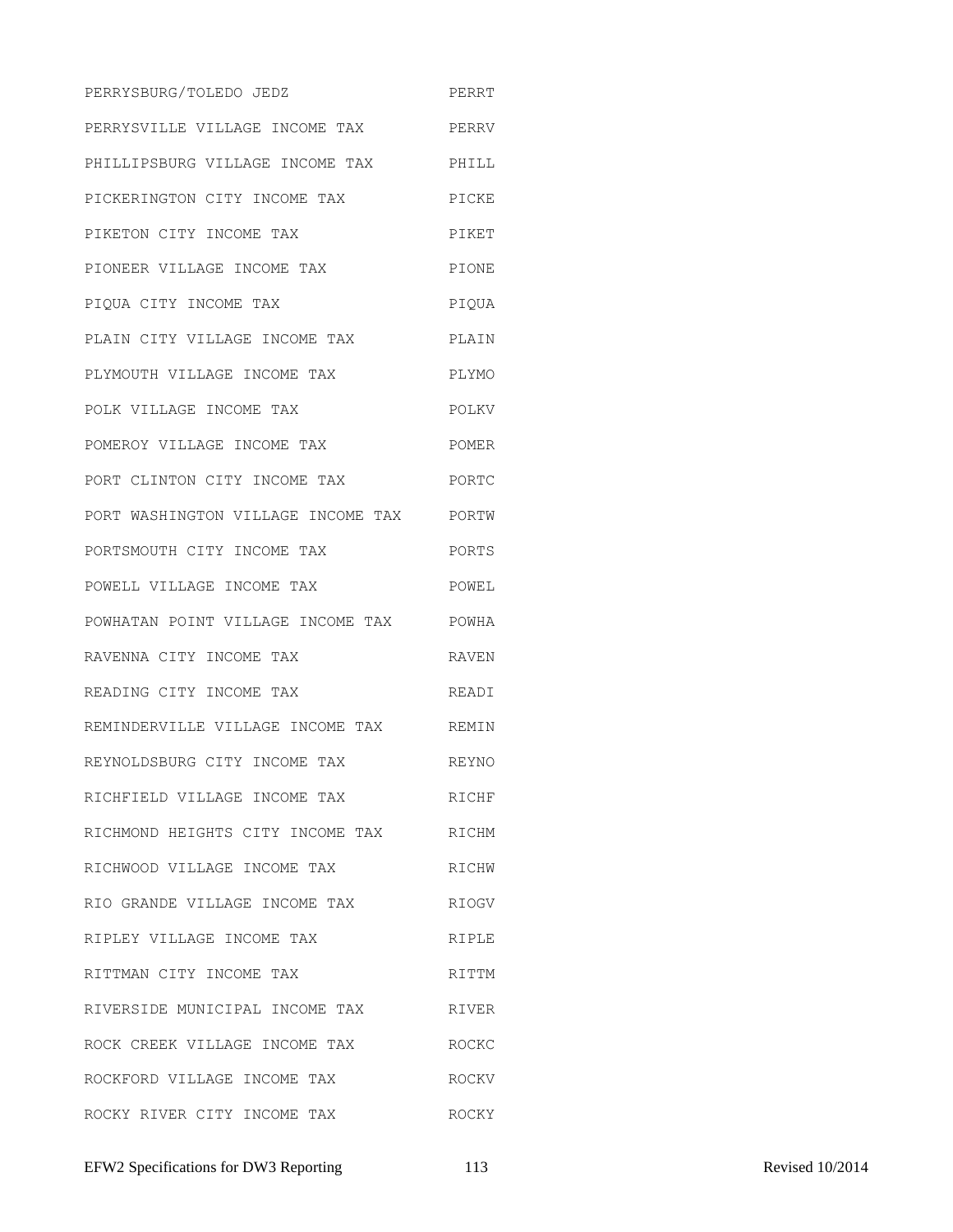ROSEVILLE VILLAGE INCOME TAX ROSEV ROSSFORD CITY INCOME TAX ROSSF ROSSFORD/TOLEDO JEDZ **ROSST** ROSWELL VILLAGE INCOME TAX ROSWE RUSSIA VILLAGE INCOME TAX RUSSI SAINT BERNARD CITY INCOME TAX STBER SAINT HENRY VILLAGE INCOME TAX STHEN SAINT MARYS CITY INCOME TAX STMAR SAINT PARIS VILLAGE INCOME TAX STPAR SALEM CITY INCOME TAX SALEM SALINEVILLE VILLAGE INCOME TAX SALIN SANDUSKY CITY INCOME TAX SANDU SARDINIA VILLAGE INCOME TAX SARDI SCIO VILLAGE INCOME TAX SCIOV SEBRING VILLAGE INCOME TAX SEBRI SEVEN HILLS CITY INCOME TAX SEVEN SEVILLE VILLAGE INCOME TAX SEVIL SHAKER HEIGHTS CITY INCOME TAX SHAKE SHAKER SQUARE PROJECT SHSQP SHARONVILLE CITY INCOME TAX SHARO SHAWNEE HILLS VILLAGE INCOME TAX SHAWN SHEFFIELD LAKE CITY INCOME TAX SHEFF SHEFFIELD VILLAGE INCOME TAX SHEFV SHELBY CITY INCOME TAX SHELB SHERRODSVILLE VILLAGE INCOME TAX SHERR SHREVE VILLAGE INCOME TAX SHREV SIDNEY CITY INCOME TAX SIDNE SILVER LAKE VILLAGE INCOME TAX SLVIT SILVERTON CITY INCOME TAX SILVE SMITHVILLE VILLAGE INCOME TAX SMITH

EFW2 Specifications for DW3 Reporting 114 Revised 10/2014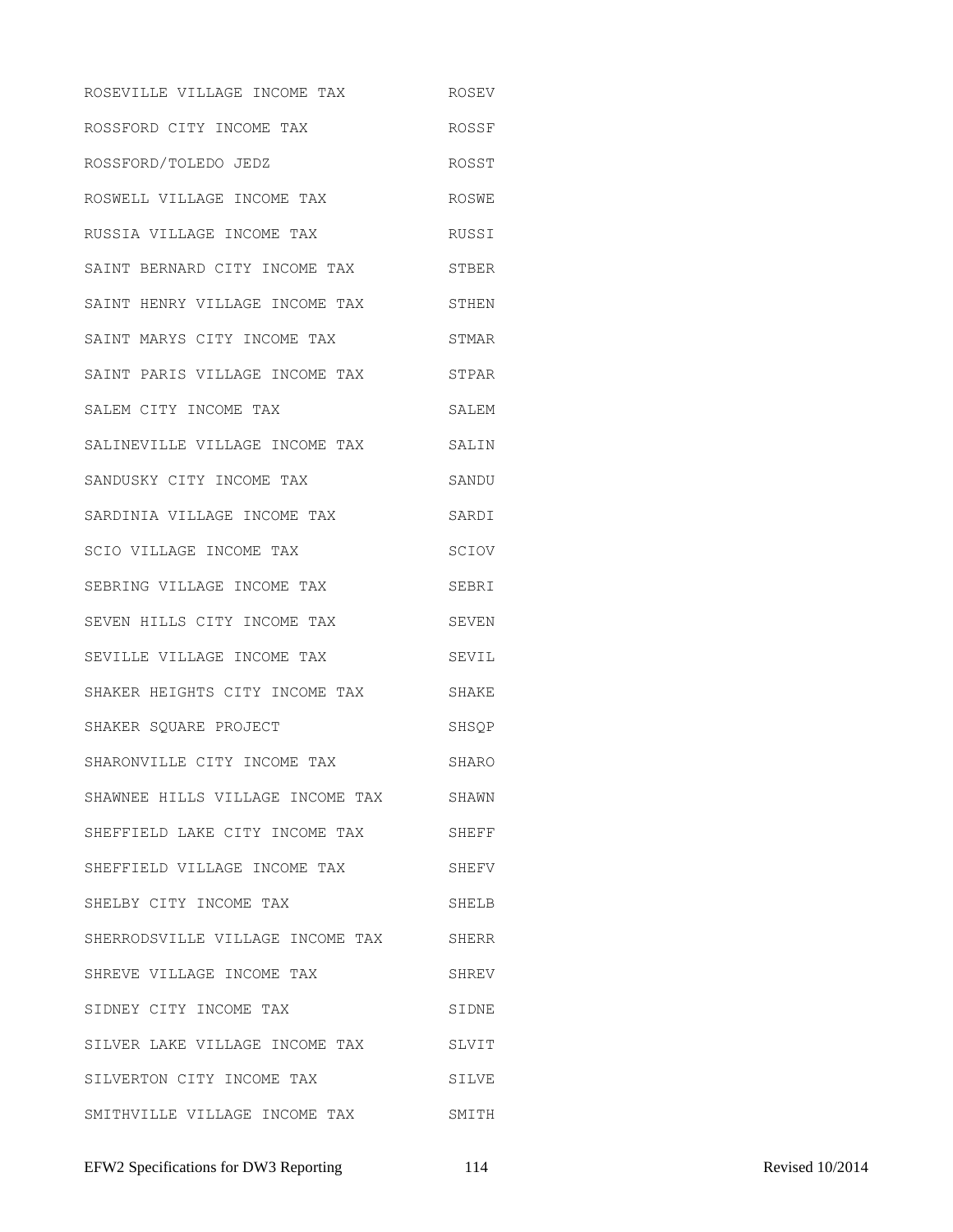SOLON CITY INCOME TAX SOLON SOUTH AMHERST VILLAGE INCOME TAX SAMHE SOUTH BLOOMFIELD VILLAGE INCOME TAX SBLOO SOUTH CHARLESTON VILLAGE INCOME TAX SCHAR SOUTH EUCLID CITY INCOME TAX SEUCL SOUTH LEBANON VILLAGE INCOME TAX SLEBA SOUTH RUSSELL VILLAGE INCOME TAX SRUSS SOUTH SOLON VILLAGE INCOME TAX SSOLO SOUTH ZANESVILLE VILLAGE INCOME TAX SZANE SPENCERVILLE VILLAGE INCOME TAX SPENC SPRINGBORO CITY INCOME TAX SPRIN SPRINGDALE CITY INCOME TAX SPRID SPRINGFIELD AKRON JEDD SPRIG SPRINGFIELD BECKLEY MUNI AIRPARK JEDD SPRIF SPRINGFIELD CITY INCOME TAX SPRIC STEUBENVILLE CITY INCOME TAX STEUD STONE CREEK VILLAGE INCOME TAX STONE STOW CITY INCOME TAX STOWC STRASBURG VILLAGE INCOME TAX STRAS STREETSBORO CITY INCOME TAX STREE STRONGSVILLE CITY INCOME TAX STRON STRUTHERS CITY INCOME TAX STRUT STRYKER VILLAGE INCOME TAX STRYK SUGAR GROVE VILLAGE INCOME TAX SUGAR SUGARCREEK VILLAGE INCOME TAX SUGAC SUNBURY VILLAGE INCOME TAX SUNBU SWANTON VILLAGE INCOME TAX SWANT SYCAMORE VILLAGE INCOME TAX SYCAM SYLVANIA CITY INCOME TAX SYLVA TALLMADGE CITY INCOME TAX TALLM

EFW2 Specifications for DW3 Reporting 115 Revised 10/2014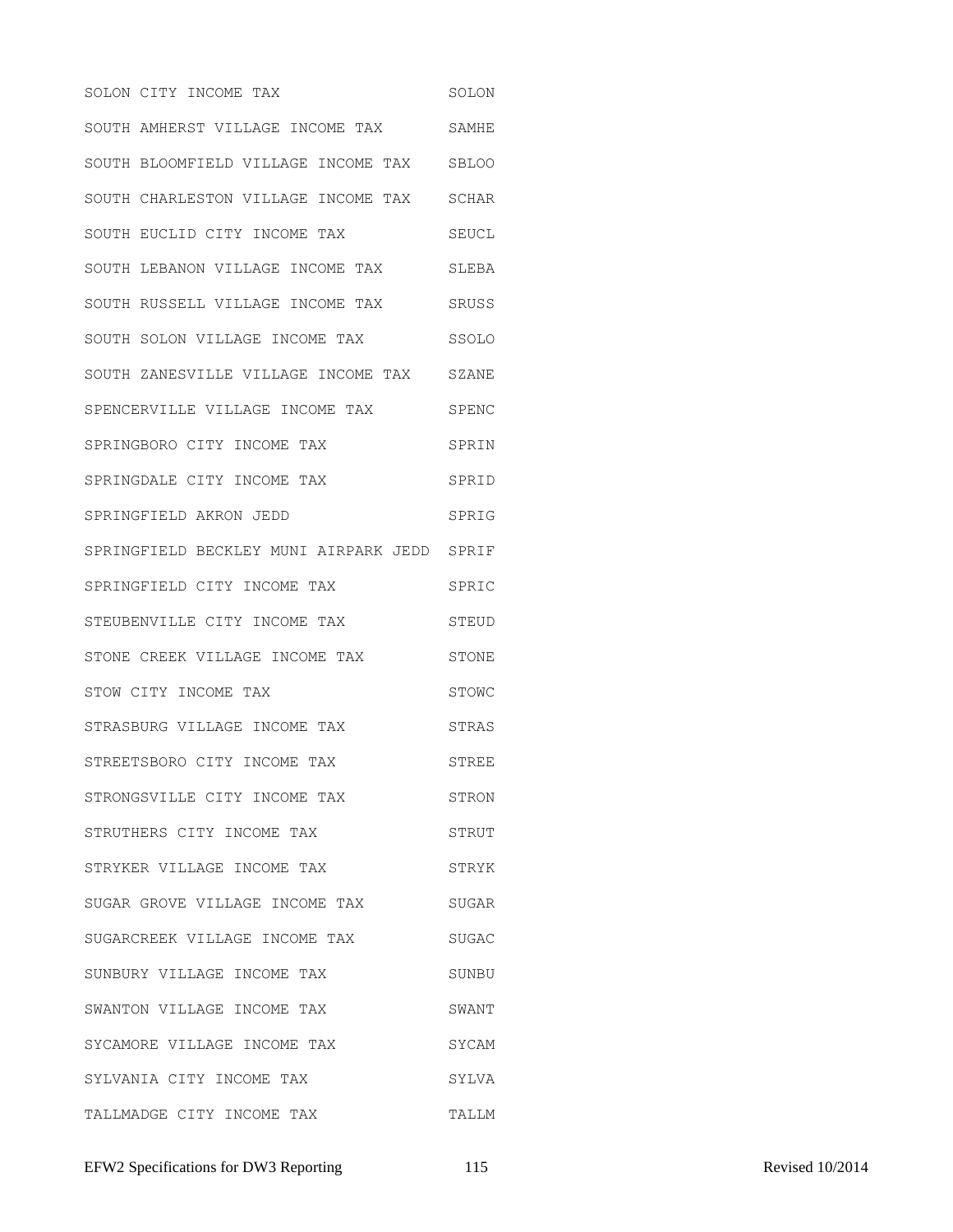TIFFIN CITY INCOME TAX **TIFFIN** TIMBERLAKE VILLAGE INCOME TAX TIMBE TIPP CITY INCOME TAX TIPPC TOLEDO CITY INCOME TAX **TOLED** TONTOGANY VILLAGE INCOME TAX TONTO TORONTO CITY INCOME TAX TORON TRENTON CITY INCOME TAX TRENT TROTWOOD CITY INCOME TAX TROTW TROY CITY INCOME TAX TROYC TUSCARAWAS VILLAGE INCOME TAX TUSCA TWINSBURG CITY INCOME TAX TWINS UHRICHSVILLE CITY INCOME TAX UHRIC UNION CITY VILLAGE INCOME TAX UNION UNIVERSITY HEIGHTS CITY INCOME TAX UNIVE UPPER ARLINGTON CITY INCOME TAX UPPER UPPER SANDUSKY CITY INCOME TAX UPPES URBANA CITY INCOME TAX URBAN URBANCREST VILLAGE INCOME TAX URBAV UTICA VILLAGE INCOME TAX UTICA VALLEY HI VILLAGE INCOME TAX VALLE VALLEY VIEW VILLAGE INCOME TAX VALLV VAN WERT CITY INCOME TAX  $\hfill$  VANWE  $\hfill$ VANDALIA CITY INCOME TAX VANDA VERMILION CITY INCOME TAX VERMI VERSAILLES VILLAGE INCOME TAX VERSA WADSWORTH CITY INCOME TAX WADSW WAKEMAN VILLAGE INCOME TAX WAKEM WALBRIDGE VILLAGE INCOME TAX WALBR WALTON HILLS VILLAGE INCOME TAX WALTO WAPAKONETA CITY INCOME TAX WAPAK

EFW2 Specifications for DW3 Reporting 116 16 Revised 10/2014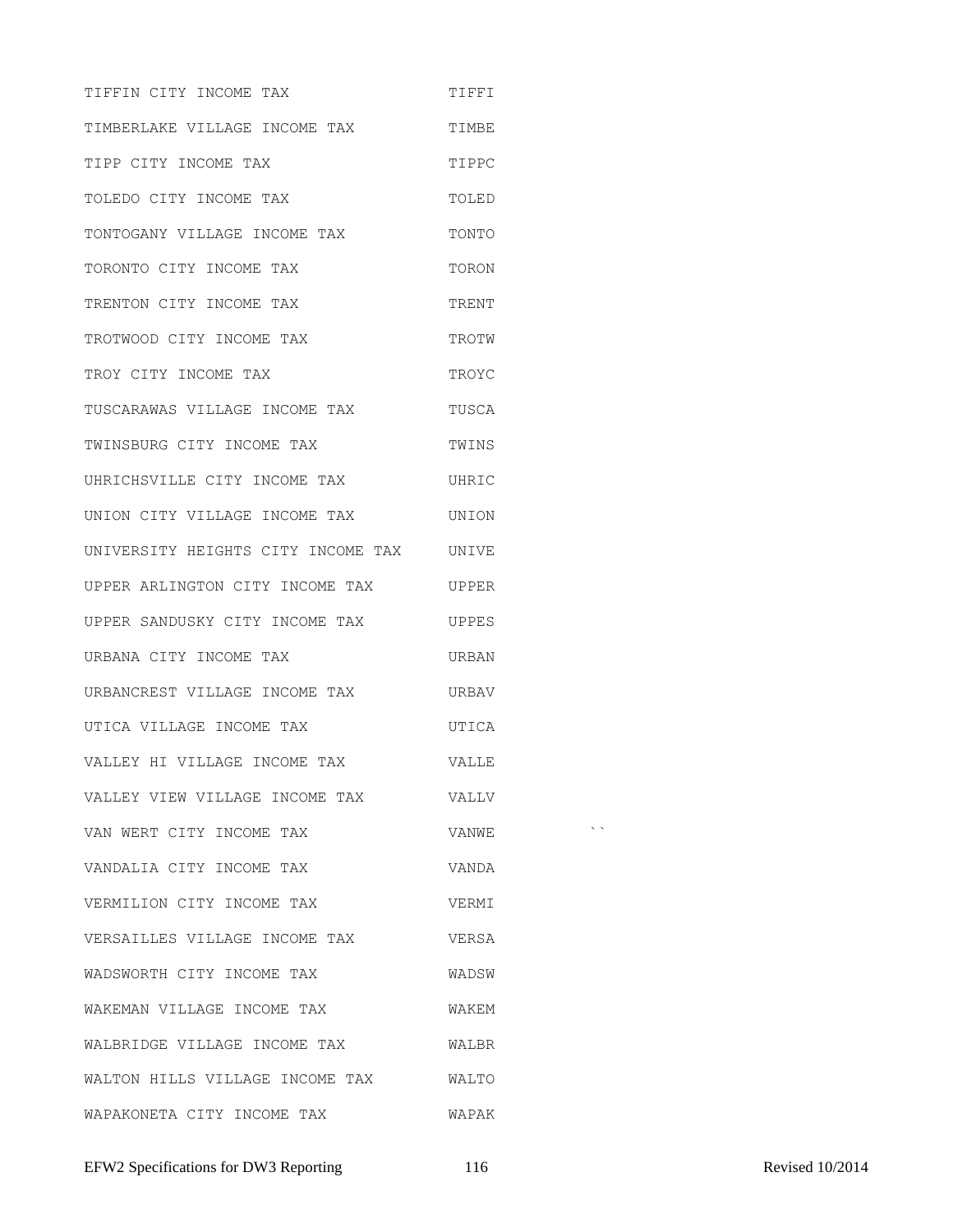WARREN CITY INCOME TAX WARRE WARRENSVILLE HEIGHTS CITY INCOME TAX WARRH WARRENSVILLE HEIGHTS-CLEVELAND JEDD WRHCJ WASHINGTON COURT HOUSE CITY INCOME TAX WASHI WATERVILLE VILLAGE INCOME TAX WATER WAUSEON CITY INCOME TAX WAUSE WAVERLY CITY INCOME TAX **WAVER** WAYNESBURG VILLAGE INCOME TAX WAYNB WAYNESFIELD VILLAGE INCOME TAX WAYNF WELLINGTON VILLAGE INCOME TAX WELLI WELLSTON CITY INCOME TAX WELST WELLSVILLE VILLAGE INCOME TAX WELLS WEST ALEXANDRIA VILLAGE INCOME TAX WALEX WEST CARROLLTON CITY INCOME TAX WCARR WEST JEFFERSON VILLAGE INCOME TAX WJEFF WEST LAFAYETTE VILLAGE INCOME TAX WLAFA WEST MILTON VILLAGE INCOME TAX WMILT WEST SALEM VILLAGE INCOME TAX WSALE WEST UNION CITY INCOME TAX WUNIO WEST UNITY VILLAGE INCOME TAX WUNIT WESTERVILLE CITY INCOME TAX WESCI WESTFIELD CENTER VILLAGE INCOME TAX WESCV WESTLAKE CITY INCOME TAX WELCT WESTON VILLAGE INCOME TAX WEVIT WHITEHALL CITY INCOME TAX WHITEHOUSE VILLAGE INCOME TAX WHVIT WICKLIFFE CITY INCOME TAX WICKL WILLARD CITY INCOME TAX WILLA WILLIAMSBURG VILLAGE INCOME TAX WILLV WILLOUGHBY CITY INCOME TAX WILLO

EFW2 Specifications for DW3 Reporting 117 117 Revised 10/2014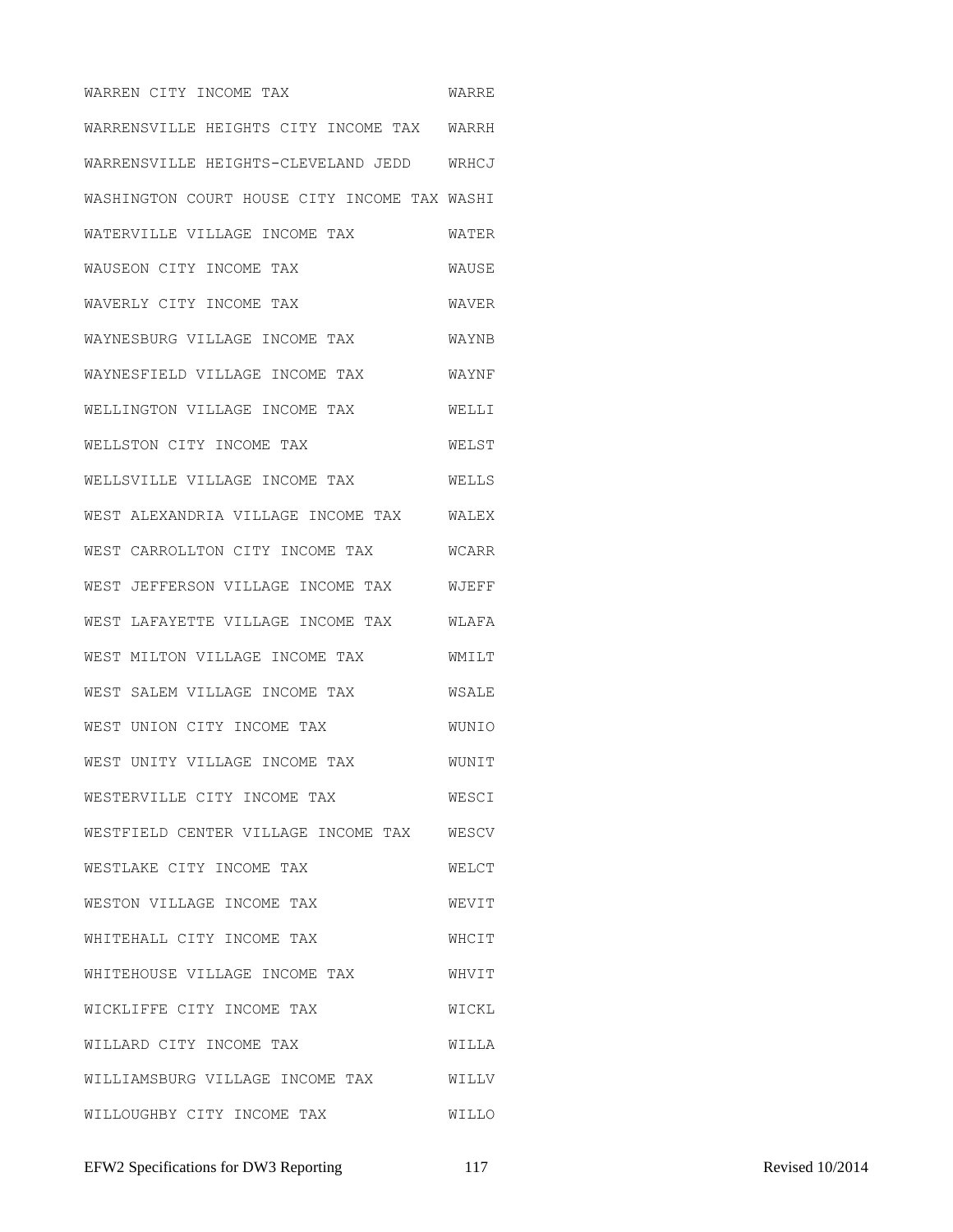WILLOUGHBY HILLS CITY INCOME TAX WHILL WILLOWICK CITY INCOME TAX WWICK WILMINGTON CITY INCOME TAX WILTA WILMOT VILLAGE INCOME TAX WMOTV WINDHAM VILLAGE INCOME TAX WHAMV WINTERSVILLE VILLAGE INCOME TAX WINVI WOODLAWN VILLAGE INCOME TAX WAGET WOODMERE VILLAGE INCOME TAX WMERE WOODSFIELD VILLAGE INCOME TAX WVILL WOOSTER CITY INCOME TAX WOOST WORTHINGTON CITY INCOME TAX WTHIN WYOMING CITY INCOME TAX WYMIG XENIA CITY INCOME TAX XENIA YELLOW SPRINGS VILLAGE INCOME TAX YELLO YOUNGSTOWN CITY INCOME TAX YOUNG ZANESFIELD CITY INCOME TAX ZANEF ZANESVILLE CITY INCOME TAX ZANEV

Use on Code RS State Records only.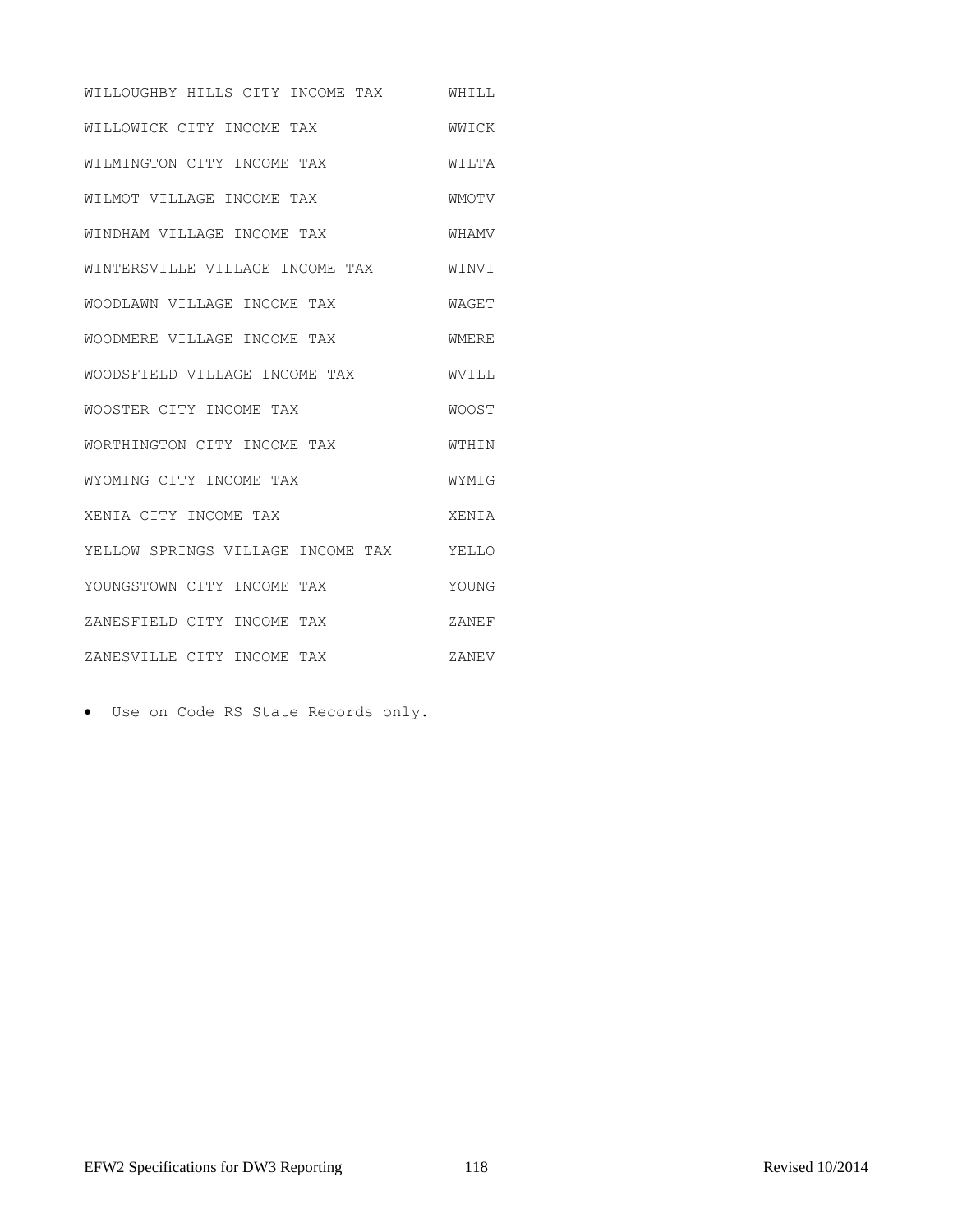ACCUWAGE - a self-extracting compressed file that you can download from the Internet to your work station to verify that your file complies with the EFW2 format for this tax year.

AGENT - An agent defined in this publication is either a Form 2678 Procedure agent approved by IRS, or is a Common Paymaster(A corporation that pays an employee who works for two or more related corporations at the same time).

ASCII (American Standard Code for Information Interchange) – One of the acceptable character sets used for electronic processing of data.

BLOCK - PHYSICAL RECORD.

BLOCK DESCRIPTOR WORD (BDW) - A control field used in electronic data processing to identify the length of a physical record on a magnetic tape. The BDW usually precedes the physical record.

BPI - Bytes per inch. Same as characters per inch.

BYTE - A computer unit of measure; one byte contains eight bits and can store one character.

CHARACTER - A letter, number or punctuation symbol.

CHARACTER SET - A group of unique electronic definitions for all letters, numbers and punctuation symbols; example: EBCDIC, ASCII.

COD - City of Dayton

COMMON PAYMASTER - A corporation that pays an employee who works for two or more related corporations at the same time.

CONTROL WORD - One or more bytes/characters used in electronic data processing for internal processing instructions.

DECIMAL VALUE - A character's equivalent in a numbering system using base 10.

EBCDIC (Extended Binary Coded Decimal Interchange Code) - One of the acceptable character sets used for electronic processing of data.

EDT - An Electronic Data Transfer system that connects SSA's National computer Center with various states, Federal agencies and SSA sites via a dedicated telecommunication line.

EFW2 - Specifications for Filing Forms W2 Electronically.

EFW2C – Specifications for Filing Forms W2-C Electronically.

EET – Earnings Employment Type (also known as Employment Code).

EIN (Employer Identification Number) - A nine digit number assigned by the IRS to an organization for federal tax reporting purposes.

ESLO (Employer Services Liaison Officer) – SSA's wage reporting specialists located in regional offices across the country to assist with a variety of wage reporting issues.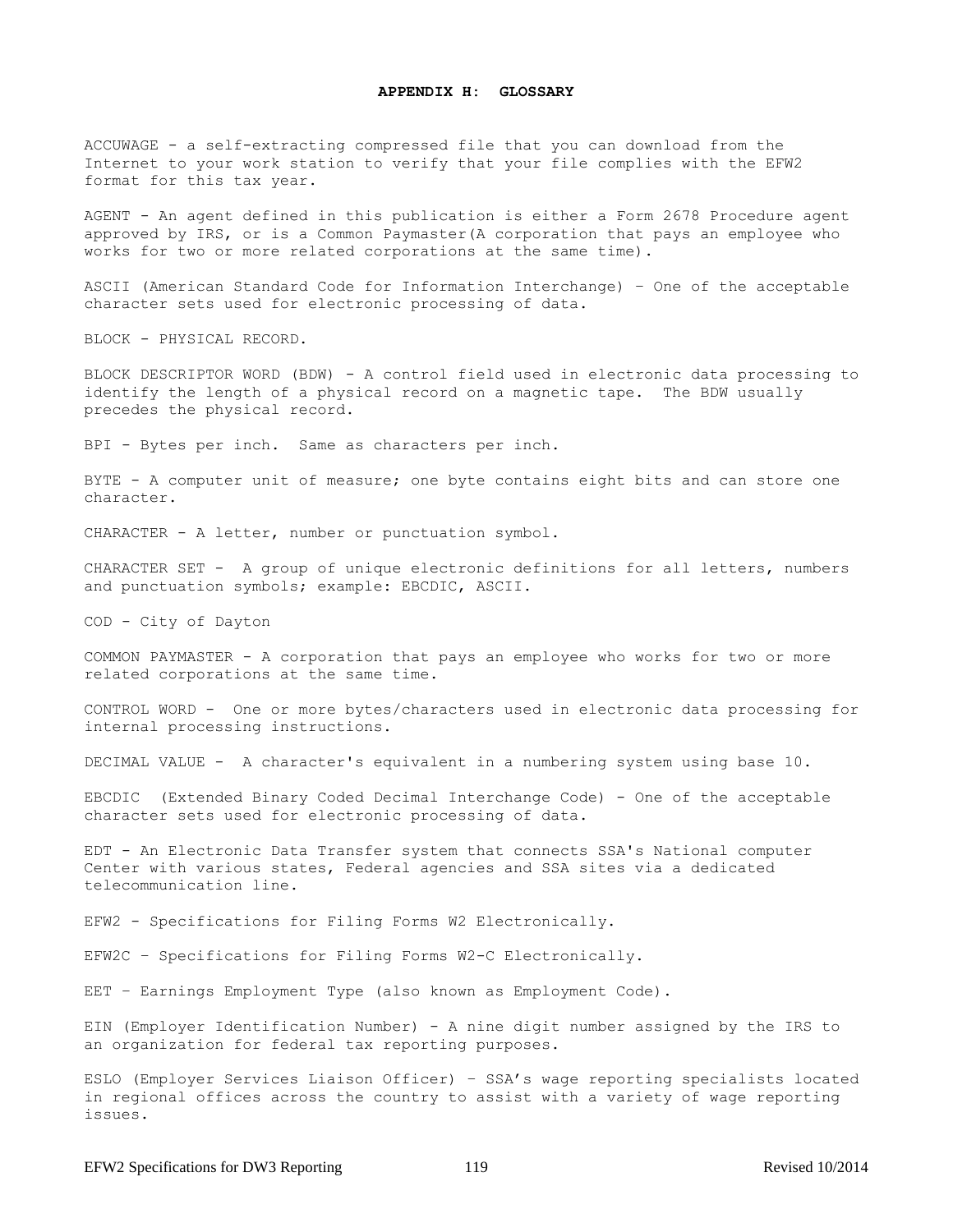ESTABLISHMENT NUMBER - A four-position identifier which further distinguishes the employer reported in a Code RE record determined by the employer. It may be used to designate various store or factory locations or types of payroll when a file contains multiple Code RE records with the same EIN.

FILE - Each file must begin with a Code RA record and end with a Code RF record.

FORM W-2 (Wage and Tax Statement) - An IRS form sent to SSA, used to report wage and tax data for employees.

FORM W-2AS (Wage and Tax Statement) -An IRS form sent to SSA, used to report wage and tax data for employees in American Samoa.

FORM W-2c (Corrected Wage and Tax Statement) - An IRS form sent to SSA, used to correct W-2 Copy A information.

FORM W-2CM (Wage and Tax Statement) - An IRS form sent to SSA, used to report wage and tax data for employees in Northern Mariana Islands.

FORM W-2GU (Wage and Tax Statement) - An IRS form sent to SSA, used to report wage and tax data for employees in Guam.

FORM W-2VI (Wage and Tax Statement) -An IRS form sent to SSA, used to report wage and tax data for employees in the Virgin Islands.

FORM W-3 (Transmittal of Income and Tax Statements) - An IRS form sent to SSA with forms W-2.

FORM W-3c (Transmittal of Corrected Wage and Tax Statements) – An IRS form sent to SSA with forms W-2c.

FORM W-3PR (Transmittal of Withholding Statements) - An IRS form sent to SSA with forms 499R-2/W-2PR. (FOR EMPLOYEES IN PUERTO RICO)

FORM W-3cPR (Transmittal of Corrected Income and Tax Statements) - An IRS transmittal form sent to SSA with forms 499R-2c/W-2cPR to SSA. (FOR EMPLOYEES IN PUERTO RICO)

FORM W-3SS (Transmittal of Wage and Tax Statements) - An IRS transmittal form sent to SSA with forms W-2GU, W-2AS, W-2VI and W-2CM.

HEXADECIMAL - A numbering system using base 16 rather than base 10.

IRS - Internal Revenue Service.

LOGICAL RECORD - For the purpose of this booklet, any of the required or optional records defined in Section IV.

MMREF - Magnetic Media Reporting and Electronic Filing

MMREF-2 - Specifications for Magnetic Media Reporting and Electronic Filing of W-2c Information.

MQGE - Medicare Qualified Government Employment. This applies to Federal, State and local employees who have wages that are subject to ONLY the health insurance tax but not Social Security.

PHYSICAL RECORD - A number of logical records grouped and written together as a single unit on a magnetic tape or EDT for reporting W-2 Copy A data to SSA.